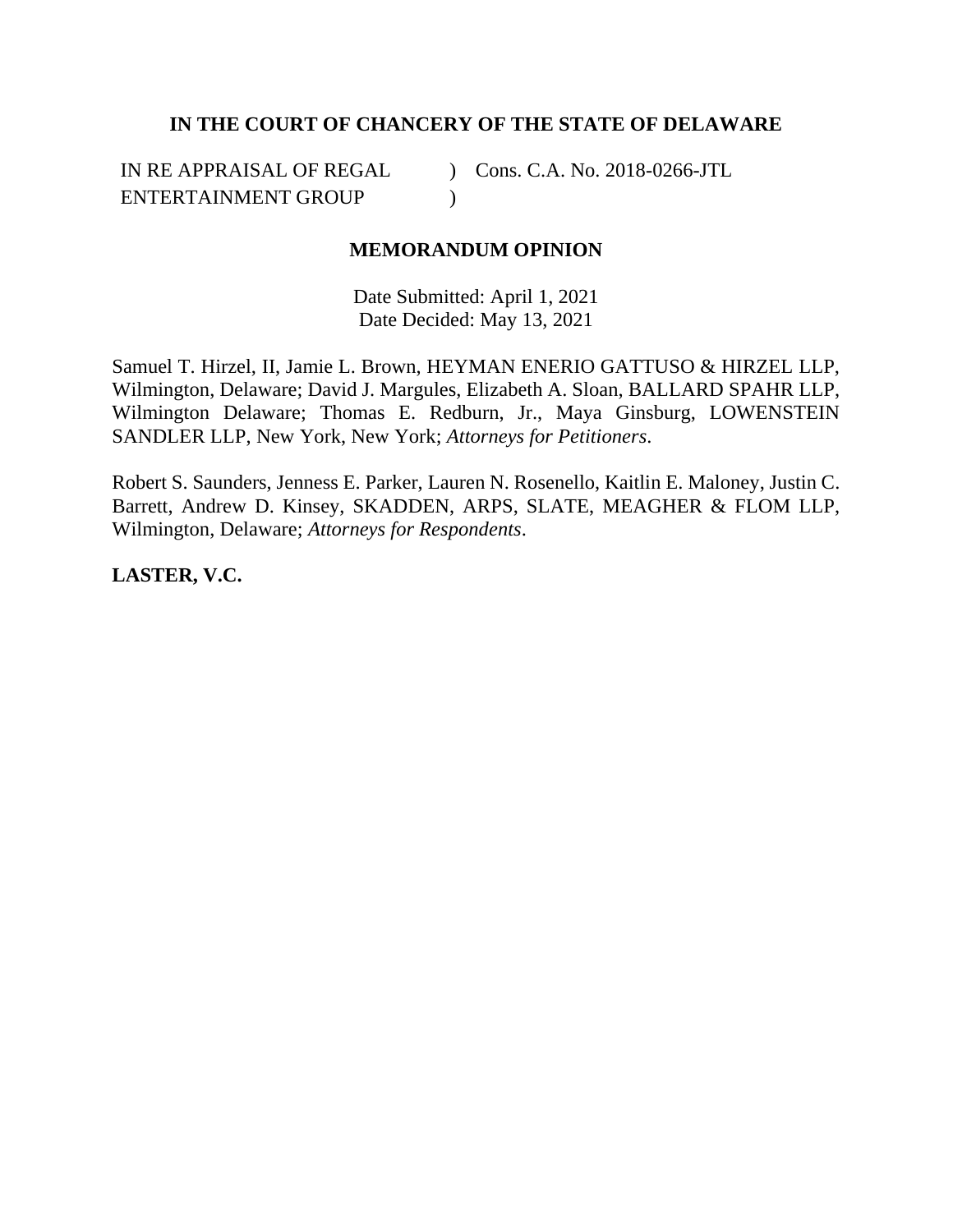The petitioners owned shares of Class A common stock in Regal Entertainment Group ("Regal" or the "Company"). On February 28, 2018, Cineworld Group plc ("Cineworld") acquired the Company through a reverse triangular merger (the "Merger"). Under the agreement and plan of merger that governed the transaction (the "Merger Agreement"), each share of Regal common stock was converted into the right to receive \$23.00 per share in cash.

The petitioners sought appraisal and litigated the case through trial. The parties presented three valuation indicators for the court's consideration. The petitioners argued in favor of a discounted cash flow ("DCF") methodology, which they maintained supports a fair value of \$33.83 per share. Cineworld<sup>1</sup> responded that the court should not consider a DCF model and argued instead for relying on Regal's unaffected trading price and the deal price minus synergies. Cineworld proposed to give equal weight to those valuation indicators, resulting in a fair value of \$18.02 per share.

Each of the three methodologies could be used to generate a sufficiently reliable valuation to use in an appraisal proceeding. Applying recent Delaware precedent to the facts of the case, this decision looks to the deal price as the most reliable evidence of

<sup>&</sup>lt;sup>1</sup> Technically, an appraisal proceeding pits the petitioners who have opted for appraisal against the corporation that survived the merger. After an acquisition, however, the buyer is the real party in interest on the respondent's side of the case. *See In re Appraisal of Columbia Pipeline Gp., Inc.*, 2019 WL 3778370, at \*17 (Del. Ch. Aug. 12, 2019). Reflecting this reality, this decision refers to the respondent's arguments as Cineworld's.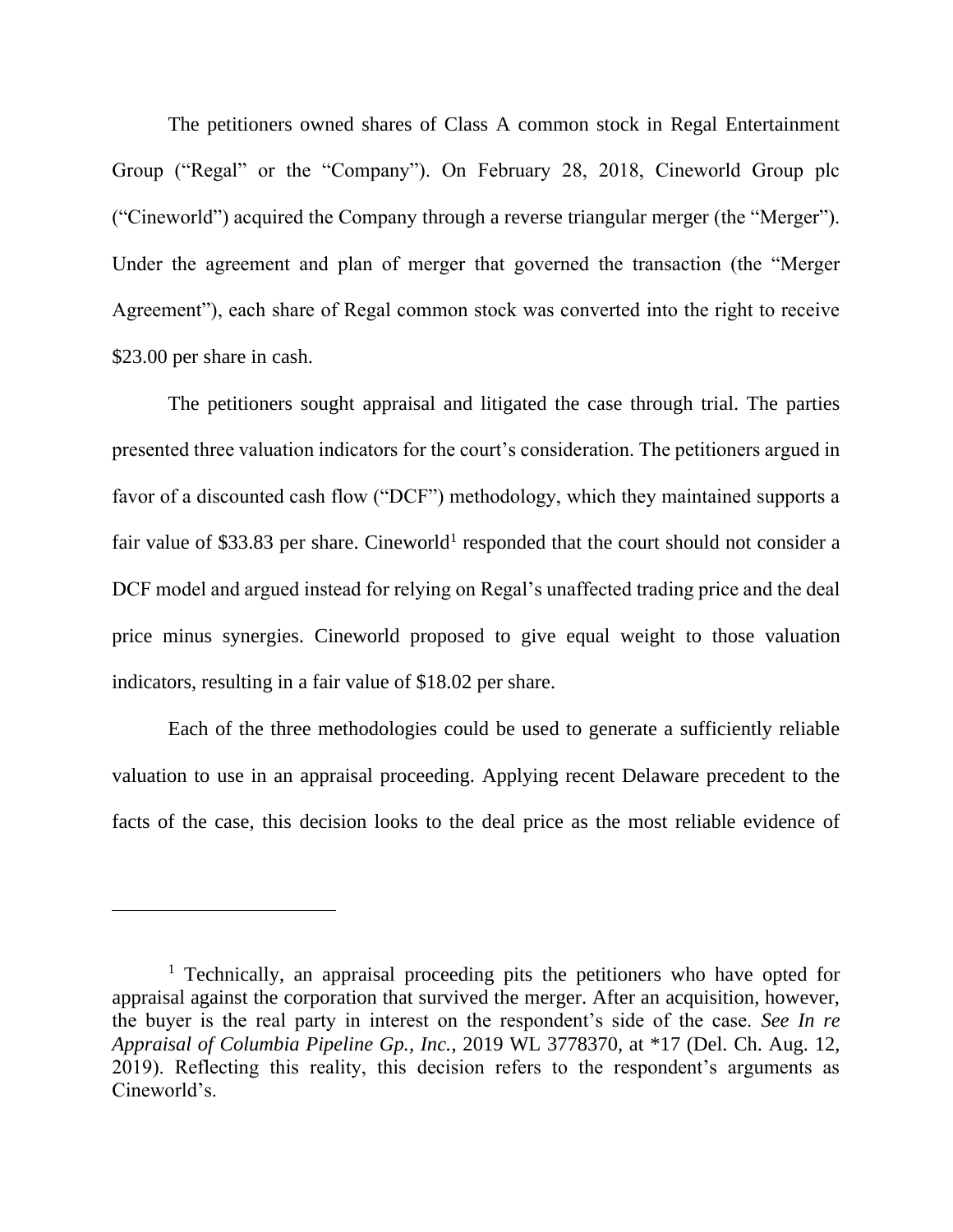Regal's value at the time of signing. To adjust the deal price to eliminate value arising from the accomplishment or expectation of the Merger, this decision then subtracts \$3.77 per share, representing the portion of Cineworld's anticipated synergies that the deal price allocated to Regal's stockholders.

The resulting value of \$19.23 per share reflects the fair value of Regal when the Merger Agreement was signed. The appraisal statute obligates the court to determine the fair value of Regal when the Merger closed. The parties agreed that some adjustment was necessary because after signing but before closing, Regal's value increased when the Tax Cuts and Jobs Act (the "Tax Act") reduced the corporate tax rate from 35% to 21%. To reflect that valuation increase, this decision adds \$4.37 per share to the value of the deal price minus synergies.

Consequently, based on the evidence presented at trial, the fair value of the Company's common stock at the effective time of the Merger was \$23.60 per share. The petitioners are entitled to this amount, plus pre- and post-judgment interest.

### **I. FACTUAL BACKGROUND**

Trial took place over four days. The parties introduced 1,675 exhibits, including twenty-two deposition transcripts. Six fact witnesses and four experts testified live. In the pre-trial order, the parties agreed to 243 stipulations of fact. The following factual findings represent the court's effort to distill this record.<sup>2</sup>

<sup>&</sup>lt;sup>2</sup> Citations in the form "PTO  $\P$ —" refer to stipulated facts in the pre-trial order. Dkt. 223. Citations in the form "[Name] Tr." refer to witness testimony from the trial transcript.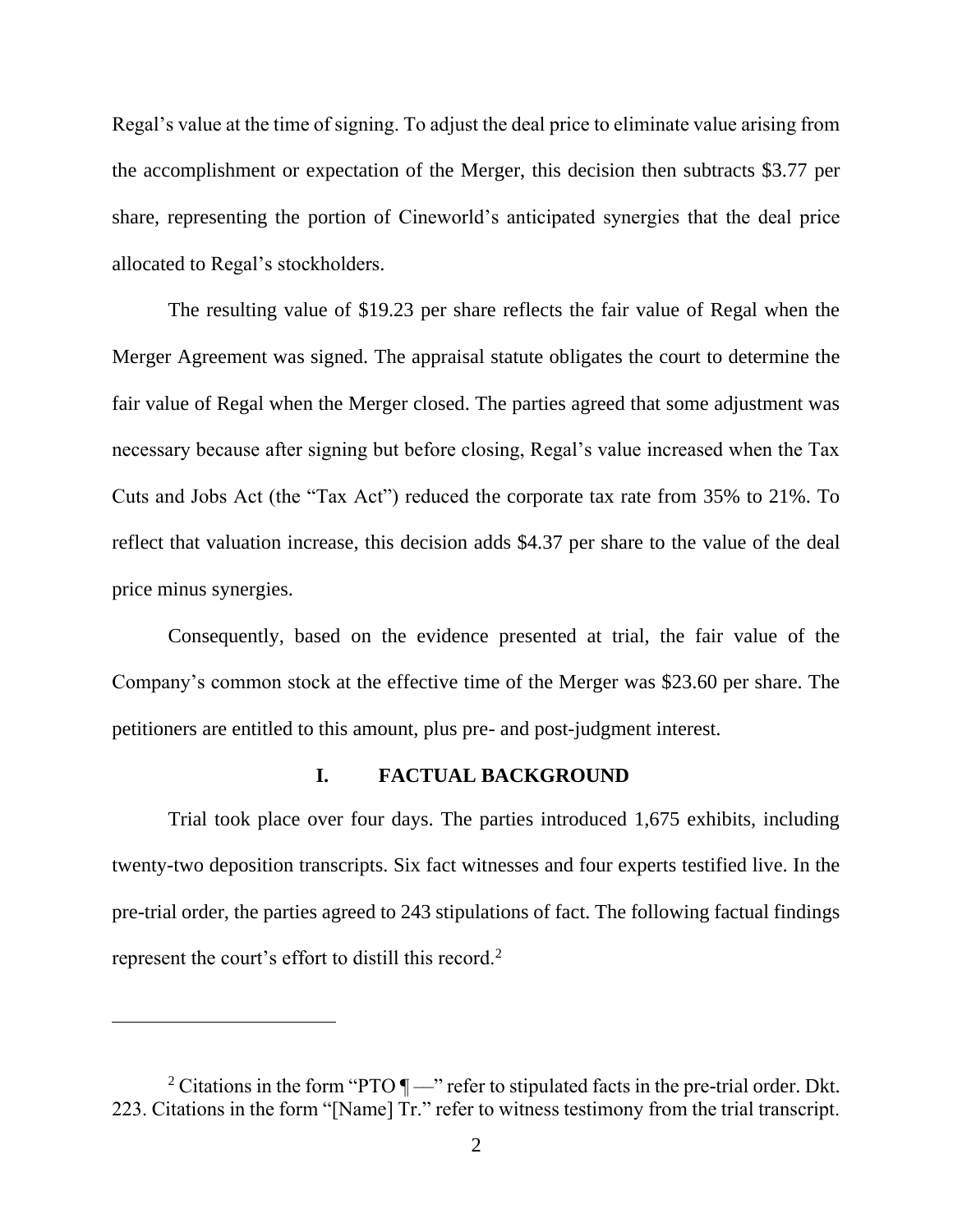### **A. The Company**

Regal is a Delaware corporation headquartered in Knoxville, Tennessee. Regal exhibits theatrical films (colloquially called "movies") in hundreds of cinemas in the United States.

The Anschutz Corporation ("Anschutz") created Regal through a series of transactions in 2001 and 2002. Anschutz is a private Delaware corporation headquartered in Denver, Colorado. Philip F. Anschutz has controlled Anschutz since 1962.<sup>3</sup>

In 2002, Regal completed an initial public offering of Class A shares, which carried one vote per share. From that point until the closing of the Merger, Regal's Class A shares traded on the New York Stock Exchange. Anschutz owned all of the Company's Class B shares, which carried ten votes per share.

After the IPO, Anschutz continued to hold a controlling interest in the Company. At the time of the Merger, Anschutz held 12,440,000 Class A shares and 23,708,639 Class B

Citations in the form "[Name] Dep." refer to witness testimony from a deposition transcript. Citations in the form "JX  $-$  at  $-$ " refer to a trial exhibit with the page designated by the last three digits of the control or JX number or, if the document lacked a control or JX number, by the internal page number. If a trial exhibit used paragraph numbers, then references are by paragraph.

The parties deposed some witnesses multiple times. For those witnesses, the citation includes the JX number of the pertinent deposition in parentheses.

<sup>&</sup>lt;sup>3</sup> My usual practice is to identify individuals by their last names without honorifics. In this case, the risk of confusion between Mr. Anschutz, the biological person, and Anschutz, the corporate person, warrants an exception. The same risk does not exist for others, who are identified without honorifics. No disrespect is intended.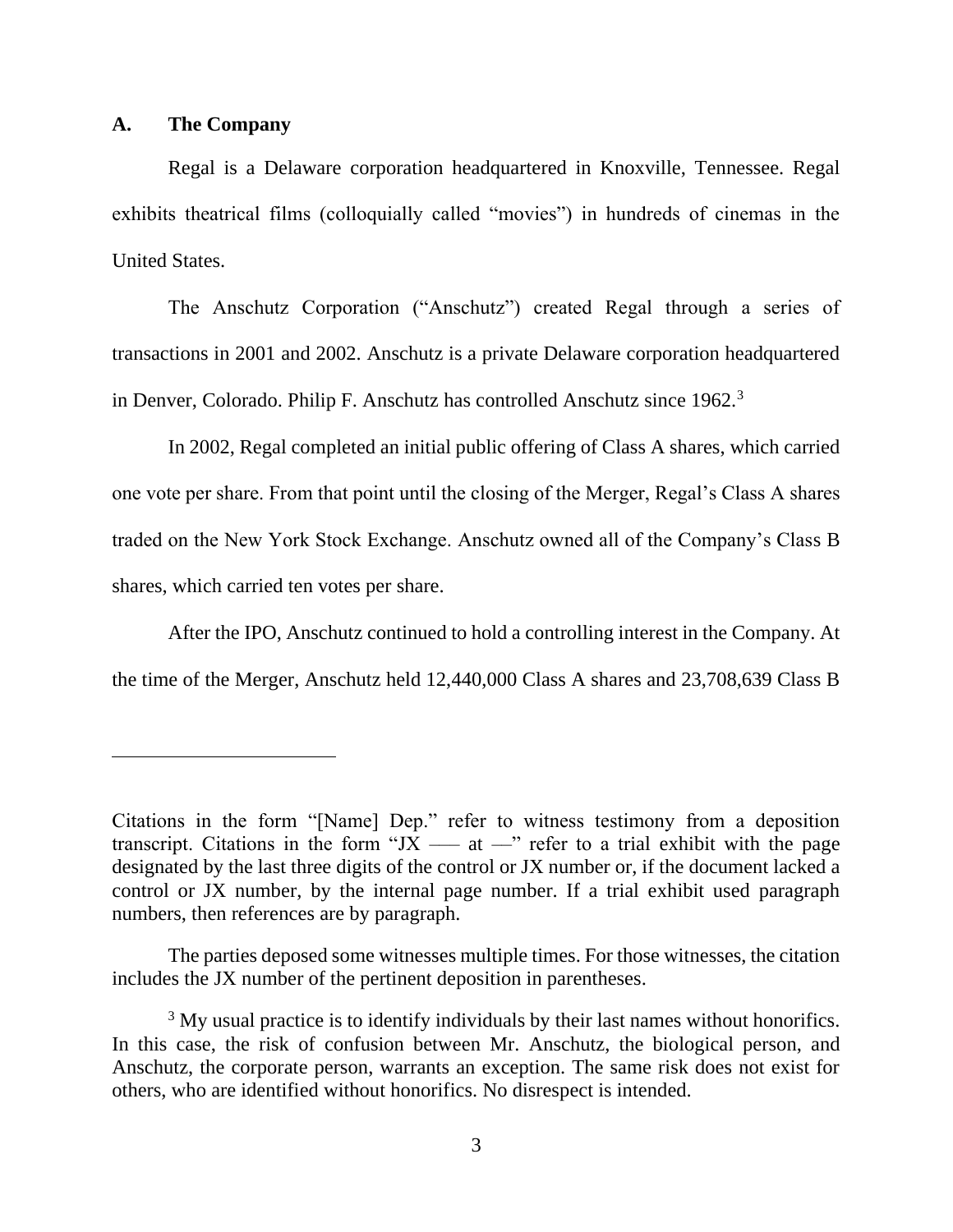shares. *See* JX 304 at 19; JX 1444 at 96. In total, Anschutz controlled approximately 67% of the Company's outstanding voting power while owning shares reflecting 23% of the Company's economic value. PTO ¶ 4; JX 1363 at 12; JX 1461 at 5.

Despite Anschutz's voting power, Mr. Anschutz did not serve on the Company's board of directors (the "Board"). The members of the Board comprised eight independent, outside directors plus Amy Miles, who served as CEO and Chair of the Board. David Ownby was Regal's CFO. Peter Brandow was Regal's General Counsel. Gregory Dunn was Regal's President and Chief Operating Officer.

## **B. The Company's Business**

At the time of the Merger, Regal was the second largest theatrical film exhibitor in the world, operating 7,321 screens in 560 theaters across the United States.<sup>4</sup> Regal's two largest competitors were AMC Theatres ("AMC") and Cinemark USA, Inc. ("Cinemark"). Together, the three firms accounted for roughly 50% of U.S. cinema screens and 65% of U.S. box office revenues. Financial analysts viewed Regal as "an industry leader." JX 790 at '198.

<sup>4</sup> The American spelling of the English word *theatre* likely resulted from Noah Webster's efforts after the Revolutionary War to establish a "national language" for the newly formed United States of America, distinct from the orthographic predilections of its imperial forebear. *See* Conrad T. Logan, *Noah Webster's Influence on American Spelling*, 14 Elementary Eng. Rev. 18, 18–20 (1937) ("'My lad,' [Webster] said to the printer, 'when you use these words, please oblige me by spelling them as here: *theater*, *enter*, etc.'" (quoting Horace E. Scudder, *Noah Webster* 214 (1890)). Contemporary exhibitors deploy both spellings. Out of a mild sense of patriotism, this decision follows Webster.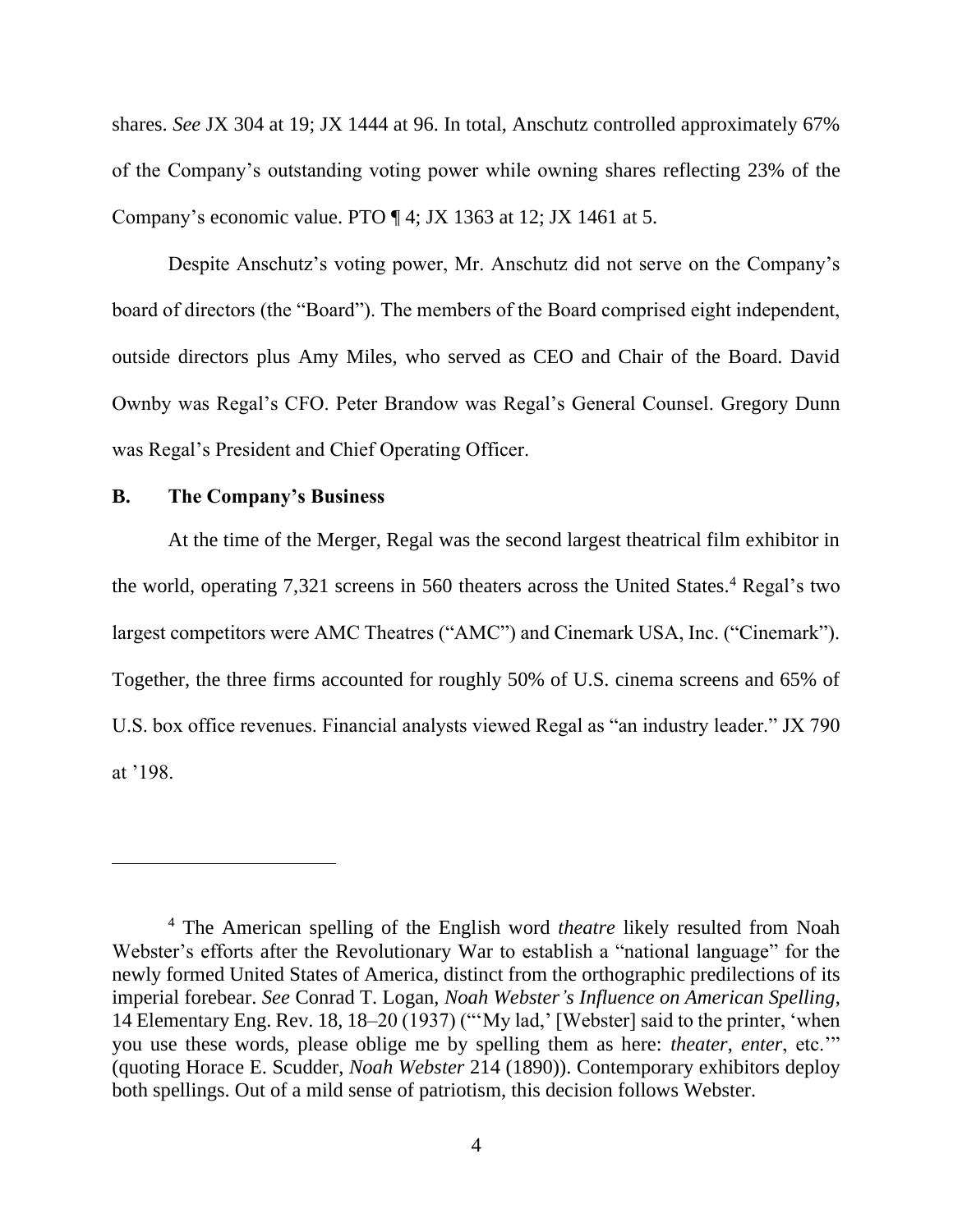The key drivers of Regal's business were ticket sales, concessions, and "film rent," which is the portion of ticket revenue that a theater pays the studio that produces a film in return for the right to show the film in its theaters. Studios historically licensed their films exclusively to theater owners during the "theatrical release window." JX 1630 ("Hollis Report") ¶ 72. After the theatrical release window, studios distributed the films to consumers through other channels. *Id.* The duration of the theatrical release window had shortened steadily over time, from approximately six months in 1997 to approximately 100 days when the Merger Agreement was signed in 2017. *See* JX 1575 at 1.

Ticket sales, also known as box office receipts, constituted Regal's primary source of revenue. Ticket sales were a function of attendance and ticket prices. Both variables fluctuated from year to year.

Attendance peaked in 2002, then declined at a compound annual growth rate ("CAGR") of 1.6% through the announcement of the Merger. Hollis Report ¶ 20. In the six years before the Merger, attendance declined at a lower CAGR of 0.5%. Calkins Tr. 131–32. Prices moved in the other direction, increasing at a CAGR of 2.1% during the six years before the Merger. JX 1629 ("Calkins Report") ¶ 80, Fig. 4, Fig. 12; Calkins Tr. 42– 43.

Regal also derived significant revenue from concessions sales. During the five years before the Merger, concession spending per ticket increased at a CAGR of 5%. Calkins Report ¶ 82, Fig. 5.

In addition to tickets and concessions, Regal generated revenue from in-theater advertisements and from transaction fees on ticket sales through its online portal. *See*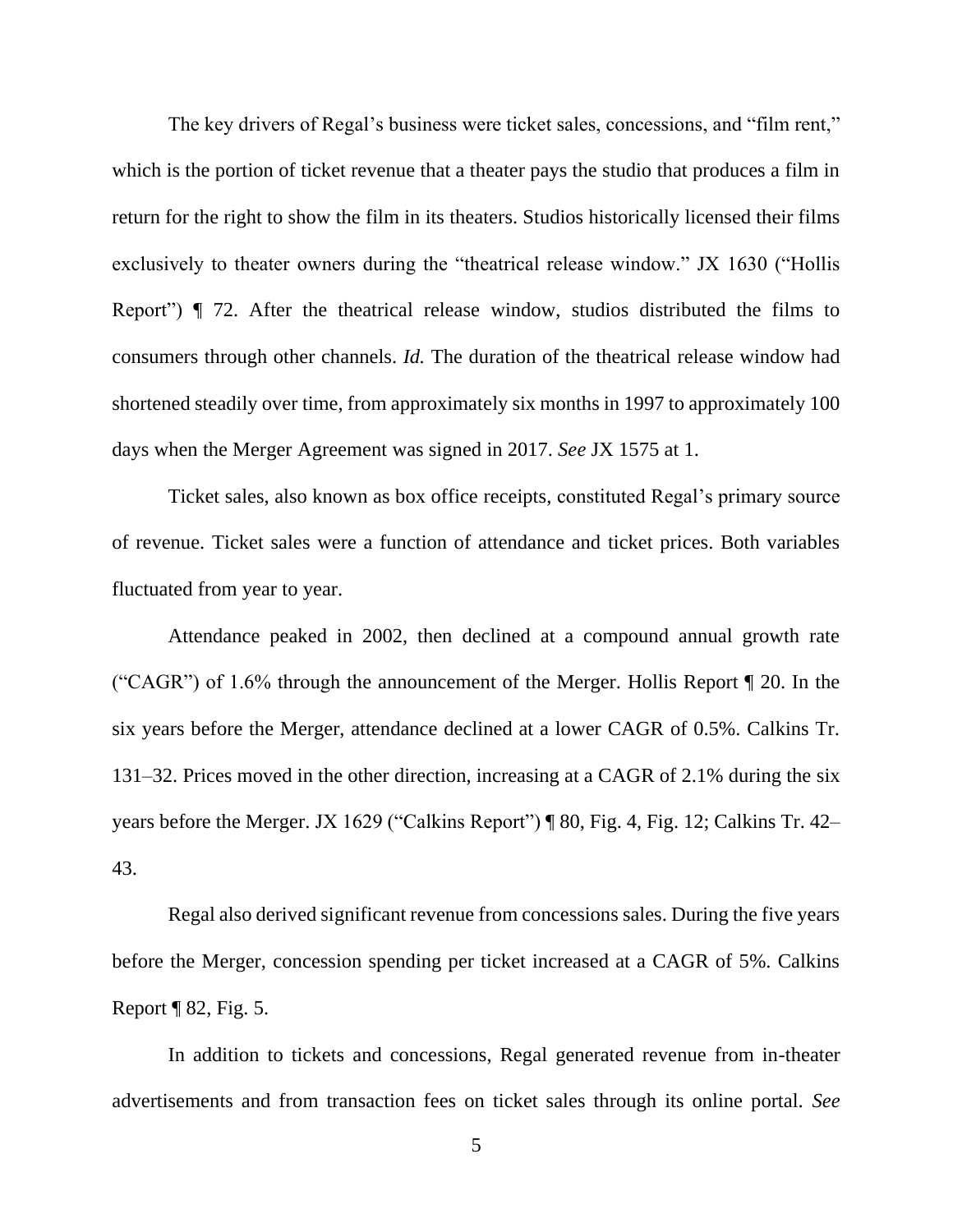Calkins Tr. 90; Ownby Tr. 228, 259; JX 564 at 14. At the time of the Merger, in-theater advertisements and online ticketing fees were miniscule but rapidly growing components of the Company's revenue. *See, e.g.*, JX 647 at 3 (online and mobile ticketing fees "contributed to double-digit growth in [Regal's] other revenue streams in first quarter of 2017"); *id.* at 5 (in 2017 online ticketing was "a relatively small part . . . of our overall other revenue line" and increased "just a little less than 50% . . . versus the first quarter of last year"); JX 1084 at '101 ("Other Operating Revenues," which include in-theater advertisements and online ticketing fees, comprised approximately 6% of year-to-date revenues in September 2017).

Beginning in 2011, exhibitors began investing in the theater experience to counteract declining attendance.<sup>5</sup> Regal enhanced its concessions offerings, added new screen formats such as 3D and IMAX, and began offering mobile ticketing and reserved

<sup>5</sup> Calkins Tr. 37–38 (describing increase in exhibitors' "experience investments," including enhanced viewing formats such as 3D and IMAX, reclining seats, alcohol sales, and enhanced concessions offerings, beginning in 2011); Calkins Report ¶ 61 ("[B]y 2011 studios and exhibitors were working together to put in place a series of initiatives that have ultimately helped their attendance in recent years."); Hollis Report  $\P$  26  $\&$  n.22 (exhibitors have invested in "a premium theater experience" in "reaction to falling or stagnating ticket sales, offering consumers a differentiated experience from watching films at home"); *see* JX 790 at '196 (financial analyst report stating that "the movie going experience has improved considerably in recent years due to several amenities (primarily recliner seating, but also expanded food/beverage/alcohol offerings) and greater technologies (sound and picture)").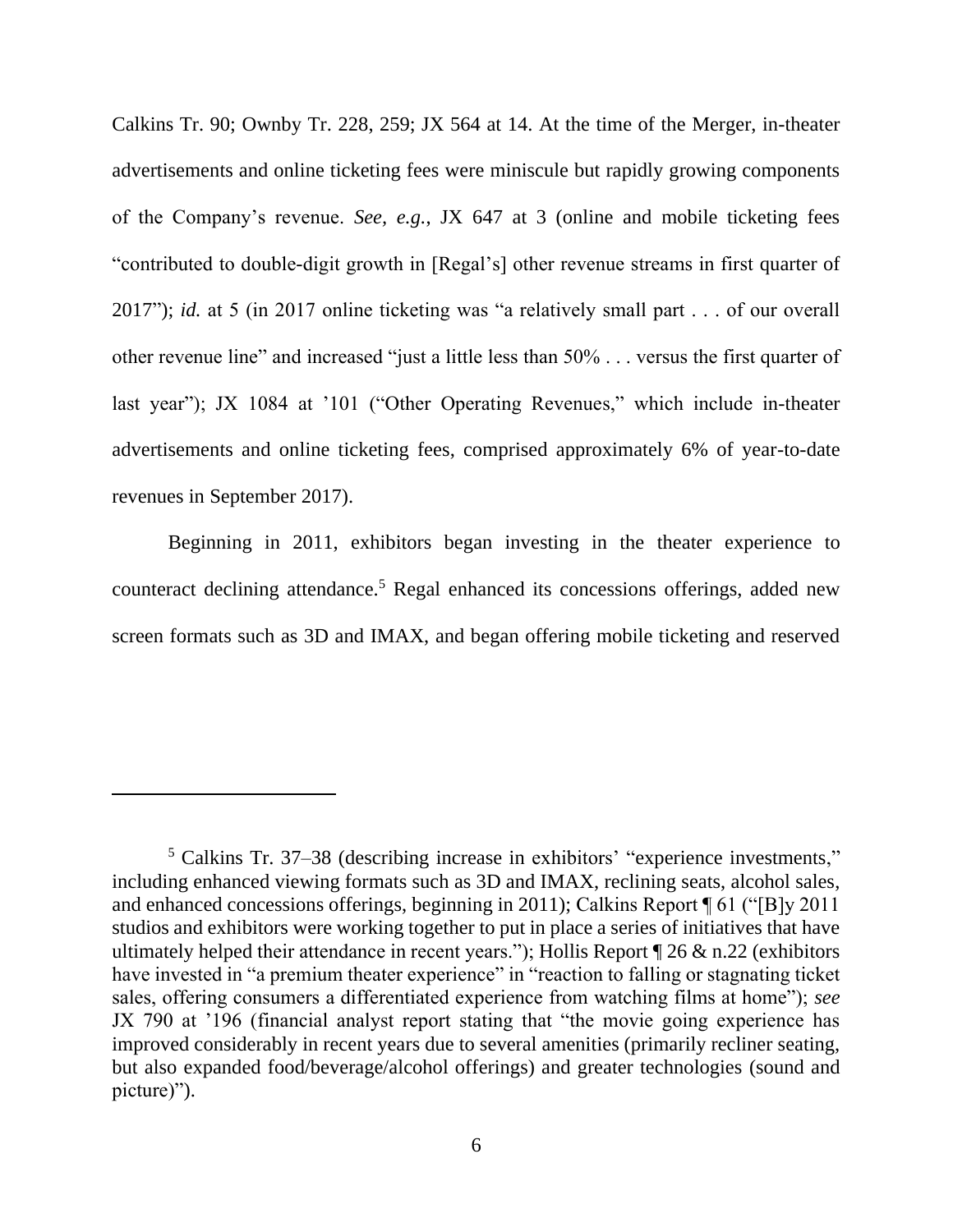seating.<sup>6</sup> Regal also invested in reclining seats.<sup>7</sup> Regal observed that after adding reclining seats, a theater generally experienced increased attendance for twelve to eighteen months. Ownby Tr. 227; *see* Miles Tr. 429. On the concessions side, Regal invested in an expanded food menu and began selling alcoholic beverages in some locations. JX 165 at 3; JX 189 at 5; *see* JX 166 at 18. Regal also developed an industry-leading loyalty program with over twelve million members. JX 1222 at '041; Dunn Tr. 188–89; JX 149 at 5.

At the time of the Merger, there were six major studios in the United States: Warner Brothers, 20th Century Fox, Paramount Pictures, Universal Pictures, Sony Pictures Entertainment, and Walt Disney. PTO ¶ 112; Calkins Tr. 19; Hollis Report ¶ 22. The studios' biggest and most popular films, called "tentpole releases," produced an outsize portion of theater revenues. Examples include movies in the *Star Wars* and *Harry Potter* franchises. Tentpole releases typically arrived in theaters during the summer months and winter holidays. The intervening months were referred to as "shoulder" periods, when

<sup>6</sup> Dunn Tr. 175–76, 183–84; JX 155 at 3 (April 30, 2013, Regal earnings call transcript stating that Regal is "well-positioned to capitalize on the numerous premiumformat films scheduled for release in the rapidly approaching summer movie season" and describing other investments in "premium" theater experience); JX 157 at 3 (October 24, 2013, Regal earnings call transcript describing the "returns generated to date by our investments in the premium experience"); JX 165 at 3 (February 13, 2014, Regal earnings call transcript stating that Regal "expanded [its] rollout of existing amenities" and "began installing new concepts" such as "luxury seating").

<sup>7</sup> JX 165 at 3 (Regal began installing luxury seating in 2013); *see also* Calkins Report ¶ 90 ("[T]he most important viewing experience innovation over the past several years has been the shift . . . to recliner-seated auditoriums.").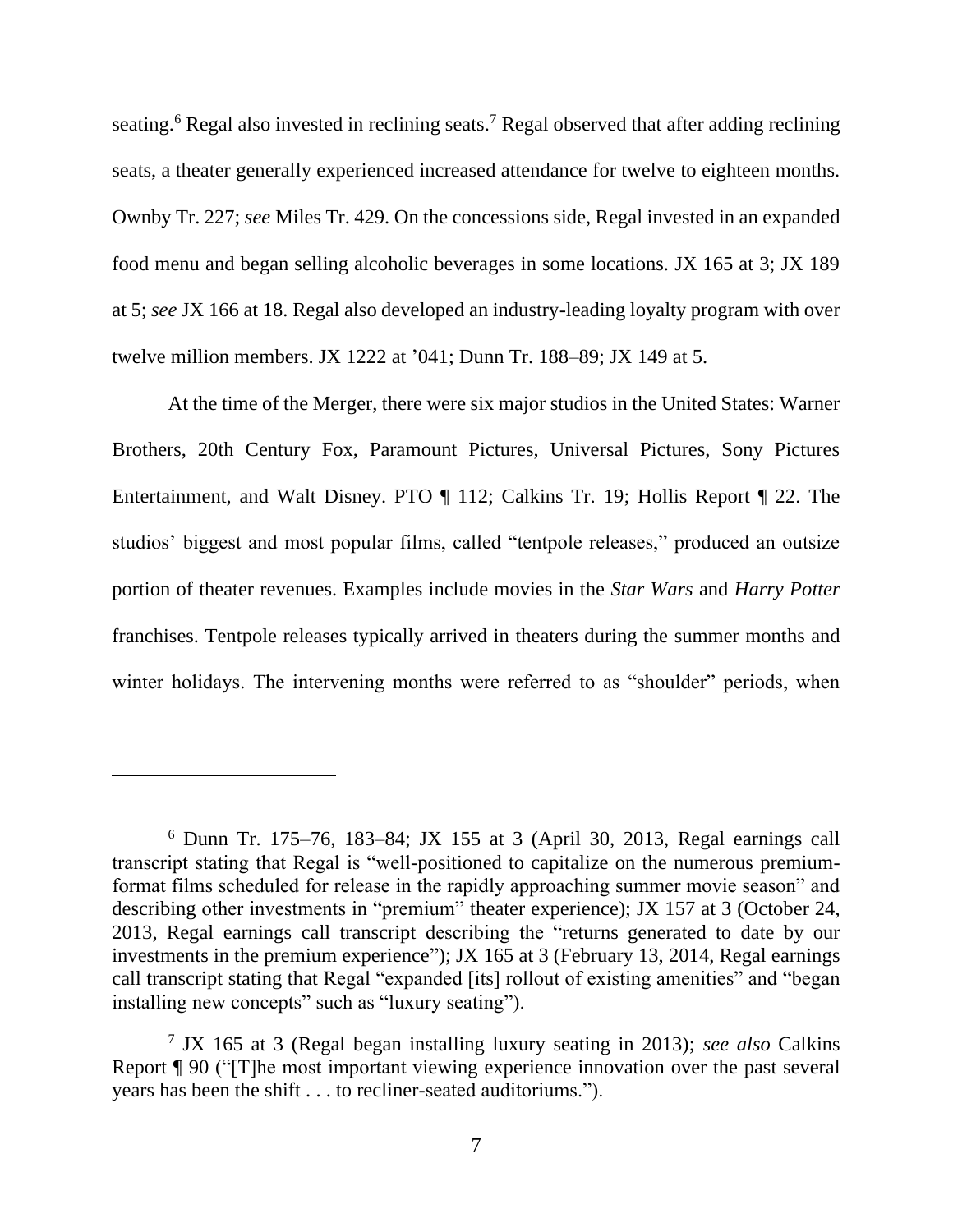studios generally released smaller films supported by smaller marketing campaigns. Beginning around 2011, studios shifted their production and marketing efforts toward tentpole releases.

From Regal's IPO until the Merger, film rent remained relatively constant at just over fifty percent of box office revenue. As a practical matter, the studios and theaters had relatively equal bargaining power. If a studio demanded excessive film rent, then a large exhibitor like Regal could refuse to show the film, and theater revenue and visibility were important to the studios. But the exhibitors also needed the studios, because they could not sell tickets without films.

During the years leading up to the Merger, studios began exploring the possibility of offering premium video on demand ("PVOD"). Under this model, a studio would make a film available for viewing at home over an online streaming service, during the theatrical release window, to customers who paid a premium price. If widely adopted, PVOD would shorten the theatrical release window and disrupt the exhibitors' business model.

Exhibitors also faced competitive threats from widely available streaming services such as Netflix, Hulu, and Amazon. By 2013, Netflix and Amazon had started producing their own content, which enabled them to bypass studios and cinemas. And exhibitors faced competitive threats from other forms of entertainment, such as video games, social media, and free video alternatives such as YouTube. Yet despite these threats, movies remained among the most popular and affordable leisure activities in North America.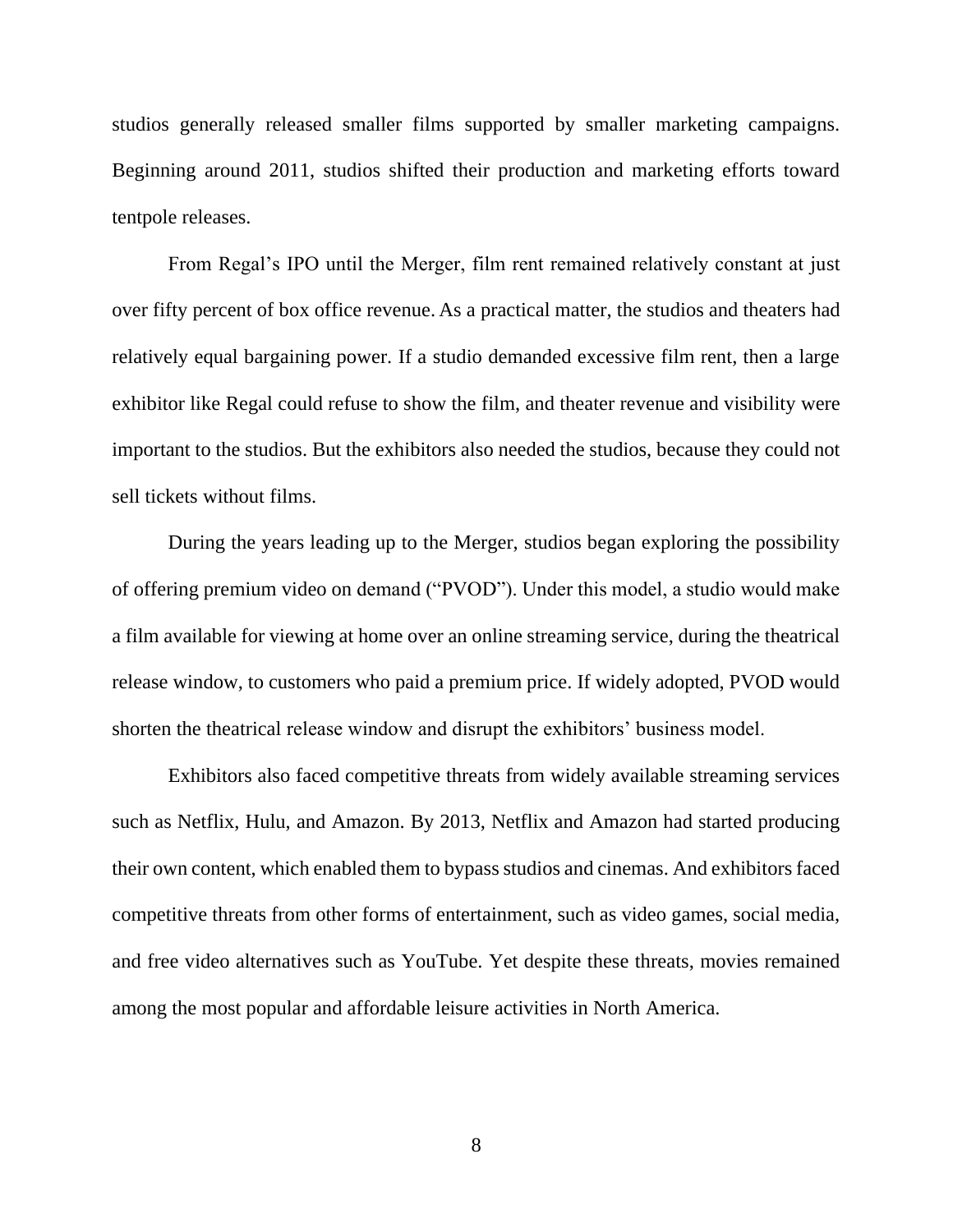## **C. 2014: The Failed Sale Process**

In October 2014, the Board evaluated Regal's strategic alternatives. For assistance, Regal engaged Morgan Stanley & Co. LLC as its financial advisor. David Ownby, Regal's CFO, prepared a set of five-year financial projections (the "2014 Projections") to "provide the Board with meaningful context in which to evaluate [Regal]'s strategic alternatives." JX 189 at 1; *see* PTO ¶ 119; JX 187 at '874. Regal's management prepared annual budget forecasts, but they did not regularly prepare multi-year projections. Ownby Tr. 211–12; Miles Dep. (JX 1589) 197–98. Although management prepared the annual budget using a detailed, "bottoms up" process, the 2014 Projections relied on "high-level assumptions" and did not include "detailed theater-by-theater assumptions." Ownby Tr. 215–16.

At a meeting in October 2014, Morgan Stanley provided the Board with valuation analyses based on the 2014 Projections. JX 189 at 2. Morgan Stanley reported that before the meeting, it had discussed a possible sale with Anschutz, and that Anschutz "would be supportive." *Id.* Morgan Stanley then summarized several potential strategic alternatives available to the Company. *Id.* at 3. When reviewing the prospects for a sale, Morgan Stanley identified AMC and Cinemark as possible strategic buyers. *Id.* Later that month, Regal announced that the Board had "authorized the exploration of strategic alternatives to enhance shareholder value, which may include a potential sale of the Company." PTO ¶ 121; JX 198; Miles Tr. 273–75.

Financial analysts reacted positively. They described Regal as "an extremely attractive business" and characterized the timing of a possible sale as "perfect." JX 202 at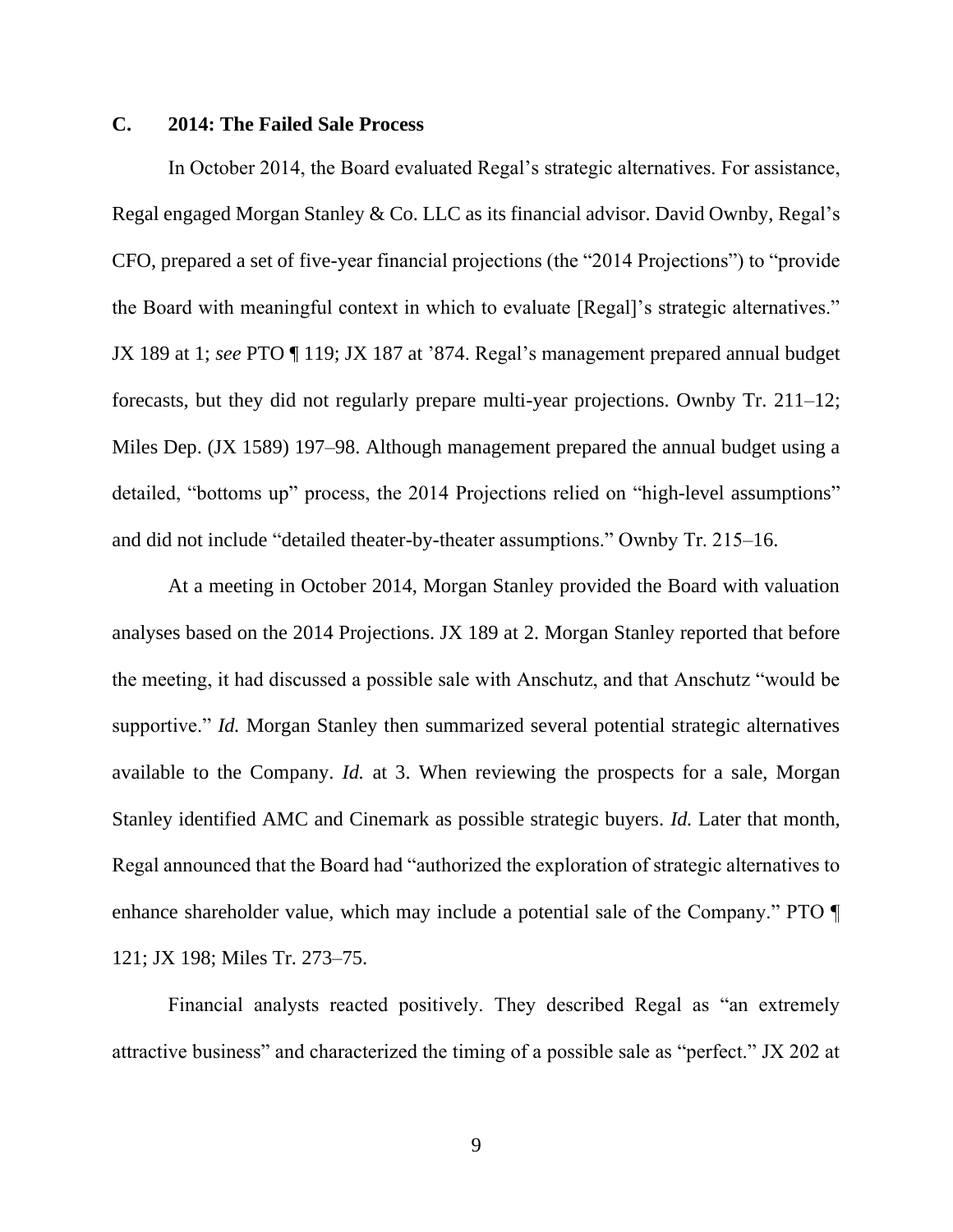'024–25. They also speculated that the idea for a sale might have originated with Anschutz.<sup>8</sup>

In December 2014, Morgan Stanley reported that it had contacted seventy-one potential buyers. Six potential financial sponsors and one strategic acquirer—Cineplex had executed non-disclosure agreements. Nine other firms had expressed interest. JX 219 at '468. But no one had bid. The Board decided to continue its process through year-end 2014. JX 221. The Board also discussed "other monetization alternatives for Anschutz, including secondary offerings and block trades." *Id.*; *see* JX 245.

In January 2015, Morgan Stanley reported on the sale process. Morgan Stanley explained that potential buyers viewed the cinema sector as fully valued, thought Regal was well-run without obvious room for improvements, and saw long-term risks to Regal's business model. *See* JX 219 at '469; JX 245 at 3; JX 247 at 2; Miles Tr. 275–77. Morgan Stanley devoted roughly half of its presentation to the possibility that Anschutz might try to exit from its position in Regal. *See* JX 245. On the positive side, Morgan Stanley noted that an Anschutz exit could enable Regal "to broaden [its] shareholder base with longer term investors" and could "[r]educe [or] eliminate" any "overhang" from the presence a

<sup>8</sup> *See id.* at '025 ("In our opinion, this news most likely reflects a decision made by 50 percent owner Phil Anschutz rather than management to unlock greater value for the shares." (internal quotation marks omitted)); *id.* at '041 ("We believe Anschutz could . . . be exploring a sale of Regal without previous inbound interest and with a relatively high bar for the value he may be seeking."); *see also id.* (describing lack of information about "controlling shareholder Anschutz's motivations").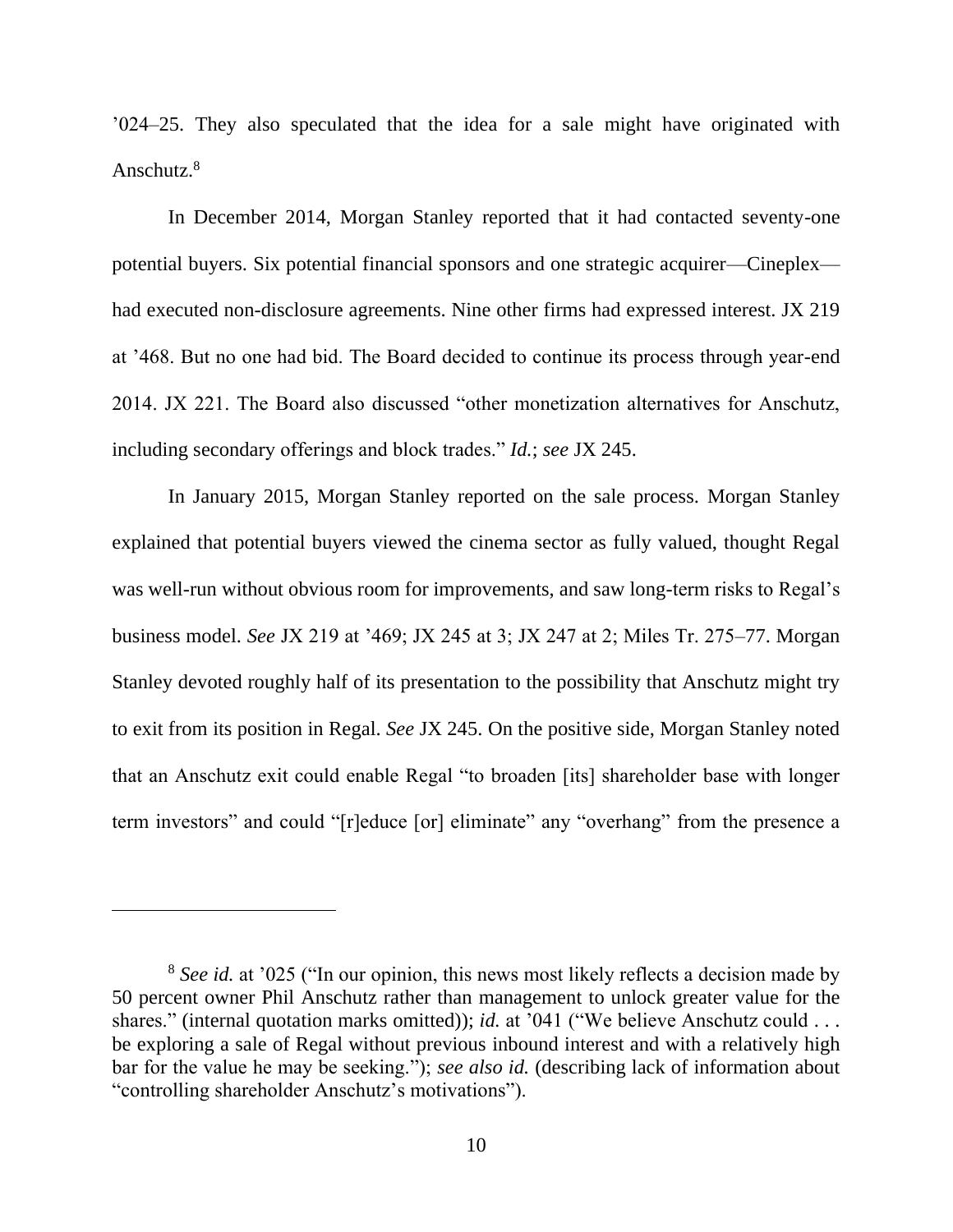controlling stockholder. *Id.* at 9. But Morgan Stanley cautioned that an exit would be viewed as a "[s]mart investor seen exiting [Regal's] stock," suggesting that Regal's prospects were trending downward. *Id.* at 12. Morgan Stanley also observed that if Anschutz sold a portion of its position, then its remaining stake would create a "temporary overhang" for Regal's stock price. *Id.*

### **D. 2015 and 2016: Growing The Business**

After ending the sale process, Regal returned to business as usual. Regal continued to modernize its theaters and improve the customer experience. Regal experienced positive results from its investments in reclining seats and improved concessions.<sup>9</sup>

In July 2015, Paramount proposed shortening the theatrical release window in return for providing exhibitors with a share of its revenue from other distribution channels. *See*  JX 272. Paramount ultimately did not pursue its plan, but the proposal signaled that changes to the theatrical release window might be coming. In November, the Board

<sup>9</sup> *See, e.g.*, JX 250 at 3 ("[O]ur installation of luxury reclining seats gained significant momentum in the fourth quarter of 2014 and is already generating significant returns in the New Year, with converted screens producing average box office revenue growth of over 40% for the first six weeks of 2015. . . . [O]ur low-cost, low-risk investment in . . . [providing] an enhanced menu and alcohol beverages to our customers is beginning to have a more meaningful impact on our concession revenue . . . ."); JX 263 at 3 ("[O]ur installation of luxury reclining seats is continuing at a steady pace with an additional 63 screens converted so far this year and another 92 currently under construction. . . . [O]ur low-cost, low-risk investment in the equipment necessary to provide an enhanced menu and alcoholic beverages to our customers continues to have a more meaningful impact on concession revenues . . . .").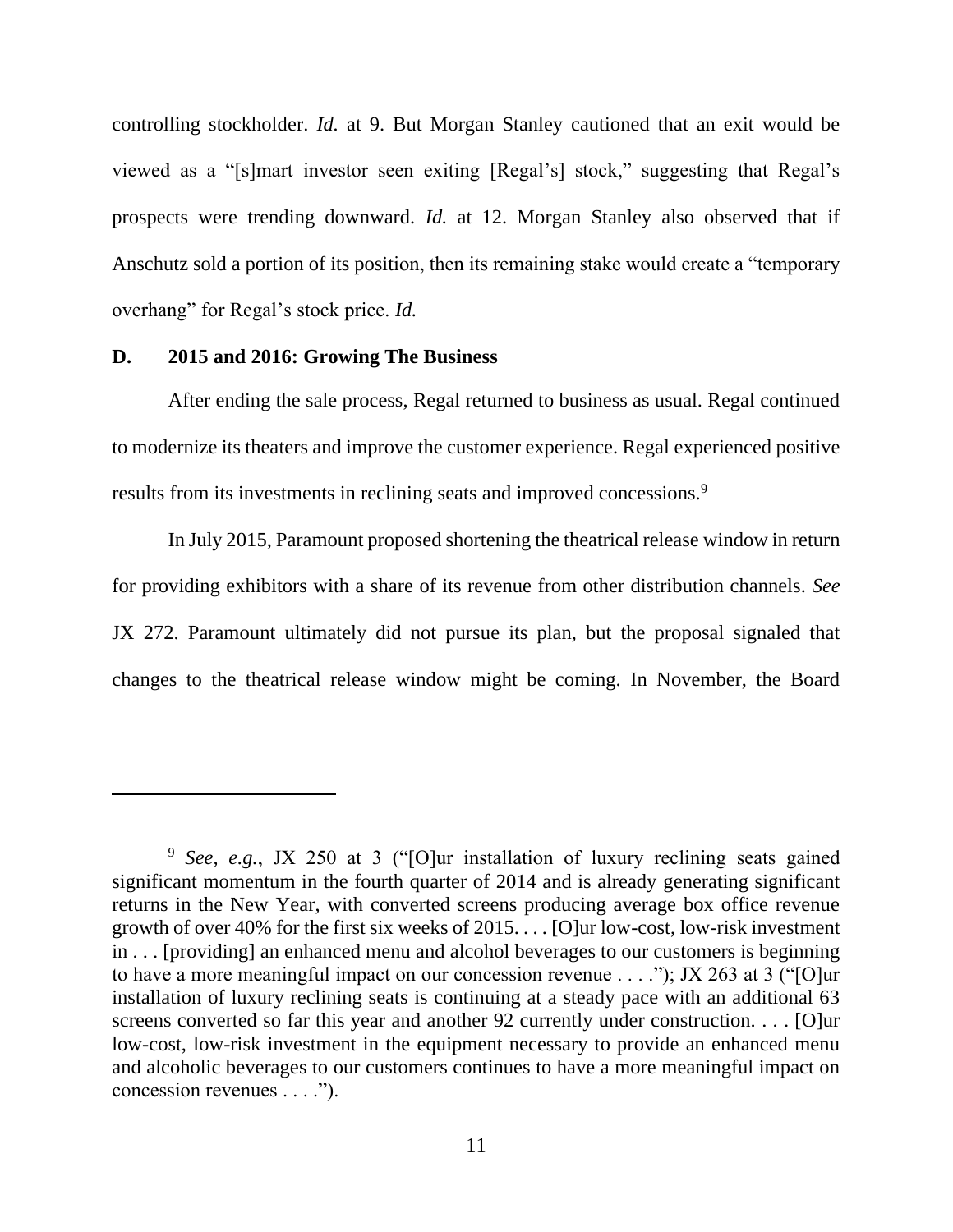authorized management to hire Bain & Company, Inc. to analyze various "windowing strategies." JX 278 at 2; Miles Tr. 278–80.

Bain presented its analysis in April 2016. Bain reported that the length of the theatrical release window had decreased "slowly over time," with the pace increasing in the last five years. JX 310 at 2. Bain warned that the window could "meaningfully compress in the near-term" due to financial pressures on the studios. *Id.* at 5; *see also id.* at 8. Bain and the Board discussed possible ways to create a "win-win" by reaching an agreement with studios about the theatrical release window. JX 309; JX 310 at 33–34. The Board instructed management to "develop a strategy that best positions [Regal] for the possibility that [the] exhibition industry would have a shortened theatrical release window." JX 309.

During the same meeting, the Board "discussed a potential acquisition of Cinemark and determined that exploring such a transaction was in the best interest of [Regal] and its stockholders." *Id.* After the meeting, management engaged with Cinemark. In June 2016, representatives of Anschutz, Cinemark, and Regal met to discuss a potential transaction. PTO ¶ 147; JX 342. In July, representatives of Cinemark and Regal met again to discuss a potential combination. PTO ¶ 149. The talks did not bear fruit, and Regal refocused on operating its business. *See* JX 380.

### **E. Anschutz Sells Two Large Blocks.**

While Regal was in discussions with Cinemark, Anschutz began considering "monetization alternatives" for its investment in Regal. JX 382. Regal's stock price had increased 24.3% in the previous twelve months, significantly outperforming its peers. *Id.* at '483. In late July 2016, Anschutz considered five possible monetization strategies,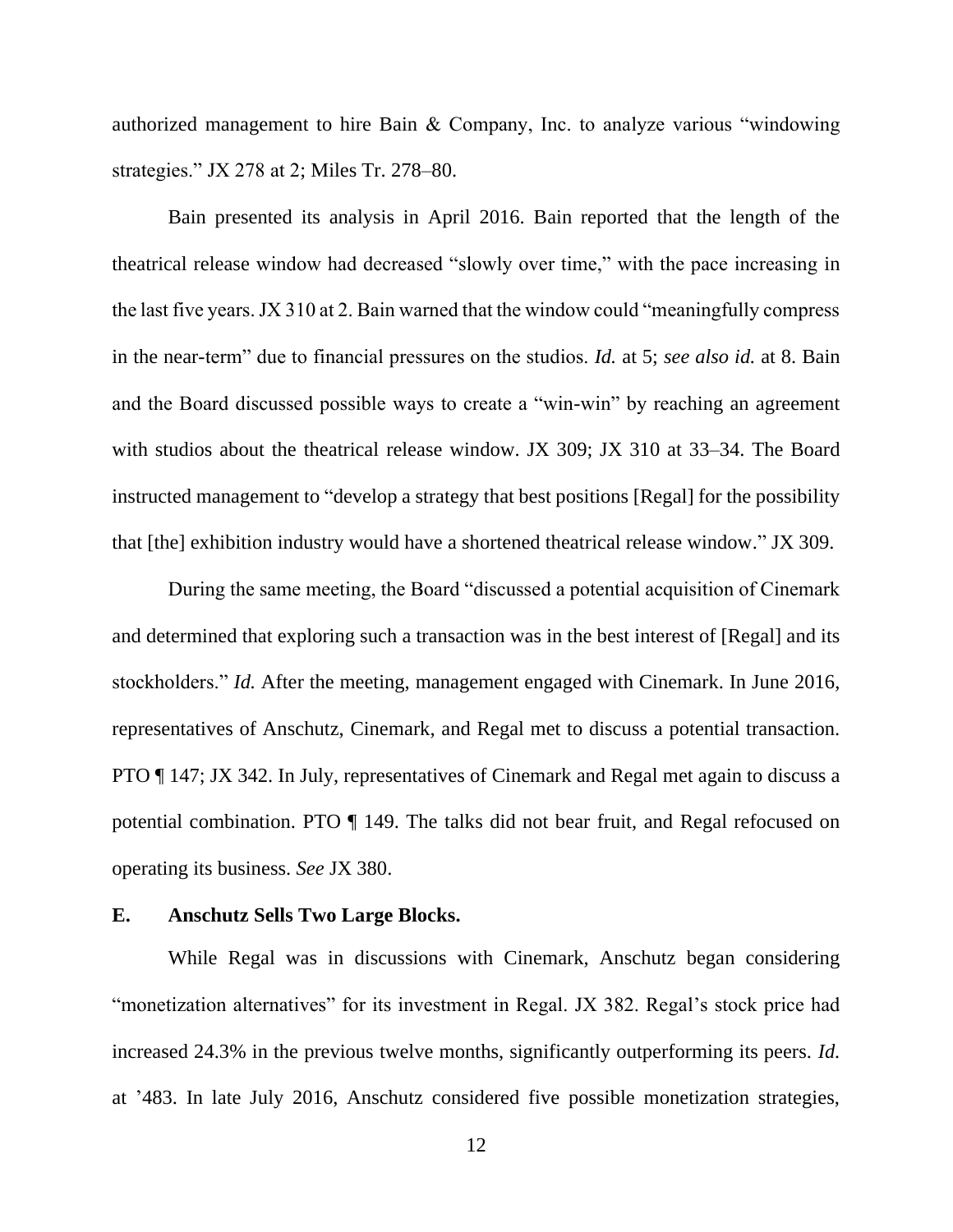including a block sale. *Id.* at '490. Of those possibilities, a block sale created the "[g]reatest likelihood of after-market selling pressure" on Regal's stock. *Id.*

On July 30, 2016, representatives of Anschutz informed Regal that Anschutz wanted "to be in a position to sell some shares as soon as possible." JX 385 at 1. To facilitate the sale, Regal's management accelerated the filing of Regal's Form 10-Q. Ownby testified that there was a "sense of urgency" from Anschutz "to execute this trade quickly so that they could lock in the price." Ownby Tr. 241.

Over the next few days, Regal's management and Morgan Stanley prepared "talking points" to address the market's reaction to the block sale. JX 387; JX 391; JX 392; JX 393; JX 394; JX 395. The talking points described the sale as "completely understandable – given that the shares are trading above \$23 for only the second time in the last 5 years and at a multiple that is near the high end of the historical range." JX 393. During discussions about the talking points, an Anschutz executive suggested attributing the sale to estate planning. *See* JX 393; JX 395. Regal rejected the suggestion because it could invite unwanted speculation about additional block sales. *See* Ownby Tr. 243–44. Mr. Anschutz testified that estate planning was "not the reason for the block sale." Anschutz Dep. 47–48. He averred that he simply wanted to "lighten up" on his investment at an attractive price because of concern about the business. Anschutz Tr. 519; *see* Anschutz Dep. 31–32.

On August 2, 2016, Anschutz sold a block of 13,000,000 Class A shares at \$21.60 per share, a 7% discount to that day's closing price. PTO ¶ 151; JX 397; JX 408. During a meeting on August 31, the Board discussed the impact of the sale on Regal's stock. JX 434 at 1–2. The "total shareholder return" of Regal's stock over the past six months had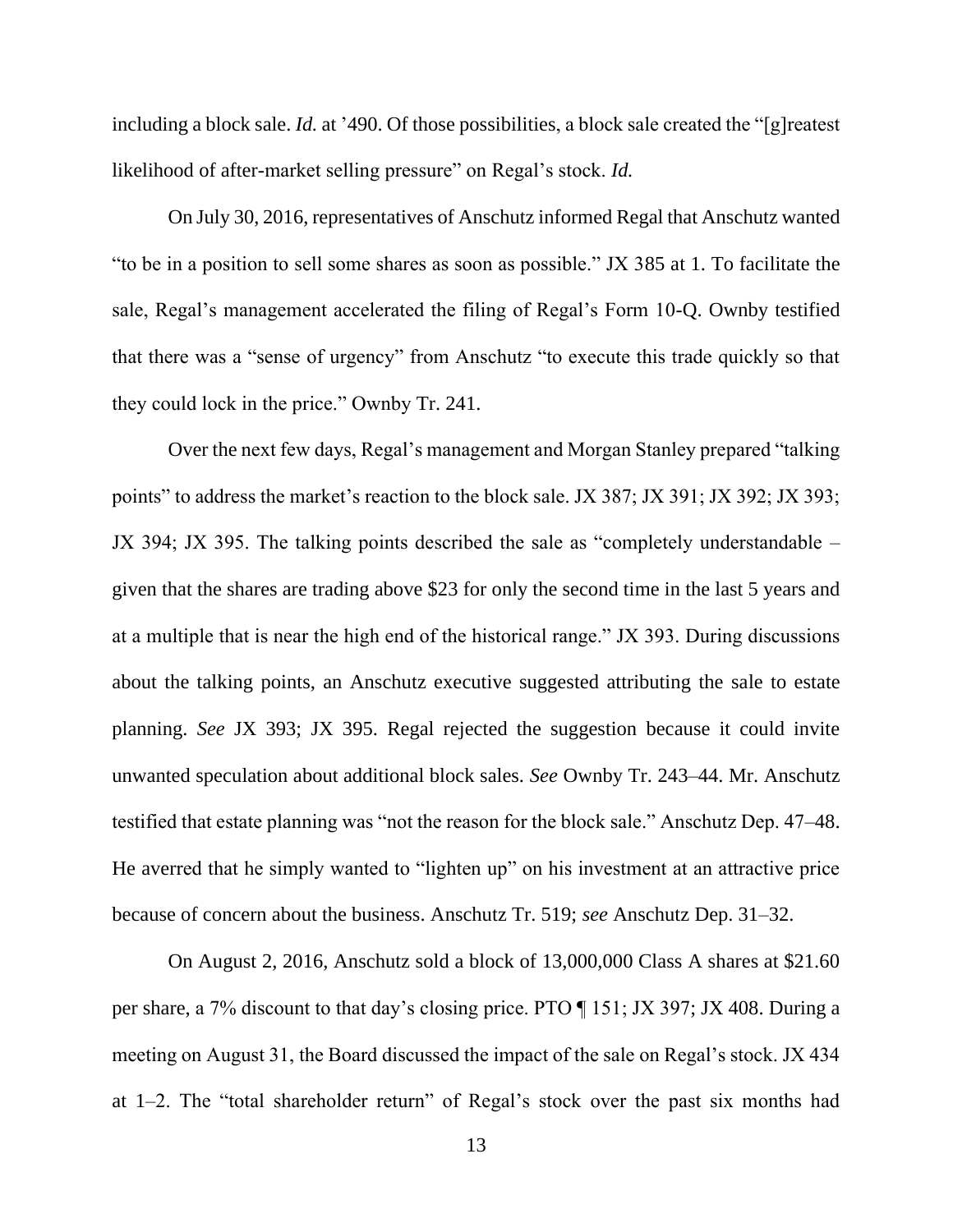declined from 42% the day before Regal announced Anschutz's block sale to 31% on August 31. JX 433 at '472. During the same meeting, Miles reported that Regal continued to negotiate with the studios regarding potential changes to the theatrical release window. JX 434 at 2. Miles also reported that talks with Cinemark had ended. *Id.* Miles stated that Regal's "current strategy of investing in its existing theatres would provide [Regal] with significant returns over the next several years, but that management should review the landscape of potential acquisition targets." *Id.*

On November 17, 2016, Anschutz sold a second block of 13,000,000 Class A shares at a price of \$22.95 per share, reflecting a 6% discount to the closing price on that day. PTO ¶ 155; JX 492. During the following month, Anschutz transferred another 5,560,000 Class A shares to a charitable foundation. PTO ¶ 156; JX 578 at 4. Through the two block sales and the charitable contribution, Anschutz reduced its ownership of Class A shares by 63.1%. *See* JX 578 at 4. Anschutz continued to control a majority of Regal's voting power through its ownership of Class B shares. Jack Tyrrell, an independent board member of Regal, emailed Ownby expressing his concern that Anschutz's block sales might have established "an effective ceiling on the stock price given [Anschutz's] remaining ownership." JX 491.

### **F. Cineworld Contacts Anschutz About A Potential Deal.**

In March 2017, Cineworld contacted Anschutz about a potential deal. Founded in 1995, Cineworld is the creation of Moshe ("Mooky") Greidinger, its CEO, and his deputy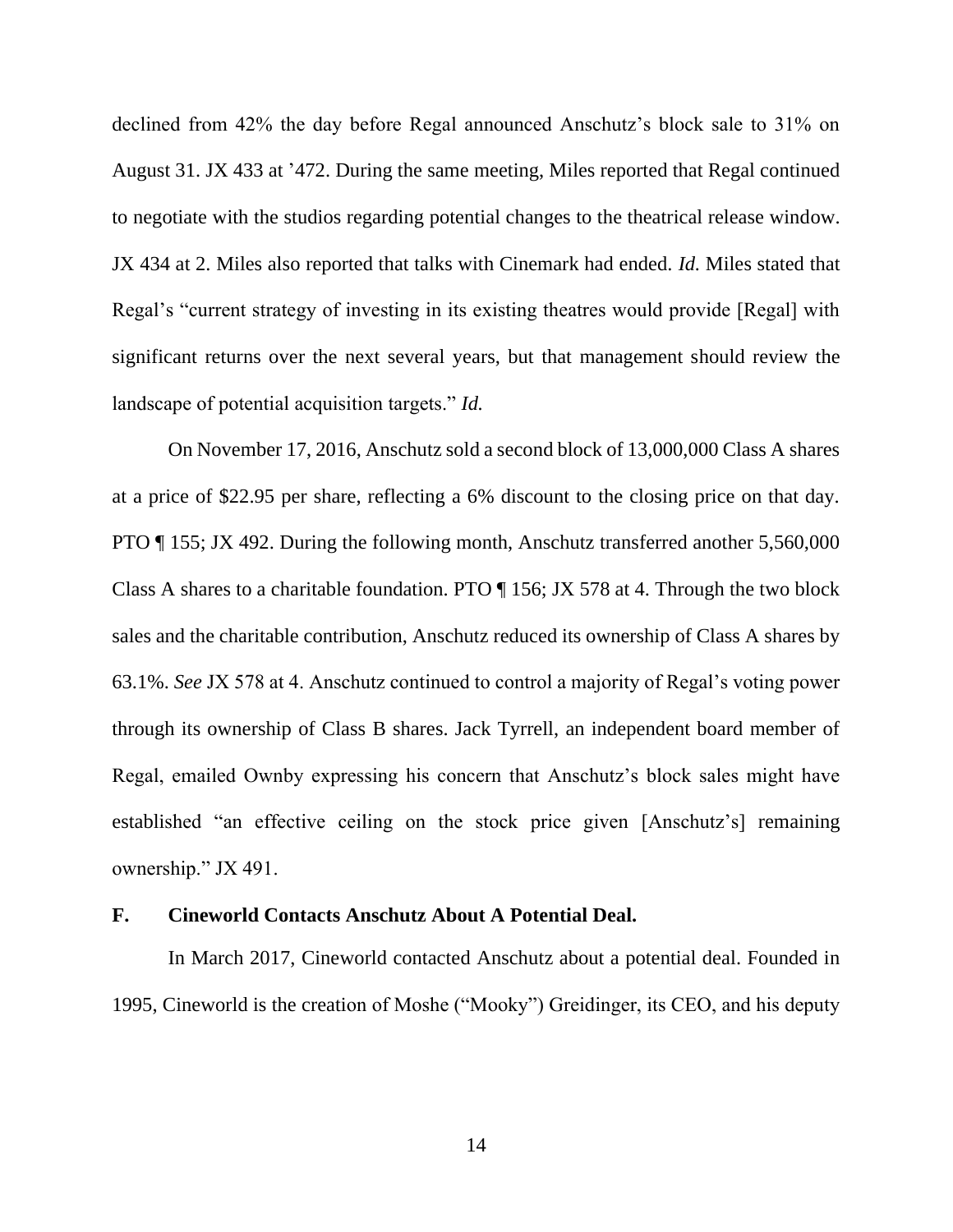CEO and younger brother, Israel Greidinger.<sup>10</sup> The Greidingers built their business by expanding from a theater their family owned in Haifa, Israel. They first added theaters in Israel, then built theater circuits in Central and Eastern Europe. In 2014, they created Cineworld by merging with the largest cinema operator in the United Kingdom. For the Greidingers, the next stage was to expand to the United States.

Mooky became interested in Regal while attending an industry conference hosted by Rich Gelfond, the CEO of IMAX. Gelfond and Mooky had a close working relationship, and Gelfond suggested to Mooky that there could be "an opportunity" to acquire Regal. Greidinger Tr. 311; Gelfond Dep. 16–19. After the conference, Cineworld began analyzing a potential acquisition. After looking at the market prices of the U.S. cinema exhibitors, Cineworld concluded that their valuations were attractive. Greidinger Tr. 312.

Mooky contacted Gelfond and asked him for advice on acquiring Regal. Gelfond introduced Mooky to David Posnick, a Blackstone employee and a "good connection into the Anschutz organization." *Id.* at 313; Gelfond Dep. 27–29, 42. Mooky and Israel met with Posnick in April 2017. PTO ¶ 161; *see* JX 644. Afterward, Israel wrote to Posnick that "[t]he transaction we are thinking about should facilitate a full exit for [Mr. Anschutz]." JX 644. Posnick proceeded to arrange a meeting between the Greidingers and Anschutz. Greidinger Tr. 314.

 $10$  To avoid confusion, this decision refers to Mooky and Israel Greidinger by their first names.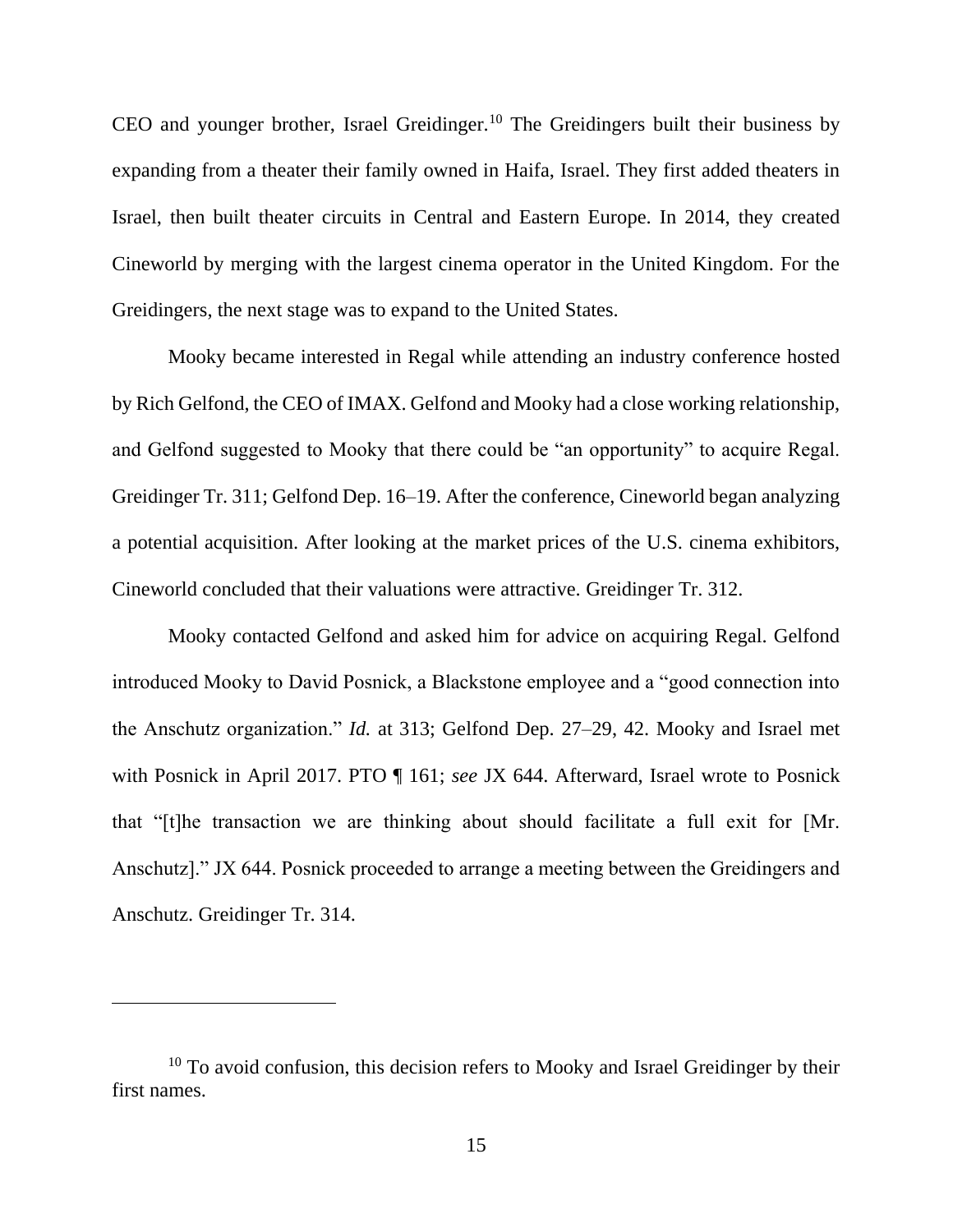Meanwhile, on April 26, 2017, Regal held its earnings call for the first quarter of 2017. Regal reported better-than-expected revenues and its highest-ever quarterly EBITDA. JX 647 at 5; JX 652; JX 658. During the call, Miles attributed Regal's strong performance in part to the studios' successful efforts to release tentpole films during shoulder periods. JX 647 at 3. She also credited "the industry's efforts to improve the customer experience." *Id.* During the first quarter of 2017, over 25% of industry box office revenue came from theaters with reclining seats and similar amenities, and box office revenue in markets with the highest concentration of recliner-equipped theaters grew at more than double the overall industry growth rate. *Id.* Regal increased ticket prices at a rate of 5.5% in recliner locations during the first quarter of 2017, compared to 3.2% growth overall. *Id.* at 3–4. Concessions per capita at those locations increased at nearly 6% compared to 4% growth overall. *Id.* at 4–5.

By the time of the earnings call, Regal had introduced an improved food menu at theaters representing 55% of Regal's attendance base and alcohol at theaters representing 31% of Regal's attendance base. *Id.* at 3. Regal's first quarter revenue also received a boost from its online booking and mobile ticketing platforms, which generated sales representing "over 23% of [Regal's] first quarter box office revenue and contributed to double-digit growth in [Regal's] other revenue streams." *Id.*

During a meeting of the Board on May 3, 2017, Miles reported on Regal's discussions with the studios about the theatrical release window. Fox had been advocating for a PVOD model that would allow consumers to rent films thirty days after their initial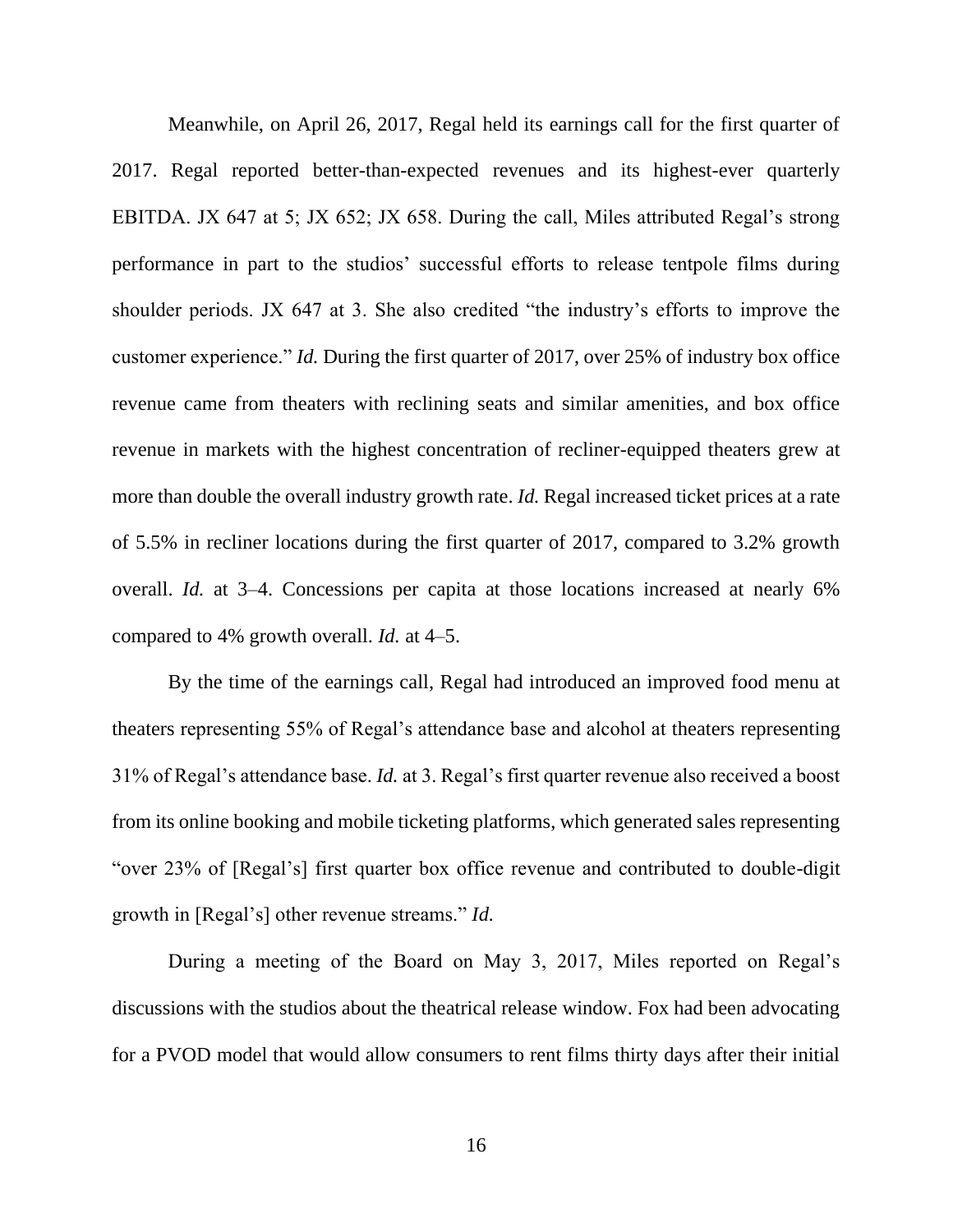theatrical release for \$30. JX 673 at 2. Universal and Warner Brothers preferred a higherpriced model that would shorten the theatrical release window even more. *Id.*

### **G. Israel Meets With Anschutz.**

At a meeting in Denver on July 18, 2017, Israel engaged in discussion about Regal with Anschutz representatives. Greidinger Tr. 314; *see* JX 697; JX 709. The Anschutz representatives said that Regal was not for sale and that the timing was not optimal. Greidinger Tr. 314. The Anschutz representatives also expressed comfort with Regal's performance and said that they were "not very eager to sell." *Id.* In response to Israel's description of possible deal structures, the Anschutz representatives stated that Anschutz would consider a sale only if all stockholders received the same cash consideration. The Anschutz team expressed doubt that Cineworld could finance the deal. *Id.* at 315.

After the meeting, Israel met with his contacts at HSBC and Barclays about financing a transaction. Cineworld also hired Ernst & Young ("E&Y") and PricewaterhouseCoopers ("PwC"). PTO ¶¶ 98–99. Cineworld tasked E&Y with evaluating tax-efficient ownership structures for the post-merger company. *See* JX 971 at '862. Cineworld tasked PwC with analyzing merger synergies. Greidinger Tr. 337–38. Cineworld believed it needed to point to significant synergies to be able to finance the deal. In addition, because Cineworld traded on an exchange in the United Kingdom, it would be required to report its synergy estimates when announcing a deal and to document realized synergies two years after the transaction. *Id.* at 329; Cohen Tr. 601.

On July 26, 2017, Regal reported its earnings for the second quarter of 2017. PTO ¶ 167; JX 734. The results were disappointing, with box office revenue down 4.9%. JX 730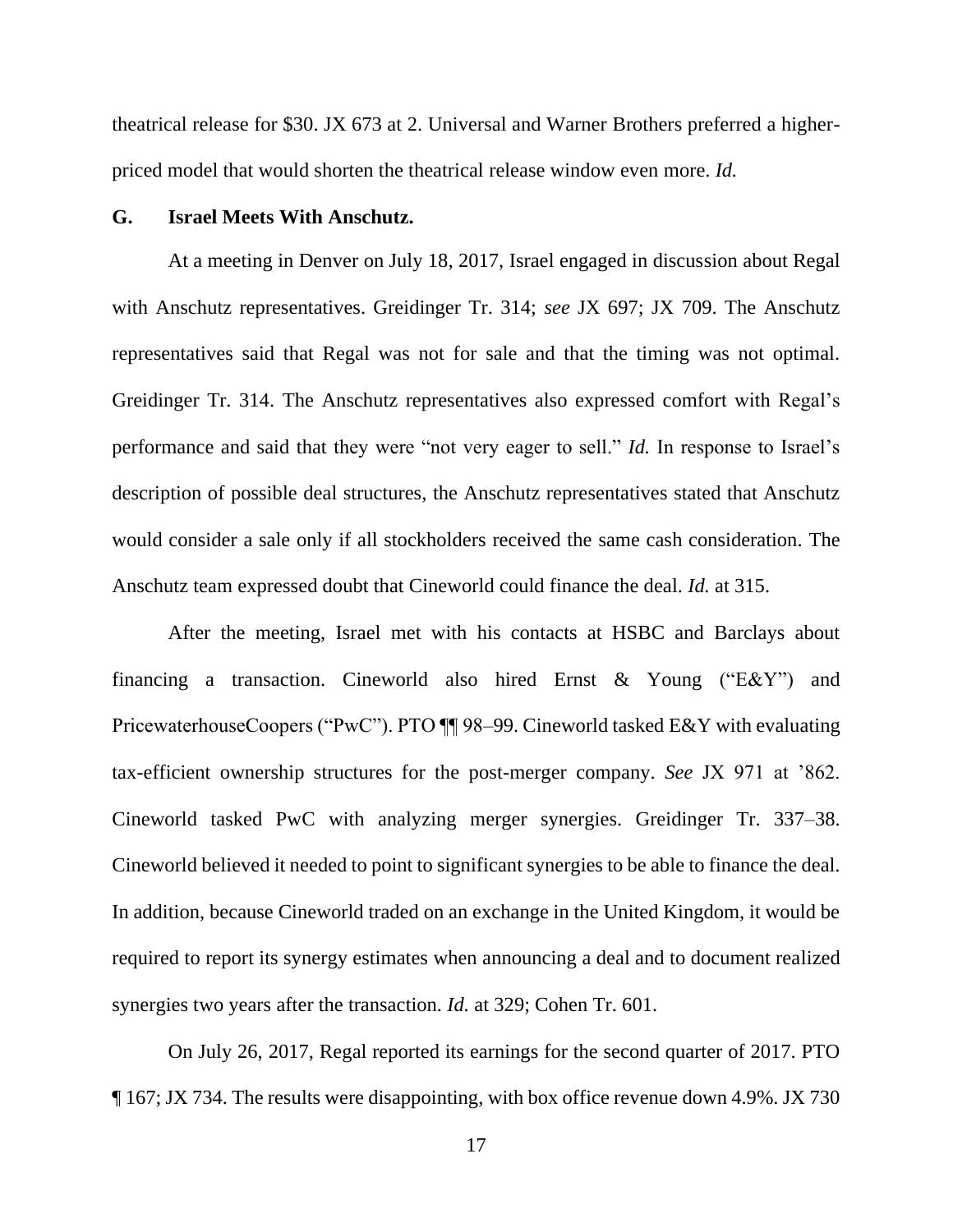at 4; *see* JX 711. On the bright side, Regal reported record per capita concessions sales and had deployed luxury seating to nearly one fourth of its locations. JX 730 at 3; JX 737.

AMC's results were worse. On August 1, 2017, AMC pre-announced a net loss of over \$174 million for the second quarter of 2017, prompting a broad selloff in cinema stocks. *See* JX 752; JX 753. AMC's shares declined by 27% on the following day, and Regal and Cinemark shares each dropped by 5%. JX 752. One news article asked, "Is Netflix killing the multiplex?" *Id.* Another highlighted the rapid rise in popularity of streaming services like Netflix, Hulu, and Amazon. JX 749. A few days later, Disney announced that it would launch its own streaming service. JX 761; JX 762; JX 763. A *Business Insider* article noted that short interest in the largest North American cinema chains had increased "to the highest in years," with Regal as the "biggest target." JX 768 at '341–43.

### **H. Regal Ends Discussions With Cinemark.**

Throughout 2017, Regal had continued its on-again, off-again talks with Cinemark. While the management teams interacted with each other, Mr. Anschutz engaged with Lee Roy Mitchell, Cinemark's founder and chairman. A deal with Cinemark would have been a stock-for-stock merger. *See* JX 779; JX 786. Mr. Anschutz thought the transaction would be difficult and would involve many "social issues, like who would run the company [and] where would its headquarters be." Anschutz Dep. 94–95.

In late August 2017, Regal terminated discussions, citing antitrust risk and "the parameters that have been placed by you on any potential transaction." JX 1332. Regal management testified that Regal terminated discussions because Cinemark refused to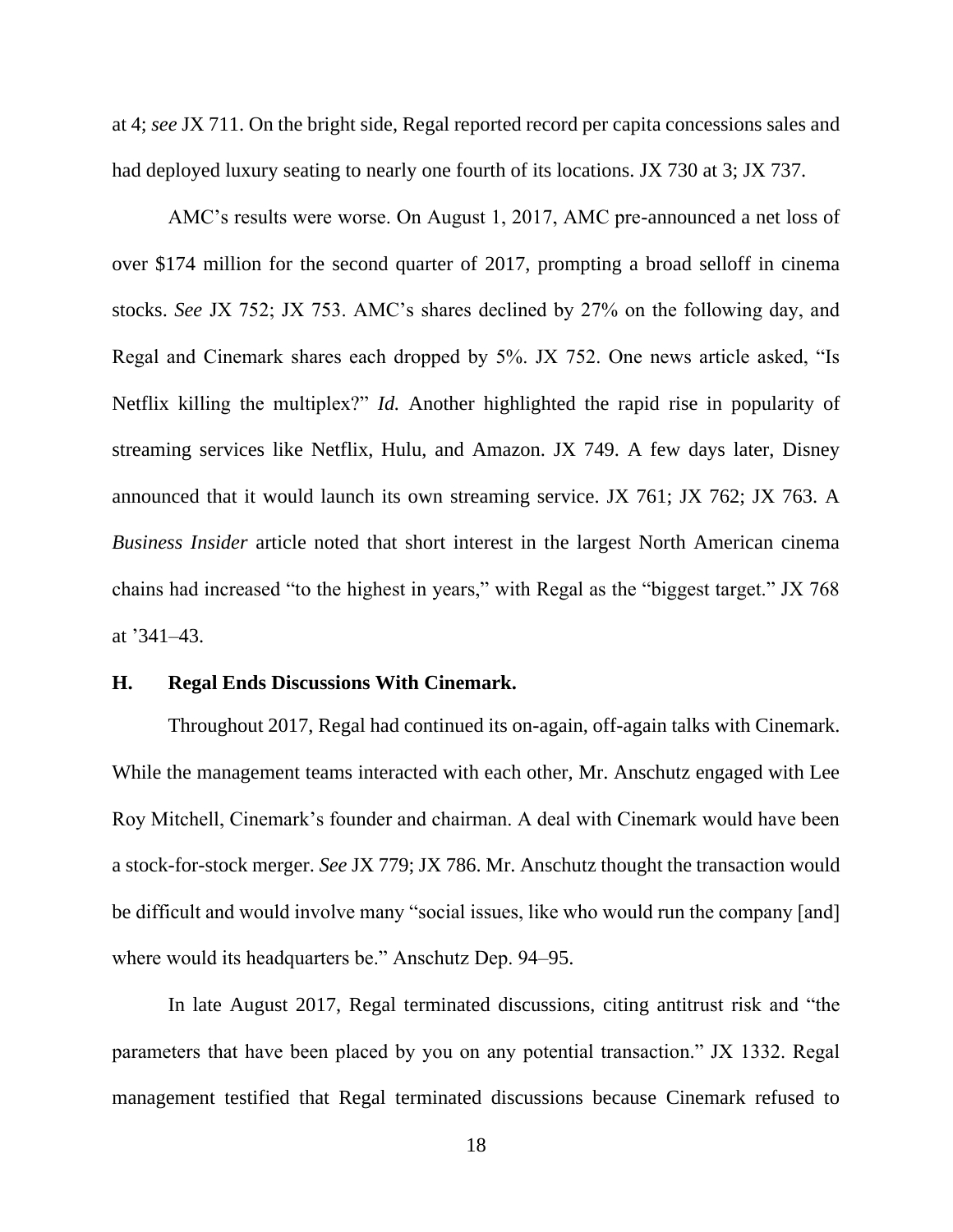provide diligence information that Regal requested. Miles Dep. (JX 1589) 274–75; Ownby Dep. (JX 1599) 224. There also are indications that Mr. Anschutz balked at a deal that would leave Anschutz with a significant equity stake in the combined company but without control. *See* Ownby Dep. (JX 1599) 82; JX 756.

During a Board meeting on August 30, 2017, Miles reported that industry box office revenues for the third quarter were down because of a weak film slate. She predicted that industry box office would finish the quarter down at least 14%. JX 818 at 1. Regal's box office and concessions revenues were down 18.8% and 17.1%, respectively. JX 817 at '878. Miles added that since May, Regal had had "no meaningful discussions" with the studios about PVOD and the theatrical release window. JX 818 at 2. At the meeting, the Board authorized management to initiate a \$50 million share repurchase program. *Id.*

## **I. Cineworld Returns.**

On September 18, 2017, Israel met again with the Anschutz team. HSBC and Barclays attended the meeting and expressed their willingness to consider financing an acquisition of Regal by Cineworld. Greidinger Tr. 316–17; JX 812. The Anschutz representatives were encouraged and directed Israel to contact Regal. Greidinger Tr. 317.

On September 27, 2017, Anschutz's representative told Miles that Cineworld would be contacting her about a possible deal. PTO ¶ 174. The Anschutz representative did not specify an acceptable price or provide any instructions on how to run the deal process. Miles Tr. 282. On the same day, Mooky scheduled a meeting with Miles for October 4. *See* JX 859.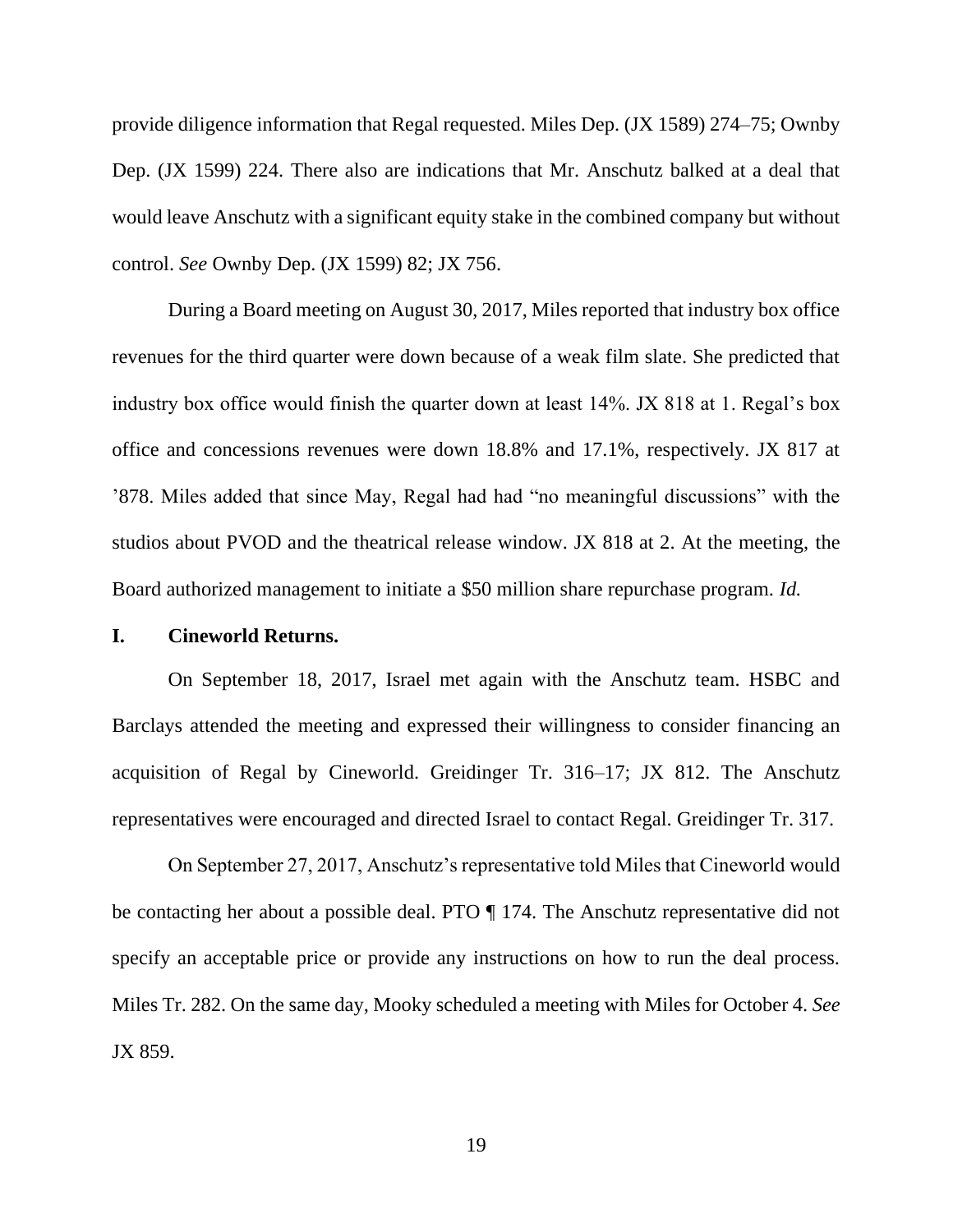To prepare for Miles' meeting with Mooky, Ownby prepared a new set of five-year projections. JX 874 (the "2017 Projections"). He used the same process that he followed for the 2014 Projections: He started with Regal's annual forecast, then projected forward for the next five years. JX 864; JX 874. His numbers assumed that Regal's 2017 attendance would be "very similar to Q4 of 2015 – roughly 56M attendees." JX 864 at '635. If that estimate was correct, then attendance would have declined 4% year-over-year by the end of 2017. *See* JX 1632 ("Yilmaz Rebuttal Report") ¶ 113, Fig. 11; JX 874. The other key assumption in the 2017 Projections was that attendance would increase by 3.5% in 2018 and by 0.9% in 2019. *See* JX 864 at '635; JX 874 at '800–01. After that, attendance would increase modestly in a range between 0.1% and 0.3% annually through the end of 2022. JX 874 at '801. Ownby explained that roughly a third of the projected 2018 attendance growth would occur naturally because in 2018 Regal would have the benefit of owning theaters it had acquired mid-2017 for the full year. JX 864 at '635. The 2017 Projections also assumed that Regal could increase ticket and concessions prices by "between 2.0% and 3.5%" annually. *Id.* at '637.

Ownby testified that the 2017 Projections were "optimistic but achievable." Ownby Tr. 216, 265. He added that they were "reasonably prepared on bases reflecting the best currently available estimates and judgments of Regal management . . . concerning the future performance of the business." *Id.* at 230. The 2017 Projections did not make any assumptions or include sensitivities based on possible disruptions to Regal's business model from PVOD, a shortened theatrical release window, or streaming services. *Id.* at 220.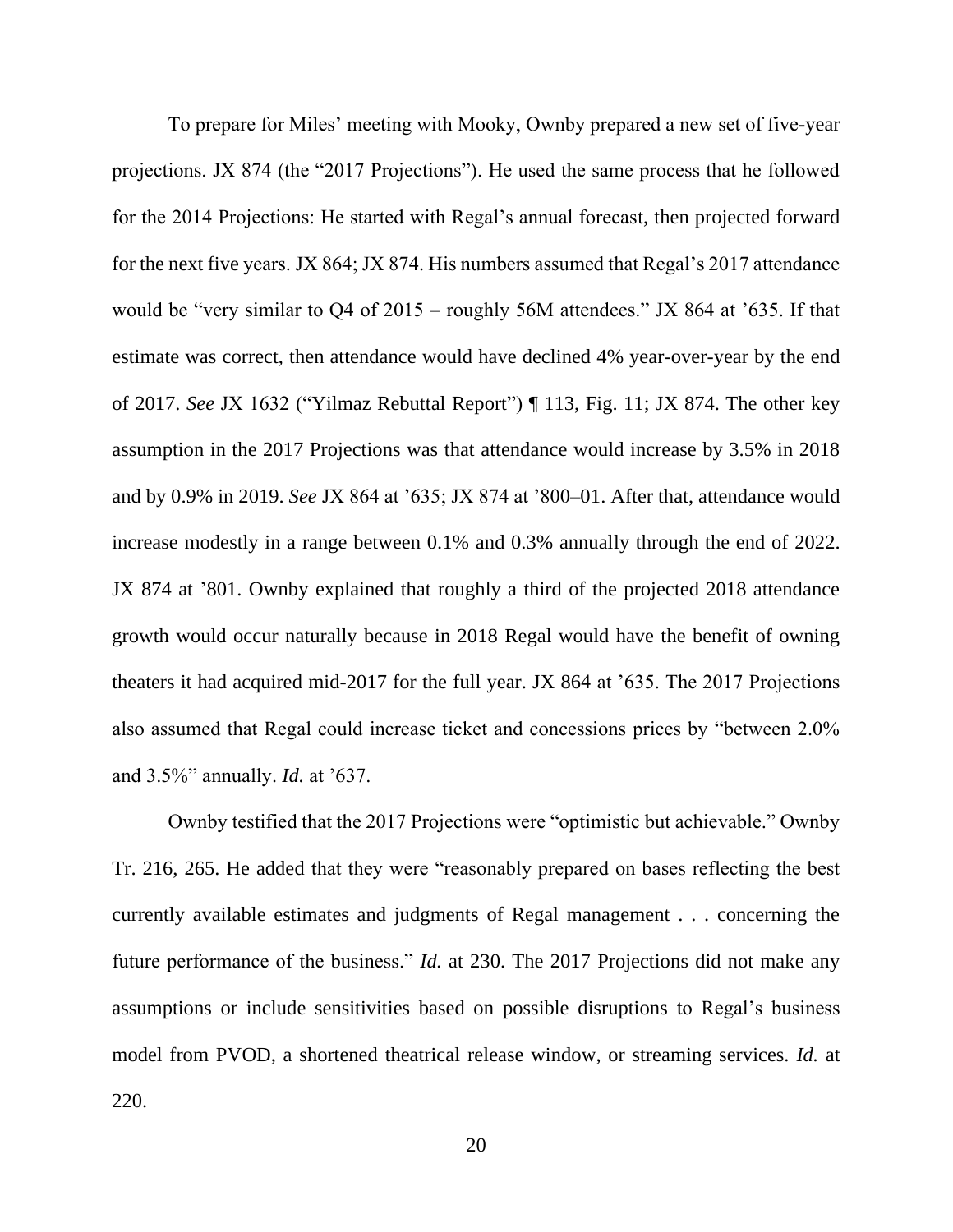### **J. Cineworld Increases Its Bid.**

During the meeting on October 4, 2017, Cineworld offered to purchase Regal for \$20.50 per share. The price represented a 21.2% premium to the closing price of Regal's Class A shares on October 4. During the meeting, Cineworld indicated that the transaction would generate \$50 million of synergies. *See* JX 908 at '182. Regal rejected the offer as inadequate, but agreed to facilitate due diligence so that Cineworld could determine whether to improve its offer. JX 1665 at 23.

After the meeting, Greidinger contacted Mr. Anschutz, who declined to discuss the transaction and instructed Cineworld to communicate with Regal. Follow-up meetings between Regal and Cineworld took place on October 11 and 12. JX 965. On October 15, Cineworld offered to acquire Regal for \$21 per share. PTO ¶ 184; JX 946. The price represented a 30% premium to the closing price of Regal's Class A shares on October 13. JX 946 at 2.

On October 19, 2017, the Board met to discuss Cineworld's offer. Morgan Stanley presented valuation analyses based on the 2017 Projections and a consensus set of analyst projections. JX 971 at '867–77; JX 965 at 3; *see* JX 971 at '875 (DCF "Based on Street Estimates"); *id.* at '876 (DCF "Based on [Regal] Management Projections"). By this point, the White House and Republican leaders in Congress had released a "unified framework" for reducing taxes that contemplated slashing the corporate tax rate from 35% to 20%. *See* JX 857. Morgan Stanley's DCF analyses included sensitivity analyses that showed the effects of the U.S. corporate tax rate decreasing to 30% or 20%. JX 971 at '875–76.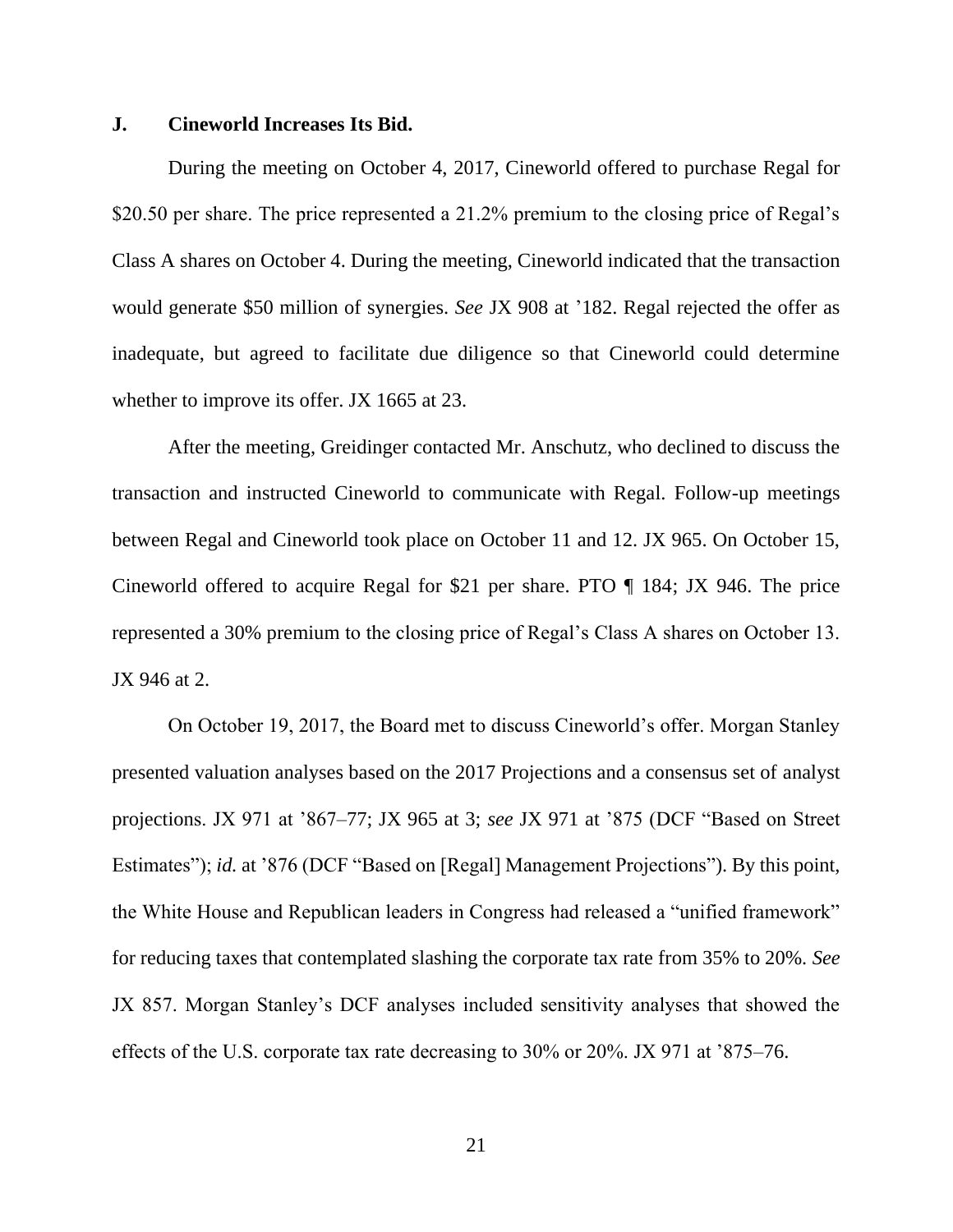Morgan Stanley's presentation included a slide titled "Potential Interlopers," which identified other potential buyers. *Id.* at '888; *see also* Kim Tr. 121–22. The slide highlighted Cinemark and Vue, "one of Europe's leading Cinema groups," as the most likely contenders. JX 971 at '888. Morgan Stanley did not think that either company was likely to engage. Morgan Stanley noted that Cinemark had not made an offer during Regal's prior sale process, that Cinemark had a conservative culture, and that the company had limited "leverage capacity and cash on [its] balance sheet." *Id.* Vue was also "[h]ighly levered" and suffered from a "potentially conflicting strategic focus among [its] ownership group." *Id.* Morgan Stanley listed four other "Potential Buyers" that Morgan Stanley had excluded "due to size/ strategic priorities": Cinemex, Cineplex, Cinepolis, and AMC. *Id.* In other words, other strategic bidders were not likely to bid, but due to reasons other than the price of the transaction.

The Board decided to reject Cineworld's offer. Although receptive to a deal, the Board wanted to "play hard to get." Bell Dep. (JX 1591) 86; *see* Miles Tr. 285–86.

On October 20, 2017, Miles and Bell told Cineworld that Regal was not for sale and that Cineworld's offer was too low for Regal to consider. Miles and Bell also cited uncertainty over Cineworld's ability to finance the transaction.

After Regal rejected Cineworld's second offer, the Greidingers were pessimistic about a deal. They decided to "put the deal on hold for the time being." JX 985 at '683.

Having declined Cineworld's overtures, Miles continued working on a response to the threats posed by PVOD and the possible shortening of the theatrical release window.

22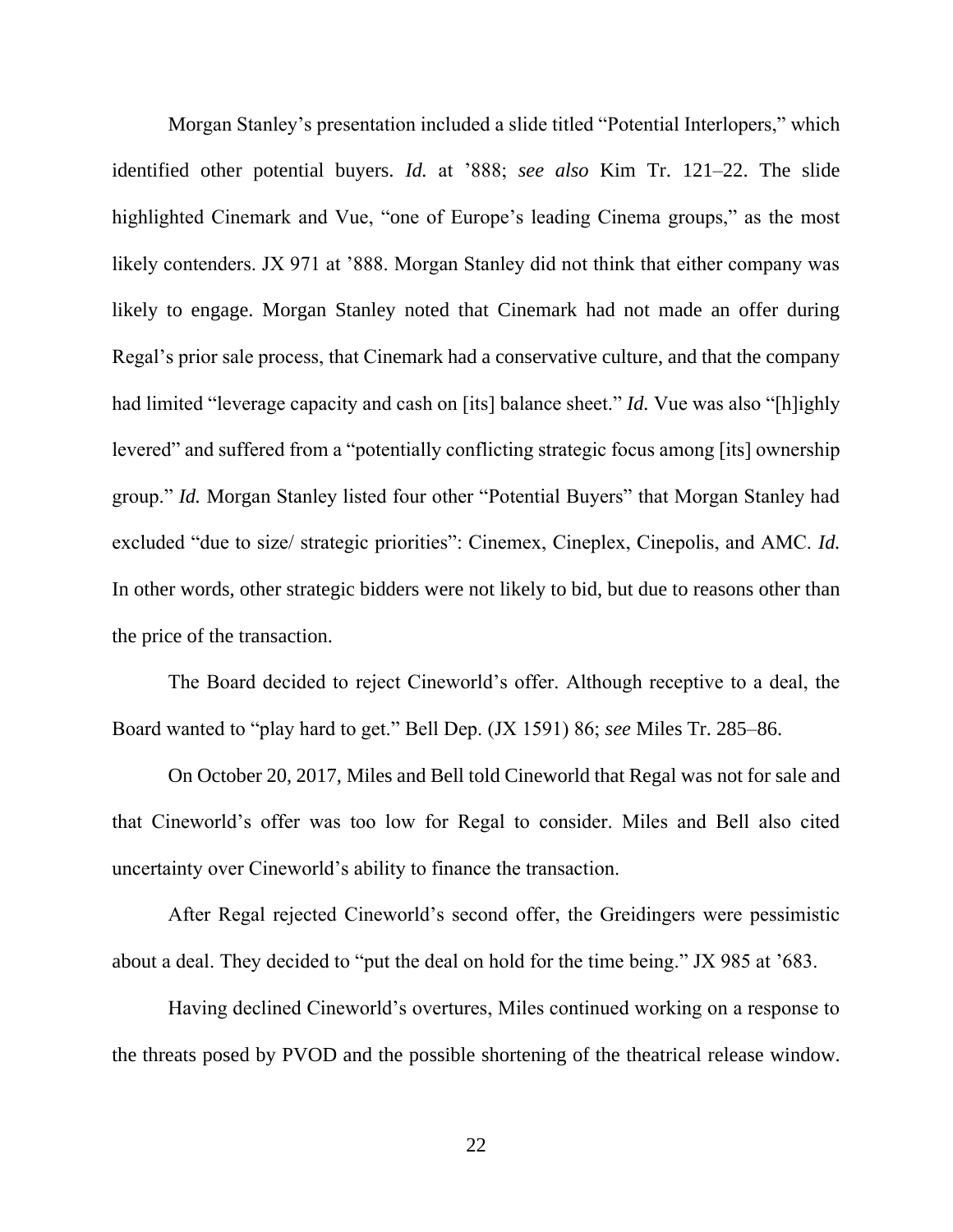Miles felt that Regal was in a "very compelling and durable position," with theater exhibitions continuing to be an "extremely important driver" of studios' revenues. JX 986.

On October 24, 2017, Regal reported its earnings results for the third quarter. Revenue and EBITDA exceeded analysts' expectations by 1% and 6%, respectively. JX 1022 at '899. Regal highlighted that it had rolled out its new food and alcohol menus across 59% and 36% of its attendance base, respectively. JX 988 at 3. Ownby expected a return to 2015 and 2016 industry attendance levels in 2018. *See id.* at 12. The positive earnings did not have an immediate effect on Regal's stock price. *See* JX 1021 at 1.

### **K. Cineworld Increases Its Offer Again.**

After Regal's second rejection, Cineworld and its advisors quickly resumed work on a transaction. Barclays sent Israel analyses of prices ranging from \$20 to \$25 per share using the 2017 Projections and an analyst consensus set of projections. JX 990. If the 2017 Projections were accurate, then a transaction would be accretive to Cineworld immediately at prices up to \$25 per share. *Id.* at '726. Under the analyst consensus case, a transaction at a price up to \$24 per share would become accretive in 2019. *Id.* at '727. Barclays drew a red line at \$22.95, labeled "[o]n 23rd Nov 2016 Anschutz sold 13m [Regal] shares at \$22.95 per share." *Id.* at '726–27.

On October 25, 2017, Cineworld made its third offer, this time at \$22.50 per share. PTO ¶ 190; JX 1003. The offer represented a 37.1% premium over the closing price of Regal's stock on that date.

On October 27, 2017, the Board met to consider Cineworld's revised offer. Morgan Stanley advised that the lack of any stock price reaction to Regal's excellent third quarter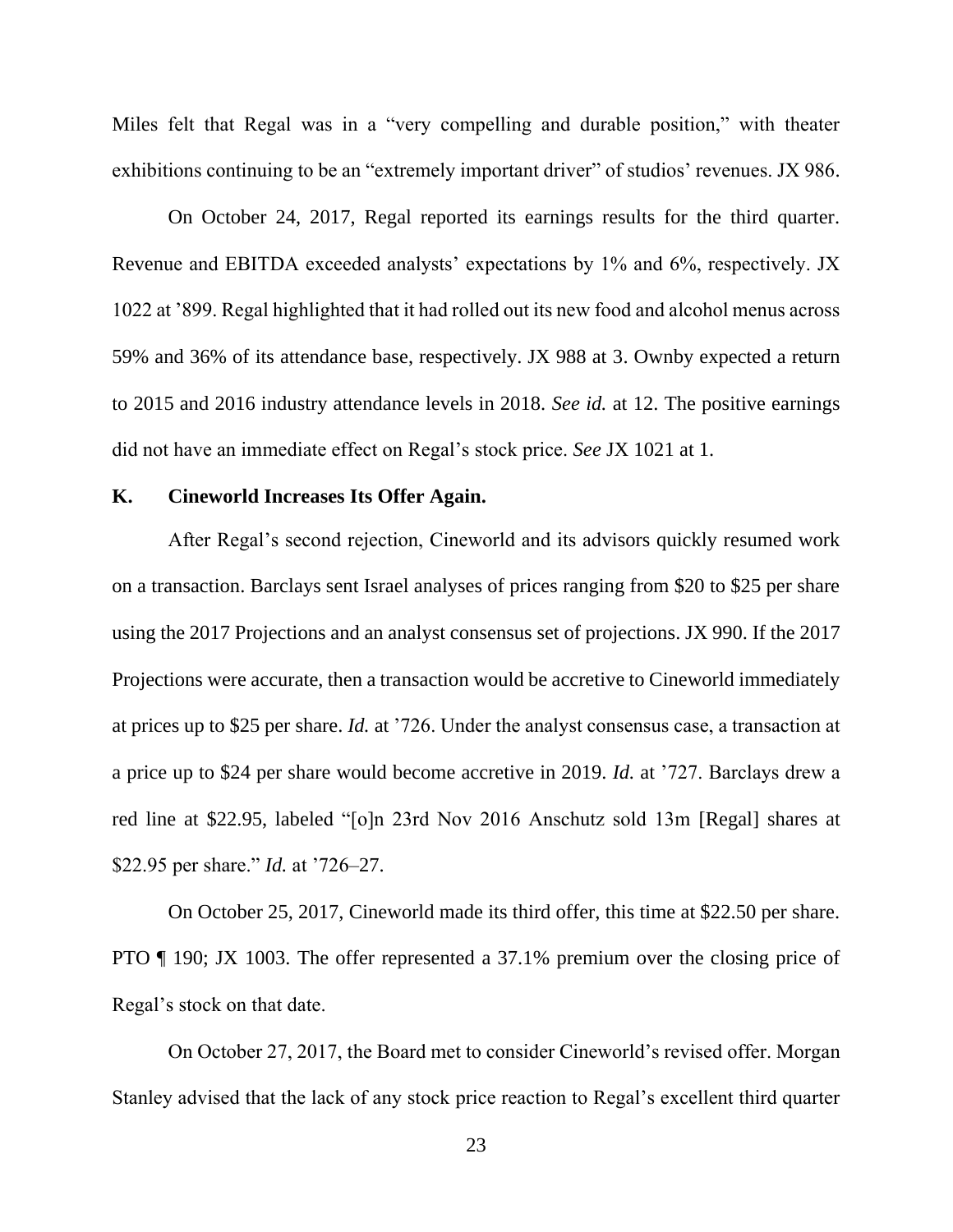earnings likely was due to weak performance across the cinema sector generally. JX 1021 at 1. The median analyst forecast anticipated that Regal's 2018 revenue would increase year-over-year by 1%, EBITDA would increase by 4.1%, and Regal's stock price would appreciate by 2.7%. JX 1022 at '901. The analyst community generally remained positive, with some analysts increasing their price target for Regal's stock. *Id.* But multiple analysts cited concerns about competition from PVOD and streaming services. *Id.*

After Morgan Stanley's presentation, the Board considered whether to pursue a sale. JX 1021 at 2. The Board determined that the value of Regal to Cineworld was higher than its value to a domestic theater company and that it was unlikely that other strategic buyers or financial sponsors could complete a transaction at the price level under consideration. *Id.* The Board also concluded that the risk of antitrust review was lower for a deal with Cineworld than for a deal with a domestic competitor. *Id.* The Board considered reaching out to other bidders, but concluded that the risk of a leak outweighed the benefits. *Id.* at 3. Miles explained that Regal did not want to lose the "bird in the hand" by pursuing an open sale process. Miles Dep. (JX 1589) 214–15. Regal's unsuccessful sale process in 2014 and 2015 weighed heavily in the decision. *Id.* at 214; Bell Tr. 511.

The Board directed management make a counteroffer at \$23.50 per share and to insist on retaining the ability to evaluate competing offers. Miles Tr. 289–90; JX 1021 at 3. Miles communicated the Board's position to Cineworld on October 30. PTO ¶ 193; *see* JX 1032.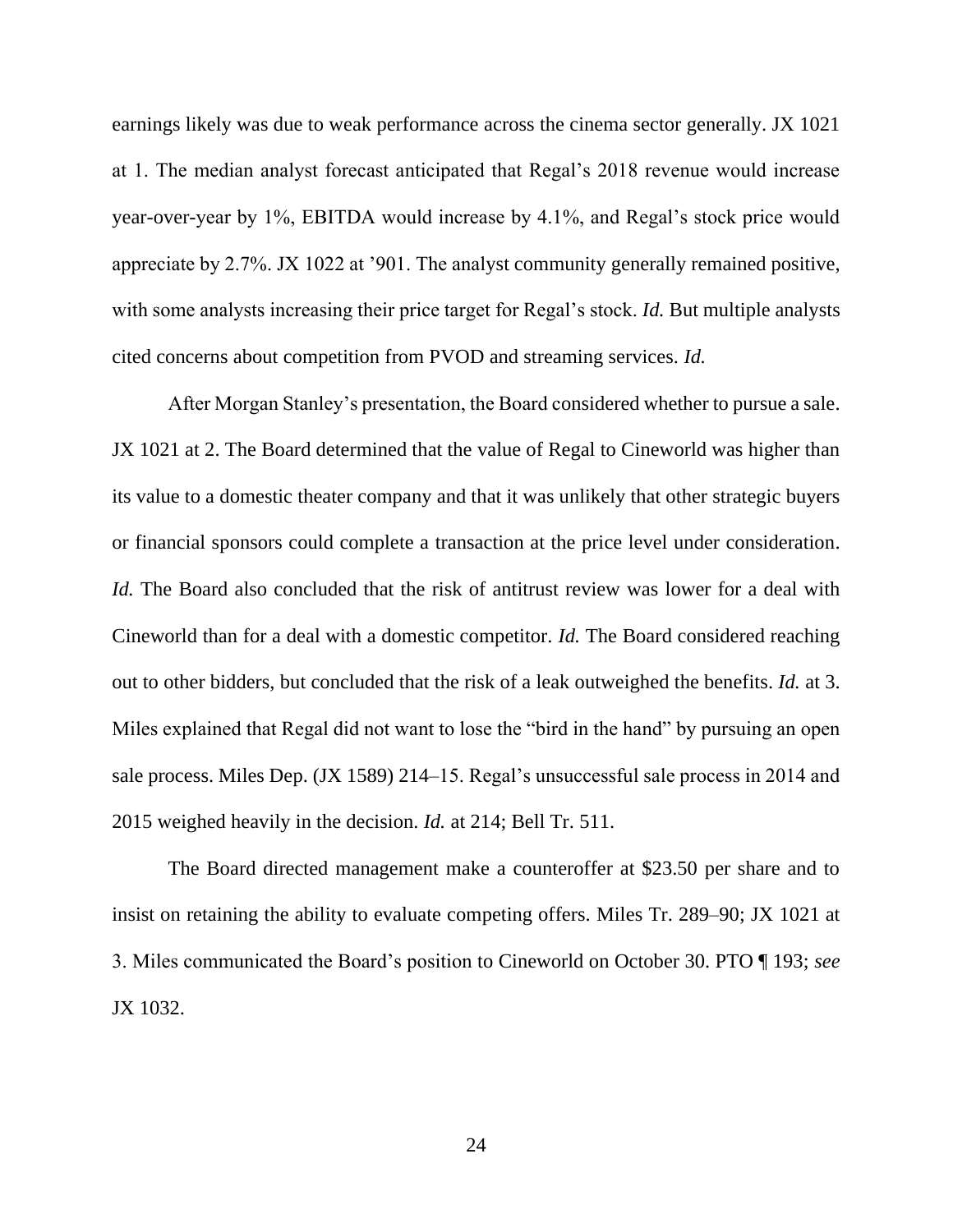## **L. Cineworld Looks For More Synergies.**

While engaging with Regal, the Cineworld management team also was refining its views on synergies. After a meeting with Cineworld's banks, Israel informed Mooky by email that "[t]he banks expect us to reach a level of Non Capex Synergies . . . of 100 million dollars." JX 1052 at '946. PwC's initial report on synergies only showed \$70 million of synergies, meaning that Cineworld needed to "improve [its] position." *Id.*

Israel then described line-by-line changes to Cineworld's financial model that resulted in greater synergies. *Id.* PwC had weighted the various synergies by their probability of success, and Israel increased those percentages. *Id.* After Israel's changes, the synergy estimates added up to \$100 million. *Id.*

#### **M. The Parties Reach A Deal.**

On November 1, 2017, Cineworld made its "final" offer of \$23.00 per share. PTO ¶ 195; JX 1045. Cineworld's final offer represented a 46.1% premium to the closing price of Regal's stock of \$15.74 on that date.

The Board convened to consider Cineworld's offer on the following day. Bell reported that Anschutz supported accepting the offer. JX 1048. The Board decided to accept the offer on the conditions that Regal would not negotiate exclusively with Cineworld and that the Merger Agreement would have to include a go-shop provision and a reverse break-up fee. *Id.*

The Board met again on November 8, 2017. Morgan Stanley recapped the sale process and outlined next steps. JX 1085 at 2, 6. Morgan Stanley again described the potential for "interlopers" and outlined the risks and benefits of a pre-signing market check,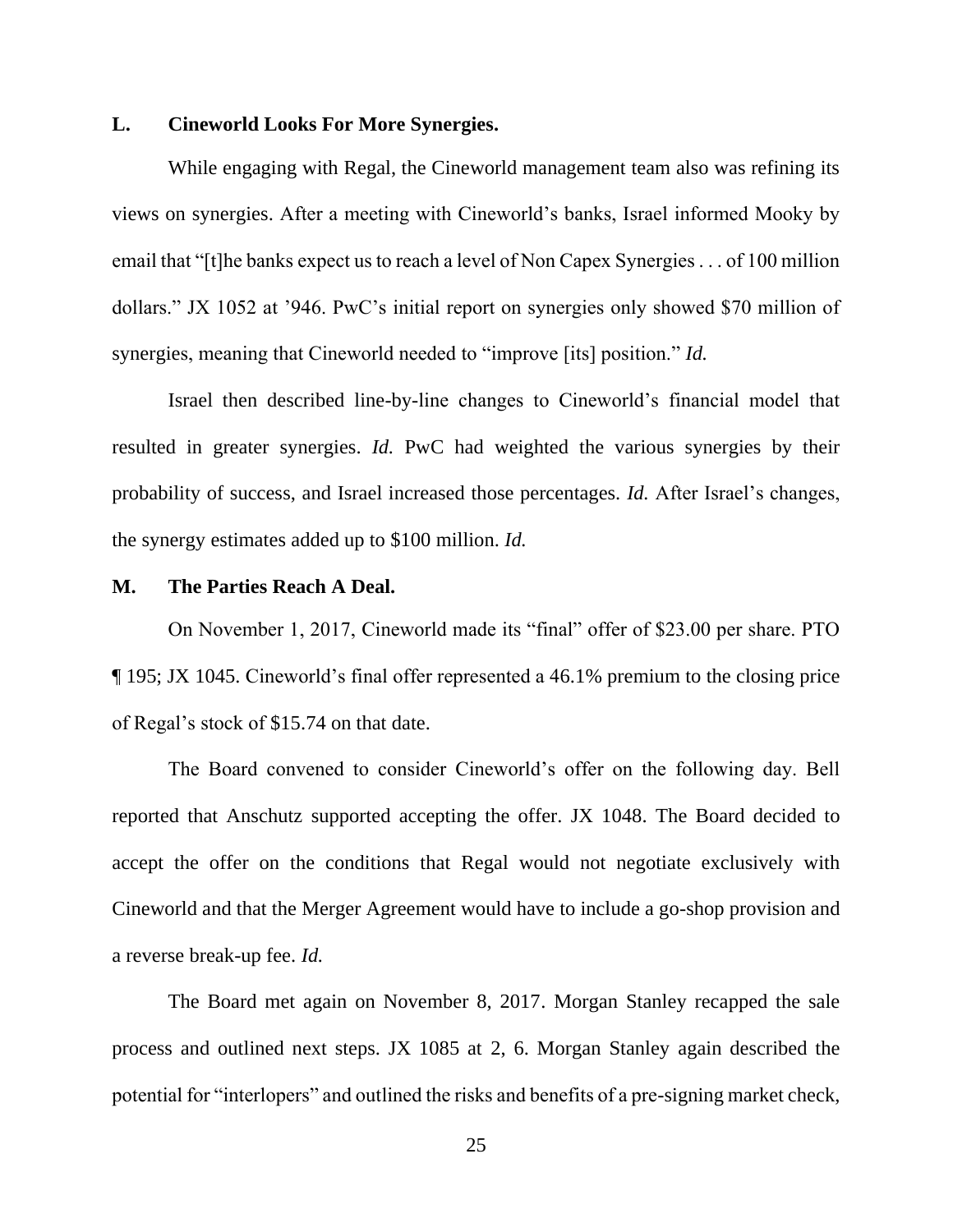noting that it would create "[f]avorable optics for the record" but increase the probability of a leak. *Id.* at 7. The Board continued to regard a post-signing go-shop as the better option. JX 1084 at '119.

Miles reported that "industry box office revenues for the first nine months of 2017 decreased by about 5% over the same period in 2016, primarily due to poor performance of the film product release in August." *Id.* at '117. The primary culprit was August 2017, when industry box office revenue underperformed by almost \$400 million. *Id.* at '070; *see* JX 988 at '497. Box office revenue for October also was down by approximately \$100 million. JX 1084 at '070. As a result, Regal reported significant year-over-year declines in revenue (-11.8%), adjusted EBITDA (-33%), and earnings per share (-75.9%) in the third quarter of 2017. *Id.* at '077.

Despite the underperformance in August and October 2016, Regal's management continued to expect a rebound. *Id.* at '070. Miles predicted that November and December, which traditionally accounted for 75% of fourth quarter box office, would compare favorably with the remainder of 2017, due in part to the anticipated success of *Justice League* and *Star Wars: The Last Jedi*. *Id.* Regal also was experiencing success in its revenue stream from online bookings, which had increased 66% year-to-date in 2017. *Id.* at '075.

During the same time period, Cineworld's board of directors convened to discuss the Merger. *See* JX 1115. Cineworld's financial advisors highlighted a "Window of Opportunity" caused by "[d]islocation in [the] market value of US cinemas compared to [their] long term average." *Id.* at '777. The advisors cited investors' concerns about AMC's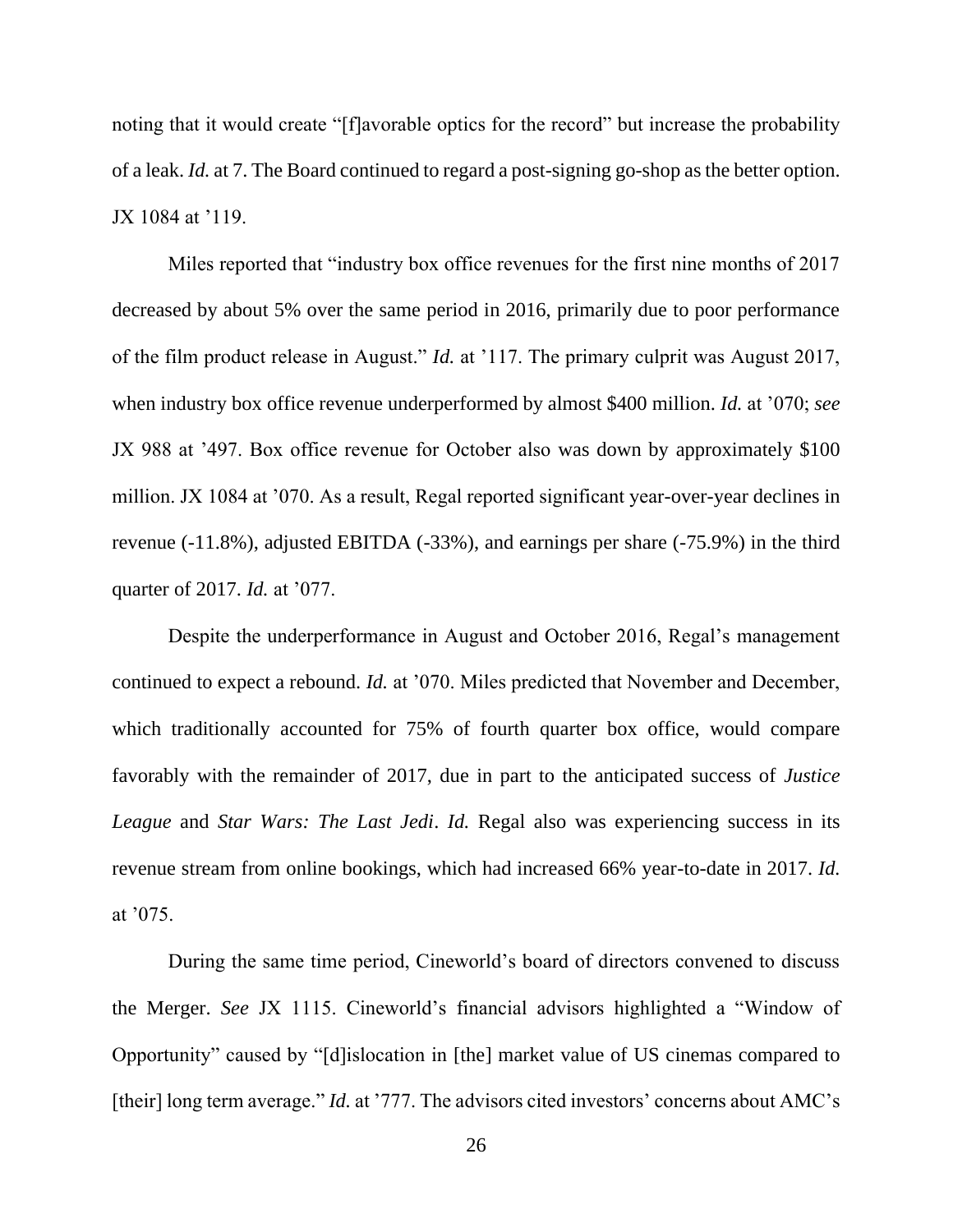recent financial struggles, the weak film slate in 2017, and "noise" in the press about the theatrical release window and PVOD. *Id.* Cineworld's financial advisors presented a DCF analysis that valued Regal at \$25.70 per share using the analyst consensus case. *Id.* at '813. A DCF analysis based on the 2017 Projections generated a value of \$36.40. *Id.* at '814. The presentation concluded that the Merger was "[c]ompelling" from a financial perspective "[b]ased on [the] broker consensus case." *Id.* at '807 & n.1.

Cineworld's financial advisors also identified three categories of merger-related synergies that increased Regal's per-share value.

- "Cost Reduction Opportunities," which consisted of "[p]ublic to private savings," "[g]roup savings," "[s]trategy and operations re-design," and "[c]ommercial economies of scale." These categories were expected to generate \$46 million in annual benefits by 2019.
- "Leverage of Know-How & Industry Best Practice," which consisted of "[l]oyalty programs," "[o]nline booking," "[a]dvertising," and "[c]oncession spend increase." These categories were expected to generate \$62 million in annual benefits by 2019.
- "Tax Benefits," which consisted of "[f]inancial structuring benefits" and "[o]ptimization of transfer pricing." These categories were expected to generate \$72 million in annual benefits by 2019.

*Id.* at '781. Using analyst consensus projections, Cineworld's bankers valued the business initiatives at \$6.40 per share and the tax benefits at \$7.10 per share. *Id.* at '787. Using the 2017 Projections, Cineworld's bankers valued the business initiatives at \$8.10 per share and the tax benefits at \$7.10 per share. *Id.* at '788.

While the parties were negotiating, news of the deal leaked. On November 20, 2017, Regal's stock closed at \$16.01 per share. The trading price increased steadily and, a week later, it closed on November 27 at \$18.25 per share, 14% higher. JX 1200. The next day,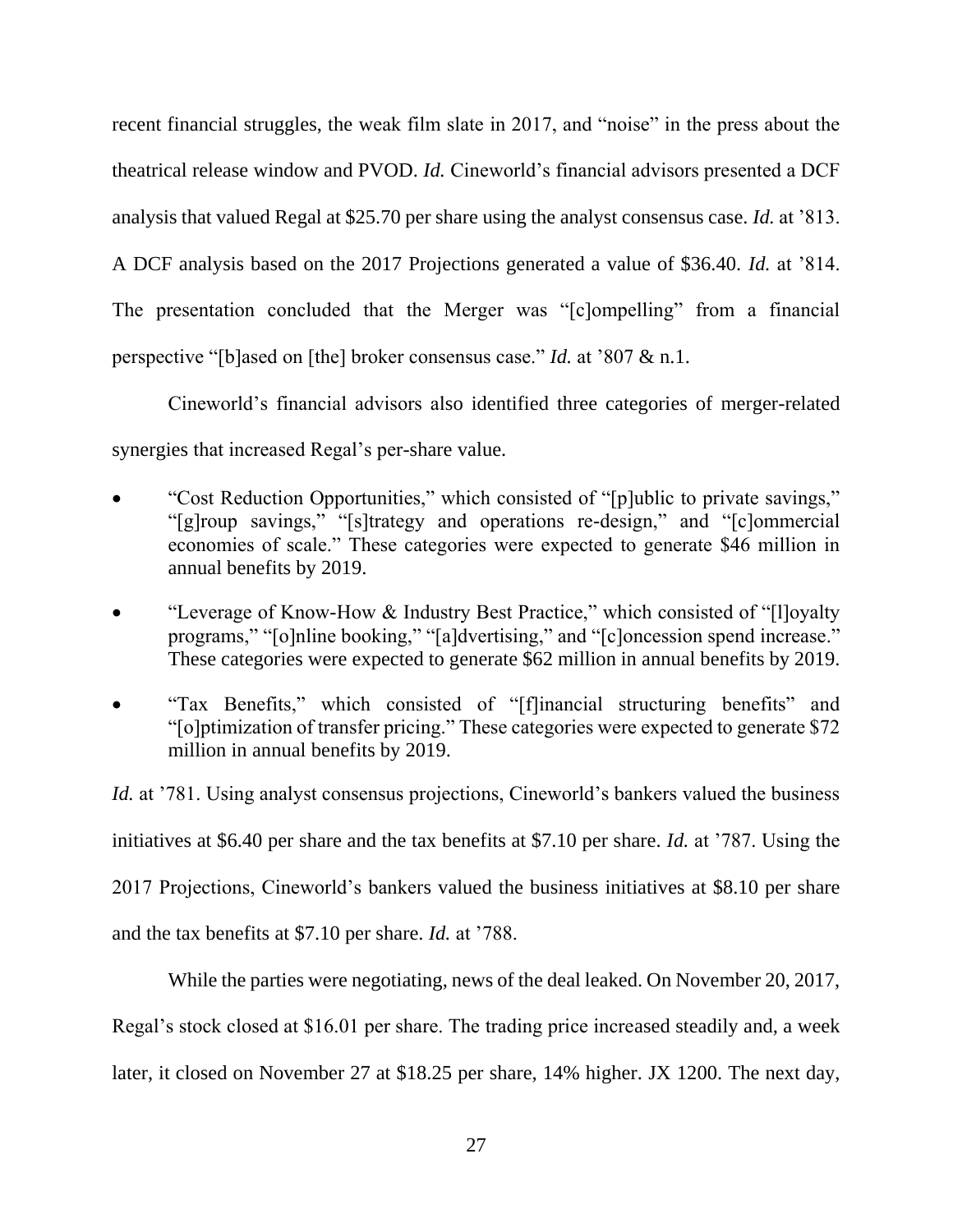November 28, multiple news outlets published rumors about a potential transaction. PTO ¶ 211. Cineworld and Regal issued public statements confirming that they were in discussions about a potential transaction. JX 1180; JX 1182 at '196–98. Cineworld's press release reported a price of \$23.00 per share in cash and stated that Cineworld would fund the acquisition "through a mixture of incremental debt and a material equity raise." JX 1182 at '196.

Regal's stock closed at \$19.63 on November 28, up 7.6% from the previous day's closing price of \$18.25. *See* PTO ¶¶ 209, 213; JX 1200. Cineworld's stock declined by 17%. Kim Tr. 823; JX 1190.

Morgan Stanley reported to Regal that investors viewed the strategic rationale of the deal as "sound" given the "consensus . . . that cinema businesses need to roll-out into new geographies to grow" and the threat from streaming services like Netflix. JX 1190. But investors questioned whether the transaction would produce "meaningful synergies . . . given the lack in geographical overlap" between Cineworld and Regal, and they were skeptical about Cineworld's ability to finance the transaction. *Id.* Morgan Stanley subsequently relayed more investor feedback, including a "[g]eneral sentiment" that "[Anschutz] wants out and that [Regal] is operating in a tricky landscape." JX 1215.

Morgan Stanley also reported that it had "not heard much in the form of interlopers" because the "[i]mplied multiple of this transaction is full." *Id.*; *see* Kim Tr. 824–25. Morgan Stanley believed that the "[m]ost likely interlopers [are] likely to not have interest" because "(i) AMC would struggle to make a transaction like this work and (ii) Cinemark is doing their own thing." JX 1215 at 1; *see* Kim Tr. 826.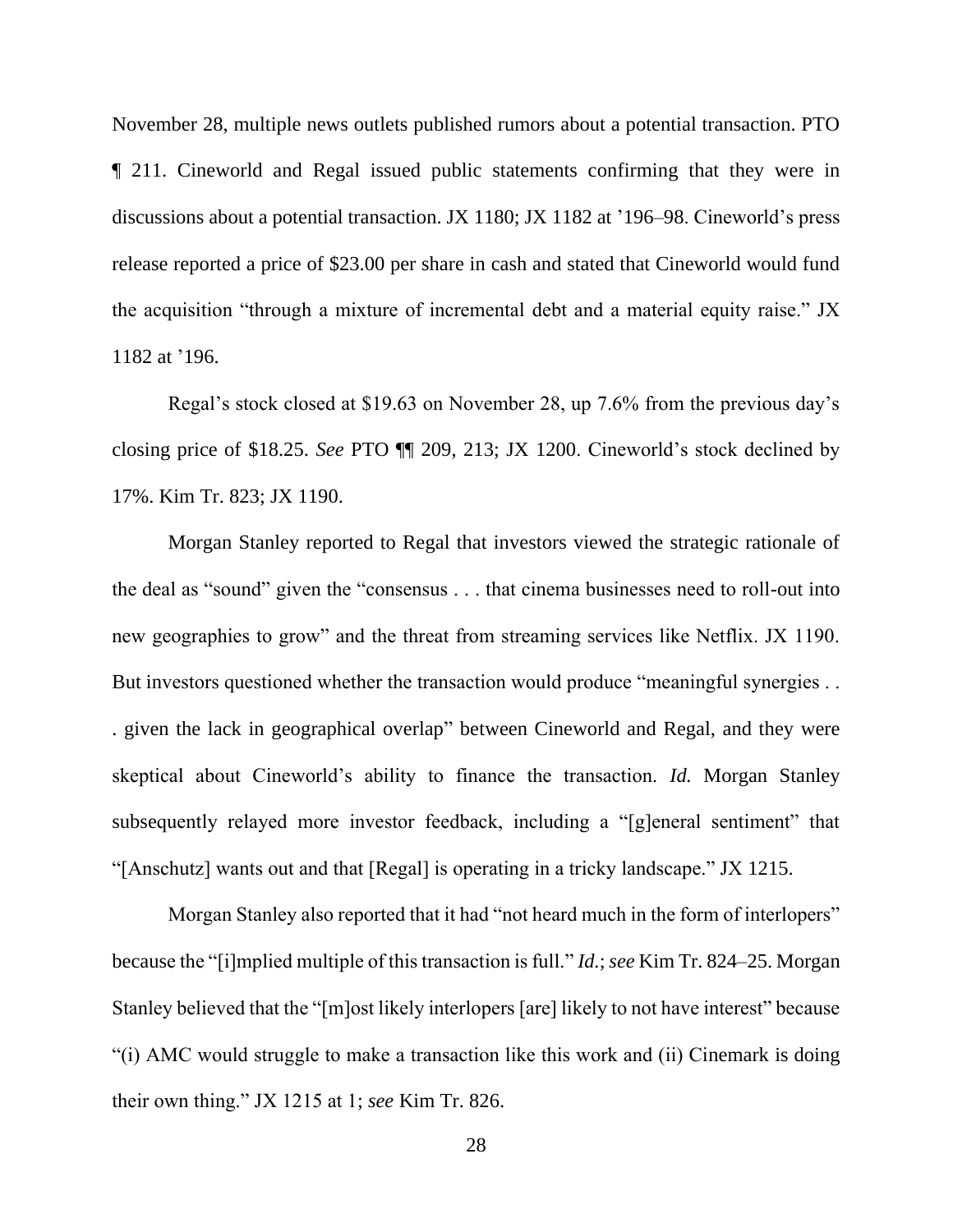### **N. The Board Approves The Merger Agreement.**

On December 4, 2017, the Board met to consider the Merger Agreement. Morgan Stanley noted that the deal price exceeded the valuation estimates of nine equity research analysts. *See* JX 1256 at 11. Morgan Stanley also noted that the 2017 Projections were more optimistic than the analysts' expectations. As a result, a discounted equity value analysis using the 2017 Projections produced a value of \$25.15, while the same analysis using consensus projections generated a value of \$19.53. *See id.* at 14. Morgan Stanley's DCF valuation based on the 2017 Projections estimated Regal's value at between \$20.99 and \$28.12 per share. *Id.* at 15. Morgan Stanley did not include a DCF analysis using analysts' projections. Cineworld's offer price fell in the high end of the valuation matrix that Morgan Stanley prepared. *See* JX 1267 at '332–33.

While the parties were negotiating the Merger, legislation amending the tax code continued moving through Congress:

- On October 19, 2017, the Senate passed a resolution that would allow the Senate to amend the tax code through the budget reconciliation process.
- On November 2, 2017, the Tax Act was introduced in the House. It called for reducing the corporate tax rate to 20%.
- On November 16, 2017, the House passed its version of the Tax Act.
- On December 2, 2017, the Senate passed its version of the Tax Act, which called for reducing the corporate tax rate to 21%.

Morgan Stanley's analyses, however, did not address the possibility of a lower corporate tax rate, because Morgan Stanley believed it was "still too uncertain" to incorporate in a valuation of Regal. JX 1257 at 3; Kim Tr. 844. The only nod to a lower corporate tax rate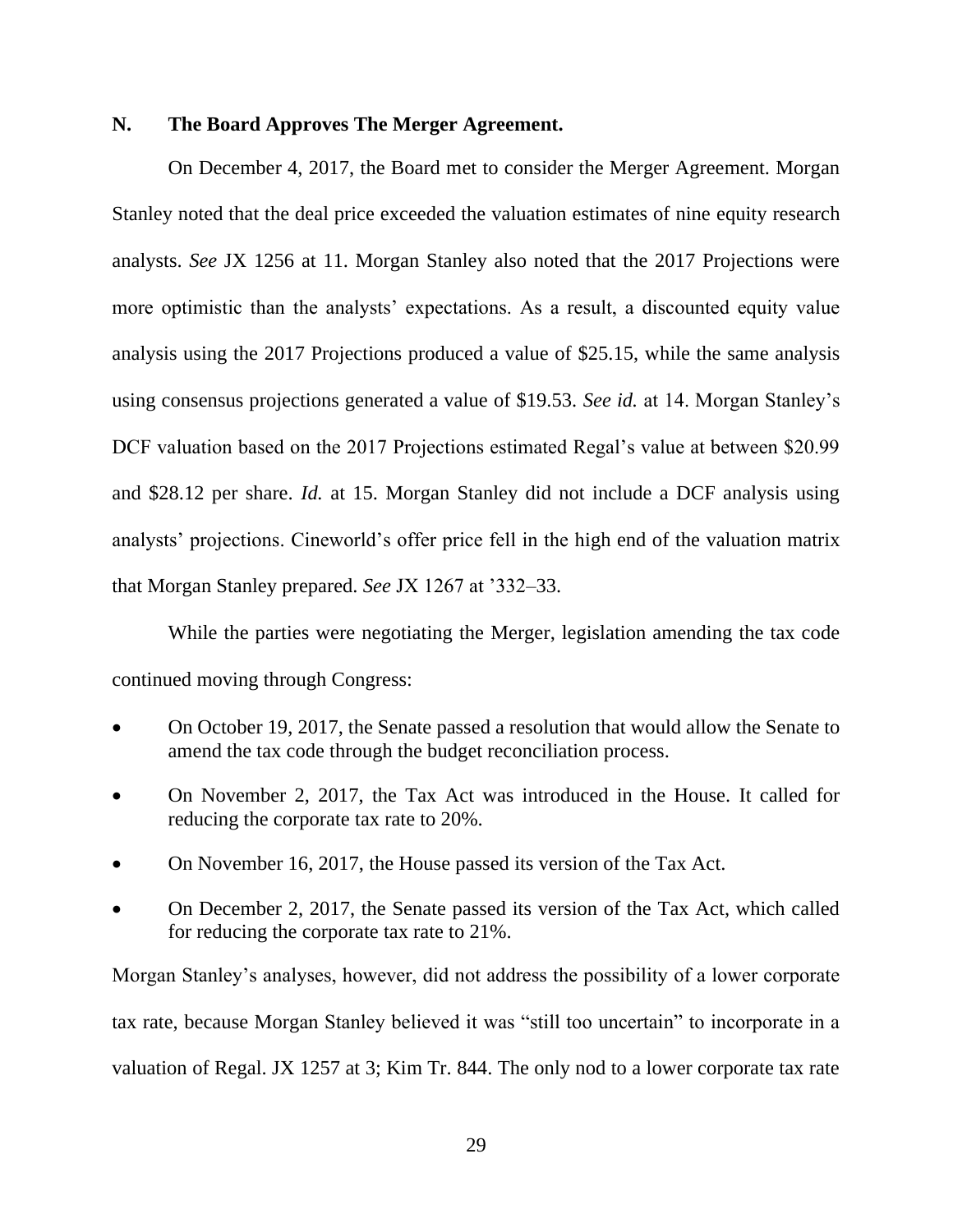was a sensitivity analysis for the DCF valuation that estimated Regal's value based on a range of tax rates and EBITDA multiples. JX 1256 at 15. It showed that reducing Regal's tax rate from 39.5% to 20% would increase Regal's value by 6.5%. *See id.* Morgan Stanley also "noted that the prospect of certain changes to corporate income tax rates could enhance Morgan Stanley's selling efforts." JX 1257 at 3. Miles testified that the Board believed any reduction in the corporate tax rate was uncertain and that in any event, "other buyers would have that information as well." Miles Tr. 296; *see* Kim Tr. 848.

At the conclusion of the meeting, the Board unanimously approved the Merger Agreement. Its terms provided for (i) a termination fee, (ii) a go-shop provision that would last until January 22, 2018, and (iii) a fiduciary out that the Board could exercise after the expiration of the go-shop period if Regal received a superior proposal.<sup>11</sup> The termination fee provisions in the Merger Agreement established a two-tiered structure depending on whether a superior proposal emerged before the end of the go-shop period. If Regal terminated the Merger Agreement to accept a superior proposal made before the end of the go-shop period, then Regal could terminate the Merger Agreement and pay a termination fee equal to \$36,270,000, or twenty-three cents per share, reflecting 0.63% of Regal's implied enterprise value and 1% of its implied equity value. *See* MA §§ 8.3(b)(i)–(ii). If Regal terminated the Merger Agreement to accept a superior proposal that was not made

<sup>&</sup>lt;sup>11</sup> PTO ¶ 221; JX 1293 ("MA") §§ 6.1(a) (go-shop), 6.1(c) (fiduciary out), 8.1–8.3 (termination provisions).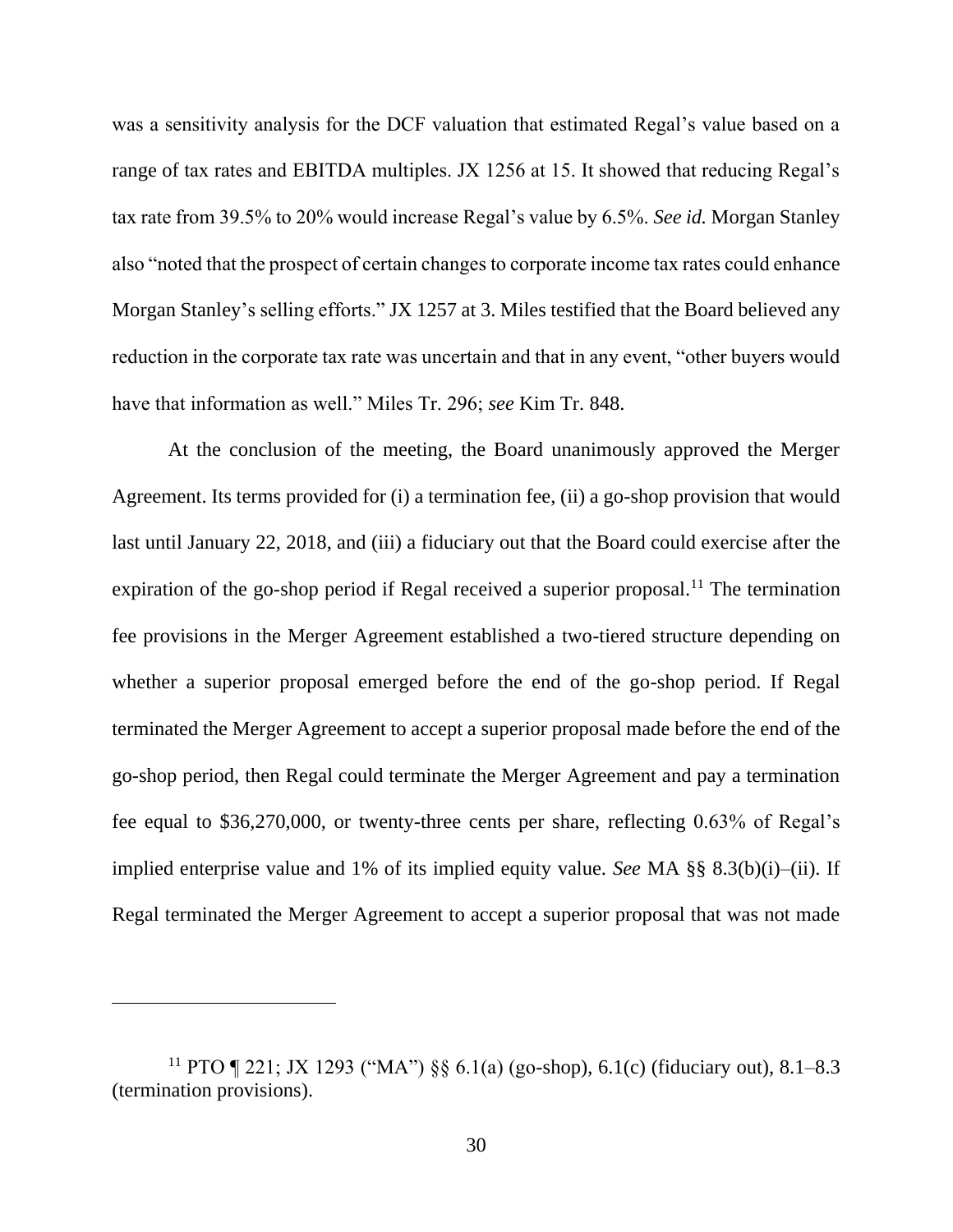before the end of the go-shop period, then Regal could terminate the Merger Agreement and pay a termination fee equal to \$95,150,963, or sixty cents per share, reflecting 1.64% of Regal's implied enterprise value and 2.62% of its implied equity value.

Later on December 4, 2017, Ownby learned that Cineworld's press release announcing the Merger would claim "\$100M (EBITDA) of combination benefits" and "an additional \$50M in tax structuring benefit." JX 1258 at '387. Ownby responded, "Those are some bullshit numbers – glad I don't have to deliver them!" *Id.* Miles responded, "Ditto[.]" *Id.* She later added, "Beauty of an all cash deal. Not our responsibility[.]" *Id.*

### **O. The Go-Shop Process**

After the Merger was announced, Morgan Stanley began soliciting other bidders as part of the go-shop process. Morgan Stanley contacted a total of forty-seven parties, including Adam Aron, the CEO of AMC. Aron stated that "AMC would like to take a look at Regal" and requested a non-disclosure agreement. JX 1312; Aron Dep. 9–10. Morgan Stanley sent Aron the non-disclosure agreement the next day. JX 1317. On December 12, Regal's outside counsel sent AMC a different and more restrictive non-disclosure agreement along with a lengthy list of requests for detailed information from AMC, including the "name, address, remaining lease term . . . , amenities, and box office for the past two years of each theatre in the AMC circuit," a "spreadsheet containing the name, address, and amenities of any theatres that AMC intends to open or reopen within the next two years," and any analyses AMC had made of the antitrust implications of a transaction with Regal. JX 1334 at '814–16.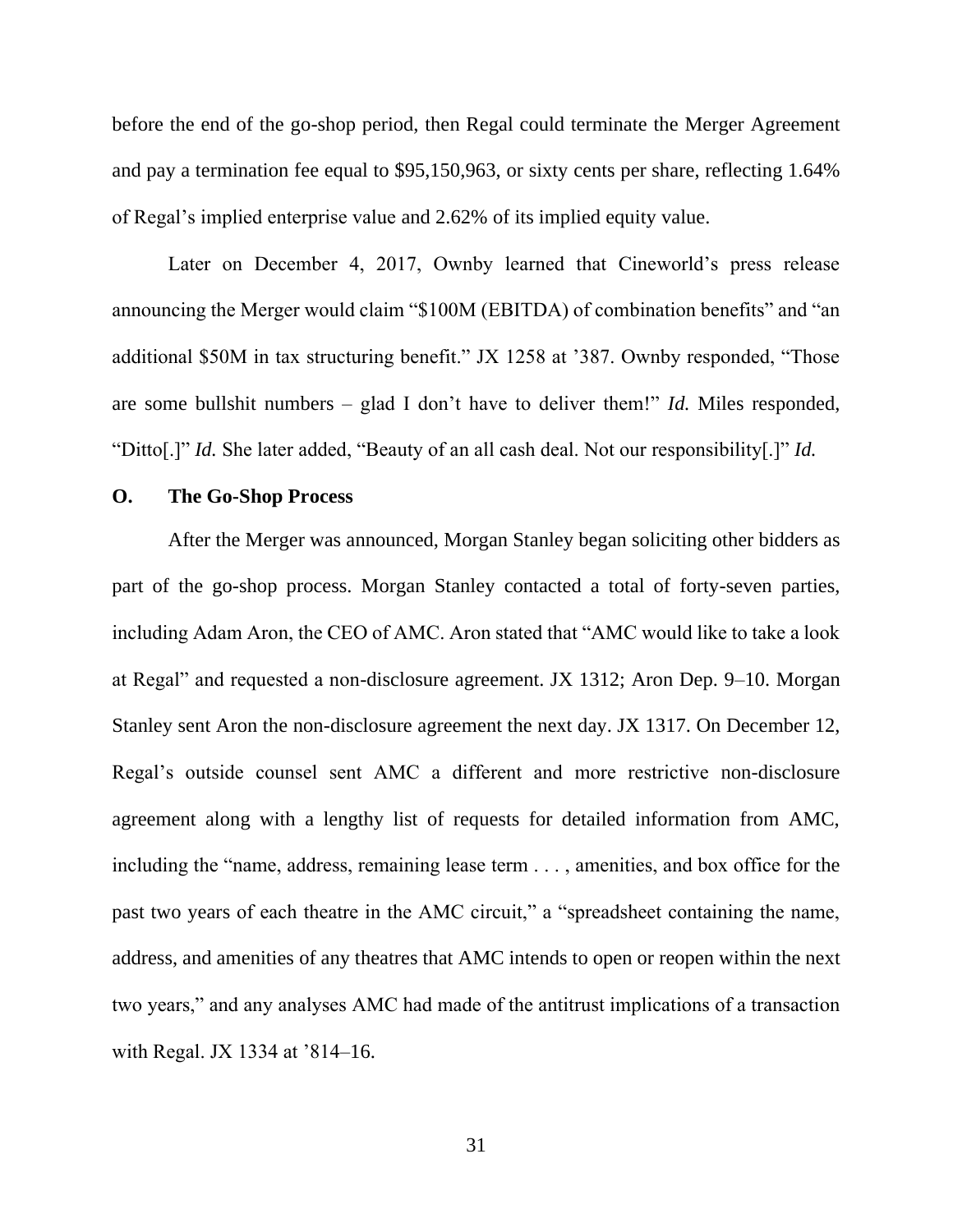Aron balked at the request. He responded to Regal that "acquirers need to be courted

not insulted." *Id.* at '813. Continuing, he stated:

Your demands for information from AMC are sufficient to convince us NOT to participate in your Go Shop process.

As a result of your unreasonable demands, AMC is hereby official pencils down.

And unfortunately your action gives enormous fodder to plaintiffs attorneys [sic] that you did not adequately canvas [sic] potential buyers in the sale of Regal.

*Id.* at '813–14.

Referencing a popular credit card commercial, Miles described Aron's response as

follows:

Earlier bids. \$0

Cineworld bid. \$6.0 billion

AMC response Priceless

*Id.* at '813. At trial, she testified that her message responded to Aron's characteristic use of "hyperbole," and she expressed her belief that if AMC had "wanted to move forward . . . [then] they would have moved forward." Miles Tr. 297–98. AMC never executed a nondisclosure agreement with Regal and never received any confidential information. Aron Dep. 16–17, 43–46.

On December 15, 2017, Morgan Stanley reported to Miles that most of the parties contacted had declined to engage. The financial sponsors thought it would be "[d]ifficult to compete against a strategic with meaningful synergies." JX 1336. Cinemark had passed, "referencing prior conversations around governance, [Anschutz], etc." *Id.*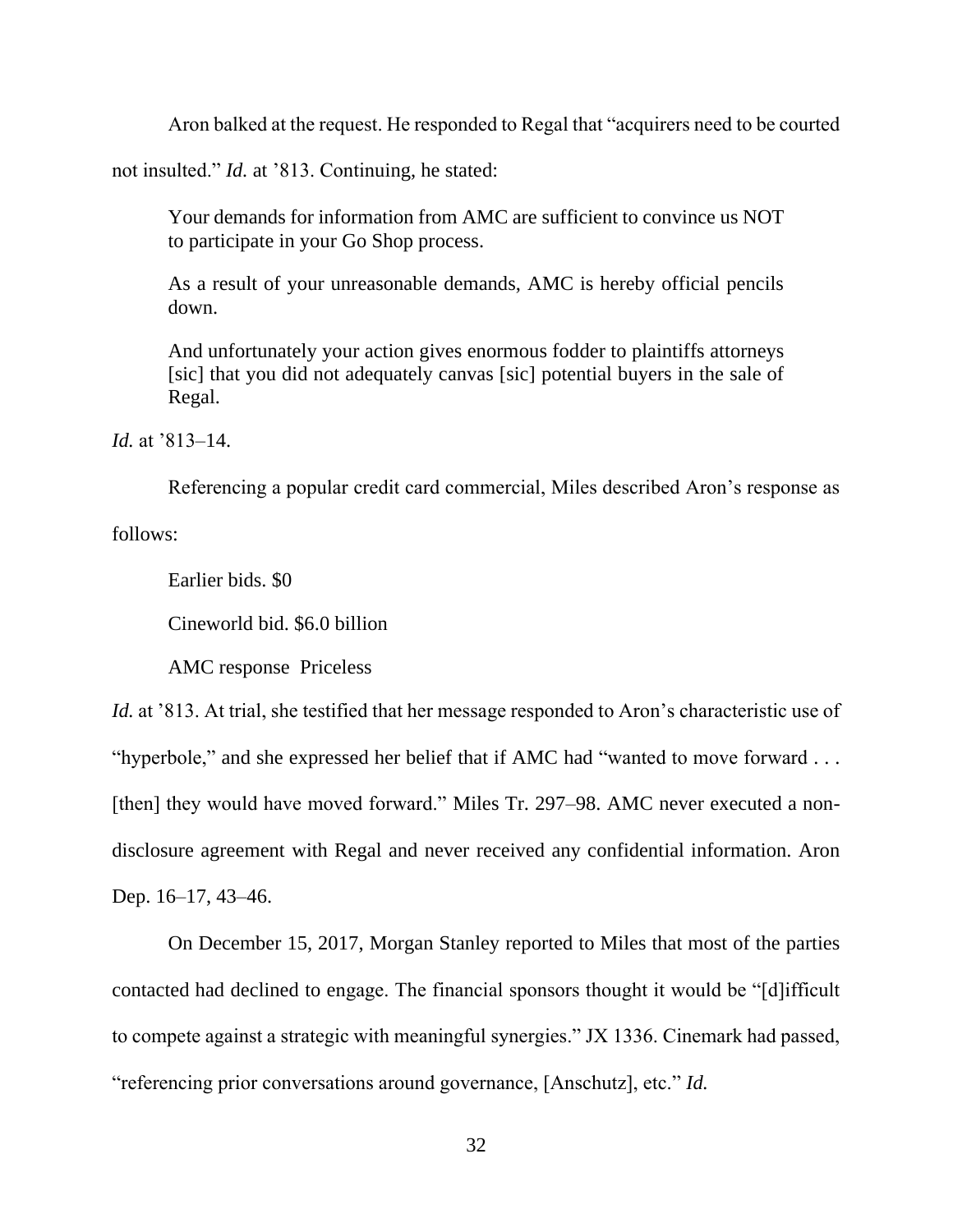During a meeting with the Board on January 10, 2018, Morgan Stanley reported that the forty-seven parties contacted had shown "little interest" in Regal. JX 1392 at 2. Morgan Stanley also reported that the Federal Trade Commission had granted early termination of the Hart-Scott-Rodino waiting period, indicating that antitrust scrutiny was unlikely and the Merger could proceed on an expedited schedule. *Id.*

On January 22, 2018, the go-shop period ended. No one had expressed interest. On the same day, Regal's stock closed at \$22.94 per share, reflecting the market's assessment that the Merger would close at the agreed-upon price of \$23 per share.

### **P. Cineworld Refines Its Synergies.**

While the go-shop process was unfolding, Cineworld continued to refine its synergy estimates and pursue financing. On December 19, 2017, PwC presented Cineworld with its final synergies report. JX 1340. The report did not identify "tax synergies" or "[t]ax benefits." *Id.* at '725, '728. It rather focused on "Cost Reduction and contract renegotiation" and "Leverage of know-how and industry best practice." *Id.* The report identified "stretched" estimates for each category, then applied an achievability factor to those estimates. *Id.* PwC estimated \$140.8 million in total run-rate synergies achievable by 2022, comprising \$50.6 million in cost reduction and contract renegotiation benefits and \$90.2 million in benefits from leverage of know-how and industry best practice. *Id.*

On January 17, 2018, Cineworld sent its stockholders a letter announcing a stockholder meeting to vote on the Merger. Cineworld represented that by implementing its best practices in the U.S. market, it could create significant value. As examples of best practices, Cineworld cited "enhancing the customer's experience through venue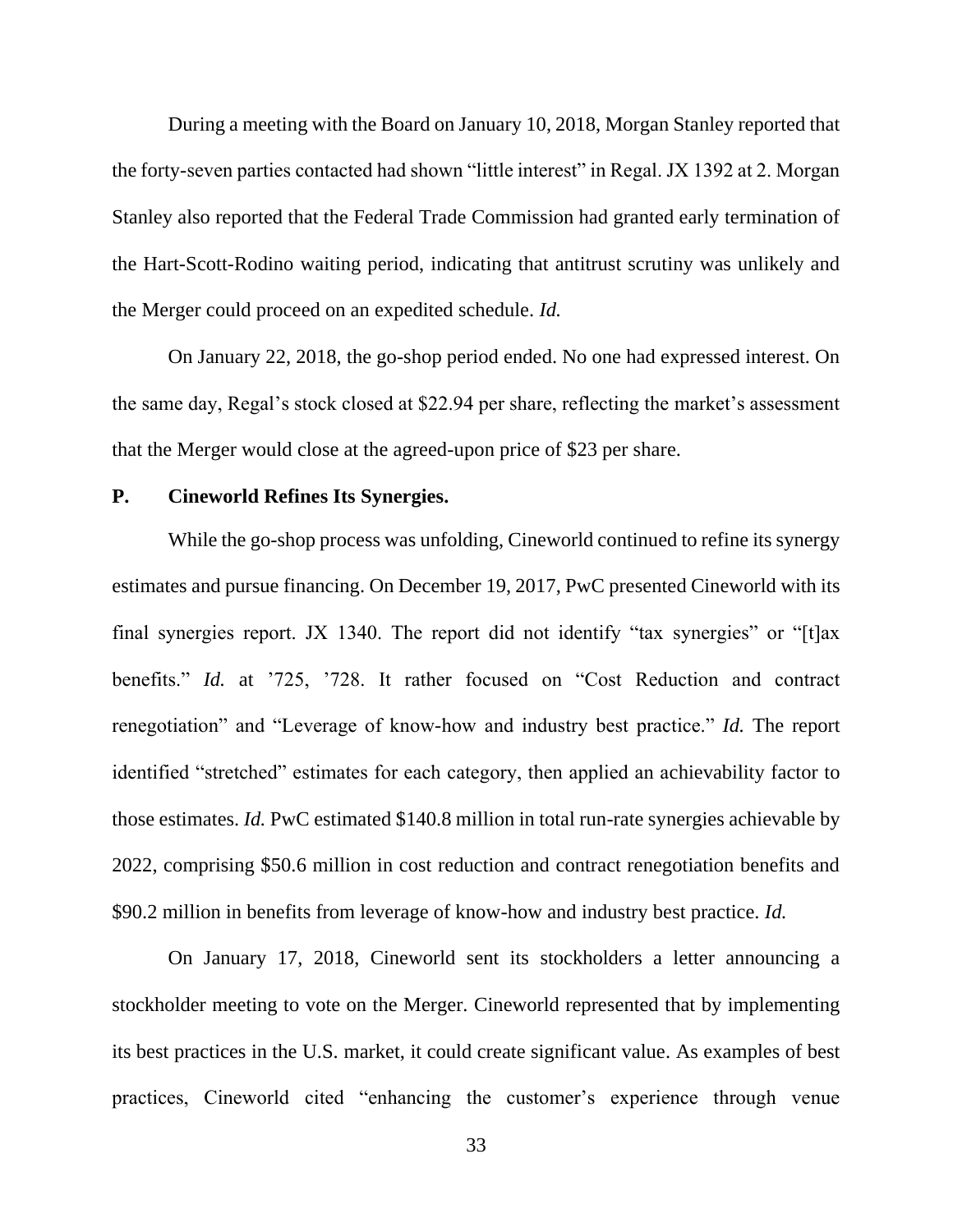refurbishments and better seating, diversifying multiplex offering[s] using latest technology, loyalty programmes, accretive bolt-on acquisitions and adopting a highly disciplined approach to costs." JX 1416 at 9.

Cineworld also anticipated the following annual "combination benefits" from the Merger:

- \$60 million in cost reductions "including the elimination of duplicated corporate costs, public company expenses and functional overheads, the optimisation of functions and economies of scale"
- \$40 million in "benefits from business initiatives and implementing best practices across sales and marketing, customer experience and other income"
- \$10 million in "group structuring benefits . . . through the adoption of an efficient financial structure"

*Id.* at 9–10. Cineworld stressed these synergies to reassure investors who believed Cineworld had overpaid. *See, e.g.*, Greidinger Tr. 357–59. Cineworld's directors, however, were skeptical about the "the '[\$]100 million combination benefits' story." JX 1186.

In a lender presentation, Cineworld presented the same synergy figures. JX 1420 at 27. The presentation explained that Cineworld previously had expected the Merger to create \$50 million in group structuring benefits because of Cineworld's status as a foreign company and its ability to lower Regal's effective tax rate once it was part of the Cineworld enterprise. The Tax Act had rendered a substantial portion of those savings redundant. After the Tax Act, Cineworld anticipated achieving \$50 million in tax savings plus \$10 million in group structuring benefits. *Id.*

On January 22, 2018, Institutional Shareholder Services Inc. ("ISS") recommended that Cineworld's stockholders vote against the Merger. ISS cited the "significant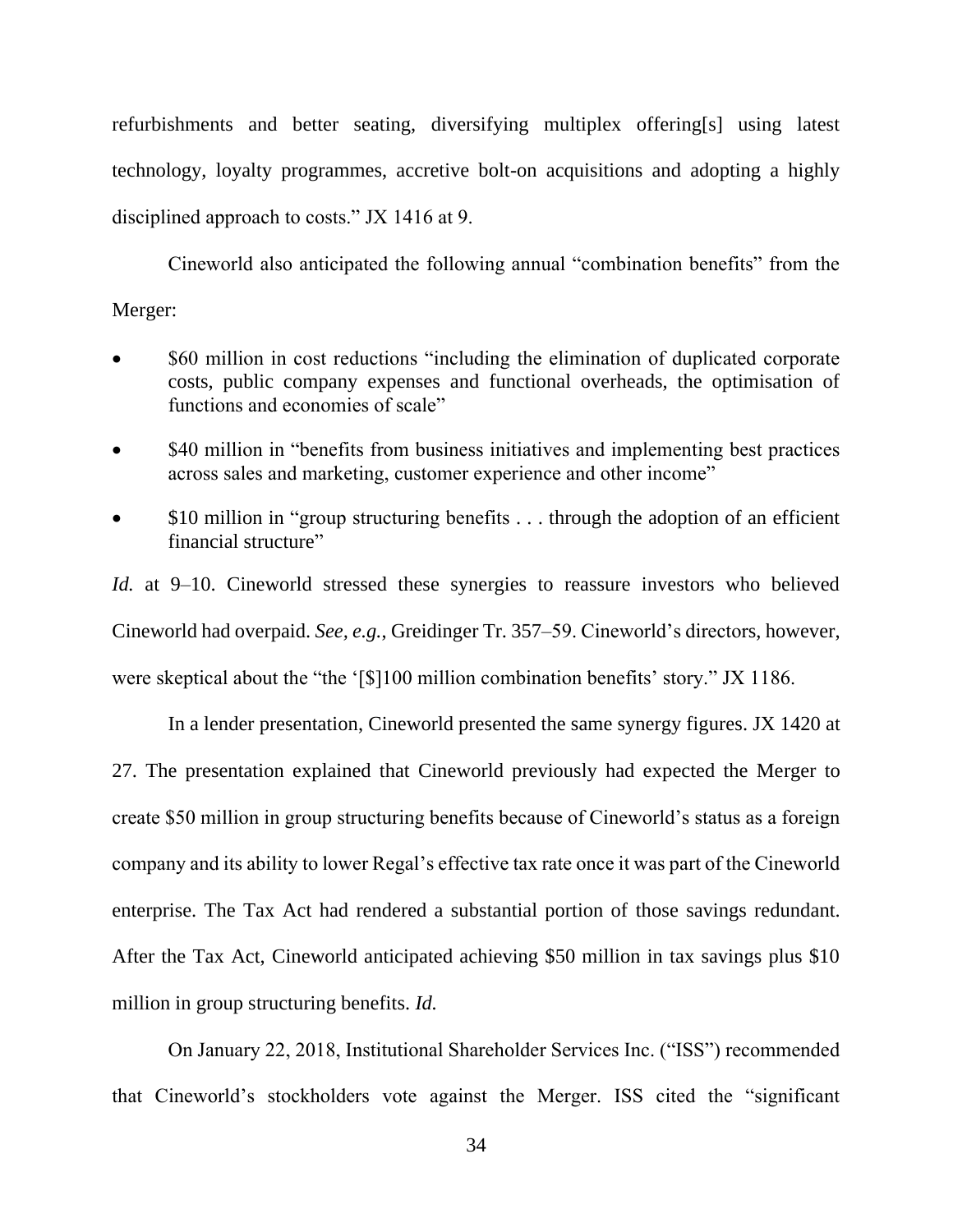operational risk" involved in the transaction and the size of the acquisition. JX 1434 at 1. ISS also doubted whether Cineworld could "deliver on the planned synergies," which were "critical for the success of the deal." *Id.* at 9. On the bright side, ISS noted the "previously unexpected" \$50 million in estimated annual tax savings resulting from the Tax Act. *Id.* at 4.

#### **Q. The Merger Closes.**

On February 1, 2018, Anschutz delivered a written consent that voted its shares in favor of the Merger Agreement. Because Anschutz controlled approximately 67% of the Regal's outstanding voting power, the written consent resulted in the transaction being approved. The next day, Regal filed a definitive information statement, which notified Regal's Class A stockholders of their right to seek appraisal. Holders of 8,809,239 shares of Regal Class A common stock eschewed the consideration offered in the Merger and pursued appraisal.

The Merger closed on February 28, 2018. Regal's executives submitted their resignations on the following day.

### **II. LEGAL ANALYSIS**

"An appraisal proceeding is a limited legislative remedy intended to provide shareholders dissenting from a merger on grounds of inadequacy of the offering price with a judicial determination of the intrinsic worth (fair value) of their shareholdings." *Cede & Co. v. Technicolor, Inc.*, 542 A.2d 1182, 1186 (Del. 1988). The appraisal statute states that "the Court shall determine the fair value of the shares exclusive of any element of value arising from the accomplishment or expectation of the merger or consolidation." 8 *Del. C.*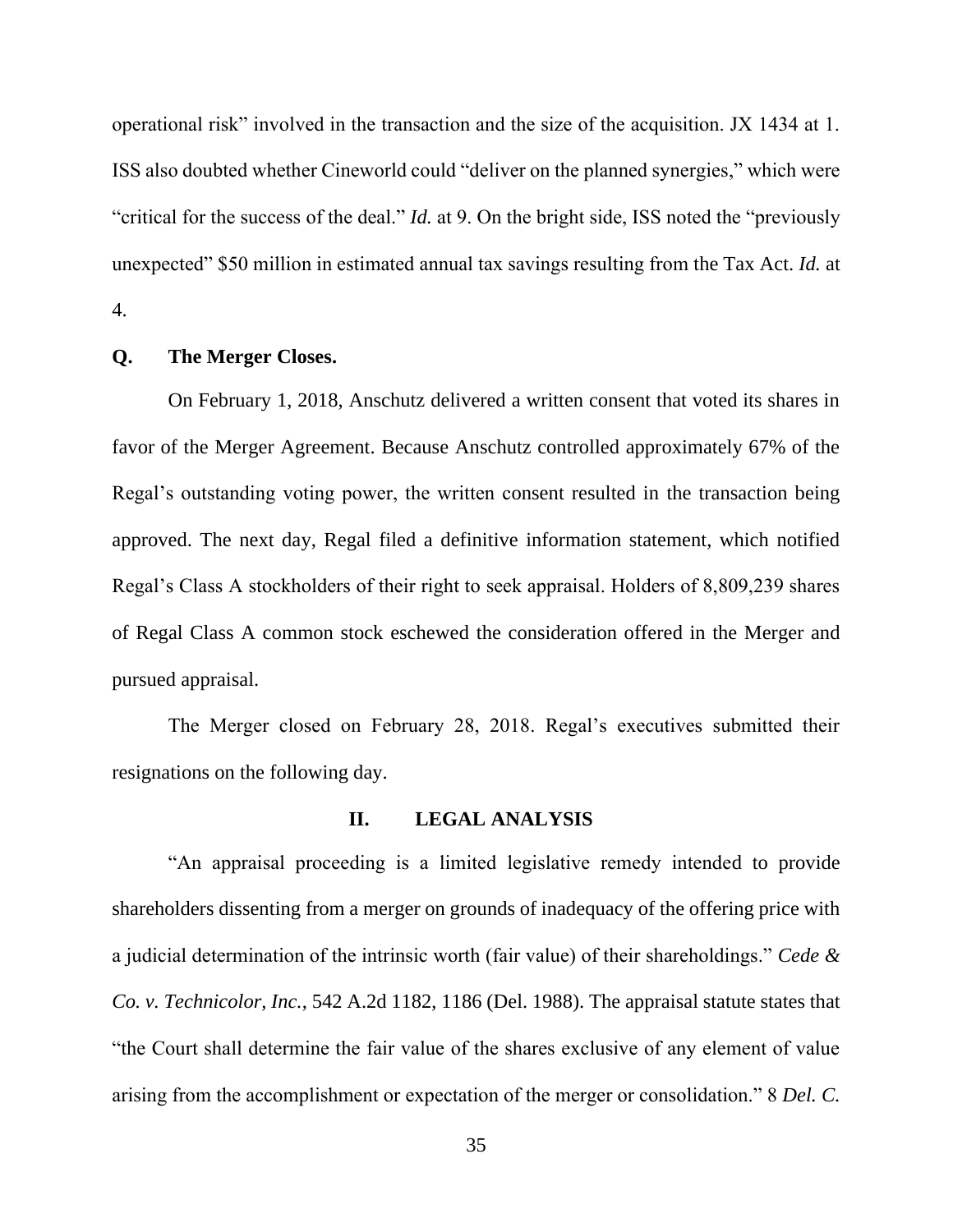§ 262(h). The statute instructs that "[i]n determining such fair value, the Court shall take into account all relevant factors." *Id.* "The time for determining the value of a dissenter's shares is the date on which the merger closes." *Brigade Leveraged Cap. Structures Fund Ltd. v. Stillwater Mining Co.*, 240 A.3d 3, 17 (Del. 2020).

In its seminal decision on the meaning of fair value, the Delaware Supreme Court

provided the following explanation:

The basic concept of value under the appraisal statute is that the stockholder is entitled to be paid for that which has been taken from him, viz., his proportionate interest in a going concern. By value of the stockholder's proportionate interest in the corporate enterprise is meant the true or intrinsic value of his stock which has been taken by the merger. In determining what figure represents this true or intrinsic value, . . . the courts must take into consideration all factors and elements which reasonably might enter into the fixing of value. Thus, market value, asset value, dividends, earning prospects, the nature of the enterprise and any other facts which were known or which could be ascertained as of the date of the merger and which throw any light on future prospects of the merged corporation are not only pertinent to an inquiry as to the value of the dissenting stockholder's interest, but must be considered . . . .

*Tri-Cont'l Corp. v. Battye*, 74 A.2d 71, 72 (Del. 1950). The Delaware Supreme Court has

adhered to this definition ever since.<sup>12</sup>

<sup>&</sup>lt;sup>12</sup> *Stillwater*, 240 A.3d at 10 (explaining that a stockholder should be awarded "'his proportionate interest in [the] going concern'" (alteration in original) (quoting *Dell, Inc. v. Magnetar Glob. Event Driven Master Fund Ltd.*, 177 A.3d 1, 21 (Del. 2017))); *Verition P'rs Master Fund Ltd. v. Aruba Networks, Inc.*, 210 A.3d 128, 132–33 (Del. 2019) (per curiam) ("[f]air value is . . . the value of the company to the stockholder as a going concern," defined as the stockholder's "proportionate interest in a going concern." (internal quotation marks omitted)); *accord Montgomery Cellular Hldg. Co. v. Dobler*, 880 A.2d 206, 222 (Del. 2005); *Paskill Corp. v. Alcoma Corp.*, 747 A.2d 549, 553 (Del. 2000); *Rapid-Am. Corp. v. Harris*, 603 A.2d 796, 802 (Del. 1992); *Cavalier Oil Corp. v. Harnett*, 564 A.2d 1137, 1144 (Del. 1989); *Bell v. Kirby Lumber Corp*., 413 A.2d 137, 141 (Del.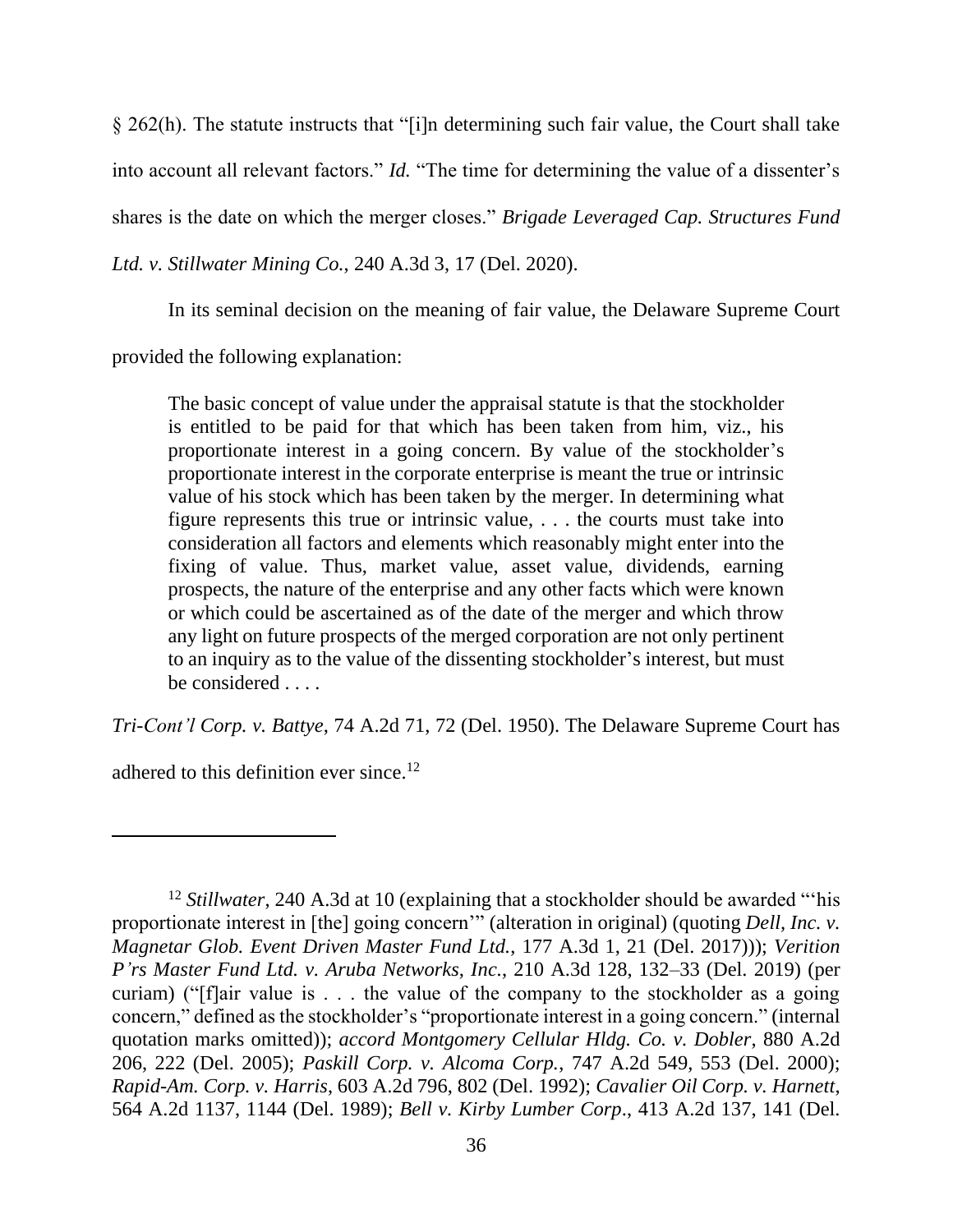To determine the fair value of a stockholder's proportionate interest in the corporation, the court must "envisage the entire pre-merger company as a 'going concern,' as a standalone entity, and assess its value as such." *Dell*, 177 A.3d at 20. When doing so, the court must value the corporation based on its "operative reality" at the time of the merger. *Id.* "The underlying assumption in an appraisal valuation is that the dissenting shareholders would be willing to maintain their investment position had the merger not occurred." *Cede & Co. v. Technicolor, Inc.* (*Technicolor IV*), 684 A.2d 289, 298 (Del. 1996). Consequently, the trial court must assess "the value of the company . . . as a going concern, rather than its value to a third party as an acquisition."<sup>13</sup>

#### **A. Burdens Of Proof And Valuation Indicators**

By stating that "the Court shall determine the fair value of the shares," the appraisal statute places the obligation to determine the fair value of the shares squarely on the court. *Gonsalves v. Straight Arrow Publ'rs, Inc.*, 701 A.2d 357, 361 (Del. 1997). Because of this

<sup>1980);</sup> *Universal City Studios, Inc. v. Francis I. duPont & Co*., 334 A.2d 216, 218 (Del. 1975). *But see DFC Glob. Corp. v. Muirfield Value P'rs, L.P.*, 172 A.3d 346, 371 (Del. 2017) (describing fair value inquiry as examining whether stockholders "receive fair compensation for their shares in the sense that it reflects what they deserve to receive based on what would fairly be given to them in an arm's-length transaction").

<sup>13</sup> *M.P.M. Enters., Inc. v. Gilbert*, 731 A.2d 790, 795 (Del. 1999); *accord Golden Telecom, Inc. v. Global GT LP*, 11 A.3d 214, 217 (Del. 2010) ("fair value" means "the value to a stockholder of the firm as a going concern, as opposed to the firm's value in the context of an acquisition or other transaction"). *But see DFC*, 172 A.3d at 346 (describing fair value inquiry as evaluating whether stockholders "receive fair compensation for their shares in the sense that it reflects what they deserve to receive based on what would fairly be given to them in an arm's-length transaction").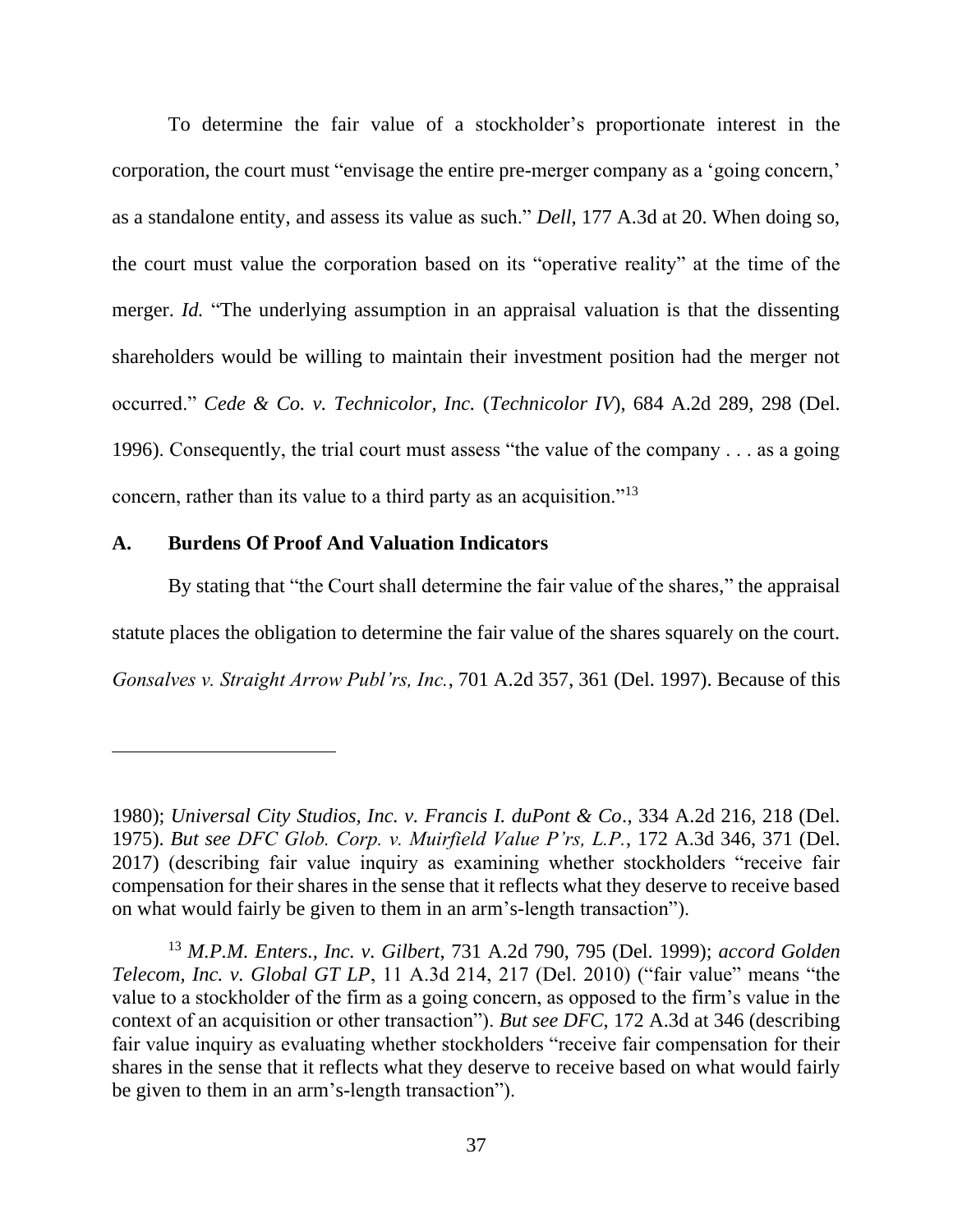statutory mandate, the allocation of the burden of proof in an appraisal proceeding differs from a traditional liability proceeding. In an appraisal proceeding, "both sides have the burden of proving their respective valuation positions by a preponderance of [the] evidence." *Fir Tree Value Master Fund, LP v. Jarden Corp.*, 236 A.3d 313, 322 (Del. 2020) (alteration in original) (internal quotation marks omitted). "No presumption, favorable or unfavorable, attaches to either side's valuation." *Pinson v. Campbell-Taggart, Inc.*, 1989 WL 17438, at \*6 (Del. Ch. Feb. 28, 1989). "Each party also bears the burden of proving the constituent elements of its valuation position . . . , including the propriety of a particular method, modification, discount, or premium." *In re Appraisal of Stillwater Mining Co.* (*Stillwater Trial*), 2019 WL 3943851, at \*18 (Del. Ch. Aug. 21, 2019) (internal quotation marks omitted), *aff'd sub nom. Brigade Leveraged Cap. Structures Fund Ltd. v. Stillwater Mining Co.*, 240 A.3d 3 (Del. 2020).

A party may seek to prove fair value using "any techniques or methods which are generally considered acceptable in the financial community and otherwise admissible in court." *Weinberger v. UOP, Inc.*, 457 A.2d 701, 713 (Del. 1983). "In discharging its statutory mandate, the Court of Chancery has discretion to select one of the parties' valuation models as its general framework or to fashion its own." *M.G. Bancorporation, Inc. v. Le Beau*, 737 A.2d 513, 525–26 (Del. 1999). The Court of Chancery may "adopt any one expert's model, methodology, and mathematical calculations, *in toto*, if that valuation is supported by credible evidence and withstands a critical judicial analysis on the record." *Id.* at 526. Or the court "may evaluate the valuation opinions submitted by the parties, select the most representative analysis, and then make appropriate adjustments to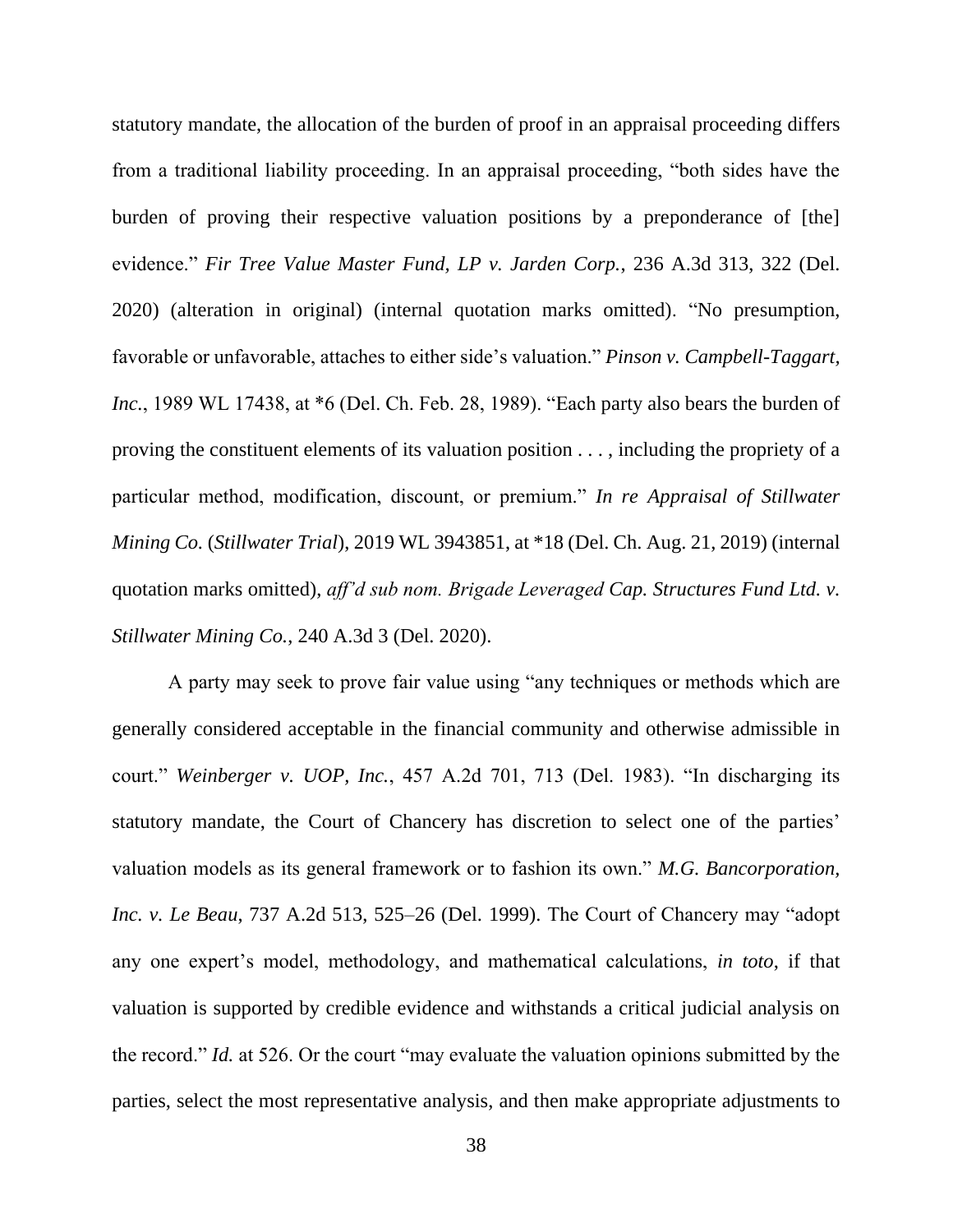the resulting valuation." Jesse A. Finkelstein & John D. Hendershot, *Appraisal Rights in Mergers and Consolidations*, Corp. Prac. Series (BNA) No. 38-5th, at A-31 (2010 & 2017 Supp.) (collecting cases). "If neither party satisfies its burden, however, the court must then use its own independent judgment to determine fair value." *Gholl v. eMachines, Inc.*, 2004 WL 2847865, at \*5 (Del. Ch. Nov. 24, 2004).

Although the appraisal inquiry might seem to involve neutral principles of valuation, "corporate finance is not law." *In re Appraisal of Jarden Corp.* (*Jarden Trial*), 2019 WL 3244085, at \*1 (Del. Ch. July 19, 2019), *aff'd sub nom. Fir Tree Value Master Fund, LP v. Jarden Corp.*, 236 A.3d 313, 322 (Del. 2020).

The appraisal exercise is, at bottom, a fact finding exercise, and . . . by functional imperative, the evidence, including expert evidence, in one appraisal case will be different from the evidence presented in any other appraisal case. Different evidence, of course, can lead to different decision paths and different outcomes.

*Id.*; *accord Merion Cap. L.P. v. Lender Processing Servs., Inc.*, 2016 WL 7324170, at \*16

(Del. Ch. Dec. 16, 2016) (noting that an argument which succeeds in one case "may not prevail in another case if the proponents fail to generate a similarly persuasive level of probative evidence or if the opponents respond effectively"). "What is necessary in any particular appraisal case is for the Court of Chancery to explain its fair value calculus in a manner that is grounded in the record before it." *Jarden*, 236 A.3d at 325 (alterations and internal quotation marks omitted); *accord Stillwater*, 240 A.3d at 16.

The parties presented three valuation methodologies for the court's consideration. The petitioners argued in favor of a DCF methodology, which they maintained supports a fair value of \$33.83 per share. Cineworld responded that the court should not rely on a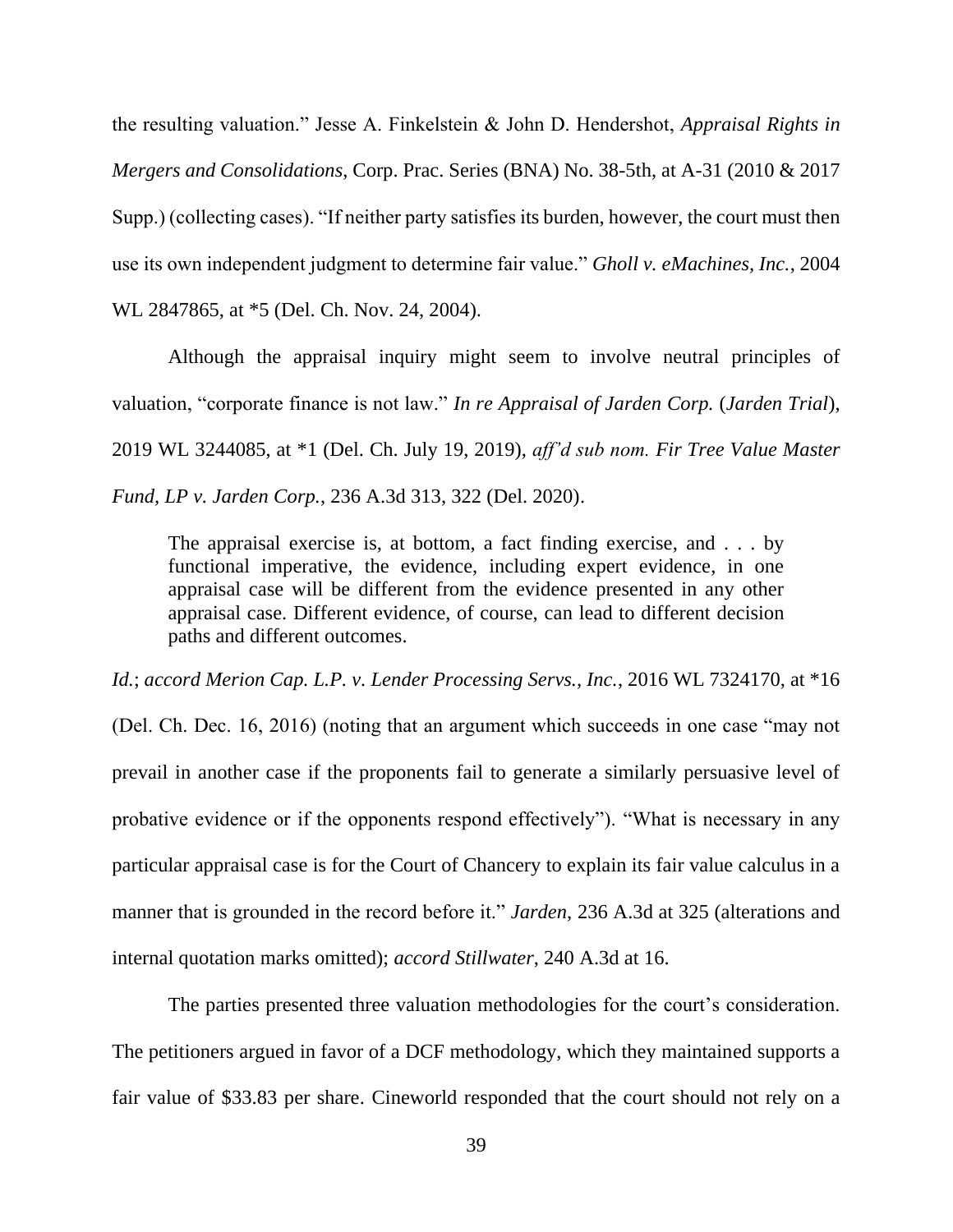DCF analysis and argued instead for relying on Regal's unaffected market price and the deal price minus synergies. Cineworld proposed to give equal weight to its valuation indicators, resulting in a fair value of \$18.02 per share.

#### **B. The DCF Methodology**

The petitioners contend that the court should rely on a DCF model prepared by their expert, Bilge Yilmaz. Cineworld did not submit its own DCF analysis. Instead, Cineworld's valuation expert, G. William Kennedy, critiqued Yilmaz's model. As the proponent of valuing Regal using this method, the petitioners bore the burden of proving the reliability of the valuation.

The DCF method is a technique that is generally accepted in the financial community. "While the particular assumptions underlying its application may always be challenged in any particular case, the validity of [the DCF] technique *qua* valuation methodology is no longer open to question." *Campbell-Taggart*, 1989 WL 17438, at \*8 n.11. It is a "standard" method that "gives life to the finance principle that firms should be valued based on the expected value of their future cash flows, discounted to present value in a manner that accounts for risk." *Andaloro v. PFPC Worldwide, Inc.*, 2005 WL 2045640, at \*9 (Del. Ch. Aug. 19, 2005).

During the four decades after *Weinberger*, Delaware courts frequently used the DCF methodology to derive fair value. *See, e.g., ONTI, Inc. v. Integra Bank*, 751 A.2d 904, 916 (Del. Ch. 1999) ("[S]ince the abolishment of the Delaware Block method . . . this Court frequently has employed the discounted cash flow as at least one method of valuation." (footnote omitted)). Chancellor Allen endorsed the approach, observing that "[i]n many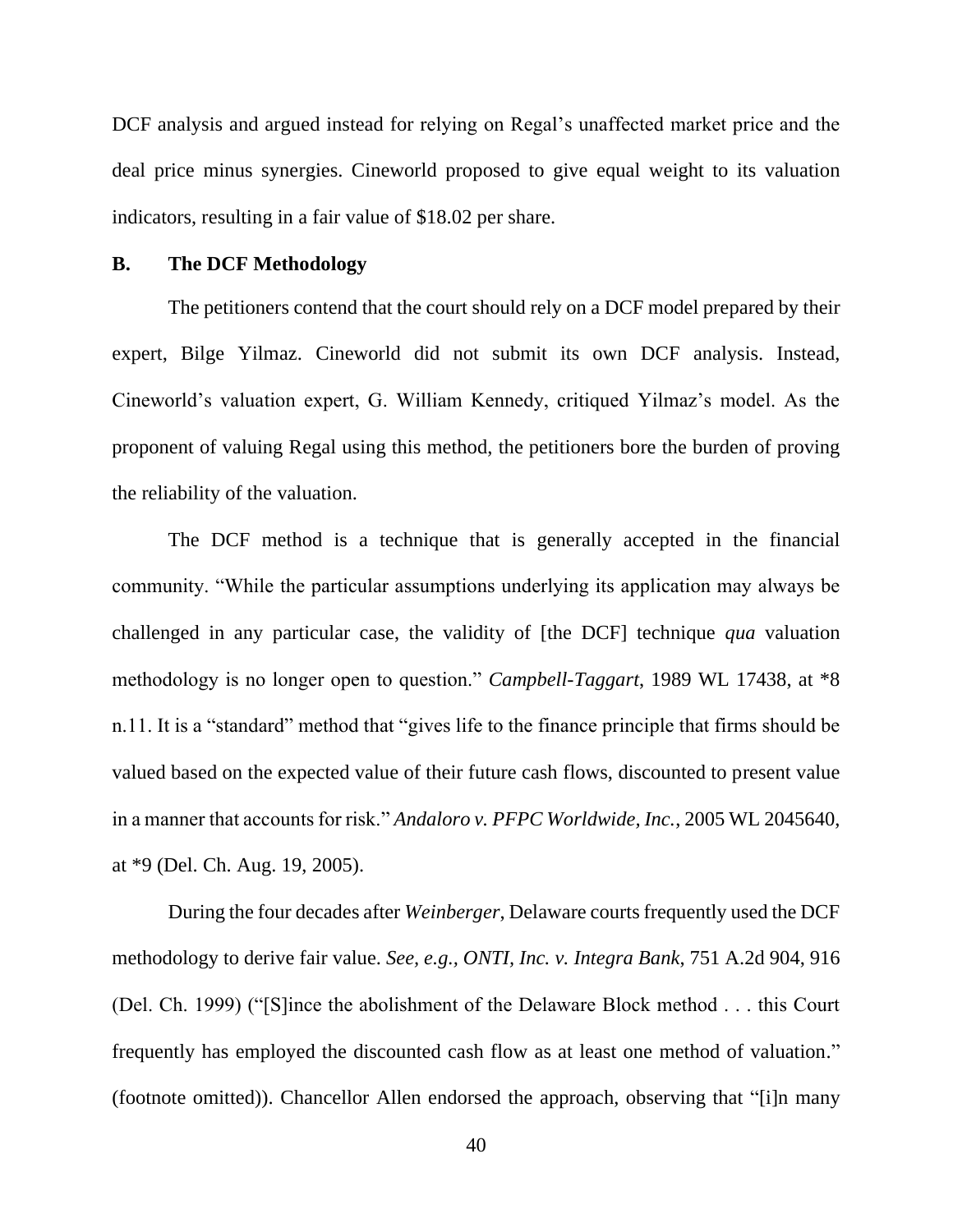situations, the discounted cash flow technique is in theory the single best technique to estimate the value of an economic asset." *Cede & Co. v. Technicolor, Inc.*, 1990 WL 161084, at \*7 (Del. Ch. Oct. 19, 1990), *aff'd in part*, *rev'd in part on other grounds*, 636 A.2d 956 (Del. 1994). By the late 1990s, the DCF methodology had become "the model of choice for valuations in this Court." *Grimes v. Vitalink Commc'ns Corp.*, 1997 WL 538676, at \*1 (Del. Ch. Aug. 26, 1997); *accord Cede & Co. v. JRC Acq. Corp.*, 2004 WL 286963, at \*10 (Del. Ch. Feb. 10, 2004) ("In recent years, the DCF valuation methodology has featured prominently in this Court . . . ."); *Crescent/Mach I P'ship, L.P. v. Turner*, 2007 WL 1342263, at \*10 (Del. Ch. May 2, 2007) ("[T]he Court tends to favor the discounted cash flow method . . . .").

In *Dell* and *DFC*, the Delaware Supreme Court cautioned against using the DCF methodology when a reliable market-based indicator is available. In *Dell*, the high court explained that "[a]lthough widely considered the best tool for valuing companies when there is no credible market information and no market check, DCF valuations involve many inputs—all subject to disagreement by well-compensated and highly credentialed experts—and even slight differences in these inputs can produce large valuation gaps." *Dell*, 177 A.3d at 37–38. The senior tribunal warned that when a reliable market-based indicator is available, "the Court of Chancery should be chary about imposing the hazards that always come when a law-trained judge is forced to make a point estimate of fair value based on widely divergent partisan expert testimony." *Id.* at 35. Making the same point conversely in *DFC*, the Delaware Supreme Court advised that a DCF model *should* be used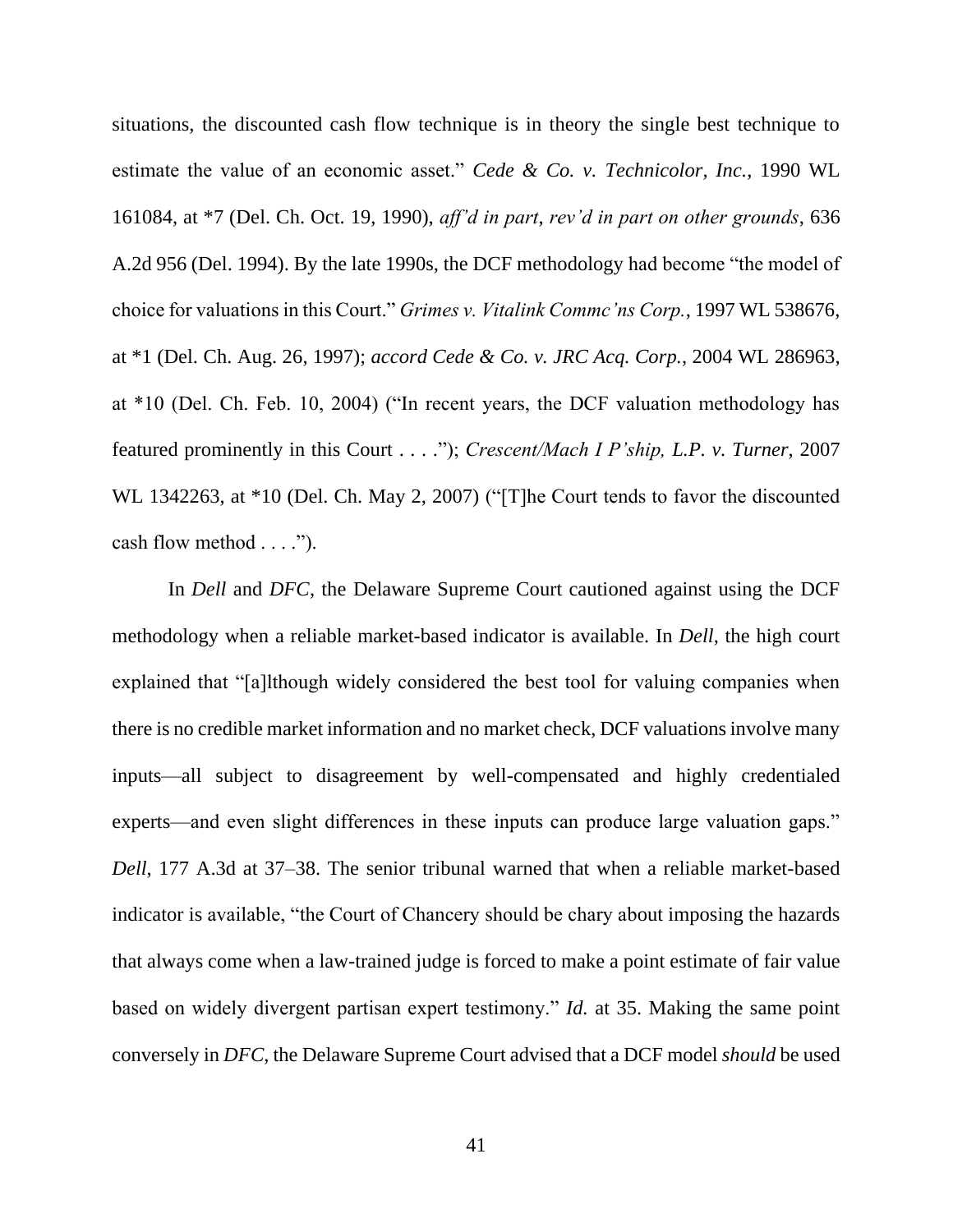in appraisal proceedings "when the respondent company was not public or was not sold in an open market check." 172 A.3d at 369 n.118.

This court has heeded the admonition to favor market-based valuation indicators. In the aftermath of *Dell* and *DFC*, this court has explained that the fair value analysis should "begin with the market evidence." *Jarden Trial*, 2019 WL 3244085, at \*2. And this court has observed that a more subjective valuation technique, like a DCF methodology or a comparable company analysis, "is necessarily a second-best method" when "market-based indicators are available."<sup>14</sup>

This appraisal proceeding involves a company and a merger where a DCF model is unlikely to provide more reliable evidence of fair value than a market-based indicator. Regal was a well-known, publicly traded company whose shares were widely held. Regal's business was straightforward, and its business model was mature. The Merger resulted from an arm's-length process that included an open and active post-signing market check, and all stockholders received the same cash consideration for their shares.

In addition to factors favoring market-based indicators, there are reasons to question the result that Yilmaz generated using his DCF methodology. The principal grounds are

<sup>14</sup> *In re Appraisal of Panera Bread Co.*, 2020 WL 506684, at \*40 (Del. Ch. Jan. 31, 2020) (quoting *Stillwater Trial*, 2019 WL 3943851, at \*60–61); *accord Columbia Pipeline*, 2019 WL 3778370, at \*52; *see also In re Appraisal of Solera Hldgs., Inc.*, 2018 WL 3625644, at \*32 (Del. Ch. July 30, 2018) (agreeing with expert's conclusion that merger price minus synergies was more reliable fair value measure "given the uncertainties . . . surrounding several inputs to the DCF valuation" (omission in original) (internal quotation marks omitted).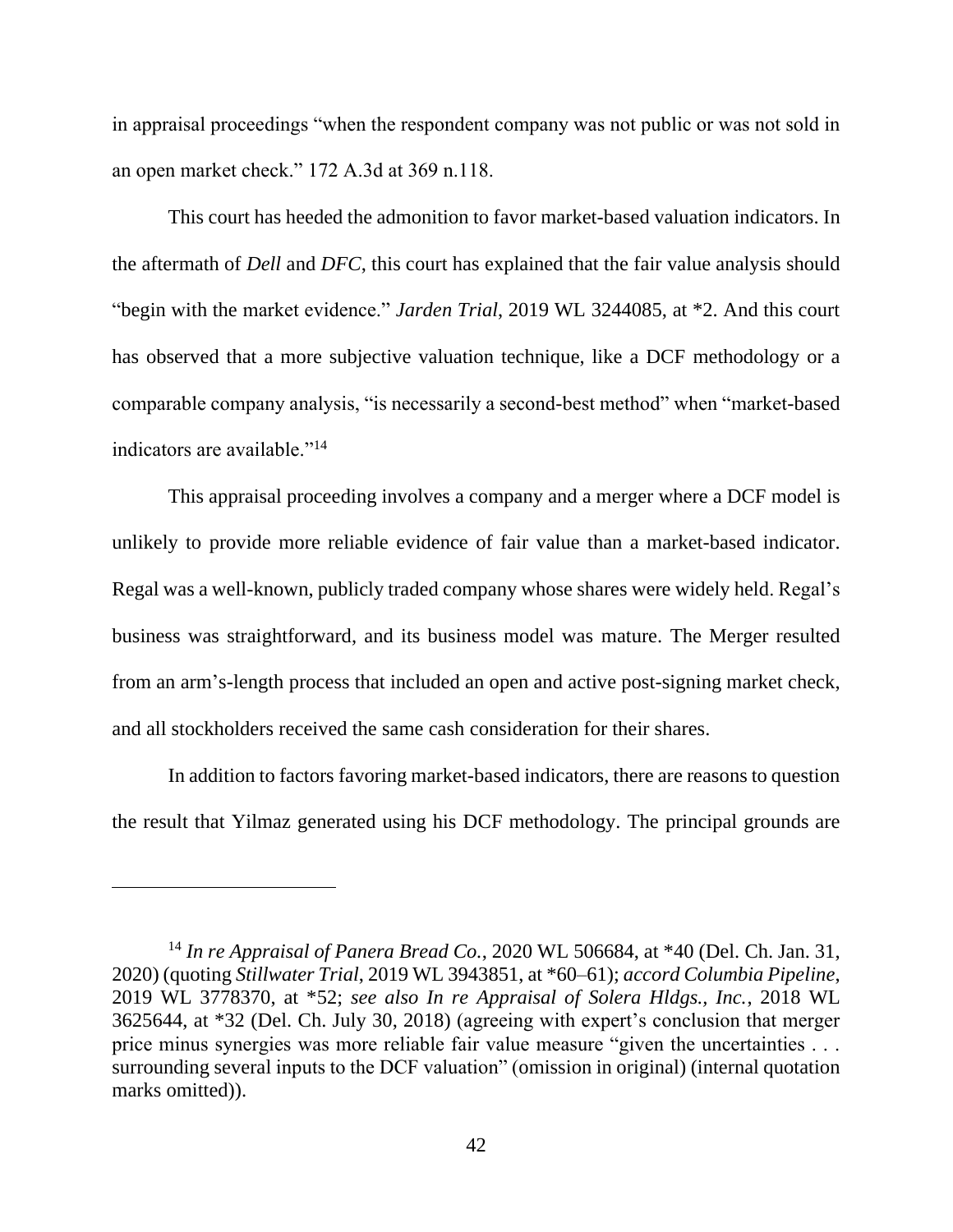the divergence between his valuation conclusion and market-based indicators and his reliance on optimistic management projections.

## **1. The Divergence Between Yilmaz's DCF Valuation And Market-Based Indicators**

One reason to question Yilmaz's DCF valuation is its divergence from market-based indicators. Deploying a customary tactic, Cineworld portrayed Yilmaz's valuation conclusion of \$33.83 per share as an outlier by comparing it with Regal's trading price at various points in time and with the deal price. *See* JX 1631 ("Kennedy Report") ¶ 129. Cineworld noted that Yilmaz's DCF valuation represents a premium of 47.1% over the deal price and observed that if that valuation were accurate, then Cineworld received a windfall of \$1.7 billion. Dkt. 259 at 5, 41. Cineworld argues that it is implausible bordering on impossible to think that ardent capitalists on the sell-side would sacrifice that amount, or that no competing bidder would have intervened if such a pricing discrepancy existed.

Cineworld's comparisons undermine Yilmaz's analysis, but the argument has less force than in prior cases.<sup>15</sup> Most of the delta between Yilmaz's valuation and the deal price results from the Tax Act's lowering of the corporate tax rate. JX 1632 ("Yilmaz Report")

<sup>15</sup> *See Panera*, 2020 WL 506684, at \*17, \*40–43 (rejecting petitioners' 60% DCFweighted valuation (the remaining 40% attributable to comparable analyses also rejected by the Court) that was 12% higher than the deal price); *Columbia Pipeline*, 2019 WL 3778370, at \*50 (rejecting petitioners' DCF-derived valuation that was 27% higher than the deal price); *Solera*, 2018 WL 3625644, at \*16, \*29–32 (rejecting petitioners' DCFderived valuation that was 51.6% higher than the deal price); *In re Appraisal of PetSmart, Inc.*, 2017 WL 2303599, at \*22–23, \*31–40 (Del. Ch. May 26, 2017) (rejecting petitioners' DCF-derived valuation that was 55% higher than the deal price).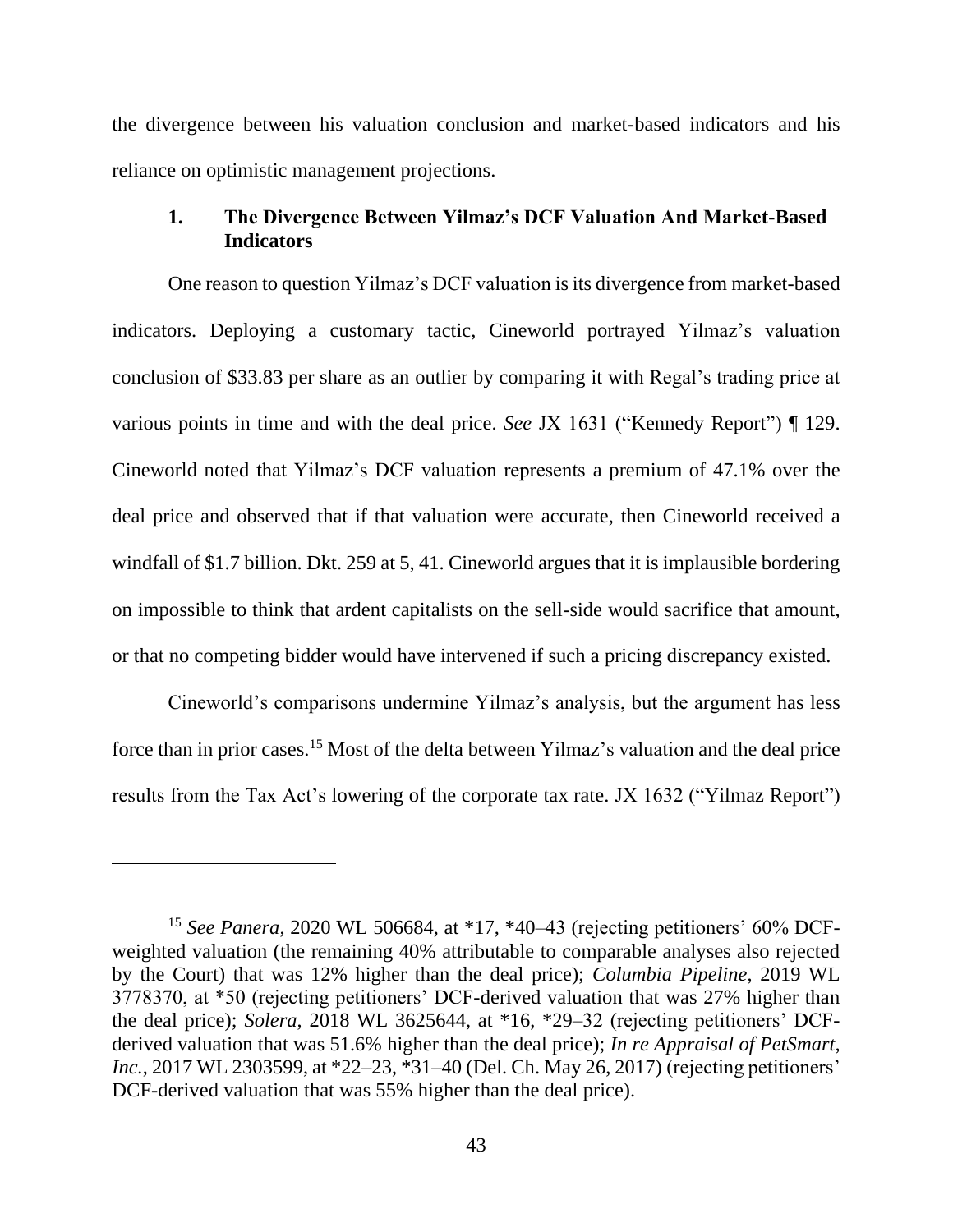¶ 14. The parties agree that Regal's value increased after signing and before closing because of the Tax Act. In preparing his DCF valuation as of closing, Yilmaz used the lower corporate tax rate that the Tax Act adopted. When Yilmaz modified his DCF model to use Regal's pre-Tax Act rate, his methodology generated a value of \$26.51 per share. That output remains 15.3% higher than the deal price, but the divergence is obviously less extreme.

Once adjusted to exclude the post-signing change in Regal's value, Yilmaz's DCF model generates results comparable to the DCF model prepared by Cineworld's financial advisors. Using analyst consensus projections and varying assumptions for the weighted average cost of capital ("WACC") and terminal growth rate, Cineworld's financial advisors generated a valuation range for Regal of \$21 to \$32.30 per share, with a midpoint of \$25.70 per share. JX 1115 at '813. Without the effects of the Tax Act, Yilmaz's valuation is only 3.15% higher. Using a WACC of 7%, nearly identical to Yilmaz's WACC of 6.99%, Cineworld's financial advisors valued Regal at between \$26.80 and \$32.30 per share, slightly higher than Yilmaz. *Id.*; *see* Yilmaz Report Ex. 12. Using the 2017 Projections and a similar range of assumptions for the WACC and terminal growth rate, Cineworld's financial advisors generated a valuation range for Regal of \$30.30 to \$44.80 per share, with a midpoint of \$36.40 per share, well above Yilmaz. JX 1115 at '814.

The Delaware Supreme Court has stated that "a buyer in possession of material nonpublic information about the seller is in a strong position (and is uniquely incentivized) to properly value the seller." *Aruba*, 210 A.3d at 137. Describing an acquirer's superior insight into the value of the target, the high court posited that "HP's access to nonpublic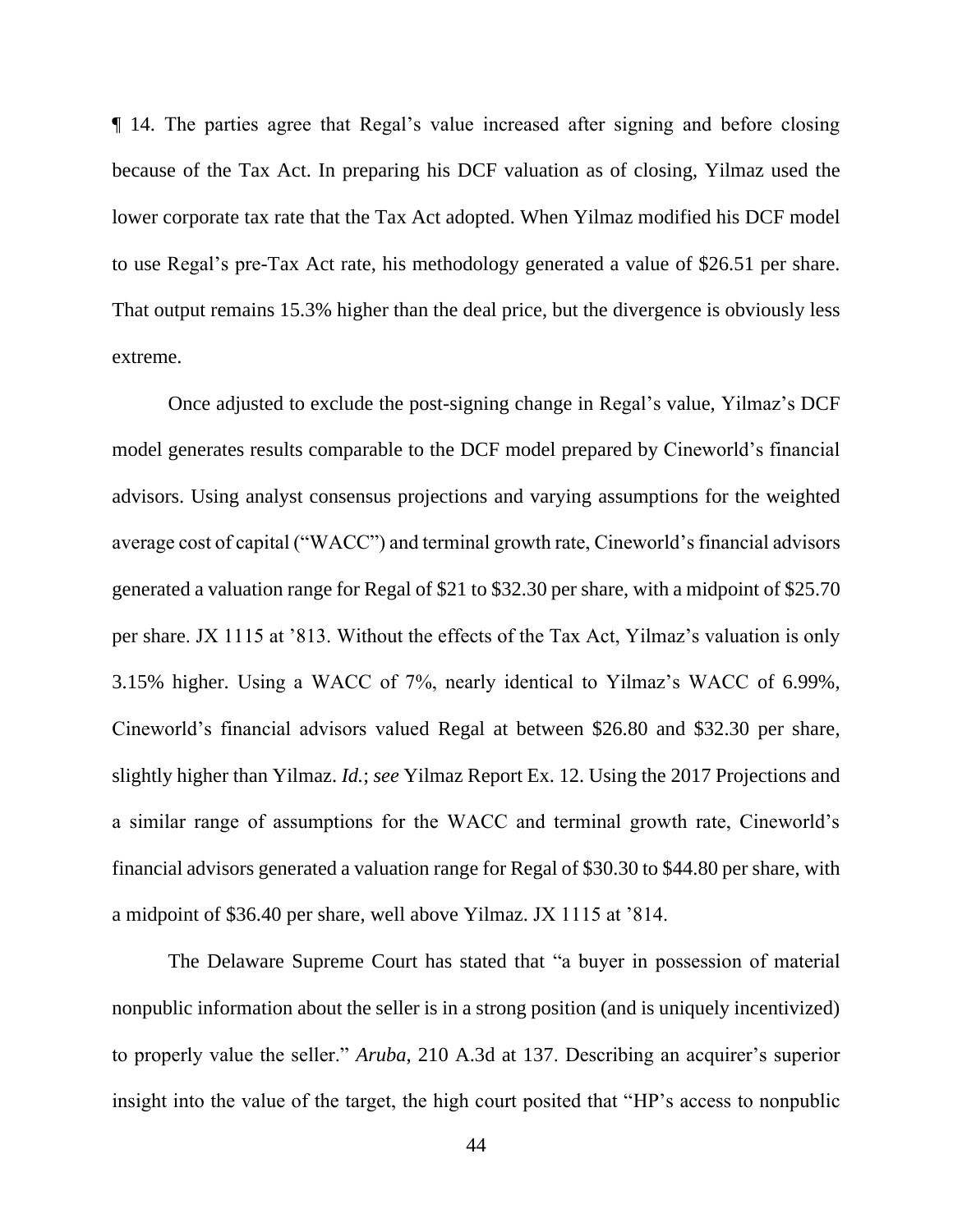information . . . improved [its] ability to estimate Aruba's going-concern value over that of the market as a whole. In particular, HP had better insight into Aruba's future prospects than the market because it was aware that Aruba expected its quarterly results to exceed analysts' expectations." *Id.* at 139 (footnote omitted). These observations suggest that a buyer's internal valuations carry an extra imprimatur of reliability and are likely to provide more persuasive evidence of value than the buyer's actual bids, which are tempered by the buyer's desire to acquire the target for the lowest possible price. *See In re Dunkin' Donuts S'holders Litig.*, 1990 WL 189120, at \*9 (Del. Ch. Nov. 27, 1990) ("A bidder's objective is to identify an underpriced corporation and  $\ldots$  acquire it at the lowest price possible.").<sup>16</sup> In this case, Cineworld's internal valuations corroborate Yilmaz's valuation conclusion.

The fact that Cineworld's financial advisors reached valuation conclusions that are similar to Yilmaz's when using the same DCF methodology does not change the fact that

<sup>&</sup>lt;sup>16</sup> Recent precedent creates some uncertainty about the extent to which a trial court should consider the buyer's internal valuations. The *Aruba* decision suggests that the buyer's internal valuations are highly probative. In *DFC*, however, the Delaware Supreme Court cast doubt on the propriety of a trial court relying on a buyer's internal valuations. There, the trial court had noted that the buyer "thought it was taking an opportunity to buy DFC at trough pricing and that it could reap the upside of this risk." 172 A.3d at 374 n.145. Observing that "[o]ne would expect a buyer to think it made a wise decision with an upside," the high court suggested that "it is in tension with the [appraisal] statute itself to argue that the subjective view of post-merger value of the acquirer can be used to value the respondent company in an appraisal," because rigid adherence to that approach would risk discouraging buyers from pursuing transactions that otherwise would be "valuable to selling stockholders." *Id.* The high court thus indicated that the buyer's higher internal valuation of the target and its belief that the target was undervalued should not be given significant weight.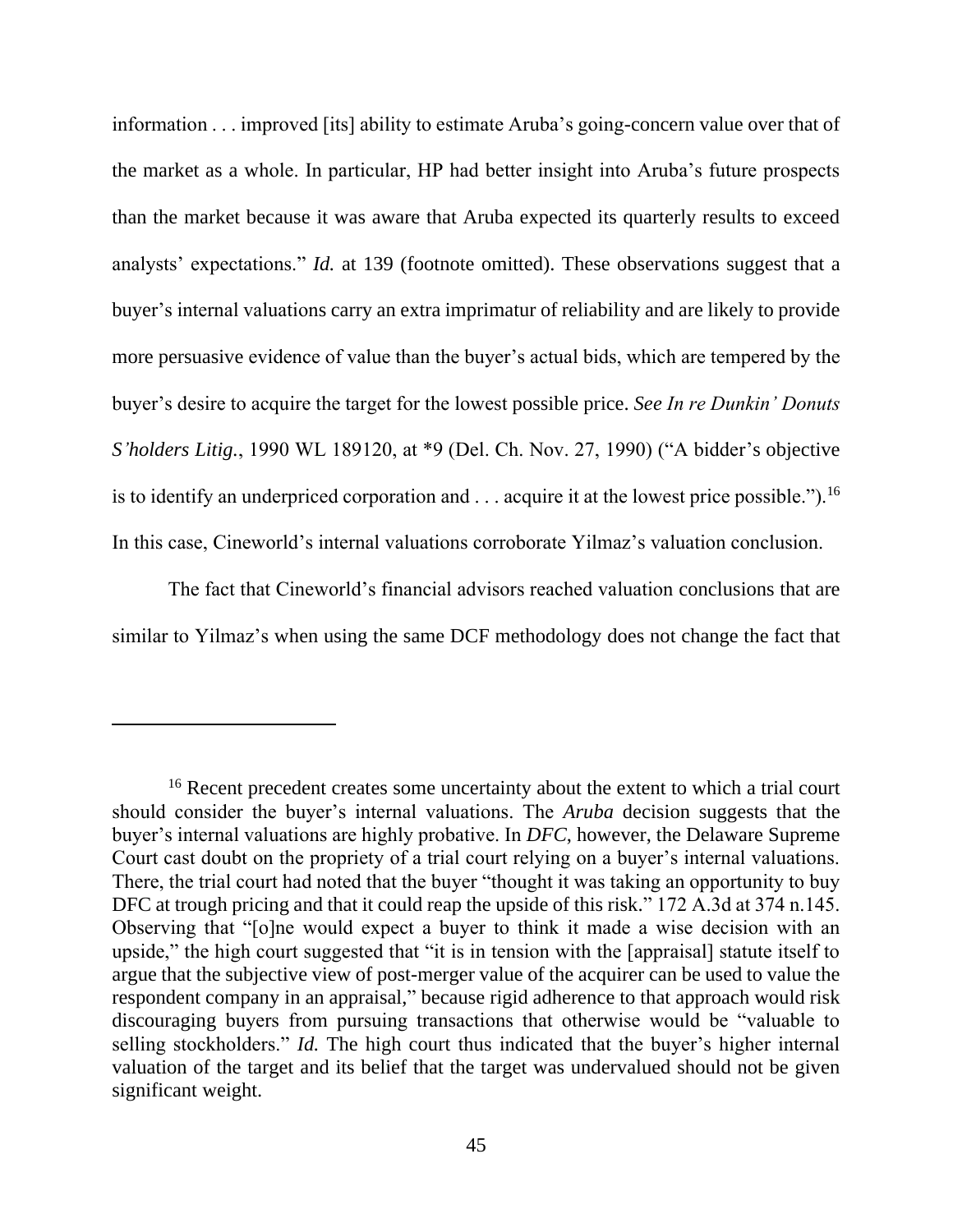those valuation conclusions are inconsistent with market-based indicators. The Delaware Supreme Court's decisions in *DFC* and *Dell* teach that a trial court should be skeptical of valuation conclusions reached using a judgment-laden methodology when that method diverges from market indicators. Yilmaz's DCF valuation was not so extreme as to strain credulity, but the degree of divergence weighs against using it to value Regal.

#### **2. Yilmaz's Reliance On The 2017 Projections**

A second reason to view Yilmaz's DCF valuation as less reliable than market-based indicators is his reliance on the 2017 Projections, which have a mixture of positive and negative characteristics. Ultimately, however, the 2017 Projections contain a sufficient dose of optimism to warrant harboring doubt about a valuation that relies on them.

When evaluating the suitability of projections, Delaware cases express a strong preference for management projections prepared in the ordinary course of business and available as of the date of the merger.<sup>17</sup>

<sup>17</sup> *See, e.g., JRC Acq. Corp.*, 2004 WL 286963, at \*2 ("[T]his Court prefers valuations based on management projections available as of the date of the merger . . . ."); *In re Appraisal of SWS Gp., Inc.,* 2017 WL 2334852, at \*11 (Del. Ch. May 30, 2017) ("This Court has long expressed its strong preference for management projections."); *PetSmart*, 2017 WL 2303599, at \*32 ("[T]his court has deemed projections unreliable where . . . the projections were created for the purpose of obtaining benefits outside the company's ordinary course of business . . . ." (internal quotation marks omitted)); *LongPath Cap., LLC v. Ramtron Int'l Corp.*, 2015 WL 4540443, at \*17 (Del. Ch. June 30, 2015) ("[T]he final nail in the coffin for the Management Projections is that Ramtron did not rely on them in the ordinary course of its business."); *Gearreald v. Just Care, Inc.*, 2012 WL 1569818, at \*4 (Del. Ch. Apr. 30, 2012) ("[T]he Court generally relies on management projections made in the ordinary course of business . . . ."); *Cede & Co. v. Technicolor, Inc.*, 2003 WL 23700218, at \*7 (Del. Ch. Dec. 31, 2003) ("When management projections are made in the ordinary course of business, they are generally deemed reliable."), *aff'd in part, rev'd in*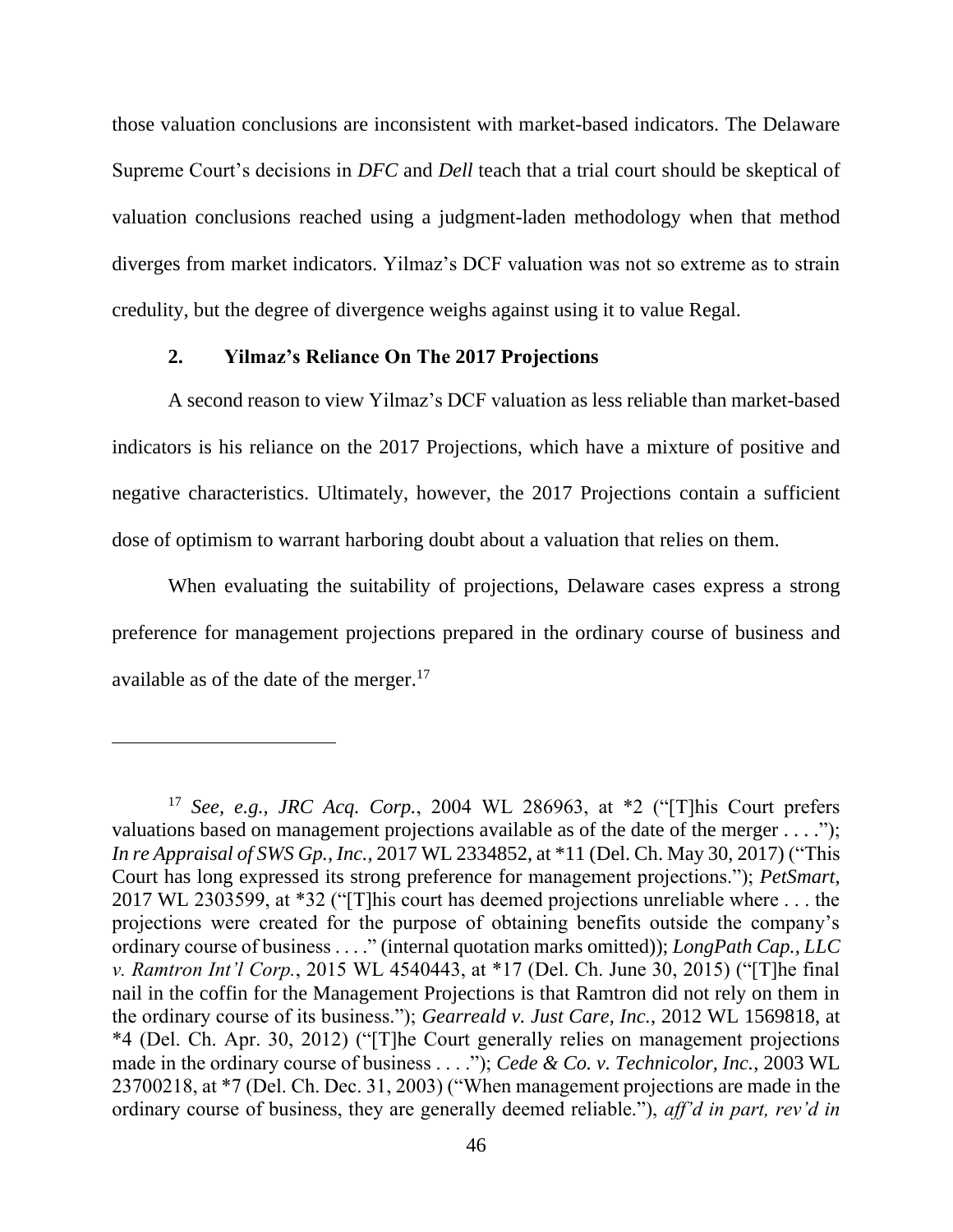By corollary, projections prepared outside of the ordinary course do not enjoy the same deference. In fact, management projections can be, and have been, rejected entirely when they lack sufficient indicia of reliability, such as when they were prepared: (1) outside of the ordinary course of business; (2) by a management team that never before had created long-term projections; (3) by a management team with a motive to alter the projections, such as to protect their jobs; and (4) when the possibility of litigation, including an appraisal action, was likely and probably affected the neutrality of the projections.

*Ramtron*, 2015 WL 4540443, at \*10.

Another issue that arises regularly with projections is the distinction between socalled "bottom-up" and "top-down" processes. Projections prepared using a "bottom-up" process start with detailed information drawn from business units, then aggregate it to create a company-wide forecast. *See, e.g.*, *Merion Cap. LP v. BMC Software, Inc.*, 2015 WL 6164771, at  $*4$  (Del. Ch. Oct. 21, 2015). A "top-down" process, by contrast, relies on broad assumptions about the company's performance and industry trends. *See* Yilmaz Report ¶ 61. Projections prepared using a "bottom-up" process generally are more reliable than projections prepared using a "top down" process. *See PetSmart*, 2017 WL 2303599, at \*34 n.386 ("[M]anagement's projections were 'top down' rather than 'bottom up' projections, which is contrary to best practices."); *see also In re Dole Food Co., Inc.* 

*part on other grounds*, 884 A.2d 26 (Del. 2005); *see also Gray v. Cytokine Pharmasciences, Inc.*, 2002 WL 853549, at \*8 (Del. Ch. Apr. 25, 2002) (rejecting respondent's "litigation-driven projections" as less reliable than contemporaneous management projections).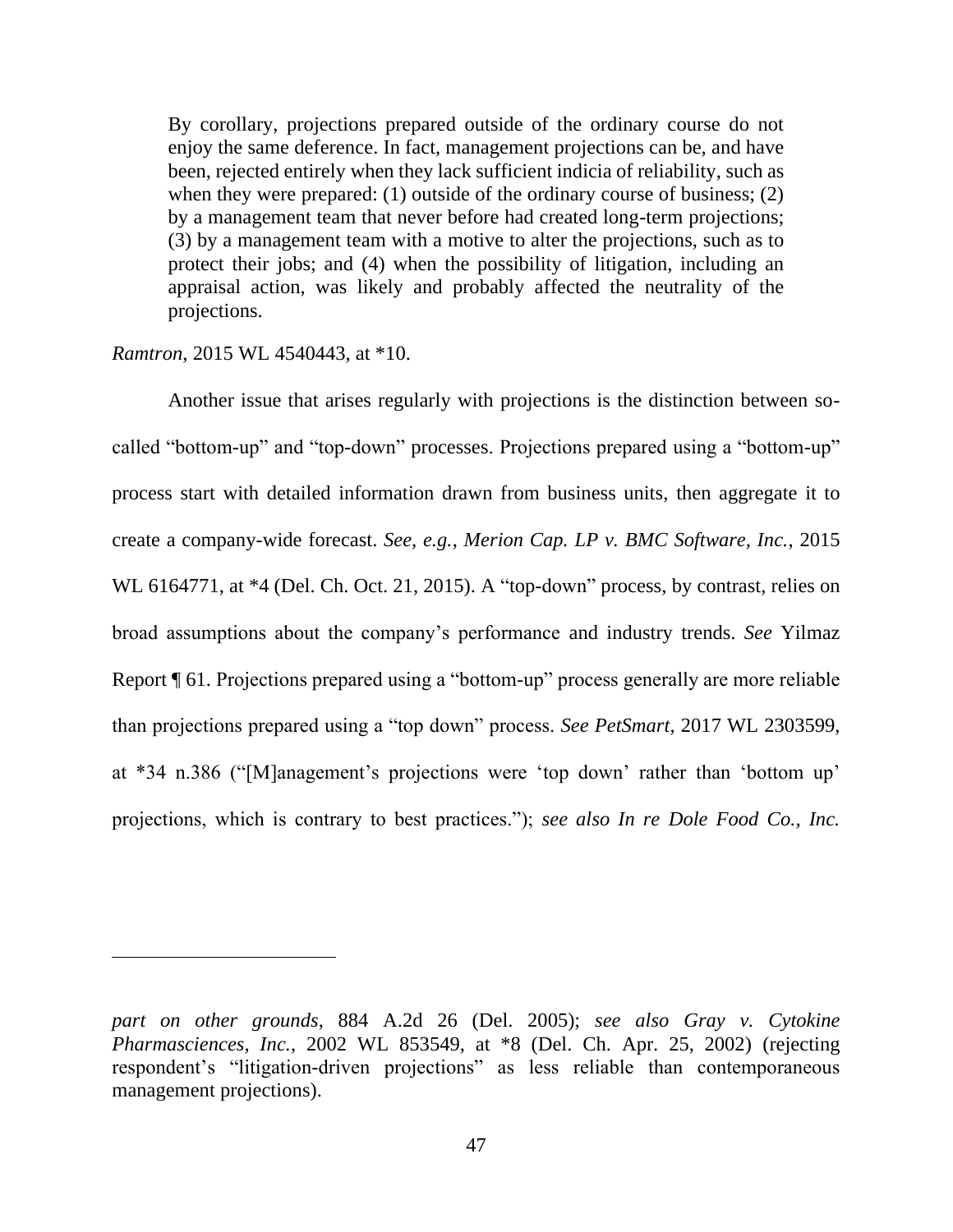*S'holder Litig.*, 2015 WL 5052214, at \*30–31 (rejecting "top down" projections as unreliable).

When evaluated in light of Delaware precedent, the record surrounding the 2017 Projections is mixed. On the positive side, they were prepared by Regal's "gold standard" management team and were available at the time of the Merger. They were not created for purposes of litigation. Ownby repeatedly testified that they were "optimistic but achievable." Ownby Tr. 216, 265. No one from the management team disavowed the 2017 Projections, and they reflected the team's best judgment concerning Regal's future performance. *See* Ownby Tr. 229–30; Miles Tr. 438. The Board reviewed and discussed them with management during a meeting on October 19, 2017, and the minutes do not reflect any disapproval or concern about their reliability. *See* JX 965 at 2. Regal included the 2017 Projections in the definitive information statement it filed in connection with the Merger. JX 1444 at 37. Although Regal included appropriate caveats regarding the projections, management clearly believed in their reliability.

On the negative side, the 2017 Projections were not prepared in the ordinary course of business. They were created for Regal's negotiations with Cineworld. Ownby Tr. 211, 214–15; Ownby Dep. (JX 1599) 229. Given this context, there is reason to think that management erred on the bullish side. As noted, Ownby described the projections as "optimistic but achievable." Ownby Tr. 216, 265.

Also on the negative side, Regal management did not have experience preparing five-year projections. In the ordinary course of business, Regal management only prepared an annual operating budget. The one previous time that management prepared five-year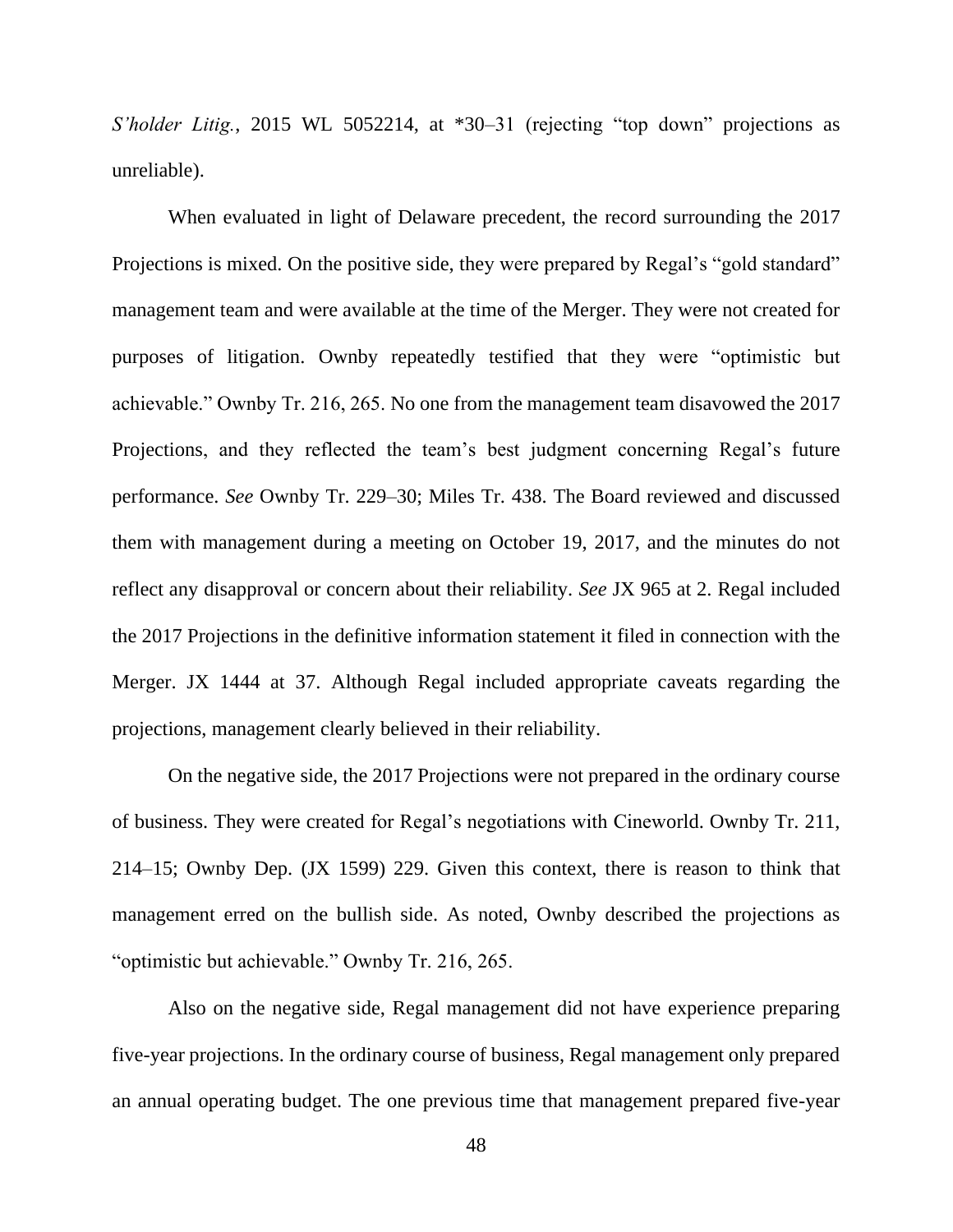projections was for the 2014 sale process, when Ownby prepared the 2014 Projections using the same method. Ownby Tr. 216. Regal failed to meet the 2014 Projections, with the degree of underperformance increasing over time.<sup>18</sup> Kennedy calculated that if the 2017 Projections were adjusted downward to reflect the degree by which Regal underperformed the 2014 Projections, then the value generated by Yilmaz's DCF model would fall to \$20.93 per share. Kennedy Report [112.

As a further negative consideration, Regal management prepared the 2017 Projections using a "top-down" process, which differed from the "bottom-up" process that management used for the annual budget. In the annual budgeting process, management "gathered information from the various departments" and estimated revenues and expenses "theater by theater, month by month, and line by line." Ownby Dep. (JX 1599) 141. Management then adjusted the budget based the anticipated performance of "key metrics," such as "attendance, average ticket price, concession sales per patron, . . . and film rent." *Id.*

This process enabled management to create forecasts based on "detailed theaterby-theater assumptions." Ownby Tr. 215. By contrast, for the 2017 Projections,

<sup>18</sup> *Compare* JX 874 (projecting \$3.4 billion in revenue for 2015, \$3.5 billion in revenue for 2016, and \$3.6 billion in revenue of 2017), *with* JX 1509 at 16 (reporting \$2.9 billion in revenue for 2015, \$3.2 billion in revenue for 2016, and \$3.2 billion in revenue for 2017). *See* Kennedy Report ¶ 169 (depicting increasing levels of underperformance versus 2014 Projections across attendance, attendance per screen, revenue, and adjusted EBITDA); Yilmaz Tr. 684 (conceding that Regal did not meet the 2014 Projections).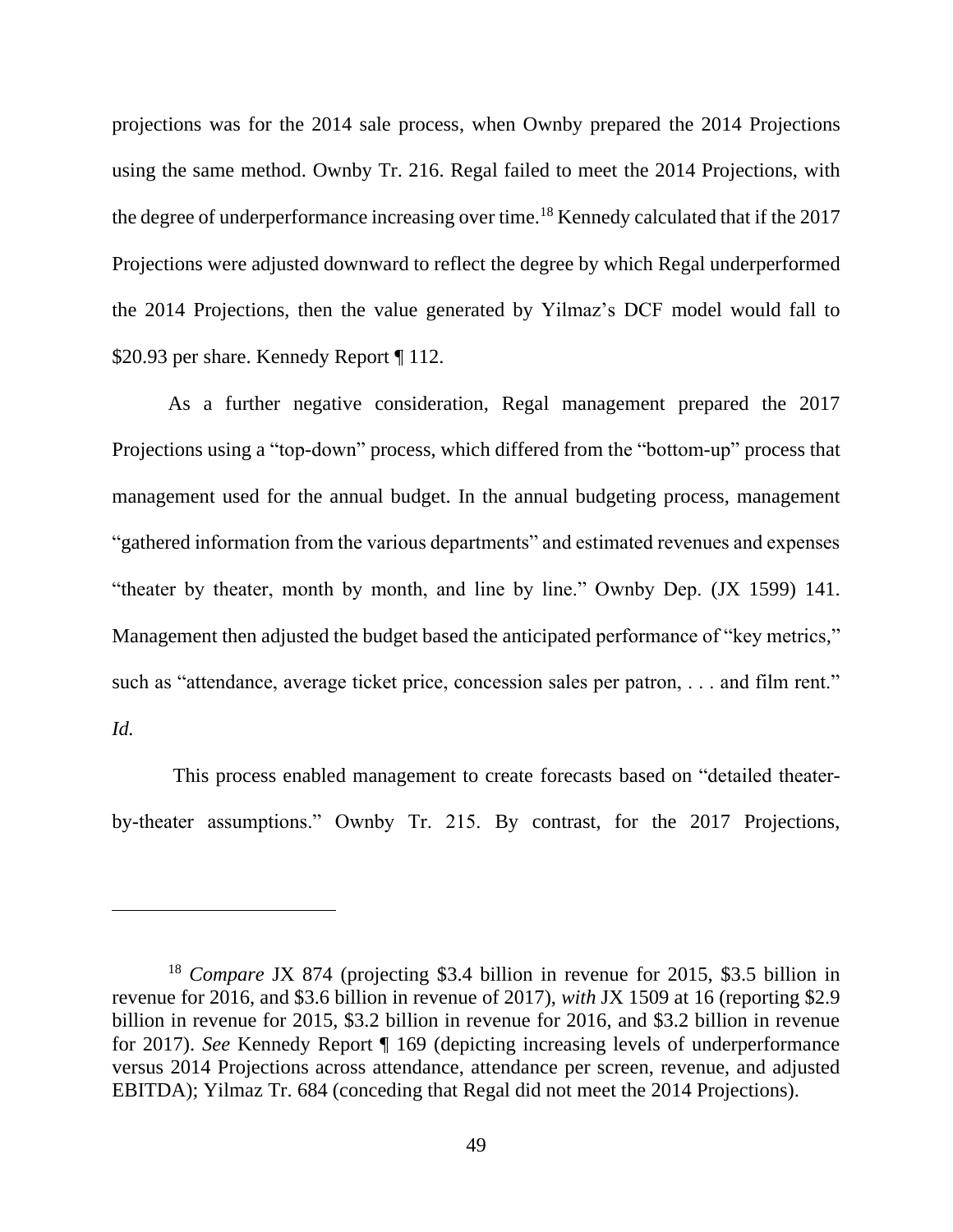management made "high-level assumptions." *Id.* As a result, the 2017 Projections were less rigorous, and therefore less reliable, than the annual budget. *See* Yilmaz Report ¶ 61.

Yet another negative factor is that the 2017 Projections were highly sensitive to theater attendance. The 2017 Projections assumed that attendance would rebound in 2018 after a weak 2017, then continue to increase in 2019 at a rate of 0.9%. *See* JX 864 at '635; JX 874 at '800–01. By projecting year-over-year growth in attendance going forward, the 2017 Projections diverged from the historical trend. Looking backward, Regal's attendance had declined at a CAGR of -1.8% from 2010 until 2017, and there had been a 20% aggregate decline in attendance since 2002.<sup>19</sup> Those declines were consistent with attendance falling industry-wide at a CAGR of -0.5% from 2011 until 2017. Calkins Tr. 40. Regal management did not have a persuasive explanation for reversing the long-term decline in cinema attendance. The 2017 Projections also did not account for potential disruptions to Regal's business model from PVOD, a shortened theatrical release window, or streaming services. Ownby Tr. 217, 220.

<sup>19</sup> *See* Hollis Report ¶¶ 77–80, Fig. 12, Fig. 13; Miles Tr. 300. Of the two assumptions—a rebound in 2018 and projected growth thereafter—the former was more reasonable. In forecasting the rebound, the 2017 Projections took into account a mid-year theater acquisitions that Regal completed in mid-2017, which would increase total attendance in 2018. *See* JX 864 at '635 ("[S]ome of that growth . . . comes simply from having the Warren and Santikos acquisitions for a full year."); JX 874 at '800 ("Attendance rebounds in 2018 . . . partially due to screens acquired in 2017[.]"). But the rebound also anticipated real growth in attendance during 2018, and the 2017 Projections contemplated further growth in subsequent years. Hollis Report ¶ 77, Fig. 12.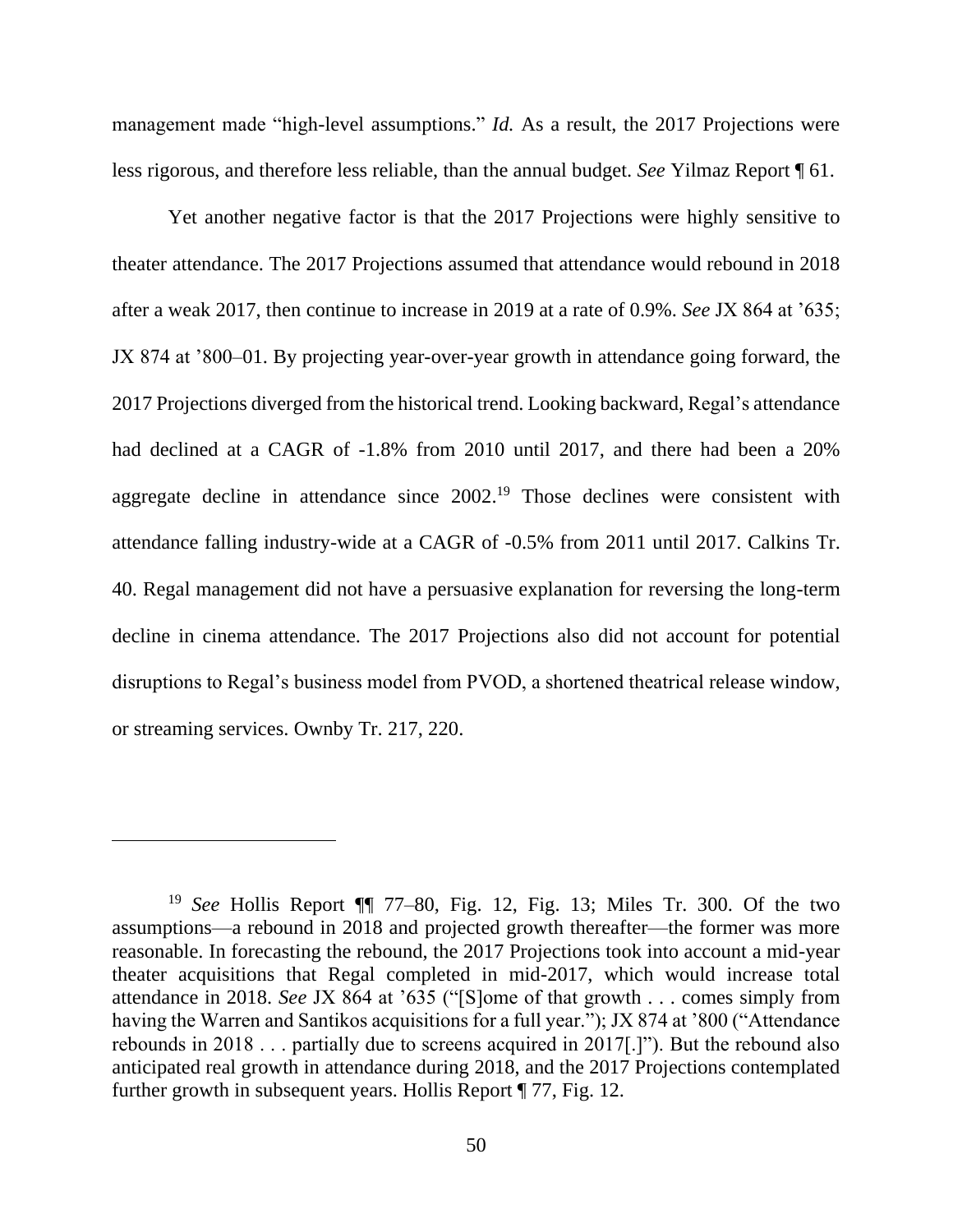Finally, the 2017 Projections deviated from the analyst consensus to a significant degree. As noted, Cineworld's financial advisors prepared DCF valuations using analyst consensus projections and the 2017 Projections. Using the former, the model generated a midpoint valuation for Regal of \$25.70 per share; using the latter, the same model produced a midpoint valuation of \$36.40 per share. JX 1115 at '813–14. For many companies, there could be good reasons why management would be better positioned than analysts to project long-term financial results. For Regal, that was unlikely to be the case. The business was stable and easy to understand. The key driver was attendance, which generally depended on the quality of the film slate. Regal's management team did not have any unique insight into the pipeline of future films that was not available to industry analysts. Ownby Tr. 264; Miles Tr. 272.

The 2017 Projections were not unreliable. They represented management's best estimates of the future performance of the business, and Regal had a "gold standard" management team. Dunn Tr. 171; *see* Ownby Tr. 257; Miles Tr. 301; Anschutz Tr. 516; Kim Tr. 859. If a reliable market-based indicator were not available, then the court could value Regal using the 2017 Projections and a DCF methodology. But that does not mean that the court *should* do so.

"It's difficult to make predictions, especially about the future." *In re Altaba, Inc.*, 241 A.3d 768, 776 (Del. Ch. 2020) (noting that this observation has been attributed variously to Mark Twain, Yogi Berra, and Niels Bohr, among others). That truism applies to the 2017 Projections. Sufficient doubt surrounds the 2017 Projections that Yilmaz's DCF valuation is a less desirable approach than a market indicator.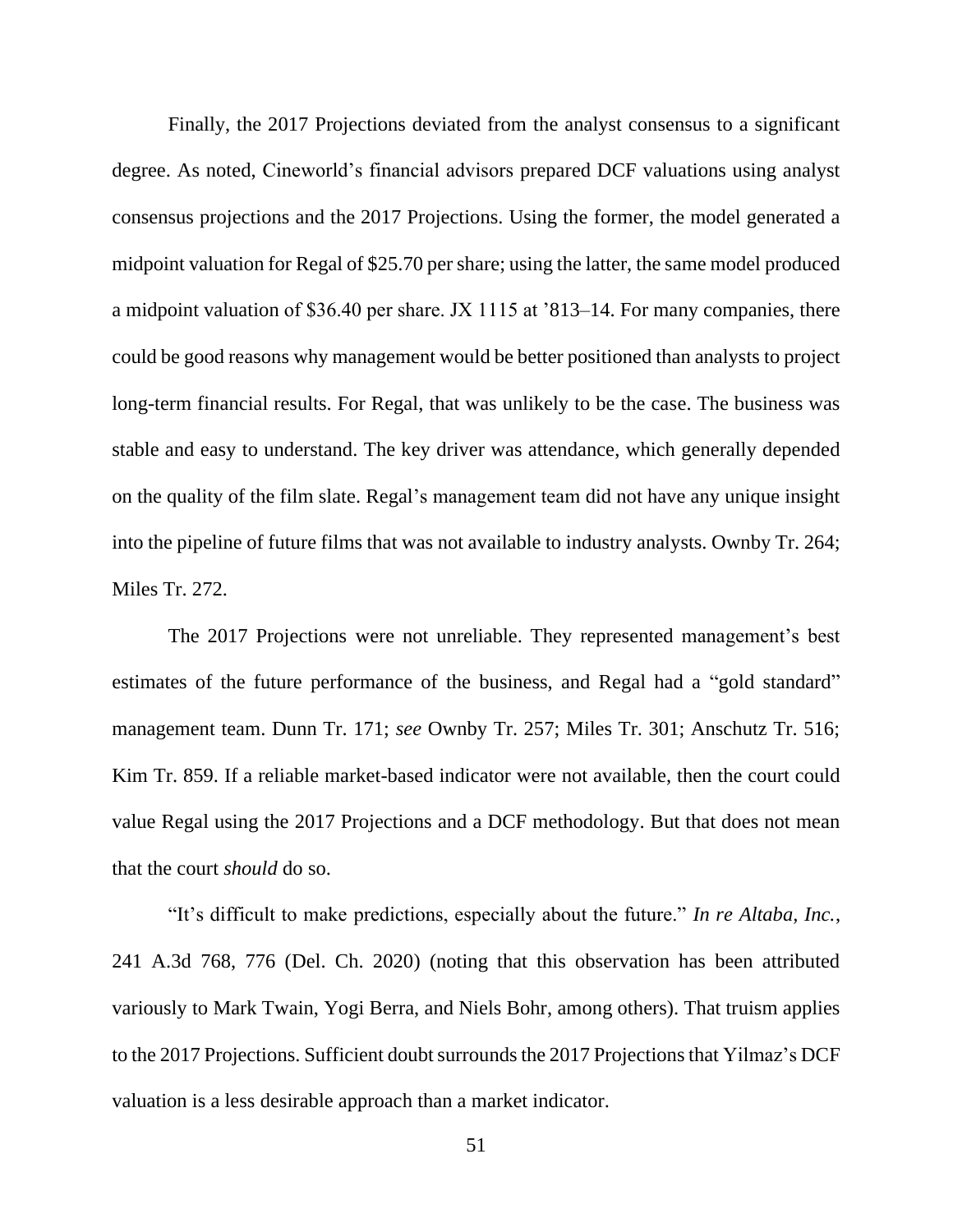### **3. Other Aspects Of Yilmaz's DCF Valuation**

Once the analysis moves beyond the preceding points, there is relatively little to criticize in Yilmaz's valuation. By and large, Yilmaz grounded his valuation on conservative assumptions.

For example, Yilmaz modified the cash flows in his DCF valuation to reflect Regal's actual results for the fourth quarter of 2017. Yilmaz Report ¶ 65. Regal's actual results were lower than the 2017 Projections, so this change lowered Yilmaz's valuation conclusion. Yilmaz Tr. 567.

Another example involved Regal's projected capital expenditures during the terminal period. Using one method, Yilmaz calculated the average reinvestment rate during the projection period and applied the same rate during the terminal period. Yilmaz Report ¶ 78, Ex. 7-1. Using another method, Yilmaz estimated "the average useful life of Regal's asset base" and the "annual cost and overall duration of significant capital projects like the recliner conversion," then used those variables to derive a rate for the terminal period. *Id.* The first method generated a higher figure, resulting in a lower valuation estimate. Yilmaz nevertheless selected that method to make his valuation more conservative. *Id.*

## **4. The Conclusion Regarding The DCF Methodology**

On balance, the court declines to use Yilmaz's DCF methodology as a valuation indicator. In many respects, Yilmaz's analysis is conservative. Nevertheless, there are sufficient questions raised by the divergence between Yilmaz's valuation conclusion and the market-based indicators, and there is sufficient uncertainty surrounding the 2017

52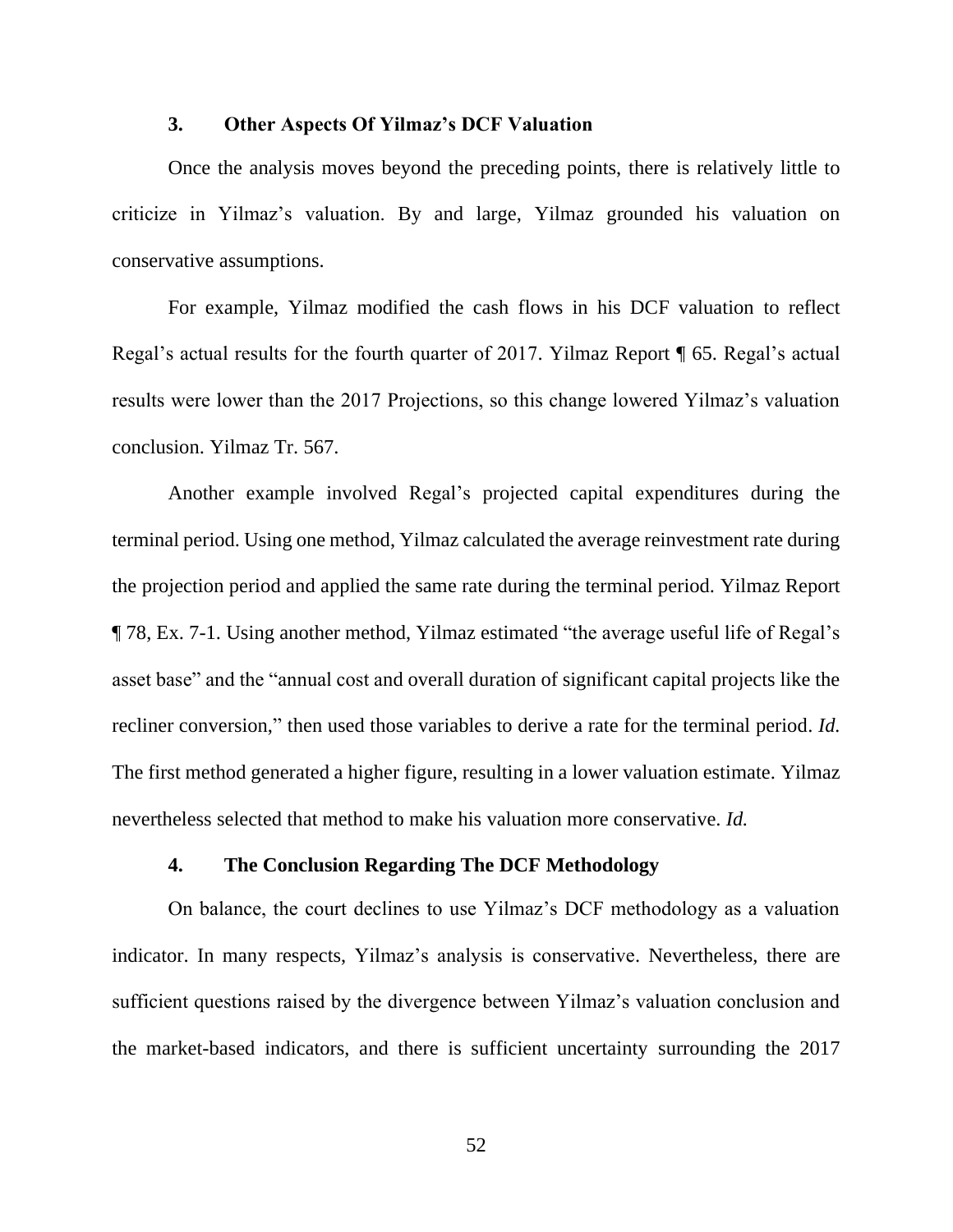Projections, to make the DCF methodology a less desirable methodology than a marketbased approach.

#### **C. The Unaffected Trading Price**

Cineworld contends that the trading price of Regal's stock provides reliable evidence of fair value. The petitioners respond that the court should not rely on Regal's trading price. As the proponent of using the trading price, Cineworld bore the burden of proving its reliability.

Reliance on the trading price of a widely held stock is generally accepted in the financial community, and the trading price or metrics derived from it are regularly used to estimate the value of a publicly held firm based on its operative reality in that configuration.

*Stillwater Trial*, 2019 WL 3943851, at \*51; *accord* Kennedy Tr. 1014 (testifying that reliance on the unaffected market price is a "widely accepted methodolog[y]"). "[T]here is extensive case law on [the use of the trading price] because of its role as one of the three elements of the Delaware Block Method." Finkelstein & Hendershot, *supra,* at A-57. Recent Delaware Supreme Court decisions have endorsed the use of trading prices as a valuation indicator. *See Dell*, 177 A.3d at 35–38; *DFC*, 172 A.3d at 369–70 & n.118. Although the Delaware Supreme Court reversed a decision that relied exclusively on the unaffected trading price, *see Aruba*, 210 A.3d at 140, the high court subsequently rejected the notion that "a corporation's unaffected stock price cannot equate to fair value." *Jarden*, 236 A.3d at 316. The high court confirmed the "traditional Delaware view that in some cases the price a stock trades at in an efficient market is an important indicator of its economic value and should be given weight." *Id.* at 325 (internal quotation marks omitted).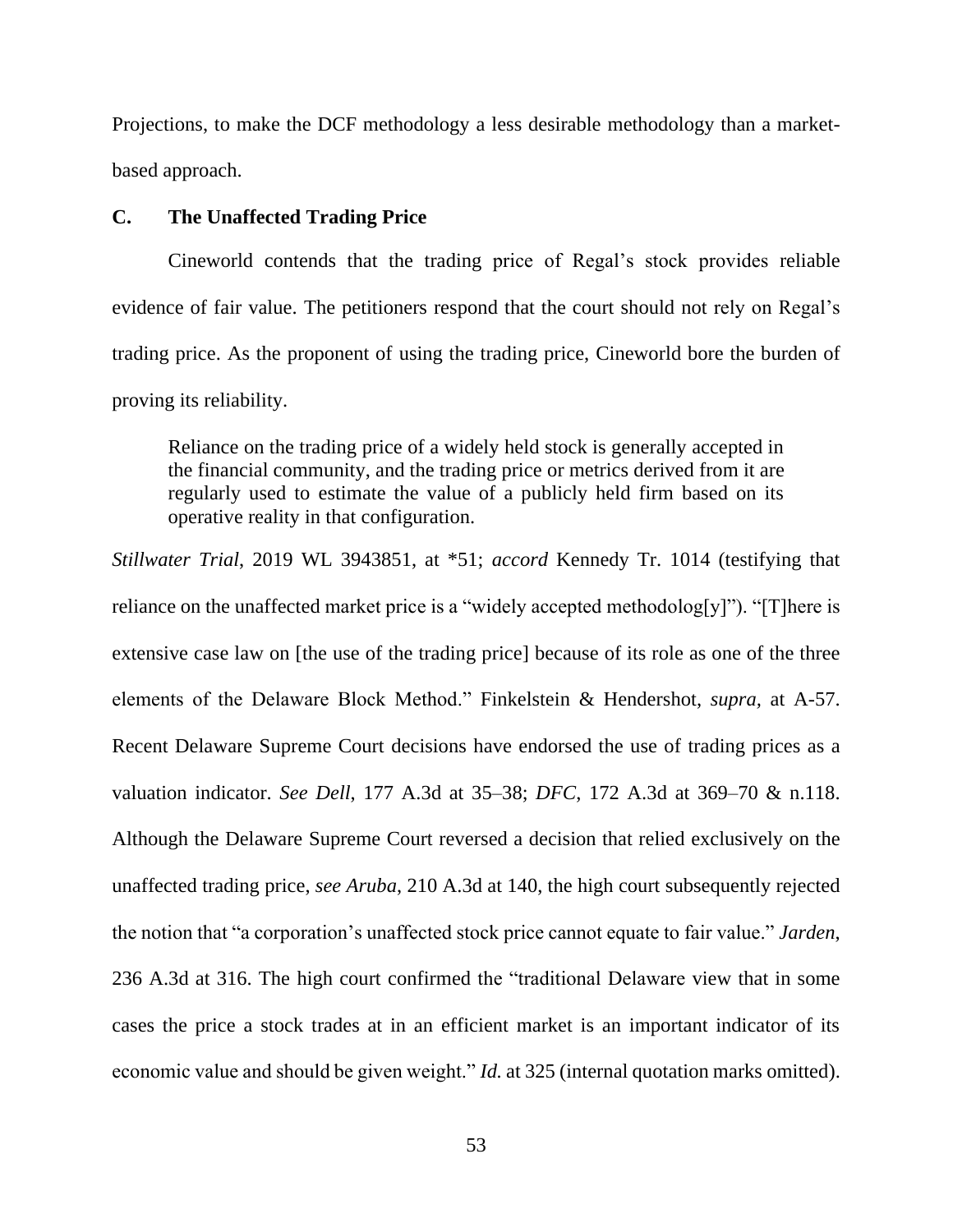Whether the trading price should be used as a valuation indicator turns on whether the market exhibits sufficient evidence of informational efficiency. The concept of informational efficiency describes how rapidly security prices reflect or impound new information that arrives to the market. *See* Alex Frino et al., *Introduction to Corporate Finance* 305 (5th ed. 2013). Informational efficiency differs from fundamental-value efficiency, which concerns the extent to which the market price reflects intrinsic value. It is impossible to determine whether a stock trades in a market that is fundamental-value efficient, but that does not render trading prices useless for purposes of appraisal.

Whether called fundamental value, true value, intrinsic value, or fair value, the really-real value of something is always an unobservable concept. No valuation methodology provides direct access to it. Fundamental value is like a Platonic form, and the various valuation methodologies only cutouts casting shadows on the wall of the cave. The real issue is not whether a particular method generates a shadow (they all do), but rather whether the shadow is more or less distinct than what other methods produce.

*Stillwater Trial*, 2019 WL 3943851, at \*51. For purposes of determining fair value in an

appraisal proceeding, the trading price has a lot going for it.<sup>20</sup>

<sup>20</sup> *See, e.g.*, Richard A. Booth, *Minority Discounts and Control Premiums in Appraisal Proceedings*, 57 Bus. Law. 127, 151 n.130 (2001) ("[M]arket price should ordinarily equal going concern value if the market is efficient."); William J. Carney & Mark Heimendinger, *Appraising the Nonexistent: The Delaware Court's Struggle with Control Premiums*, 152 U. Pa. L. Rev. 845, 847–48, 857–58 (2003) ("The basic conclusion of the Efficient Capital Markets Hypothesis . . . is that market values of companies' shares traded in competitive and open markets are unbiased estimates of the value of the equity of such firms."); *id.* at 879 (noting that the appraisal statute requires consideration of all relevant factors and stating that "in an efficient market, absent information about some market failure, market price is the only relevant factor" (internal quotation marks omitted)); Lawrence A. Hamermesh & Michael L. Wachter, *The Short and Puzzling Life of the "Implicit Minority Discount" in Delaware Appraisal Law*, 156 U. Pa. L. Rev. 1, 54 (2007)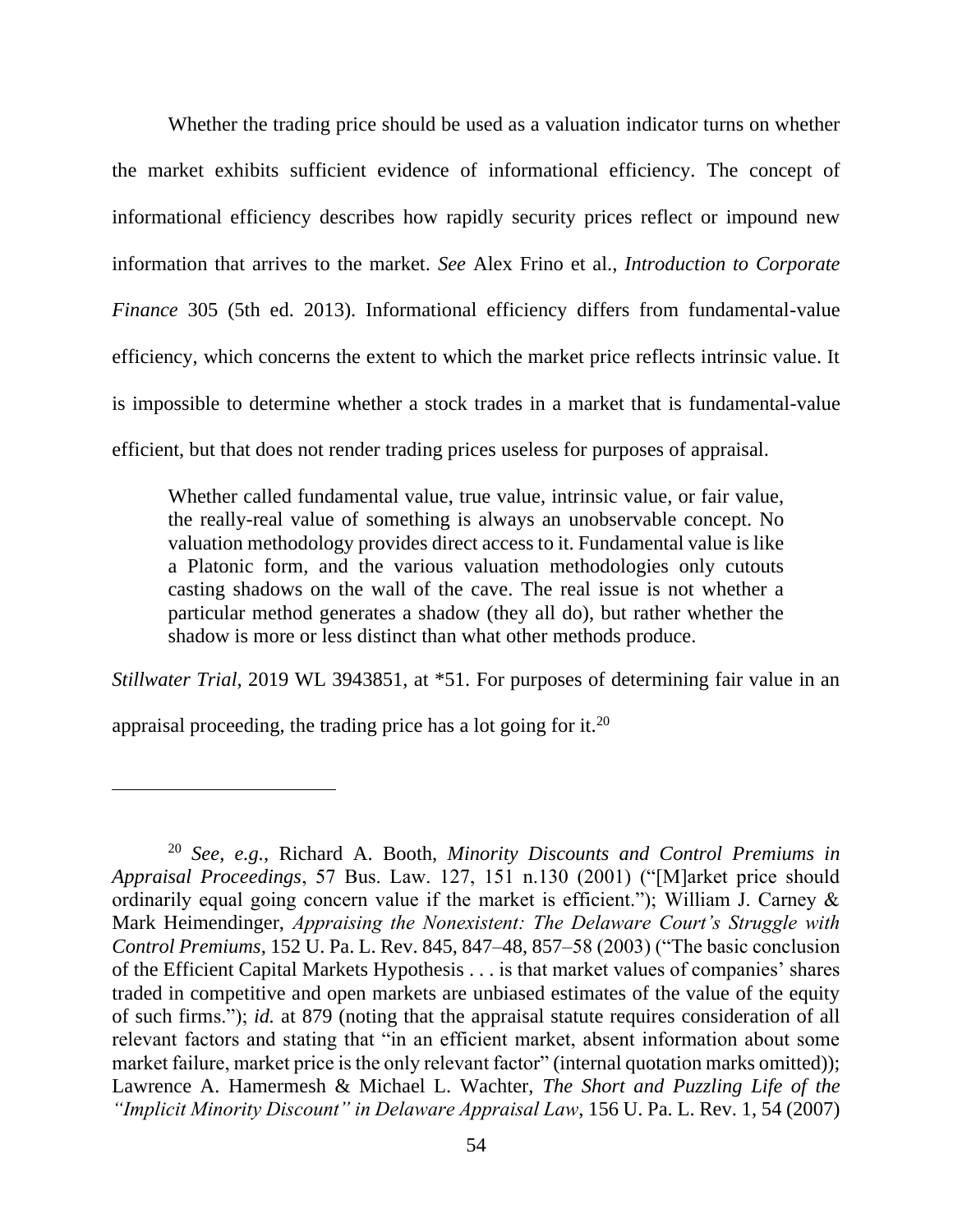The question in an appraisal proceeding is whether the trading market for the security to be valued is "informationally efficient enough, and fundamental-value efficient enough, to warrant considering the trading price as a valuation indicator when determining fair value." *Stillwater Trial*, 2019 WL 3943851, at \*52. As an initial cut at this question, the Delaware Supreme Court has looked to an array of factors, many of which are associated with public company status. *See Dell*, 177 A.3d at 25–28; *DFC*, 172 A.3d at 369–70.

Regal was a public company that traded on a major exchange, and the factors associated with a company of that type are present in this case.

- **Public Information:** The Delaware Supreme Court has cited the existence of "robust public information" about a company as supporting reliance on its trading price. *DFC*, 172 A.3d at 349. Regal had been a public company since 2002 and had generated an extensive body of public information by making the filings required by the federal securities laws.
- **Stock Exchange Listing:** The Delaware Supreme Court has cited the fact that a company is "listed on a major U.S. exchange" as making it "unlikely that the market would somehow miss out" on information about the company's value. *Id.* at 372. Regal was listed on a major stock exchange.

<sup>(&</sup>quot;Take the case of a publicly traded company that has no controller. Efficient market theory states that the shares of this company trade at the pro rata value of the corporation as a going concern."); *id.* at 60 ("As a matter of generally accepted financial theory . . . , share prices in liquid and informed markets do generally represent . . . going concern value . . . ."); *see also* Lawrence A. Hamermesh & Michael L. Wachter, *Rationalizing Appraisal Standards in Compulsory Buyouts*, 50 B.C. L. Rev. 1021, 1033–34 (2009) (positing trading prices should not be used to determine fair value if there is either no public market price at all, if the shares are illiquid or thinly traded, or if there is a controlling stockholder, implying that outside of these scenarios, "because financial markets are efficient, one can simply use the market value of the shares").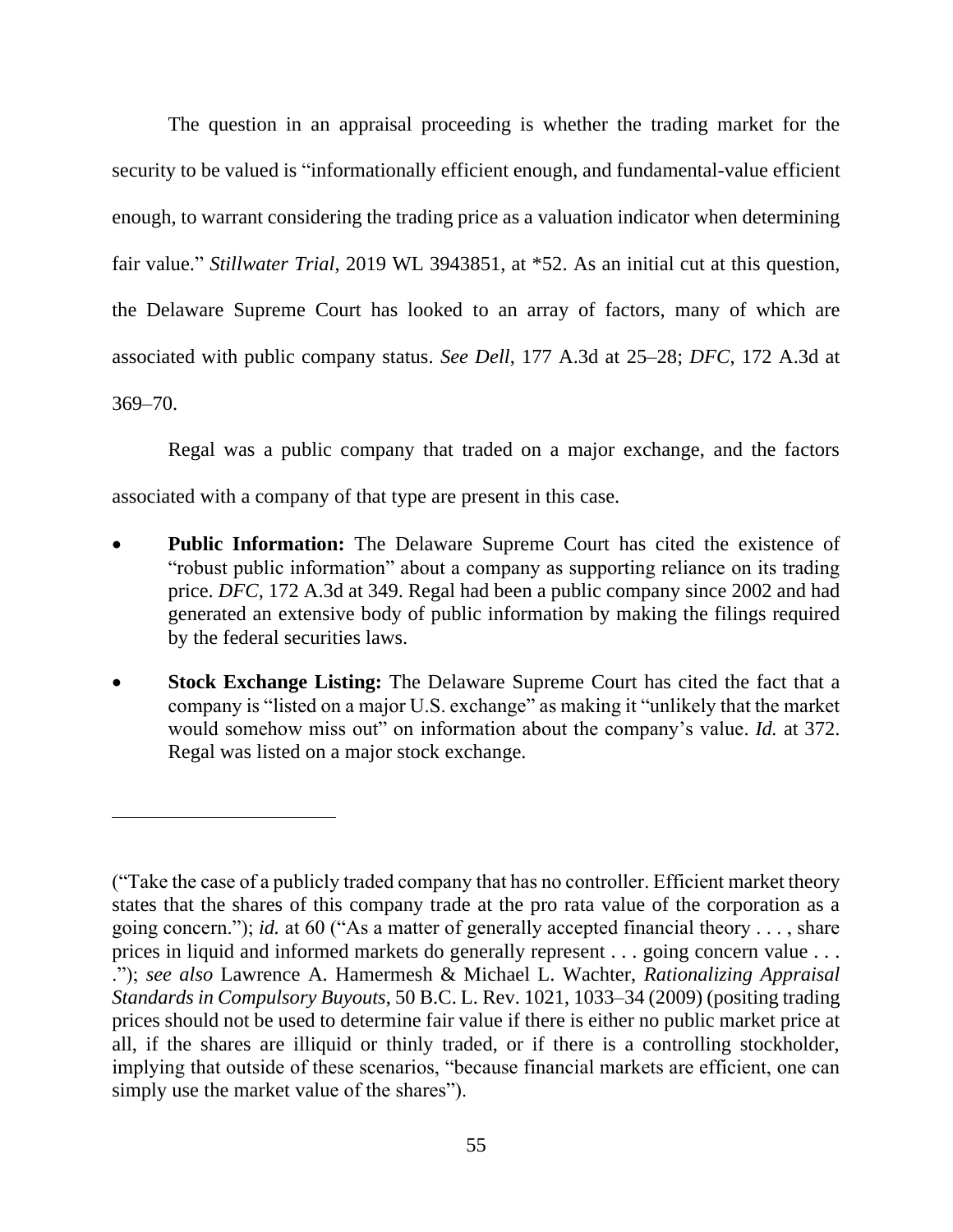- **Active Trading:** The Delaware Supreme Court has held that when a company's stock is subject to "highly active trading," it is more likely that "the price at which its shares trade is informative of fair value, as that value reflects the judgments of many stockholders about the company's future prospects." *Id.* at 373. The average daily and weekly trading volumes for Regal's stock were significantly higher than the average company in indices of similarly sized companies. Kennedy Report ¶ 132, Fig. 12.
- **Followed by Equity and Credit Analysts:** The Delaware Supreme Court has stated that "the pre-transaction trading price of a public company's shares" is more informative when the company's performance and competitive position are covered by debt and credit analysts. *DFC*, 172 A.3d at 373; *see Dell*, 177 A.3d at 7 (citing equity analyst coverage as "suggest[ing] the market for Dell stock was semi-strong efficient"). Regal was followed by more equity analysts than the average company in the S&P 600, S&P 500, and S&P 400 indexes. *See* Kennedy Report ¶ 132, Fig. 12. Regal also was covered by credit analysts. *See* JX 735 (Regal credit report prepared by Standard and Poor's). The existence of equity and credit specialists who covered Regal strengthens the inference that the market's "digestion and assessment of all publicly available information" about Regal "was quickly impounded" into its trading price. *Dell*, 177 A.3d at 7.
- **Bid-Ask Spread:** The Delaware Supreme Court has cited the fact that a company's stock had a narrow bid-ask spread as supporting the inference that the market for the company's stock is efficient. *Dell*, 177 A.3d at 7. Regal's stock exhibited a bidask spread of 0.05% of the price of its shares, which is narrower than the bid-ask spread of 0.08% that was cited with approval in *Dell*. Kennedy Report ¶ 130, Fig. 12; *see Dell*, 177 A.3d at 7.
- **Market Capitalization.** The Delaware Supreme Court has cited a company's large market capitalization as supporting the inference that the market for the company's stock is efficient. *Dell*, 177 A.3d at 7. Regal's market capitalization was approximately \$2.85 billion, more than double the market capitalization of the company in in *Stillwater*, a case in which this court found that the company's market capitalization provided evidence that its stock traded in an efficient market. Kennedy Report ¶ 132, Fig. 12; *see Stillwater Trial*, 2019 WL 3943851, at \*53.

These attributes suggest as an initial matter that Regal's common stock had

sufficient attributes of market efficiency to warrant considering it as an indicator of fair

value. But despite these high-level indicators, Cineworld failed to carry its burden to prove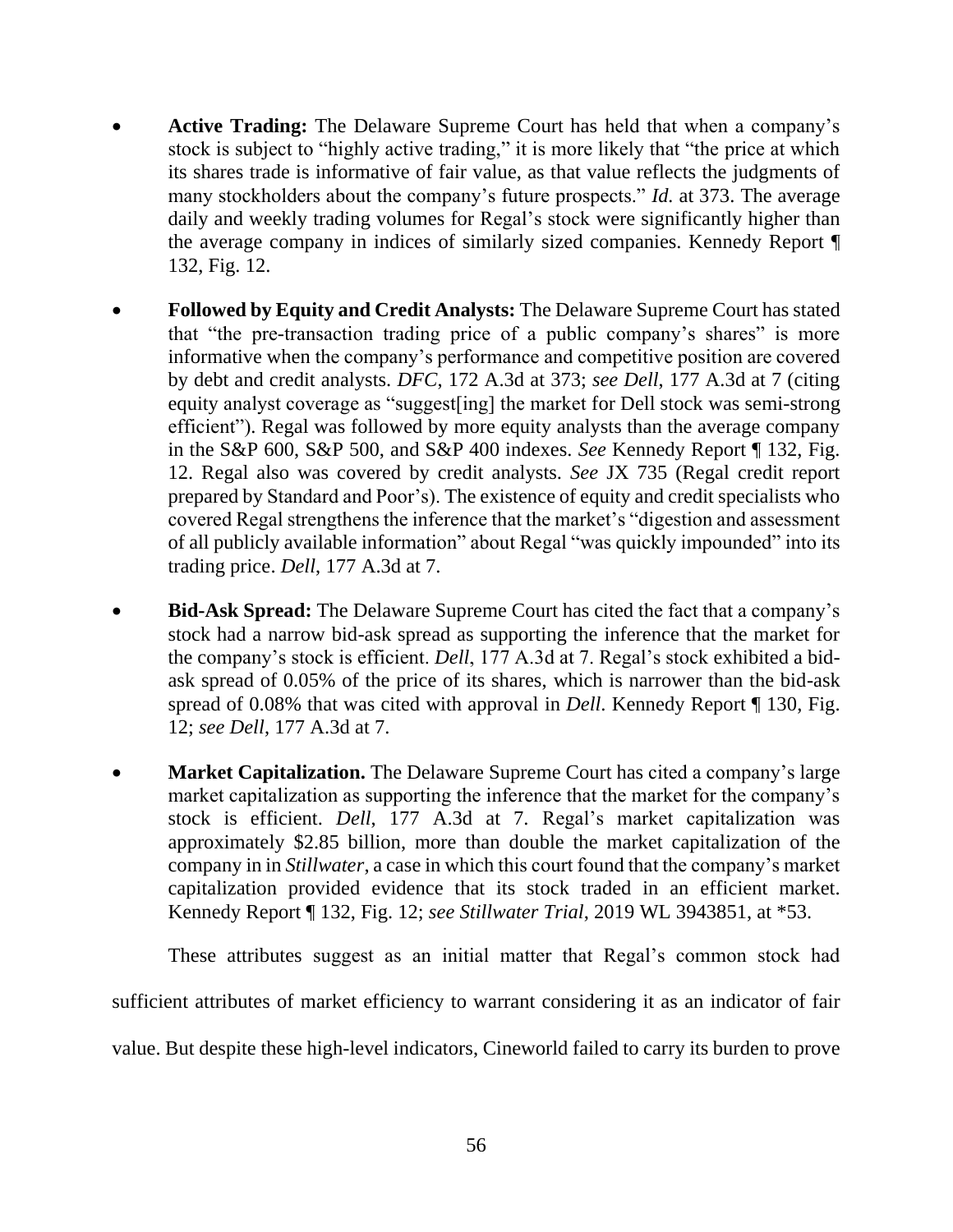the trading price for Regal's stock was a sufficiently reliable to use in this case. Three reasons collectively contribute to this conclusion.

First, Regal had a controlling stockholder—Anschutz. The Delaware Supreme Court has expressed support for relying on the trading price when a company is widely traded and has "no controlling stockholder." *Dell*, 177 A.3d at 25. This court also has cited the lack of a controlling stockholder as support for relying on the trading price. *See Jarden Trial*, 2019 WL 3244085, at \*27; *see also Stillwater Trial*, 2019 WL 3943851, at \*51 n.22 (collecting research supporting reliability of unaffected trading price in absence of controlling stockholder). Cineworld attempted to respond to this concern by arguing that there was no evidence that Anschutz "obtained any 'private benefits of control.'" Kennedy Report ¶¶ 138–39. That observation does not carry the day, because in an efficient market, participants will perceive the *possibility* that the controller will act in its own interests and discount the minority shares accordingly. Moreover, as Kennedy himself acknowledged, Regal's annual reports included as a risk factor "that the interests of Anschutz could conflict with the interests of other shareholders." Kennedy Report ¶ 136.

Second, Anschutz engaged in block sales that created an overhang that capped the price of Regal's stock. The Board, management, and Morgan Stanley contemporaneously identified this issue.<sup>21</sup> After Anschutz's first block sale, Regal and Anschutz worked on

<sup>21</sup> *See* JX 245 at '060, '063; JX 247; JX 382 at '490; JX 433 at '472; JX 434 at 1–2; *see also* Ownby Tr. 235–36.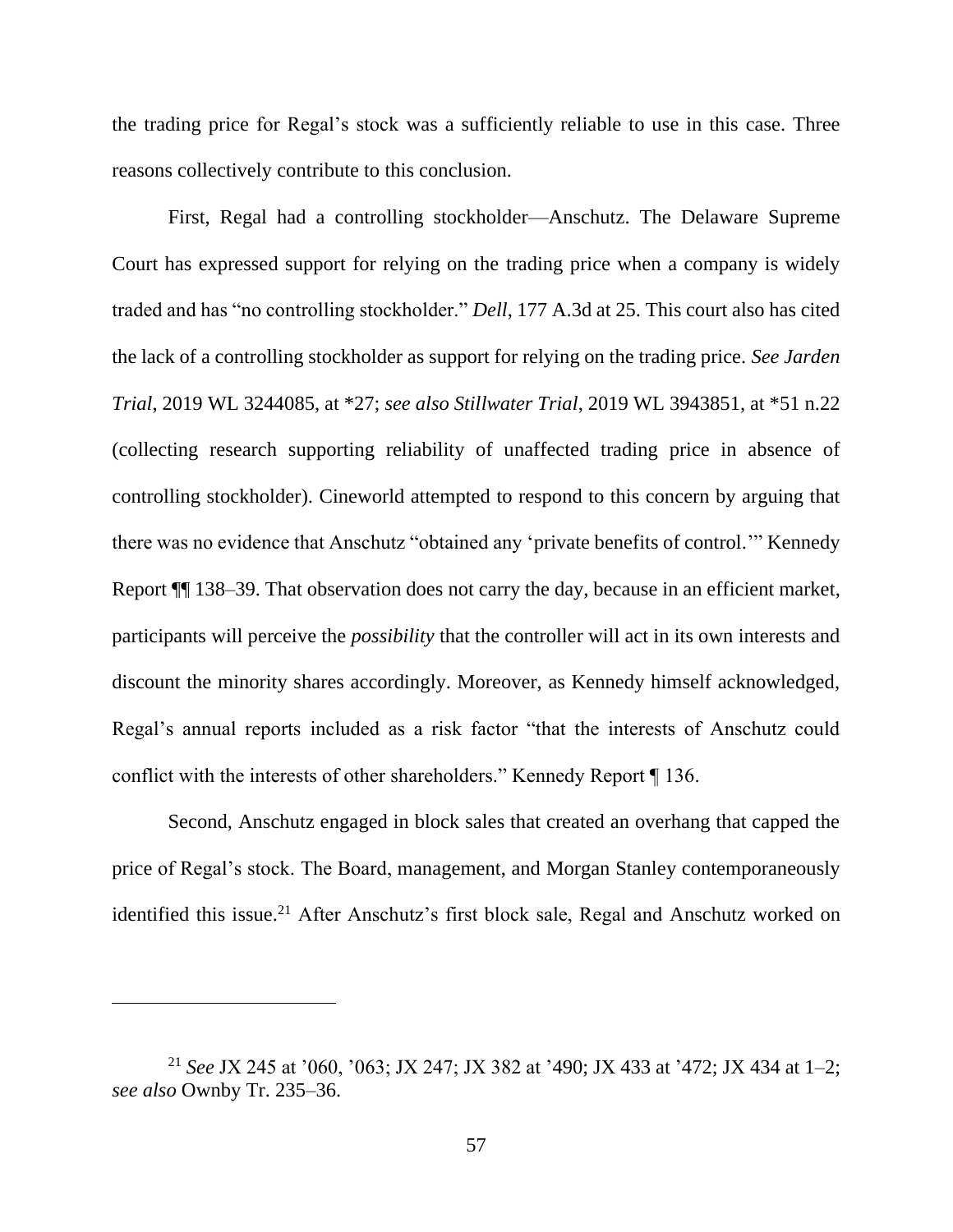talking points to mitigate the downward pressure on Regal's stock.<sup>22</sup> Market participants took note of the sale, and investment banks sent Anschutz unsolicited offers to execute any future block sales. JX 560; JX 579; JX 585. The Board continued to worry about the overhang through the approval of the Merger Agreement.<sup>23</sup> Cineworld responds that Anschutz's block sales could have signaled that a whole-company sale was in the offing, causing traders to anticipate a merger premium and bid up the stock. That is theoretically possible, but there is no persuasive evidence that Anschutz's block sales had that effect. The contemporaneous evidence indicates that Anschutz's block sales capped the value of the stock.

Finally, the petitioners introduced evidence that Regal's stock was in a "trough" due to the disastrous film slate in summer 2017. Dkt. 255 at 35–36. Between May and mid-August 2017, Regal's stock dropped precipitously, erasing over \$830 million in market capitalization. *See* JX 781. AMC contributed to an industry-wide selloff by issuing a disastrous pre-earnings release that disclosed a large net loss for the second quarter of 2017. *See* JX 752; JX 753. Market participants also became more concerned about competition from streaming services such as Netflix, Hulu, and Amazon. JX 743; JX 752; *see* JX 749.

<sup>22</sup> *See* JX 387; JX 391; JX 392; JX 393; JX 394; JX 395.

<sup>23</sup> *See* JX 1257 at 3 (December 4, 2017, Board minutes discussing overhang); *see also* Ownby Tr. 250–51 (the Board worried about the overhang until as late as 2017). Ownby believed that Regal's stock price was not "indicative of anything." JX 1220 at 1; *see* Ownby Tr. 252–53.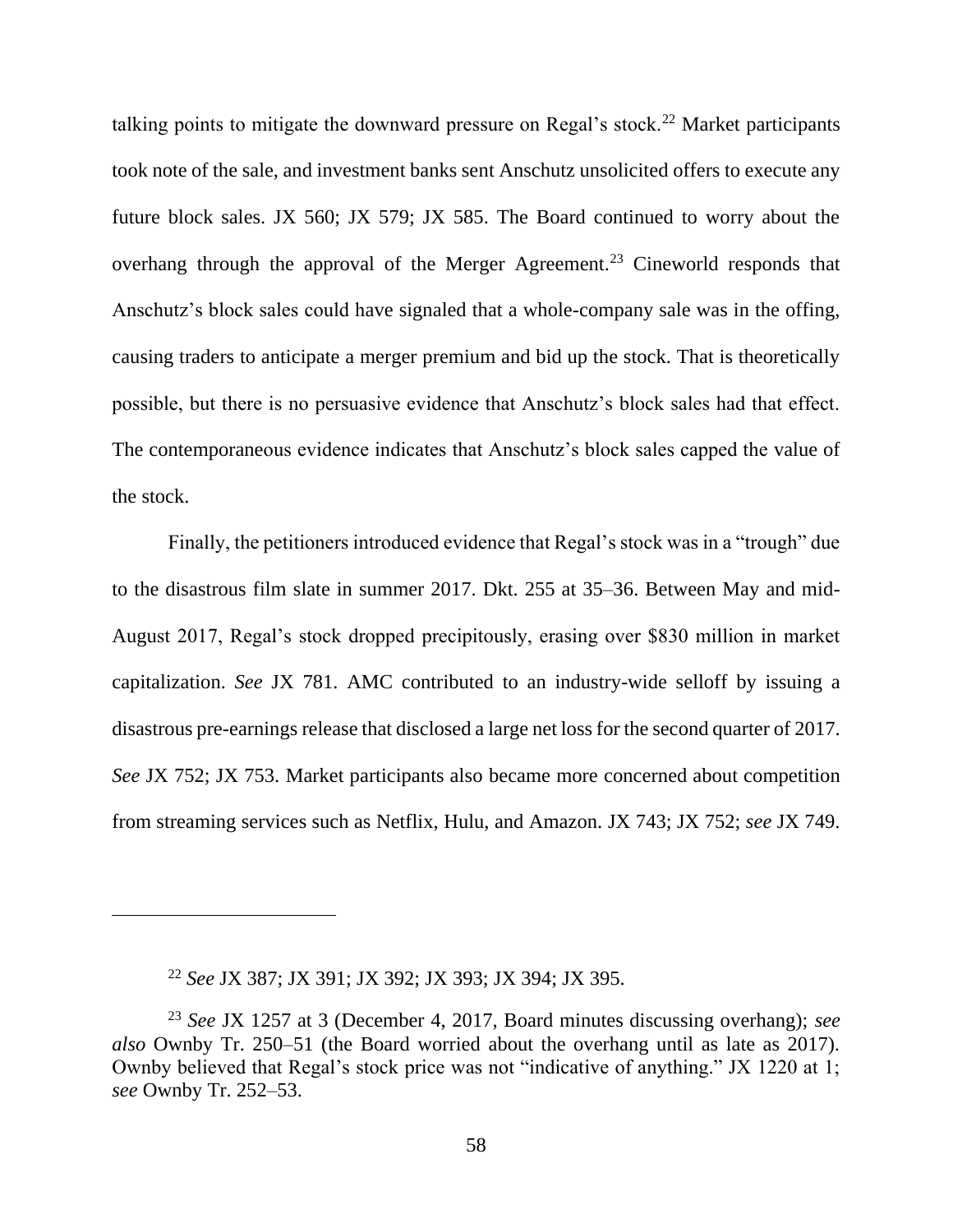Short sellers targeted the cinema sector, with Regal as their "biggest target." JX 768 at '341–43. During this period, Regal's insiders concluded that Regal's stock had become disconnected from its fundamental value. *See* JX 1220 at 1; Ownby Tr. 252–53; Bell Tr. 490–91; *see also* PTO ¶¶ 179–180. Standing alone, this evidence would not be sufficient to undermine the reliability of the unaffected market price. *See DFC*, 172 A.3d at 374 n.145 (rejecting trial court's reliance on acquirer's belief that deal took place at "trough pricing" that enabled buyer to "reap the upside"); *Dell*, 177 A.3d at 30 (rejecting trial court's reliance on contemporaneous evidence that the company's management and financial advisors believed the company was worth up to more than double its trading price because market did not perceive success of corporate transformation and reorganization). In conjunction with the Anschutz-related factors, it contributes to the questions surrounding the market price.

Because of these factors, the court declines to rely on the trading price as an indicator of fair value. This decision has not held that the trading market for Regal's common stock was inefficient, nor that the trading price of Regal's common stock was wholly unreliable. To reiterate, the question of efficiency is a matter of degree. *See*  Bradford Cornell & John Haut, *How Efficient Is Sufficient: Applying the Concept of Market Efficiency in Litigation*, 74 Bus. Law. 417, 422 (2019). In this case, Cineworld failed to carry its burden to show that the market for Regal's common stock was sufficiently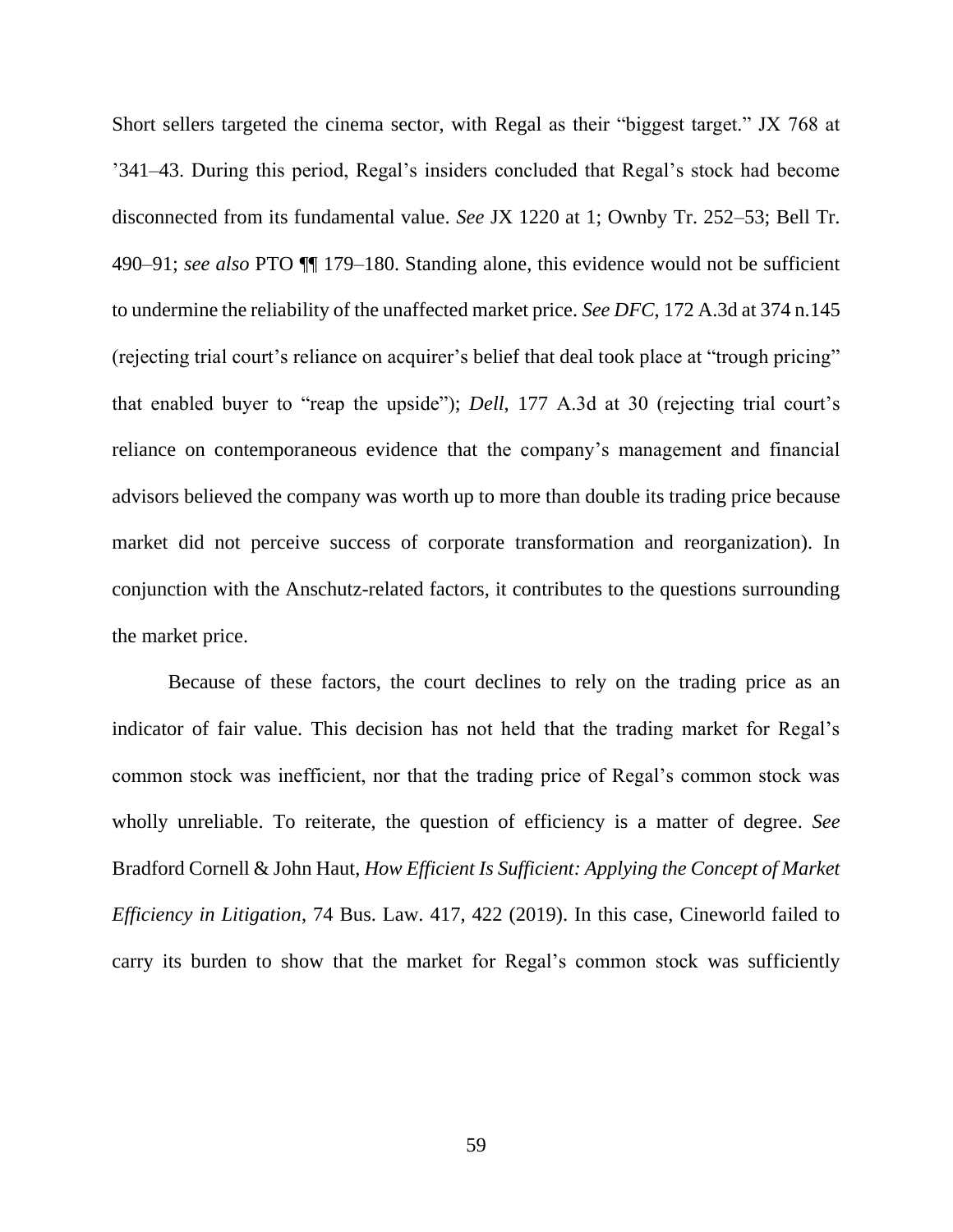efficient to be used as an indicator of fair value when another market-based indicator is available.<sup>24</sup>

# **D. The Deal Price Minus Synergies Adjusted For Any Changes In Value Between Signing And Closing**

Finally, Cineworld contends that the deal price minus synergies provides reliable evidence of the fair value of Regal. The petitioners contend that the court should not use the deal price minus synergies. As the proponent of this valuation methodology, Cineworld bore the burden of proving its reliability.

The Delaware Supreme Court has endorsed using the deal price in an arm's-length transaction as an indicator of fair value.<sup>25</sup> The high court has stressed that although a deal price that results from a reliable sale process often will provide the best evidence of fair value, "there is no presumption in favor of the deal price." *DFC*, 172 A.3d at 349. Nevertheless, the Delaware Supreme Court has instructed this court to give "considerable weight" to the deal price "absent deficiencies in the deal process." *Aruba*, 210 A.3d at 137.

 $24$  Assuming for the sake of argument that the court used the trading price as a valuation indicator, then the trading price would provide an indication of Regal's value on the trading date. Adjustments would be necessary to derive Regal's fair value at closing.

<sup>&</sup>lt;sup>25</sup> *See, e.g., Aruba,* 210 A.3d at 135  $\&$  n.41 (describing the "long history of giving important weight to market-tested deal prices in the Court of Chancery and [the Delaware Supreme Court]"); *Dell*, 177 A.3d at 23 ("[T]he record as distilled by the trial court suggests that the deal price deserved heavy, if not dispositive, weight."); *DFC*; 172 A.3d at 349 ("[U]nder the conditions found by the Court of Chancery, economic principles suggest that the best evidence of fair value was the deal price . . . ."); *Gilbert*, 731 A.2d at 796 ("A merger price resulting from arms-length negotiations where there are no claims of collusion is a very strong indication of fair value.").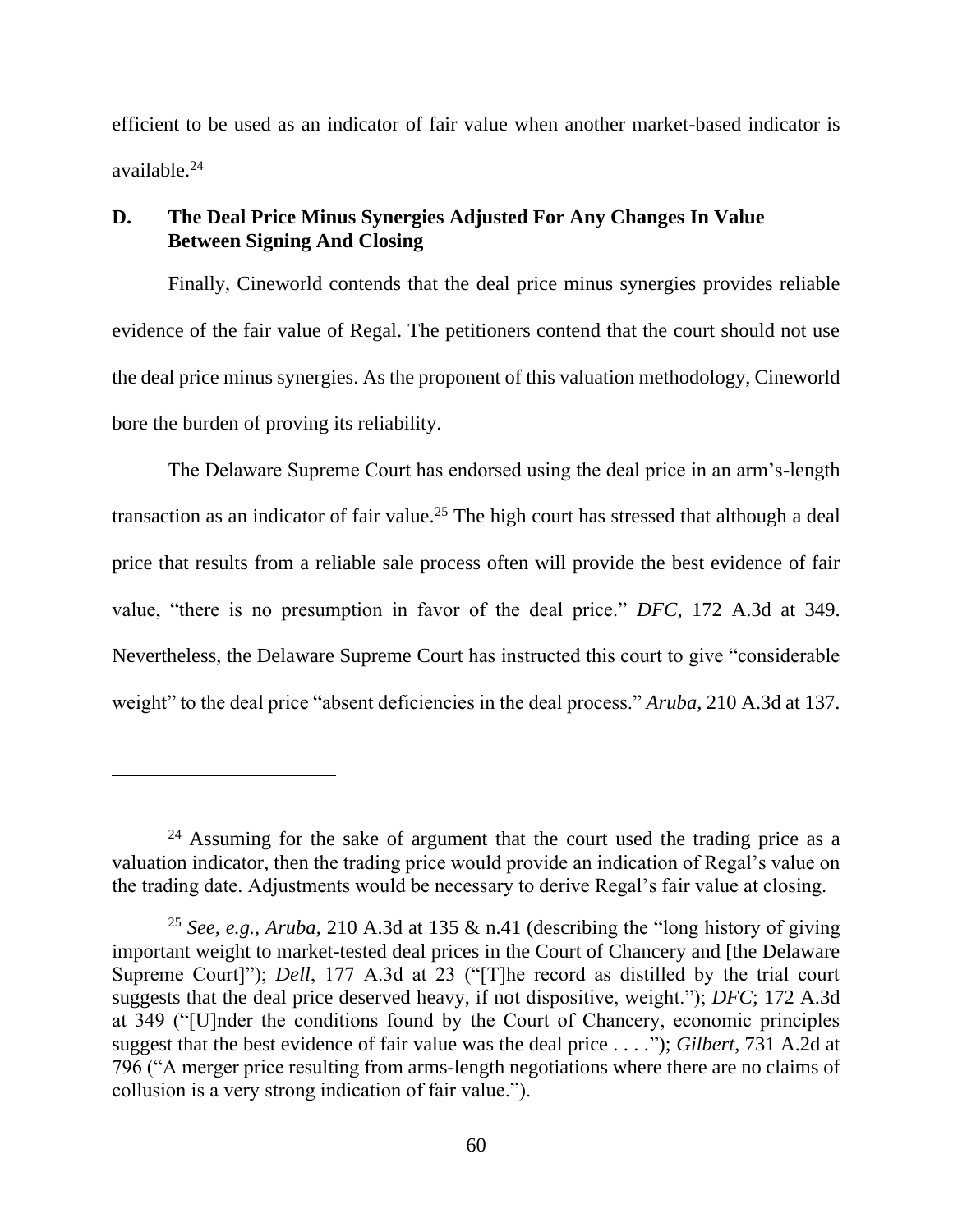### **1. Step One: The Reliability Of The Sale Process**

The first step in using the deal-price metric is to determine whether the process that led to the deal is sufficiently reliable that the deal price can be regarded as a reliable ceiling on fair value. *See id.* at 142. If that process is sufficiently reliable, then the deal price establishes an upper bound for fair value because "it is widely assumed that the sales price in many M & A deals includes a portion of the buyer's expected synergy gains, which is part of the premium the winning buyer must pay to prevail and obtain control." *DFC*, 172 A.3d at 371. But under the appraisal statute, fair value must be determined "irrespective of the synergies involved in a merger." *Gilbert*, 731 A.2d at 796–97 (emphasis omitted). Consequently, fair value under the appraisal statute typically will be less than the deal price that results from a reliable transaction process.

When evaluating the reliability of a transaction process, the Delaware Supreme Court has identified certain "objective indicia" which suggest that the process was sufficiently reliable. *Stillwater*, 240 A.3d at 11–12. In accordance with precedent, this decision considers the extent to which the sale process exhibits the objective indicia.<sup>26</sup> If sufficient indicia are present, then the court "must determine whether they outweigh weaknesses in the sale process, or whether those weaknesses undermine the persuasiveness of the deal price." *Panera*, 2020 WL 506684, at \*19.

<sup>26</sup> *Panera*, 2020 WL 506684, at \*19–24; *Stillwater Trial*, 2019 WL 3943851, at \*22–24; *Columbia Pipeline*, 2019 WL 3778370, at \*24–25.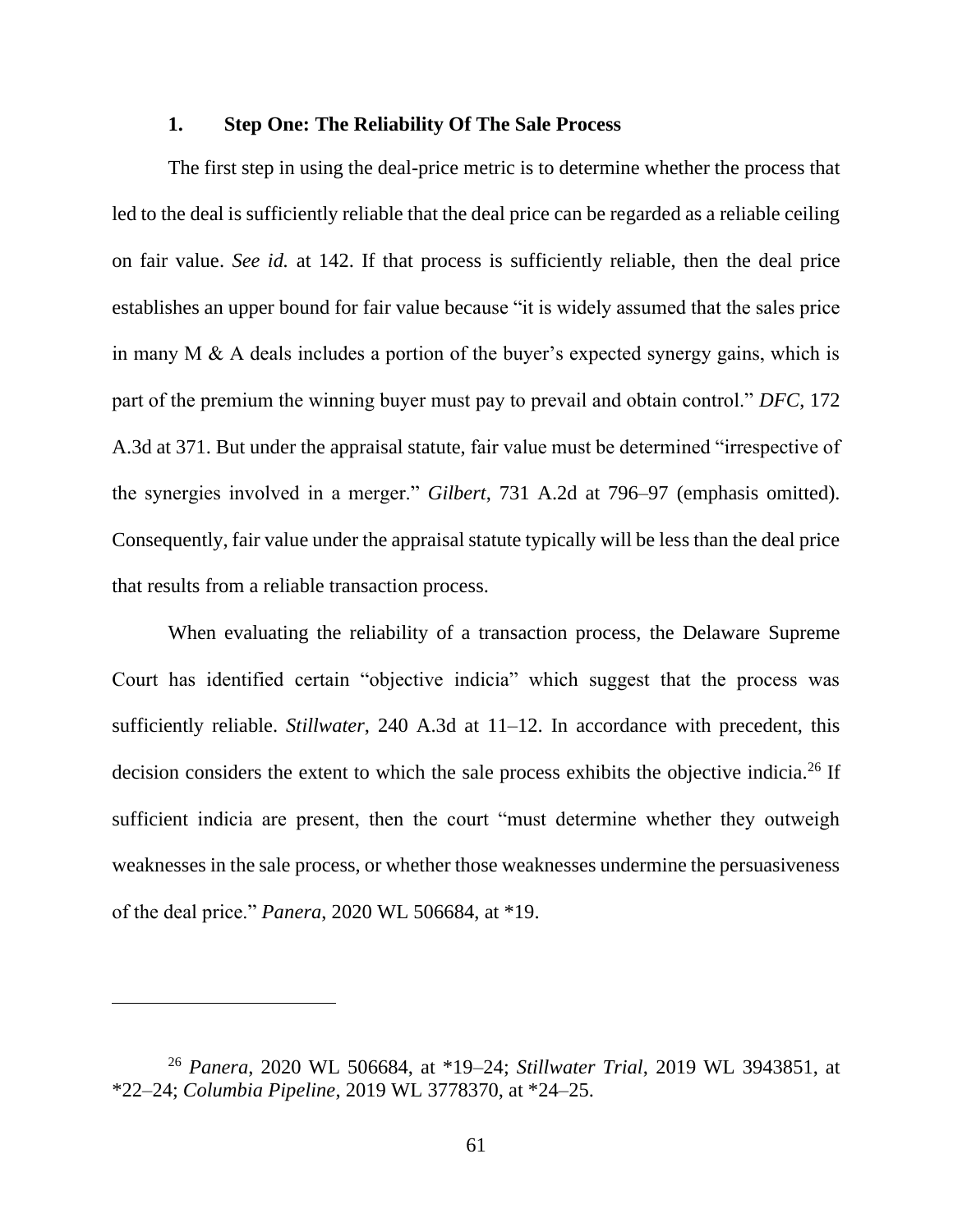The first objective indicator is whether the buyer was an unaffiliated third party. $27$ Cineworld was an unaffiliated acquirer with no prior ownership interest in Regal.

The second objective indicator is whether the seller's board labored under any conflicts of interest.<sup>28</sup> Eight of the Board's nine members were disinterested, outside directors. As a super-majority of the Board, those directors had the statutory authority under the Delaware General Corporation Law to say "no" to any merger. *See* 8 *Del. C.* § 251(b). None of the members of the Board joined the post-merger entity. In cases involving claims for breach of fiduciary duty, Delaware decisions generally discount the implications of board service with the surviving company.<sup>29</sup> Here, even that possible influence was absent.

<sup>27</sup> *See DFC*, 172 A.3d at 349; *Panera*, 2020 WL 506684, at \*19; *Stillwater Trial*, 2019 WL 3943851, at \*22; *Columbia Pipeline*, 2019 WL 3778370, at \*25.

<sup>28</sup> *See Dell*, 177 A.3d at 28; *Panera*, 2020 WL 506684, at \*19; *Stillwater Trial*, 2019 WL 3943851, at \*22; *Columbia Pipeline*, 2019 WL 3778370, at \*25.

<sup>29</sup> *See, e.g.*, *In re Trados Inc. S'holder Litig.*, 73 A.3d 17, 45 (Del. Ch. 2013) (holding that director's post-merger "board membership [in post-merger entity], standing alone, would not be sufficient to create a disqualifying interest"); *Orman v. Cullman*, 794 A.2d 5, 28–29 (Del. Ch. 2002) ("The *only* fact alleged in support of Orman's allegation of director Barnet's interest is that he 'has an interest in the transaction since he will become a director of the surviving company.' No case has been cited to me, and I have found none, in which a director was found to have a financial interest *solely* because he will be a director in the surviving corporation. To the contrary, our case law has held that such an interest is not a disqualifying interest." (footnote omitted)); *Krim v. ProNet, Inc.*, 744 A.2d 523, 528 n.16 (Del. Ch. 1999) ("[T]he fact that several directors would retain board membership in the merged entity does not, standing alone, create a conflict of interest."). Academic studies indicate that there may be good reason to think that losing or gaining a board seat is material. *See* Lucian Bebchuk & Jesse Fried, *Pay Without Performance: The Unfulfilled Promise of Executive Compensation* 25 (2004) (describing benefits of board service and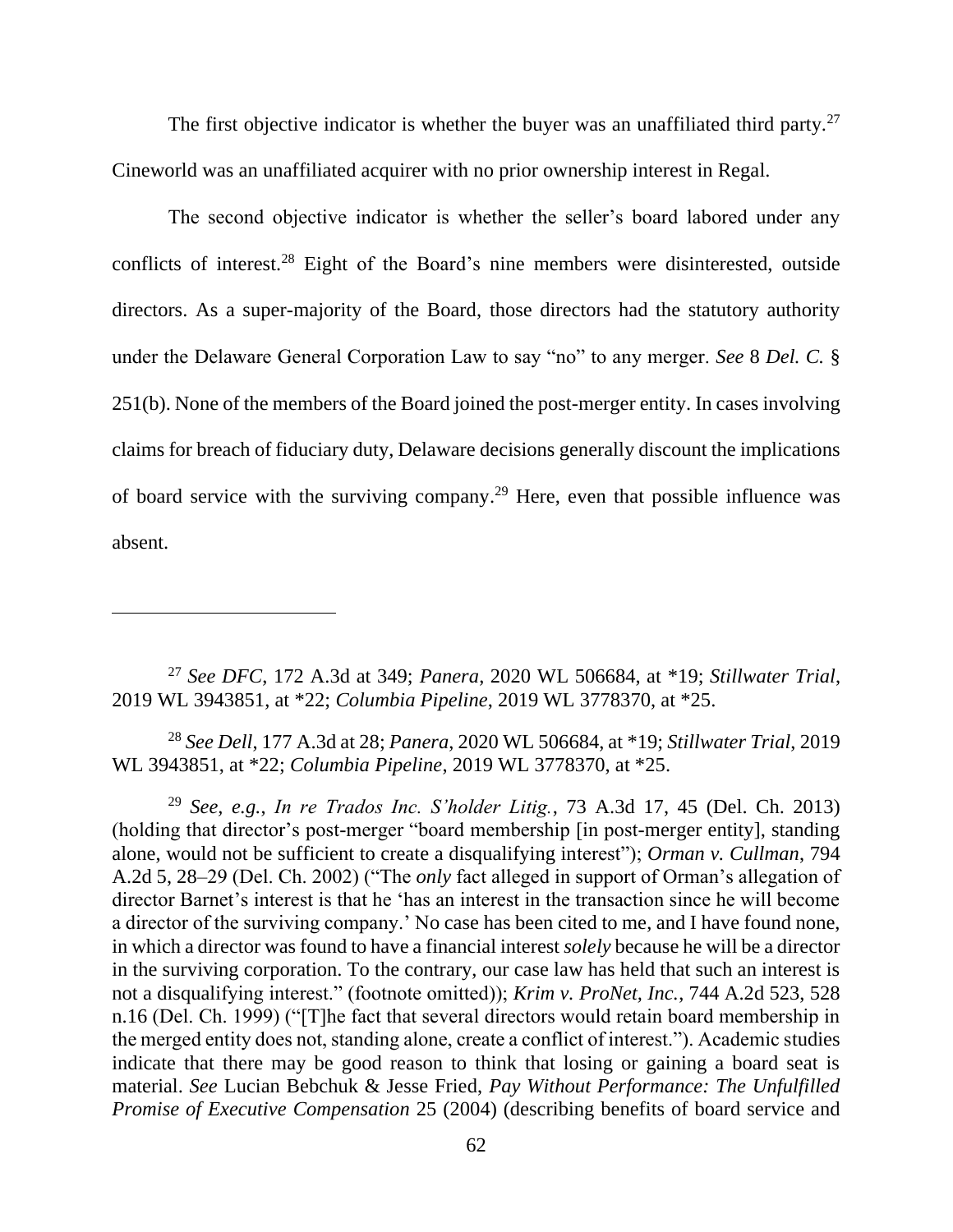The one director who faced a conflict was Miles, Regal's CEO. She was not disinterested or independent with respect to the Merger because, like other senior executives of Regal, she received a generous change-in-control package.<sup>30</sup> But she was only one of nine directors, and the Board knew about her change-in-control package and the interests it created. Moreover, none of the members of Regal's senior management stayed on as employees of the Company after the Merger, making it unlikely that divided loyalties tainted the sale process. *See DFC*, 172 A.3d at 376 (crediting trial court's finding

concluding that "[i]n most cases, these benefits are likely to be economically significant to the director."); David I. Walker, *The Manager's Share*, 47 Wm. & Mary L. Rev. 587, 633 (2005) (arguing that from an economic perspective, "[t]he incentive to retain a board position generally outweighs the incentive to maximize shareholder value"); David Yermack, *Remuneration, Retention, and Reputation Incentives for Outside Directors*, 59 J. Fin. 2281, 2282, 2307 (2004) (finding "statistically significant evidence that outside directors receive positive performance incentives from compensation, turnover, and opportunities to obtain new board seats" that have a direct impact on the accumulation of wealth by that director and "considering that an outside director may serve on several boards, these incentives appear non-trivial, albeit much smaller than those offered to top managers"); Jarrad Harford, *Takeover Bids and Target Directors' Incentives*: *The Impact of a Bid on Directors' Wealth and Board Seats*, 69 J. Fin. Econ. 51, 68 (2003) (finding statistical evidence that a board seat is difficult to replace, because directors who lose a seat as a result of a takeover can expect to hold one fewer directorship than peers for two years following a completed merger; finding that directors suffer a net financial penalty from the loss of the directorship "between zero and -\$65,443"); *see also* Renée B. Adams & Daniel Ferreira, *Do Directors Perform for Pay?*, 46 J. Acct. & Econ. 154, 168–69 (2008) (finding statistically significant correlation between director attendance and per meeting fees, indicating that per-meeting payments of approximately \$1000 have a material influence on directors).

<sup>30</sup> *See* Miles Tr. 475 (Miles' total severance, cash and equity compensation following the Merger was "north of \$16 million"); JX 1499, "Amy" tab (Miles received \$10,533,734 in change-in-control payments as a result of the Merger).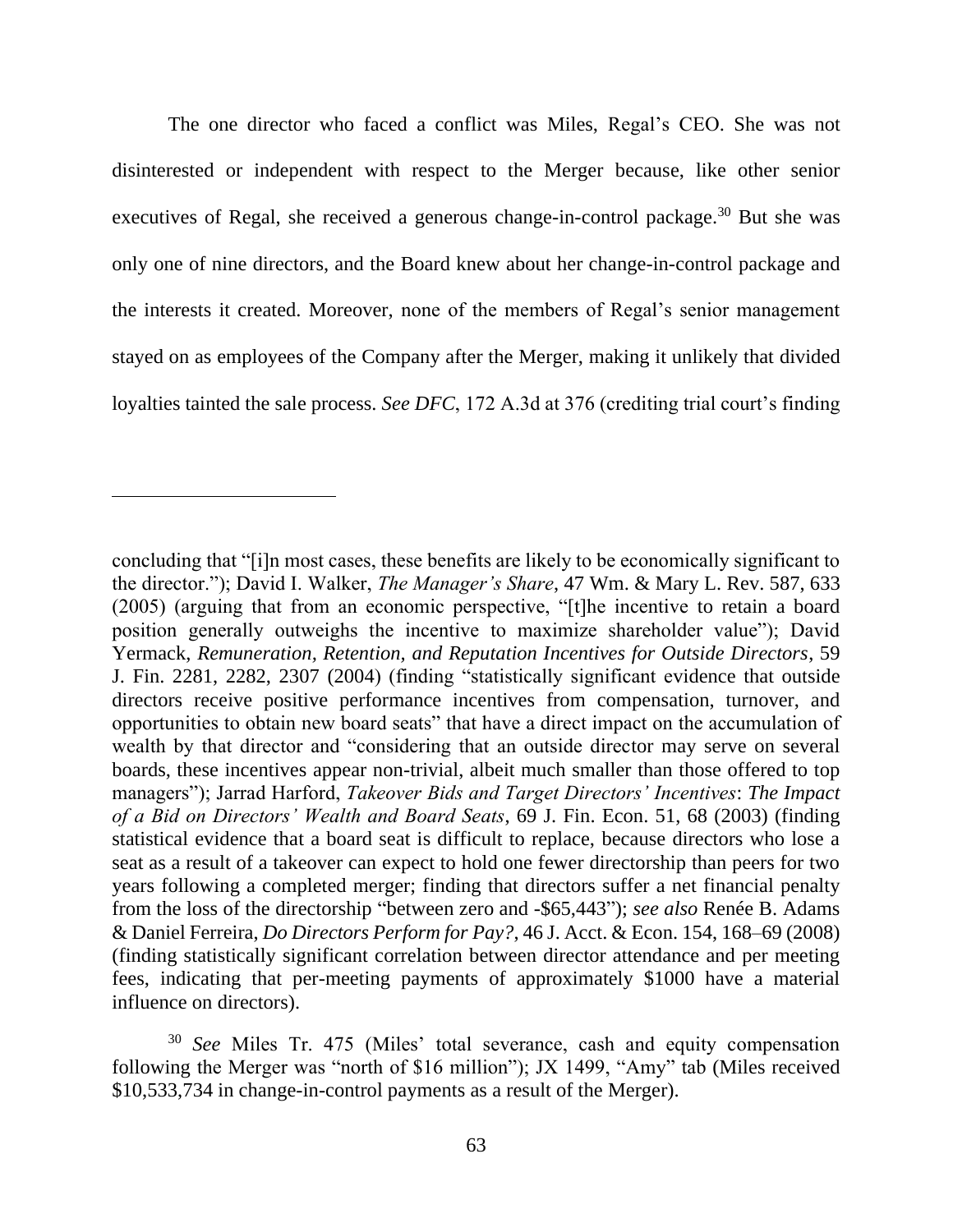that "[t]he deal did not involve the potential conflicts of interest inherent in a management buyout or negotiations to retain existing management—indeed, Lone Star took the opposite approach, replacing most key executives" as supporting reliability of deal price (emphasis and internal quotation marks omitted)).

A third objective indicator is the existence of "robust public information" about the value of the company. *Id.* at 349; *see Panera*, 2020 WL 506684, at \*20. Regal had been a public company since 2002 and was followed by more equity analysts than the average company in the S&P 600, S&P 400, and S&P 500 indexes. Kennedy Report ¶ 132, Fig. 12. Robust public information about Regal was available.

A fourth objective indicator is whether the bidder conducted diligence to obtain nonpublic information about the company's value. *See Panera*, 2020 WL 506684, at \*20; *Stillwater Trial*, 2019 WL 3943851, at \*23; *Columbia Pipeline*, 2019 WL 3778370, at \*25. The Delaware Supreme Court has stated that a buyer armed with "material nonpublic information about the seller is in a strong position (and is uniquely incentivized) to properly value the seller." *Aruba*, 210 A.3d at 137. This factor is satisfied if the buyer has "signed a confidentiality agreement, done exclusive due diligence, [and] gotten access to material nonpublic information." *Id.* at 140. Cineworld did each of these things.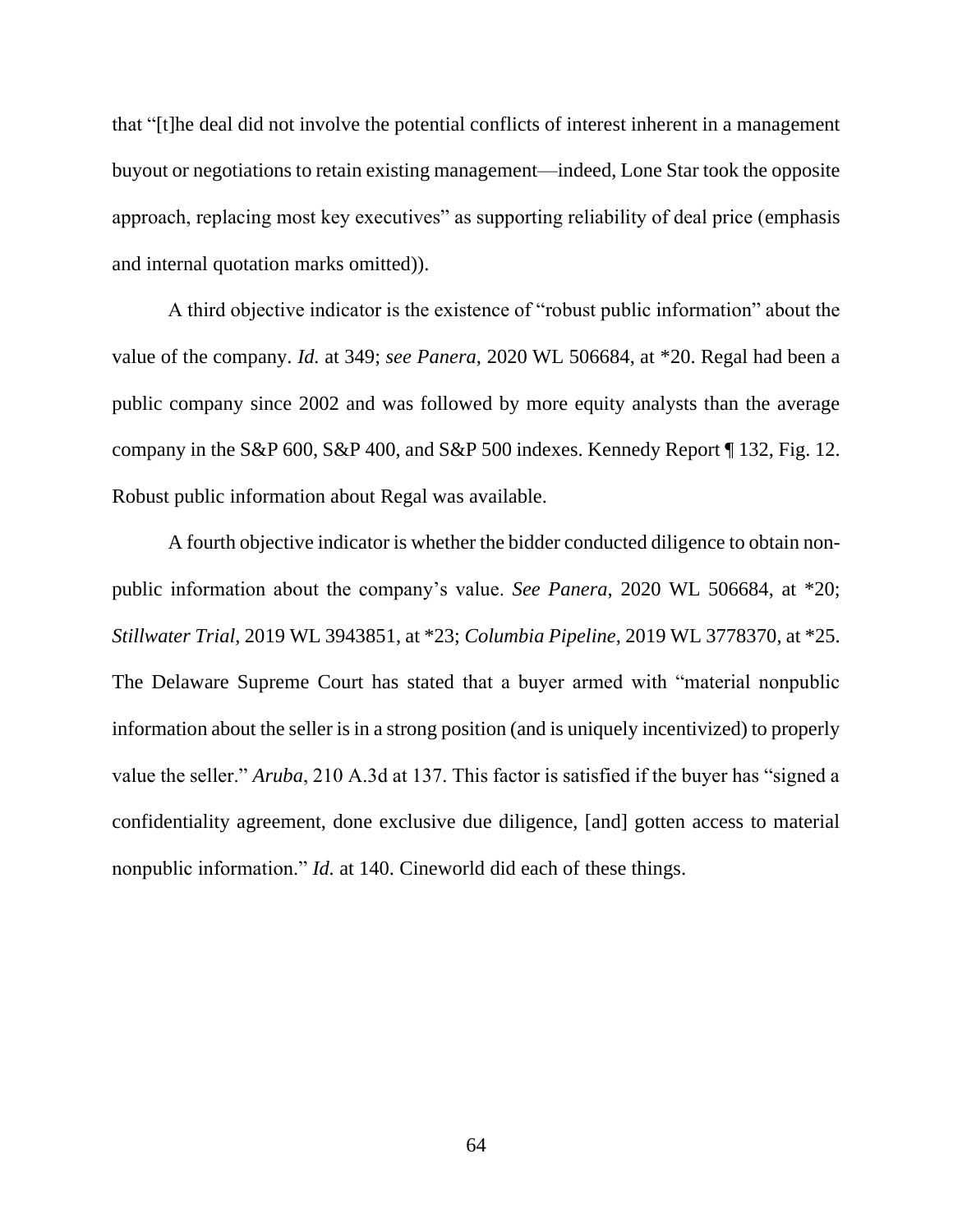A fifth objective indicator is whether the parties engaged in negotiations over the price.<sup>31</sup> Regal rejected Cineworld's initial offer of \$20.50 per share, which represented a 21.2% premium over Regal's stock price at the time. Regal did not counter, forcing Cineworld to increase its bid. Regal next rejected Cineworld's second offer of \$21 per share, a 30% premium over Regal's stock price at the time, and told Cineworld that Regal was not for sale. Regal only expressed interest in a potential transaction after Cineworld increased its bid to \$22.50 per share, a 37.1% premium over Regal's stock price at the time. Regal then countered at \$23.50 and demanded the ability to evaluate competing offers. The parties ultimately reached agreement at a price of \$23.00 per share, representing a 46.1% premium over Regal's stock price and a 12.2% increase over Cineworld's original offer. *See* JX 1045; JX 1200.

A sixth objective indicator is whether the merger agreement was sufficiently open to permit bidders to emerge during the post-signing phase.<sup>32</sup> The Merger Agreement

<sup>31</sup> *See id.* at 139; *Dell*, 177 A.3d at 28; *Panera*, 2020 WL 506684, at \*20; *Stillwater Trial*, 2019 WL 3943851, at \*23; *Columbia Pipeline*, 2019 WL 3778370, at \*25.

<sup>32</sup> *See Panera*, 2020 WL 506684, at \*21–24; *Columbia Pipeline*, 2019 WL 3778370, at \*25; *see also Aruba*, 210 A.3d at 136 ("It cannot be that an open chance for buyers to bid signals a market failure simply because buyers do not believe the asset on sale is sufficiently valuable for them to engage in a bidding contest against each other."); *Dell*, 177 A.3d at 29 ("Fair value entails at minimum a price some buyer is willing to pay—not a price at which no class of buyers in the market would pay."); *id.* at 33 (finding that absence of higher bid meant "that the deal market was already robust and that a topping bid involved a serious risk of overpayment," which "suggests the price is already at a level that is fair"); *DFC*, 172 A.3d at 376 (citing "the failure of other buyers to pursue the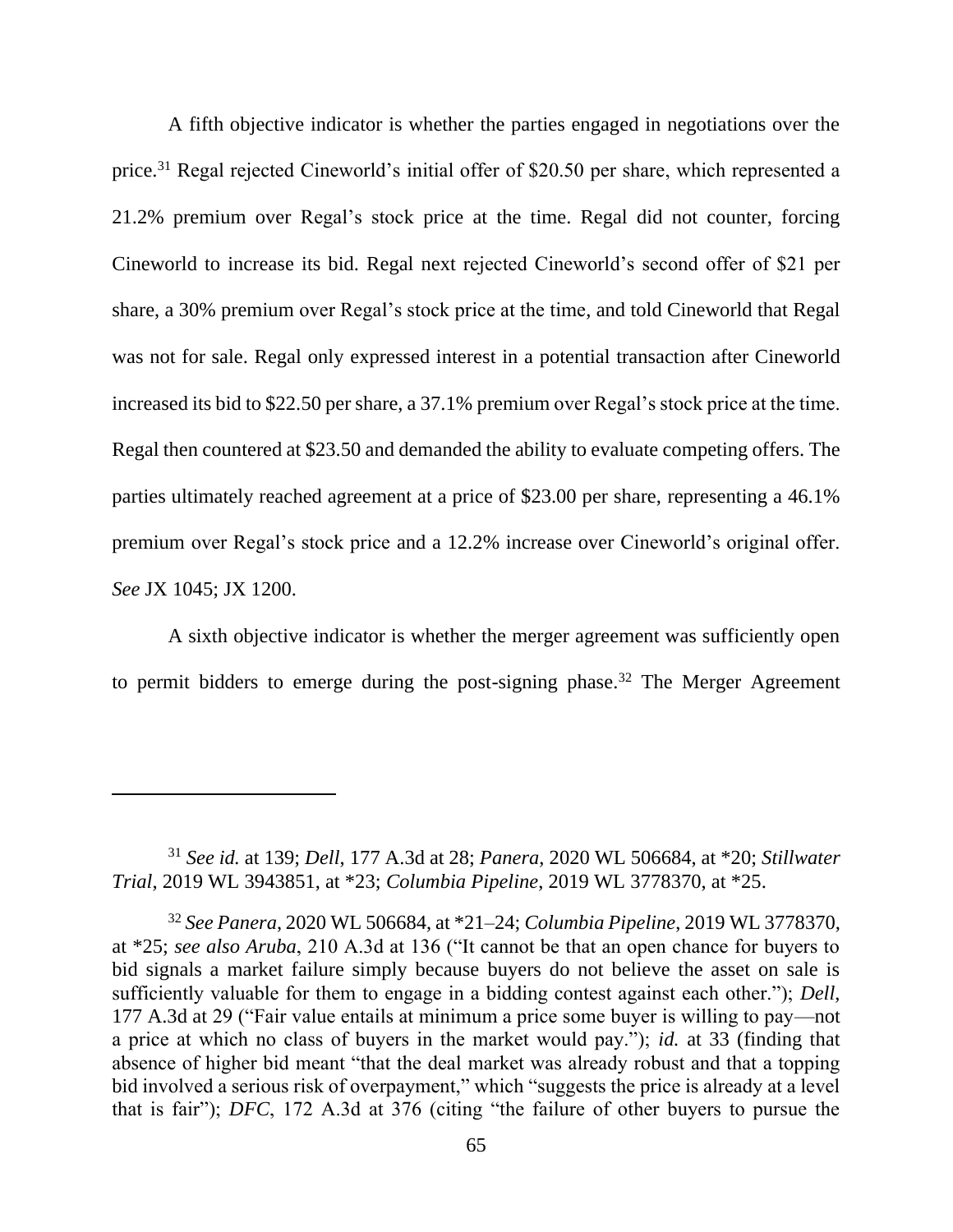permitted Regal to conduct an active post-signing market check during which Morgan Stanley contacted forty-seven potential buyers. The Merger Agreement did not contain any exceptional deal protection measures. If a competing bidder had emerged during the goshop phase, then the Company could have engaged with the bidder and terminated the Merger as long as the Company paid Cineworld the termination fee of \$36,270,000, equal to 1% of the Merger's equity value. If a competing bidder had emerged after the go-shop phase, then the Company could have engaged with the bidder and terminated the Merger as long as the Company paid Cineworld the termination fee of \$95,150,963, equal to 2.62% of the Merger's equity value.<sup>33</sup>

The sale process that led to the Merger thus exhibited sufficient objective indicia of an arm's-length transaction to warrant a finding that the deal price operates as a ceiling on fair value. Consequently, the court must determine whether these objective factors "outweigh weaknesses in the sale process, or whether those weaknesses undermine the persuasiveness of the deal price." *Panera*, 2020 WL 506684, at \*19.

company when they had a free chance to do so" as factor supporting fairness of merger price).

<sup>&</sup>lt;sup>33</sup> Concern about the reliability of a sale process may arise if other acquirers perceive an incumbent bidder possesses an informational advantage. *See Lender Processing*, 2016 WL 7324170, at \*19 (explaining that a company "can create informational inadequacies by providing disparate information to bidders," which reduces competition from other bidders). Cineworld's expert opined that Regal was a mature public company in a mature industry, making it unlikely that a topping bidder would be deterred by Cineworld's informational advantage. *See* Kennedy Report ¶ 123; *see also* Miles Tr. 273 ("[W]e were . . . a company in a mature industry.").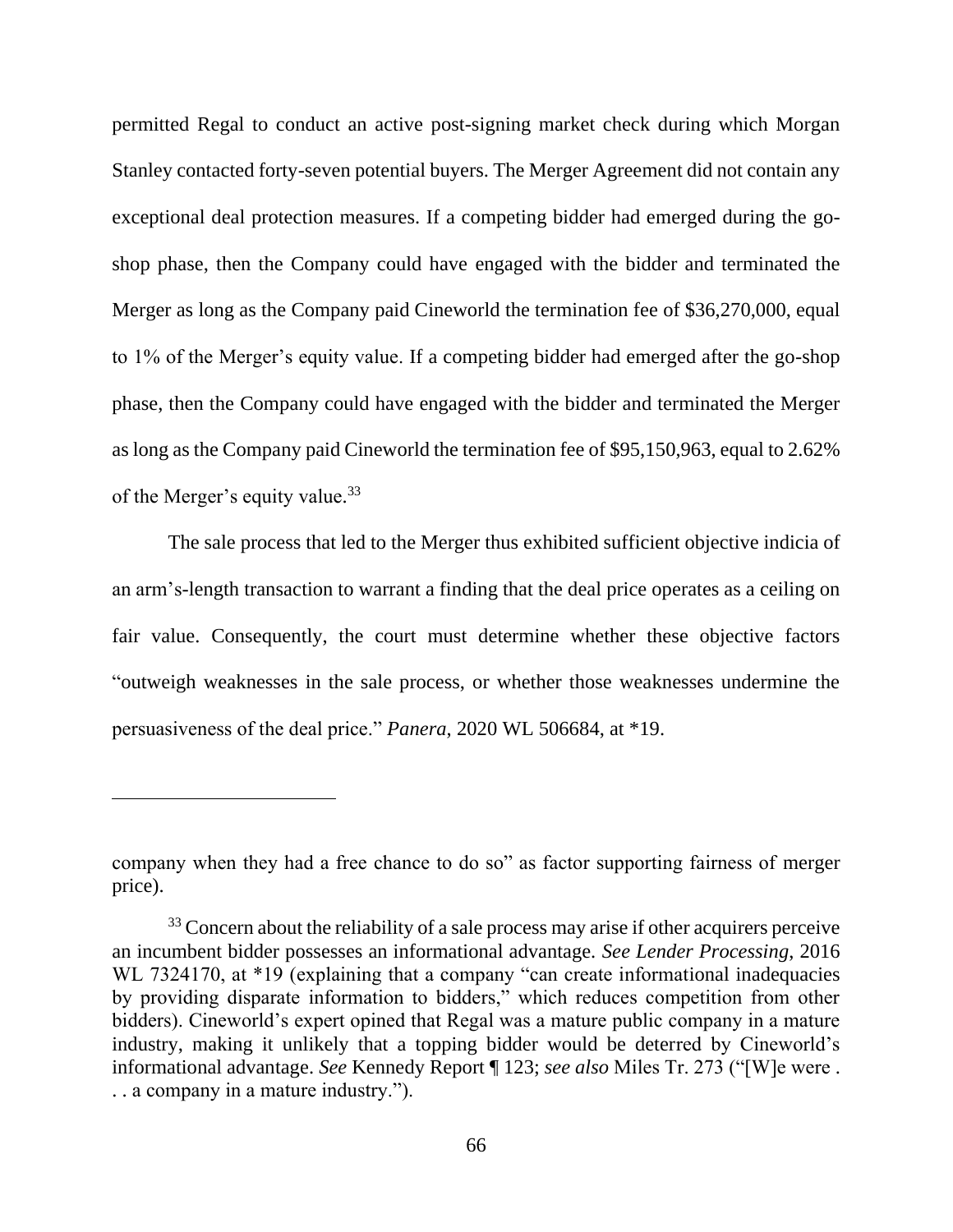#### **a. The Petitioners' Arguments About A "Single Bidder" Process**

The petitioners contend that the sale process did not generate reliable evidence of fair value because the "Board decided to pursue a single bidder strategy by engaging in secret negotiations solely with Cineworld" and "[t]here was no auction or pre-signing market check." Dkt. 255 at 36–37. The argument that additional pre-signing competition generally leads to a higher deal price is theoretically sound.<sup>34</sup> Whether the company might have obtained a higher price, however, is not the issue in an appraisal proceeding.<sup>35</sup> The court in an appraisal proceeding is charged with determining fair value, not the highest price that the seller reasonably could have obtained.<sup>36</sup> The key question during the first step

<sup>34</sup> *See, e.g.*, Nihat Aktas et al., *Negotiations Under the Threat of an Auction*, 98 J. Fin. Econ. 241, 242 (2010) ("It is well known that competition increases the expected revenue of the seller. . . . Our empirical results confirm the existence of latent competition on acquirers' bidding in one-on-one negotiations: More potential competitors are associated with higher bids." (citations and footnote omitted)); *see also* Jeremy Bulow & Paul Klemperer, *Auctions Versus Negotiations*, 86 Am. Econ. Rev. 180, 180 (1996) ("Since the informational demands for computing optimal mechanisms are substantial, and the computations involved are complex, . . . it will often be more worthwhile for a seller to devote resources to expanding the market than to collecting the information and making the calculations required to figure out the best mechanism.").

<sup>35</sup> *See Jarden*, 236 A.3d at 322 ("[T]he trial judge must determine fair value, and 'fair value is just that, "fair." It does not mean the highest possible price that a company might have sold for.'") (footnote omitted) (quoting *DFC*, 172 A.3d at 370)); *DFC*, 172 A.3d at 370 (noting that "the purpose of an appraisal is not to make sure that the petitioners get the highest conceivable value that might have been procured had every domino fallen out of the company's way"); *Dell*, 177 A.3d at 33 ("The issue in an appraisal is not whether a negotiator has extracted the highest possible bid. Rather, the key inquiry is whether the dissenters got fair value and were not exploited.").

<sup>36</sup> *See Aruba*, 210 A.3d at 142 (holding sale process that exhibited objective indicia of reliability meant that "the deal price . . . operates as a ceiling for fair value" (omission in original) (internal quotation marks omitted)); *Lender Processing*, 2016 WL 7324170, at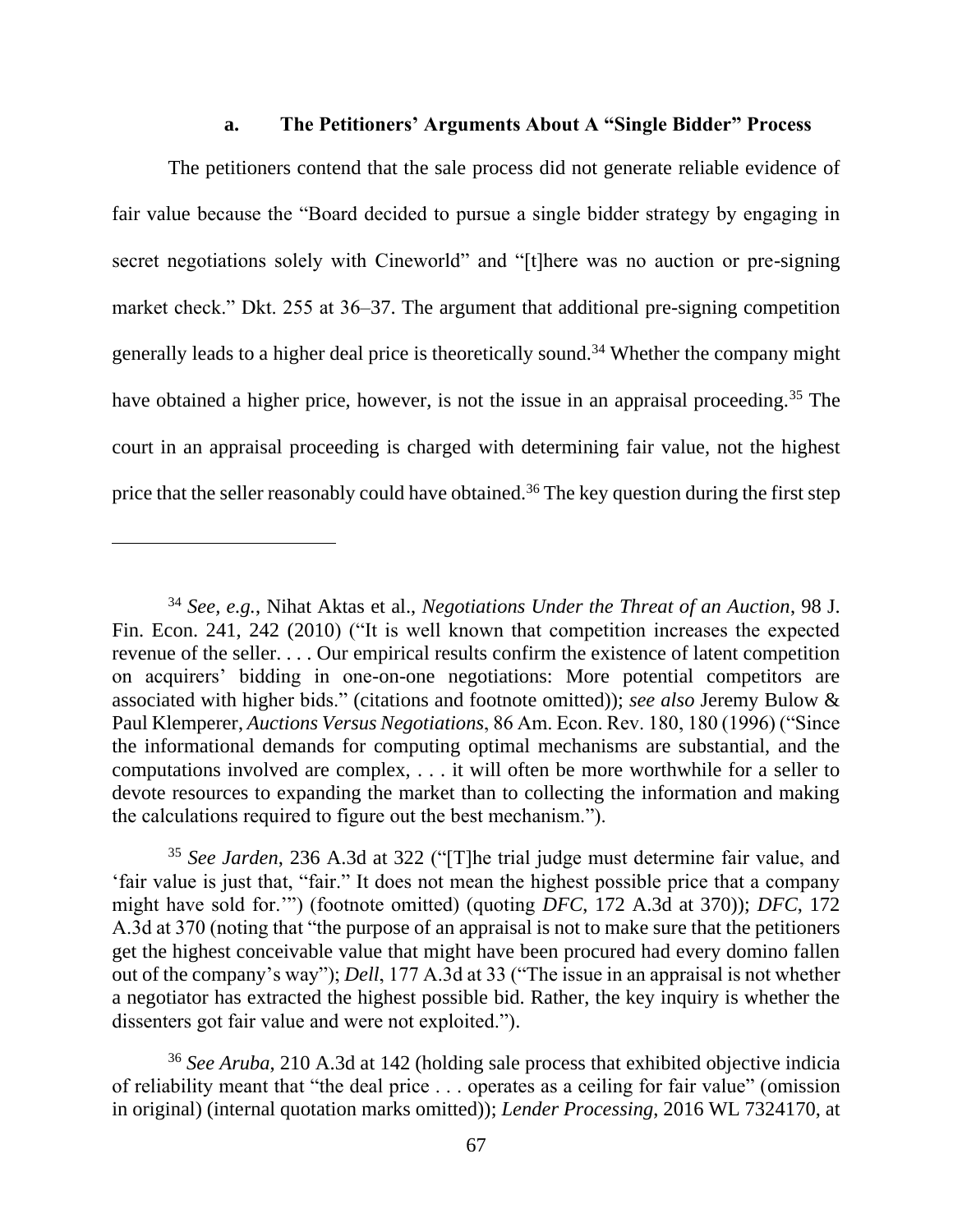of evaluating the deal price as a valuation indicator is whether the sale process exhibited sufficient indications of reliability to establish by a preponderance of the evidence that the deal price likely exceeded the company's standalone value, even if the sale process might not have generated the last nickel for the seller's stockholders. *See Dell*, 177 A.3d at 33 ("The issue in an appraisal is not whether a negotiator has extracted the highest possible bid.").

Delaware law recognizes that a deal price that results from a single-bidder process can provide reliable evidence of fair value.<sup>37</sup> In addition to the other objective indicia of reliability, a court evaluating a single-bidder process will examine whether the merger agreement allowed for a sufficiently open post-signing market check. If the post-signing process was sufficiently open and there are no other factors that would call the sale process into question, then the deal price resulting from a single-bidder process generally will operate as a ceiling on fair value.

<sup>\*26 (&</sup>quot;The existence of combinatorial synergies provides an additional reason to think that the Final Merger Consideration exceeded the fair value of the Company."); *see also Dell*, 177 A.3d at 30–31 (holding that "deal price has heavy, if not overriding, probative value . . . . [g]iven the objective indicia of the deal price's reliability"); *Stillwater Trial*, 2019 WL 3943851, at \*44 ("[G]iven the arm's-length nature of the Merger, the premium over market, and the substance of what took place during the sale process, it is not possible to say that an award at the deal price would result in the petitioners being exploited.").

<sup>37</sup> *See Stillwater Trial*, 2019 WL 3943851, at \*24–30; *Columbia Pipeline*, 2019 WL 3778370, at \*25; *Ramtron*, 2015 WL 4540443, at \*21; *see also Blueblade Cap. Opportunities LLC v. Norcraft Cos., Inc.*, 2018 WL 3602940, at \*24 & n.265 (Del. Ch. July 27, 2018) (finding "no basis in law or fact" for proposition that a single bidder process followed by a go-shop "will *never* produce fair value for the target" (citation omitted)).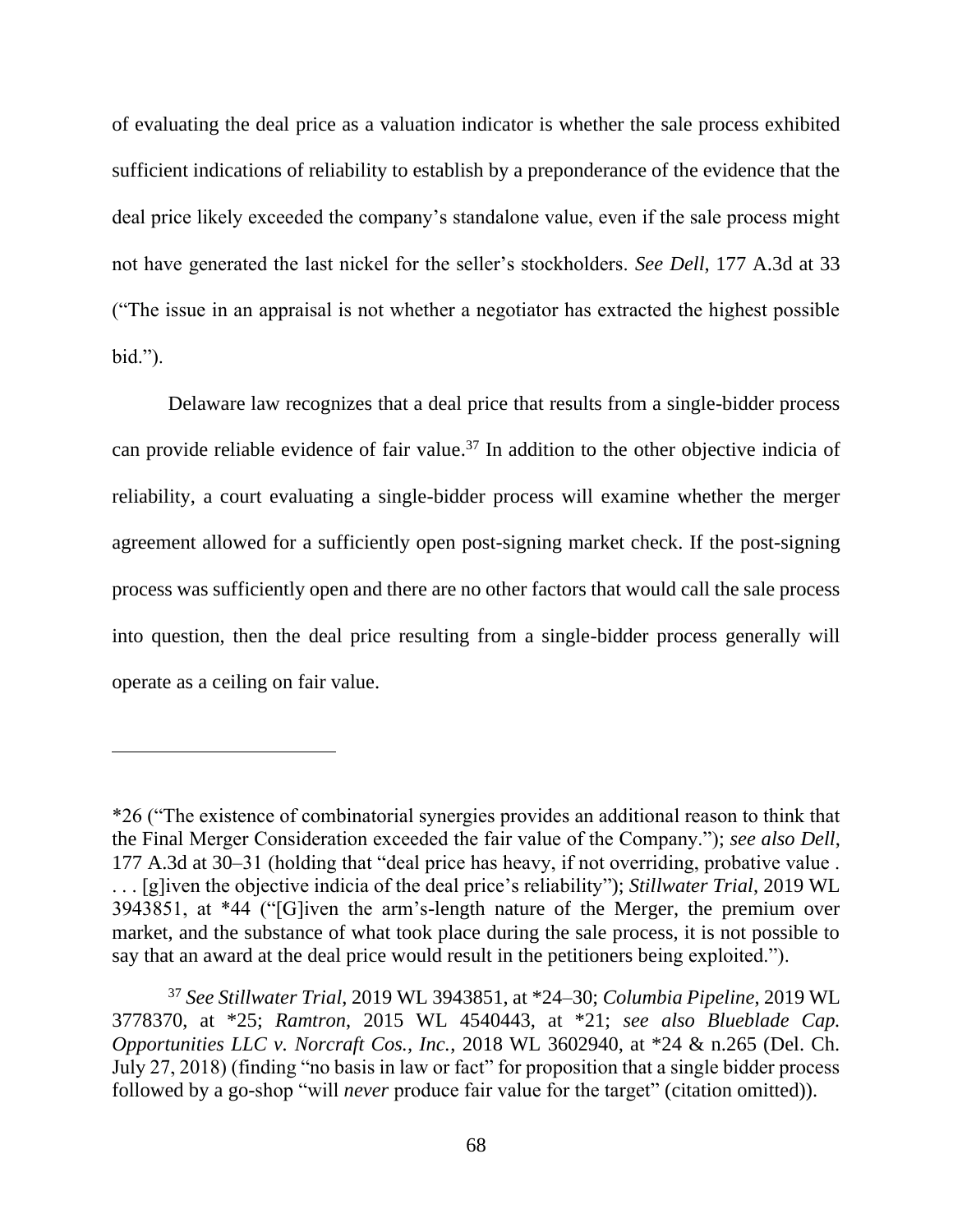As discussed above, the Merger Agreement provided for a post-signing market check that was sufficiently open to serve as an objective indicator of the reliability of the sale process. Delaware law will afford evidentiary weight to a single-bidder process combined with a *passive* post-signing market check.<sup>38</sup> The sale process in this case included an *active* post-signing market check. Because of the objective indicia of reliability present in this case, the petitioners must point to flaws that undermined the efficacy of the sale process in generating a deal price that would act as a ceiling on fair value.

#### **i. Regal's Treatment Of AMC**

As the only meaningful flaw in the post-signing phase, the petitioners contend that Regal subjected AMC to "an intrusive information request to which Regal did not make any other potential bidder respond." Dkt. 263 at 13. The petitioners contend that as a result, Regal squandered the opportunity to engage with "a major strategic buyer with the financial wherewithal and appetite to challenge Cineworld's bid." *Id.*

As a threshold matter, AMC's expression of interest demonstrates that the Merger Agreement was sufficiently open to permit third-parties to engage. AMC's participation in

<sup>38</sup> *See Panera*, 2020 WL 506684, at \*24; *Stillwater Trial*, 2019 WL 3943851, at \*24–30; *Columbia Pipeline*, 2019 WL 3778370, at \*26; *see also Aruba*, 210 A.3d at 136 ("[A]fter signing and the announcement of the deal, still no other buyer emerged even though the merger agreement allowed for superior bids."); *DFC*, 172 A.3d at 359 (citing the absence of bidding during a passive post-signing market check as supporting the fairness of the deal price).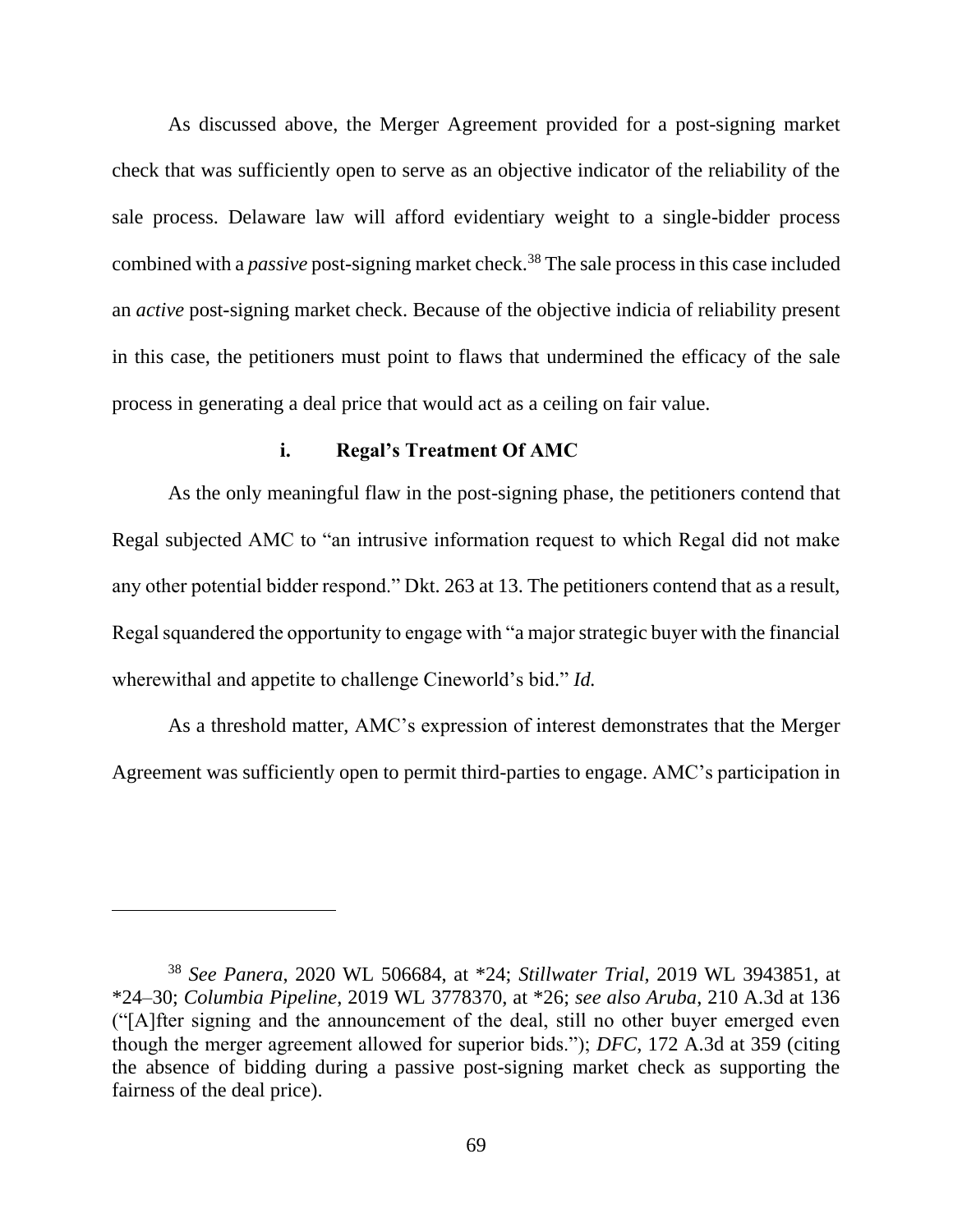the post-signing process thus supports the reliability of the deal price as an indication of fair value.

The petitioners are correct that Regal's discussions with AMC fell apart after Regal asked for information from AMC that Regal did not request from any other bidder. The fact that Regal requested additional information from AMC, however, does not establish that Regal undermined the sale process. The evidence at trial demonstrated that a deal with AMC presented unique antitrust concerns, and Regal asked for information that the Board believed was necessary to assess antitrust risk. *See* Miles Tr. 472–74; Kim Tr. 831–32; *see also* Aron Dep. at 12–13. The Board also asked for additional information because it was concerned about AMC's ability to finance a transaction. Kim Tr. 825 (AMC was "not performing well operationally" at the time and its ability to "finance[] a \$6 billion transaction . . . was a key issue or question that was raised"); Miles Tr. 472–73 ("AMC had significant leverage, [and] would have had very much difficulty getting this transaction done."). The evidence also demonstrated that Regal had good reason not to want to provide confidential information to AMC unless AMC could consummate a transaction. This court has recognized that a company can be validly concerned about providing confidential information to its largest competitor. *See PetSmart, Inc.*, 2017 WL 2303599, at \*28.

The evidence indicates that AMC decided to withdraw from the post-signing process because AMC was not genuinely interested in an acquisition, not because Regal drove off AMC. Regal's management team knew AMC's executives well. Miles testified credibly that if AMC wanted to pursue a deal, then it would have. Miles Tr. 474–75 ("We asked for reasonable information. They refused to provide it. That indicated to me that they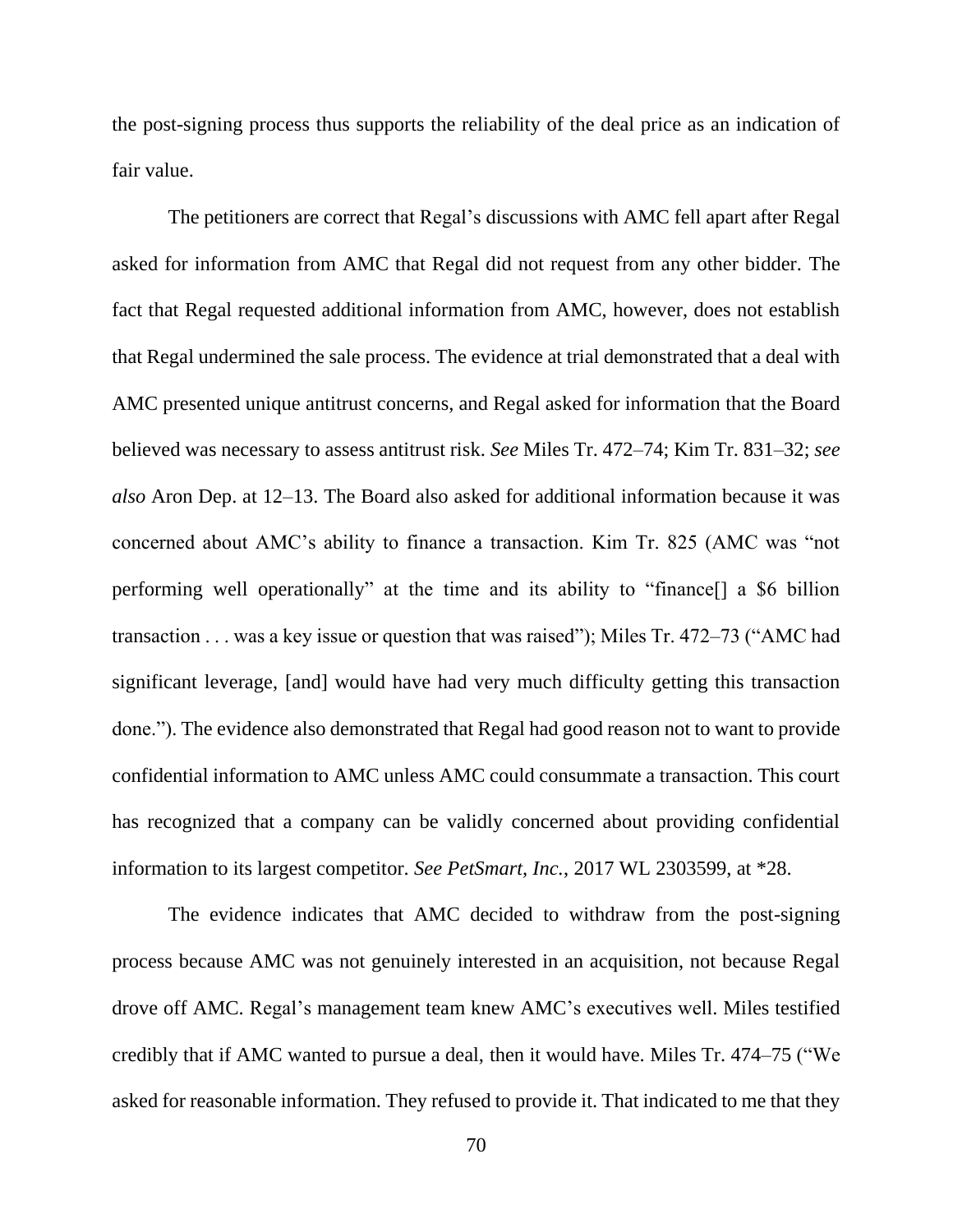were not serious. And through knowing [AMC's CEO], I'm confident that if he was really serious, . . . . [h]e would have picked up the phone and called me.").

Regal's interactions with AMC did not undermine the reliability of the sale process. At best for the petitioners, AMC might have paid more than Cineworld and forced the deal price to a level that exceeded fair value to a greater degree. AMC's withdrawal from the sale process does not indicate that the deal price left part of Regal's fundamental value on the negotiating table.

#### **ii. The Lack Of Outreach During The Pre-Signing Phase**

Having failed to identify any meaningful flaws in the post-signing market check, the petitioners return to the pre-signing phase in their effort to undermine the reliability of the sale process. Because the post-signing phase involved an effective market check, the petitioners must do more than simply identify arguable flaws in the pre-signing process. The petitioners must identify flaws that "sufficiently impaired the sale process as a whole, including the post-signing phase, so as to prevent the deal price from serving as a persuasive indicator of fair value." *Stillwater Trial*, 2019 WL 3943851, at \*30. The petitioners have not pointed to anything about the pre-signing phase that would have tainted the overall reliability of the sale process.

The petitioners are correct that Regal did not engage in any active outreach during the pre-signing phase after Cineworld made its initial offer. That fact, however, did not undermine the sale process. What matters is that Regal did not do anything during the presigning phase that would have dissuaded other bidders from participating in the postsigning phase.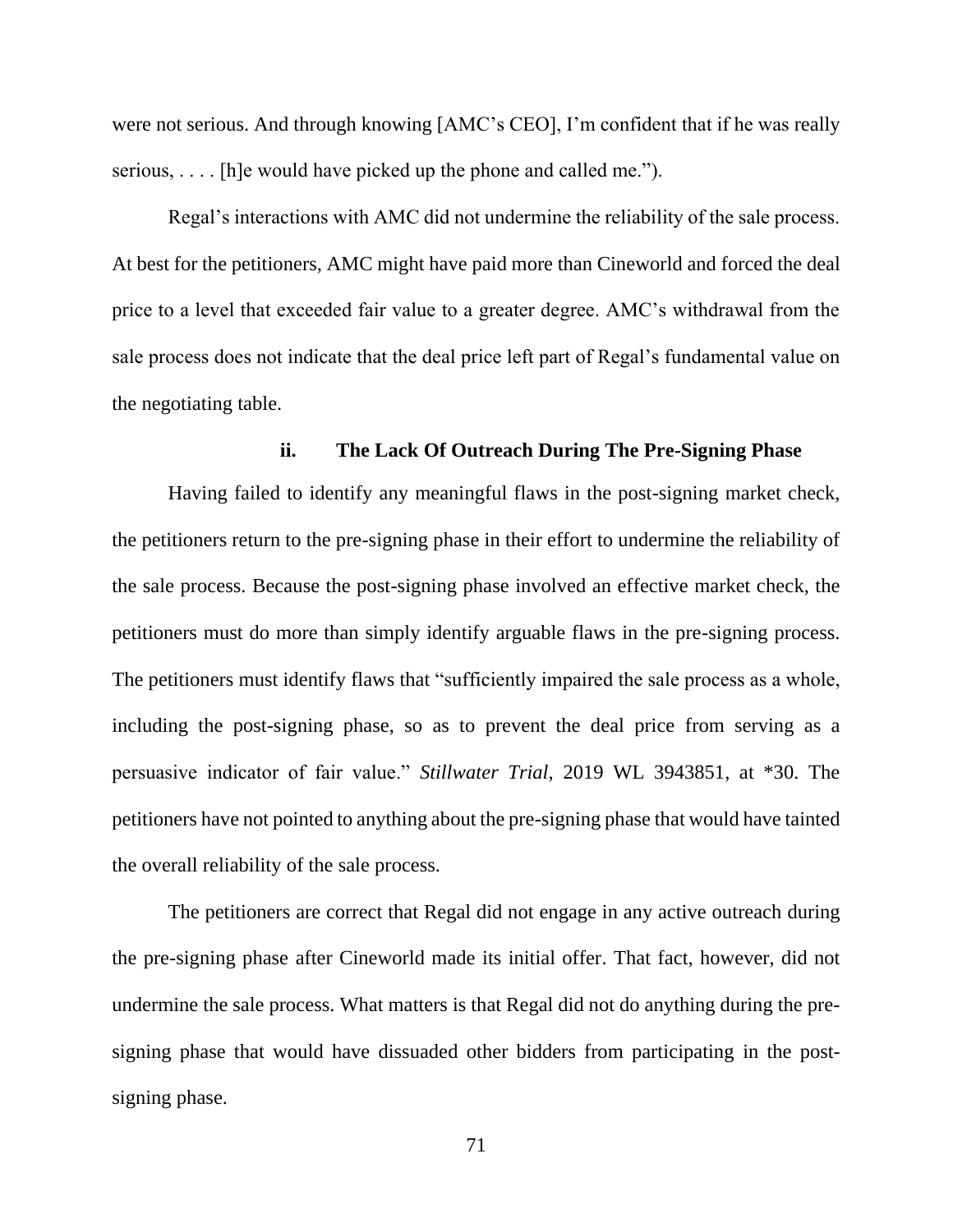The Board's decision not to contact other bidders during the pre-signing phase also does not suggest any motive to suppress value. To the contrary, the Board had good reasons for that decision. Regal had canvassed the market in 2014 and failed to generate any interest. When announcing the termination of the 2014 sale process in January 2015, the Board stated its continued willingness to evaluate strategic alternatives. The Company had engaged with Cinemark, a natural candidate for a merger, and those discussions had not borne fruit. When Cineworld appeared, Regal did not want to lose the "bird in the hand" by engaging in pre-signing outreach. Miles Dep. (JX 1589) 214–15; *see* Bell Tr. 511. This court has recognized the validity of that concern. *See Panera*, 2020 WL 506684, at \*23 (crediting board's conclusion that buyer was "the only remaining logical bidder" when board had "already exhausted" the option of engaging with "the only other potential buyer that could afford Panera" (footnote omitted)).

Moreover, although the Board did not contact other bidders before signing, news of the Merger leaked on November 28, 2017, nearly a week before the parties executed the Merger Agreement. After the leak, both parties publicly confirmed that they were in discussions about a potential transaction, and Cineworld disclosed that the anticipated deal price was \$23 per share. The leak gave any potentially interested bidder an opportunity to contact Regal and engage before Regal became subject to the Merger Agreement. No one came forward, providing additional evidence that Regal's lack of affirmative outreach during the pre-signing phase did not have any meaningful effect.

72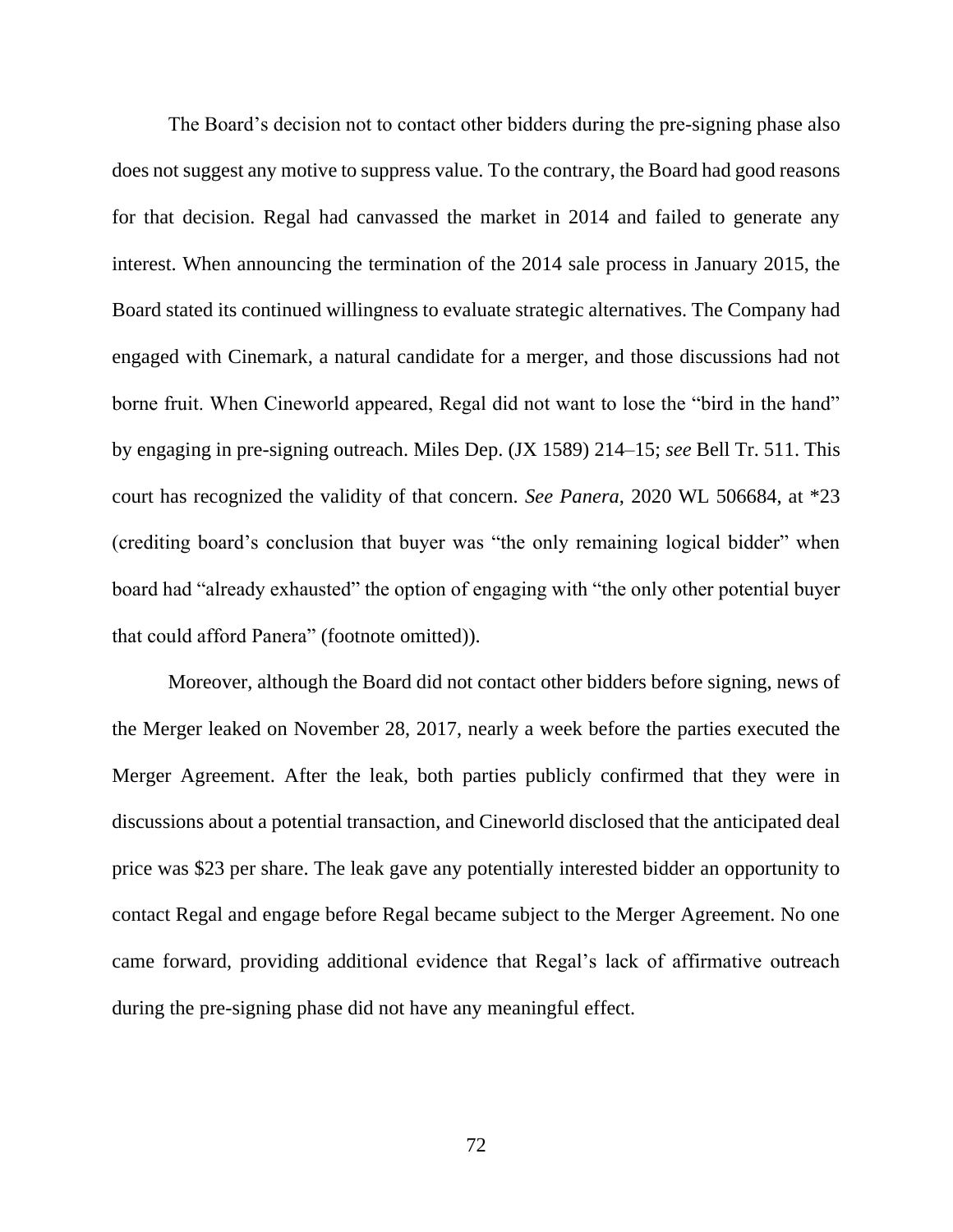#### **b. The Petitioners' Arguments About Anschutz**

In a separate line of attack on the sale process, the petitioners contend that the Board "effectively delegat[ed] to [Anschutz] the determination of a fair sale price for Regal." Dkt. 255 at 39. Noting that the deal price was close to the prices at which Anschutz executed its block trades in 2016, the petitioners argue that those sales anchored the parties' negotiations, preventing the Board from obtaining fair value.

The petitioners accurately observe that Cineworld knew about Anschutz's block trades and focused on those prices when developing its bidding strategy. Barclays presented illustrative transaction scenarios to Cineworld in October 2017 that depicted a red line at \$22.95, reflecting the price of Anschutz's second block trade in November 2016. JX 990 at '726–27. The petitioners also correctly point out that once Cineworld offered \$22.50 per share, Anschutz representatives told Bell that the bidding was "nearing levels that Anschutz would support." JX 1021 at 3. The petitioners then attack the Board's decision to counter at \$23.50, claiming that by doing so, the Board "effectively established [Anschutz]'s \$23 trigger as the mid-point, locking in the minimum price it knew Regal's controlling stockholder would accept." Dkt. 255 at 40. According to the petitioners, the Board's deference to Anschutz was problematic because Anschutz "was motivated to sell for reasons unrelated to maximizing fair value, having demonstrated over the years that it wanted to monetize its investment in Regal for reasons related to [Mr. Anschutz's] health and estate planning needs." *Id.* at 40–41.

As a preliminary matter, the evidence does not support the contention that \$23 was a magic number for Anschutz. In August 2016, Anschutz sold its first block at \$21.60 per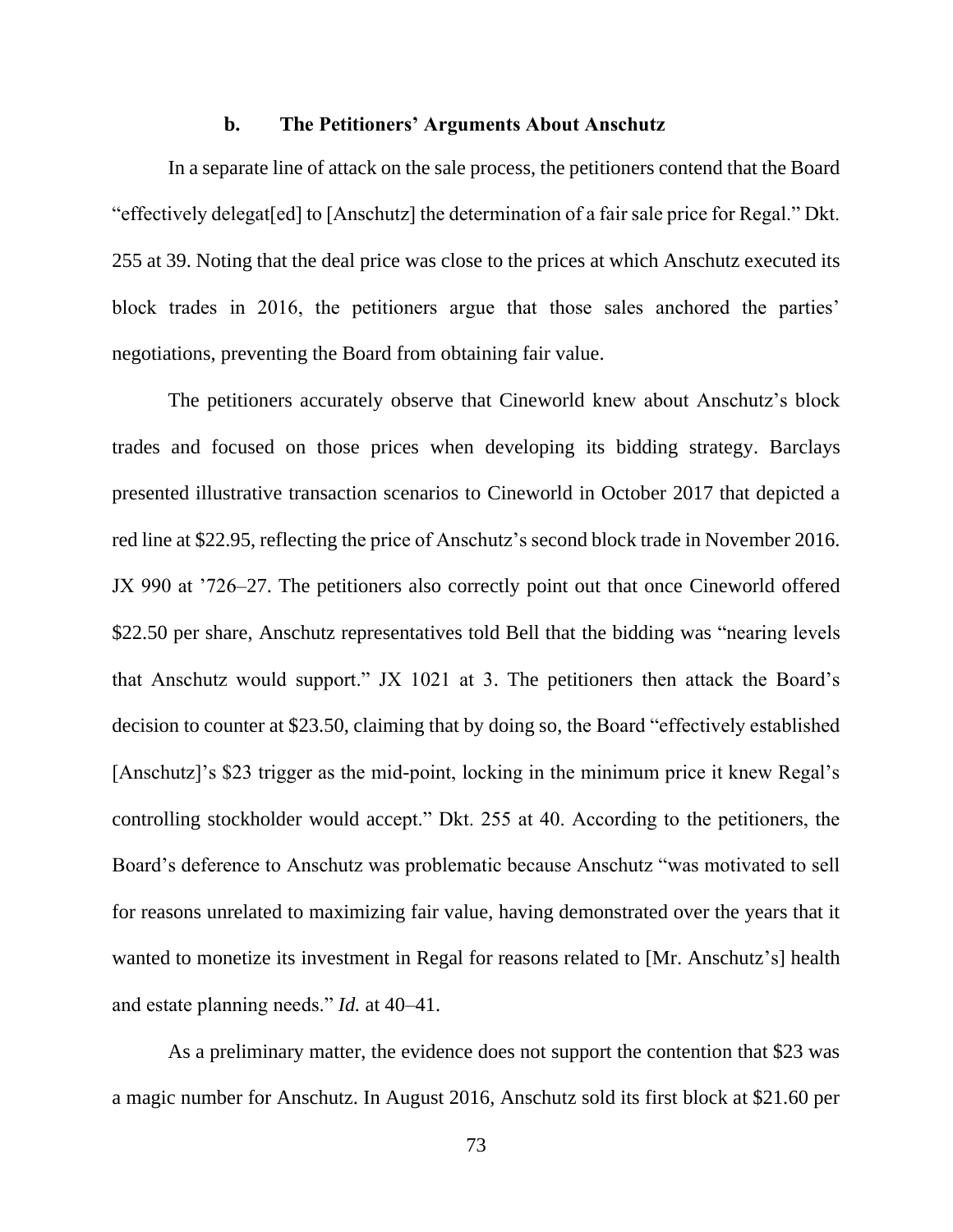share, a 7% discount to that day's closing price of \$23.29 per share. PTO ¶ 151; JX 397. In November 2016, Anschutz sold its second block at \$22.95 per share, a 6% discount to that day's closing price of \$24.45 per share. PTO ¶ 155; JX 492. These transactions evidence Anschutz's decisions in 2016. They do not suggest any particular price at which Anschutz wanted to sell all of its shares almost a year later, when Regal's stock traded at much lower levels. *See* JX 1200 (Regal stock trading in mid-teens prior to deal leak on November 28, 2017).

The record contains weak evidence suggesting that Mr. Anschutz had idiosyncratic reasons to favor a near-term cash deal. When reviewing a press release about the first block sale, an Anschutz representative suggested that Regal include a reference to "estate planning" as having prompted the sale. *See* JX 393; JX 395. All else equal, a desire to engage in estate planning could have led Mr. Anschutz to favor a near-term cash sale that would have facilitated his estate planning and diversification. Consistent with this interest, there is evidence that representatives of Anschutz told Cineworld that Anschutz wanted an all-cash deal. *See* JX 804. A desire for a cash deal also could explain the abrupt end to Regal's talks with Cinemark in August 2017, after Mr. Anschutz learned that the discussions contemplated a stock deal in which Anschutz would hold a substantial block in the post-transaction entity. *See* JX 786.

Credible trial testimony put to rest those possible inferences. Mr. Anschutz testified explicitly that estate planning was "not the reason for the block sale," Anschutz Dep. 47– 48, and that his company had "no need for liquidity." Anschutz Dep. 97–98. Bell and Miles testified that Anschutz never pressured the Board to pursue a transaction or to seek a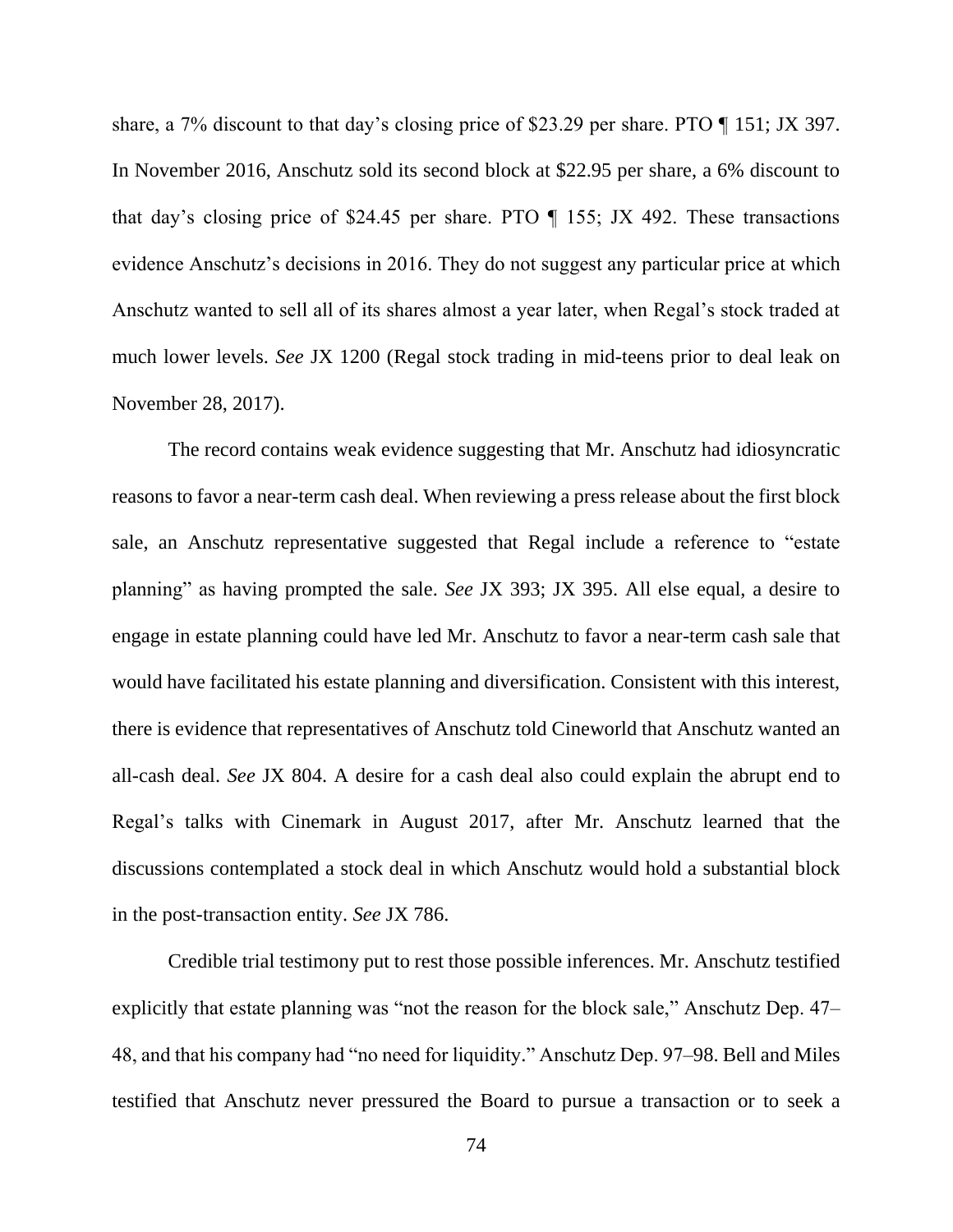particular price. *See* Bell Tr. 507–08; Miles Dep. (JX 1664) 83; Bell Dep. (JX 1591) 88– 89, 134. Miles conceded that "we had indications that we were getting close to a price that [Anschutz] would support," but she stressed that "the objective of the board throughout the process was to try to get the highest price and a price at which we thought the deal could actually be consummated." Miles Dep. (JX 1664) 84.

Assuming for the sake of argument that Mr. Anschutz had a desire to obtain liquidity for estate planning purposes or otherwise, then that interest was not strong enough to undermine the sale process for purposes of an appraisal proceeding. Any interest that Mr. Anschutz might have had was far weaker and less problematic the Michael Dell's buy-side interest in *Dell*. There, Mr. Dell held 15.4% of the stock of Dell Inc., served as the company's CEO, and teamed up with Silver Lake, a private equity firm, to take Dell private. *In re Appraisal of Dell Inc.* (*Dell Trial*), 2016 WL 3186548, at \*5, \*12 (Del. Ch. May 31, 2016), *aff'd in part, rev'd in part sub nom. Dell, Inc. v. Magnetar Glob. Event Driven Master Fund Ltd.*, 177 A.3d 1, 21 (Del. 2017). Under the terms of the transaction, Mr. Dell "rolled over his entire 16% equity stake into the new company and contributed \$750 million in cash," increasing his ownership in Dell to 74.9% and making him "a net purchaser in the transaction." *Id.* at \*43. As a result, "any increase in the deal price would cost him money." *Id.* At the trial level, the court found that Mr. Dell's role with the company and his involvement with the buyout group were factors contributing to the deal price being an unreliable indicator of fair value. *Dell Trial*, 2016 WL 3186548, at \*44, \*51. On appeal, the Delaware Supreme Court reversed, explaining that the sale process bore many "objective indicia of reliability." *Dell*, 177 A.3d at 28. The high court did not regard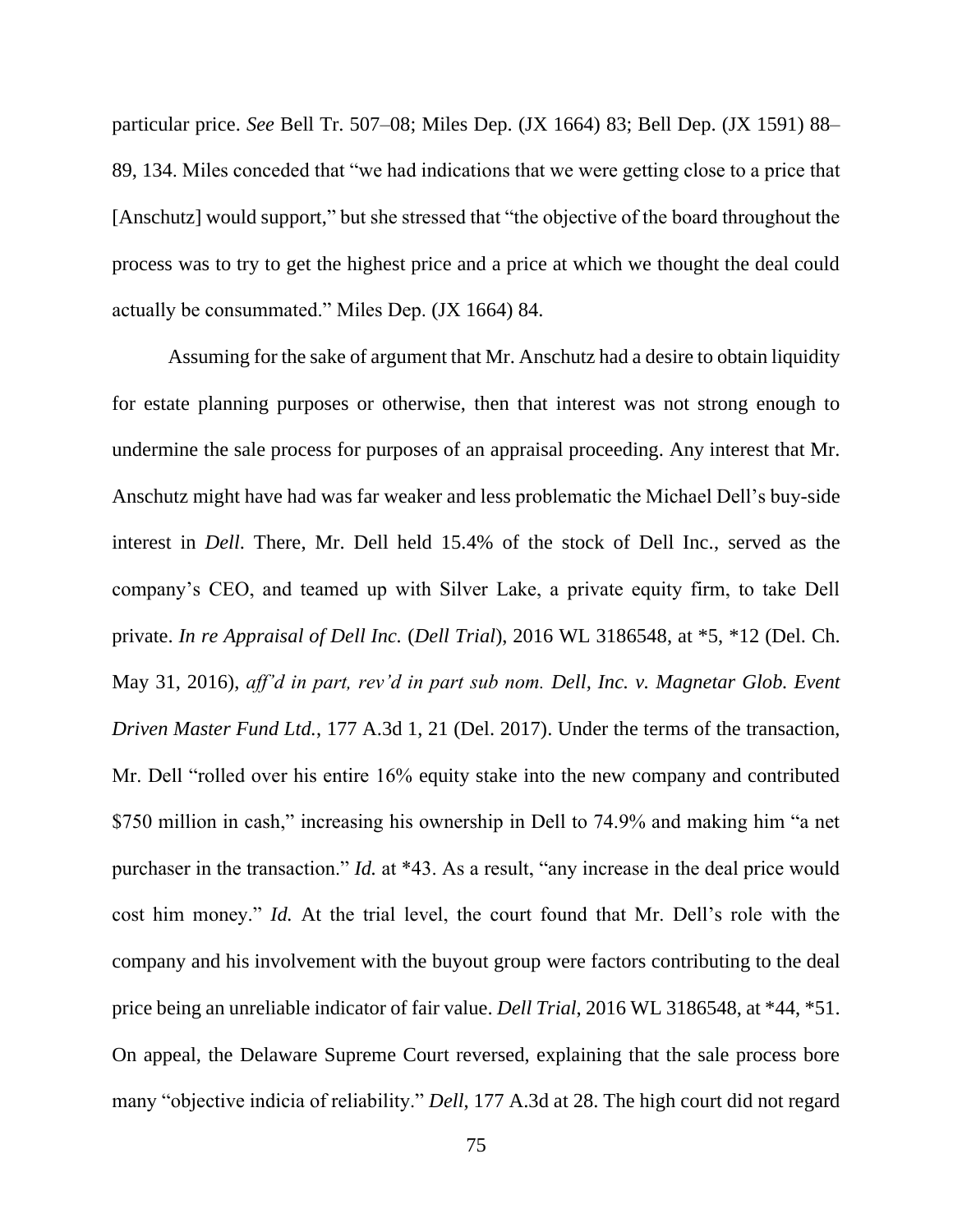Mr. Dell's role as problematic, holding instead that "sound economic and policy reasons support[] the use of the deal price as the fair value award on remand." *Id.* at 44.

Any interest that Mr. Anschutz might have had in this case also was weaker and less problematic than the interests of the CEO and financial advisor in *Aruba*. There, "the petitioners proved that Aruba's bankers catered to HP," the buyer, in an effort to convince HP to use their services in the future. *Verition P'rs Master Fund Ltd. v. Aruba Networks, Inc.* (*Aruba Trial*), 2018 WL 922139, at \*42 (Del. Ch. Feb. 15, 2018), *rev'd*, 210 A.3d 128 (Del. 2019) (per curiam). The trial court also found that the bankers' eagerness to complete a transaction undermined their roles as Aruba's sell-side advisors. *Id.* at \*43. And the trial court found that Aruba's CEO "had divergent interests" in the form of "a combination of personal and professional goals that included hastening his return to a personally fulfilling retirement." *Id.* Despite acknowledging that different negotiators might have obtained a better price, the court found that the deal price had not "left a portion of Aruba's fundamental value on the table." *Id.* at \*44. For other reasons, however, the trial court rejected the deal price as a valuation indicator and relied on the unaffected market price of Aruba's stock. *Id.* at \*54–55. On appeal, the Delaware Supreme Court cited the reliability of the sale process and held that it provided "compelling evidence of fair value on this record." *Aruba*, 210 A.3d at 141.

The evidence in this case does not establish that Mr. Anschutz had a divergent and idiosyncratic interest that undermined the sale process. To the contrary, as a large stockholder, Anschutz's incentives generally were aligned with the interests of the stockholders as a whole, and Anschutz received the same consideration as the other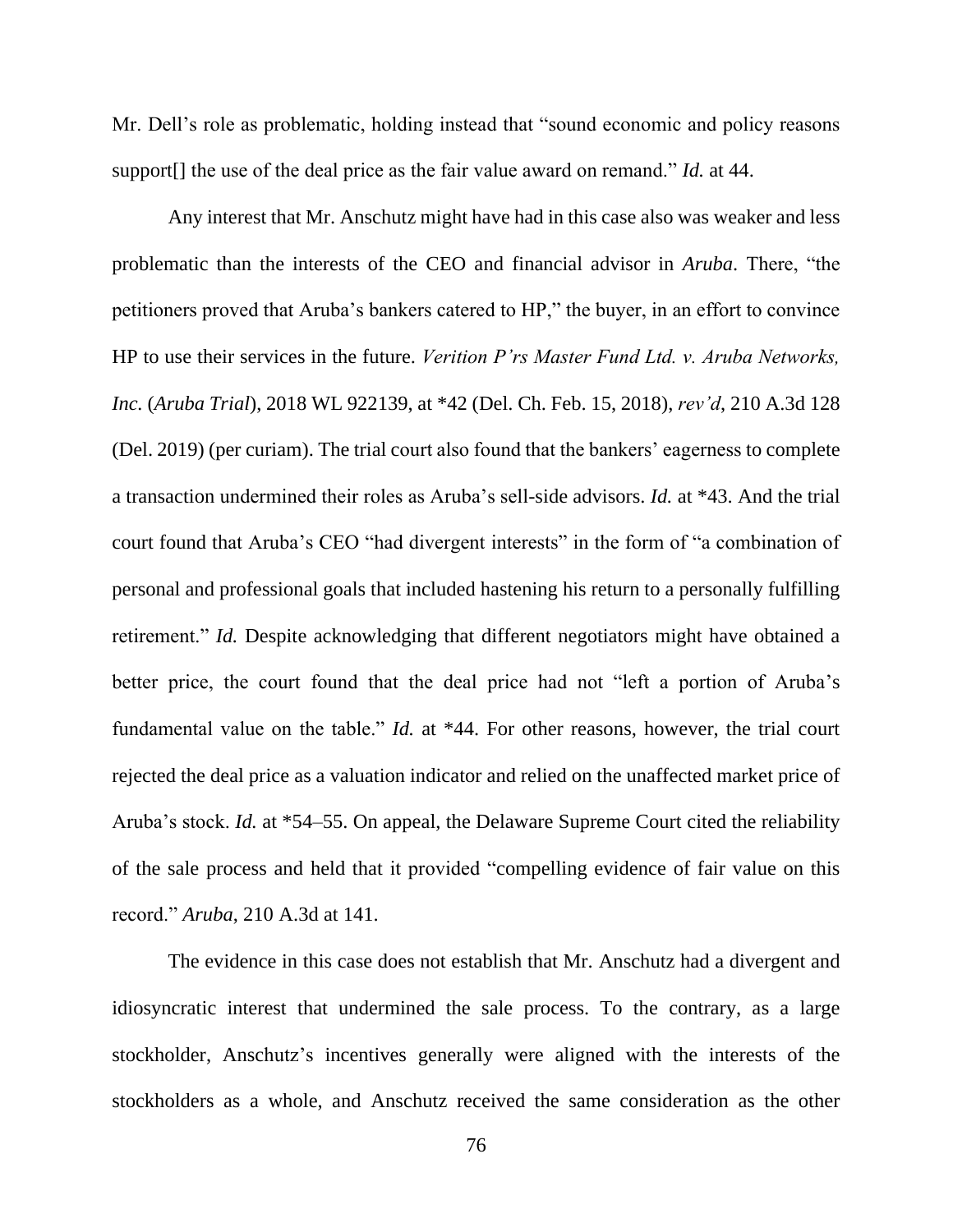stockholders. Yet assuming for the sake of argument that Mr. Anschutz had some divergent interest, it was far weaker than the interests in *Dell* and *Aruba*, which the Delaware Supreme Court regarded as insufficient to overcome the objective indicia of reliability exhibited by the sale processes in those cases. Likewise in this case, the objective indicia of reliability are sufficient to overcome any potentially divergent interest that Mr. Anschutz might have had. The limited involvement that Anschutz had in the sale process does not undermine its reliability.

### **2. Step Two: The Deduction For Synergies**

Based on the foregoing analysis, the sale process that led to the Merger Agreement was sufficiently reliable to make it probable that the deal price establishes a ceiling for the determination of fair value. *See id.* at 142. The analysis of the deal price metric next moves to the second step, which is to determine whether any synergies were allocated to the seller that should be deducted to arrive at fair value.

The court must exclude synergies when using the deal price as a valuation indicator because the appraisal statute mandates that the court determine the fair value of the corporation "exclusive of any element of value arising from the accomplishment or expectation of the merger." 8 *Del. C.* § 262(h). Fair value thus is "more properly described as the value of the company to the stockholder as a going concern, rather than its value to a third party as an acquisition," meaning that the court must "exclude from any appraisal award the amount of any value that the selling company's shareholders would receive because a buyer intends to operate the subject company, not as a stand-alone going concern,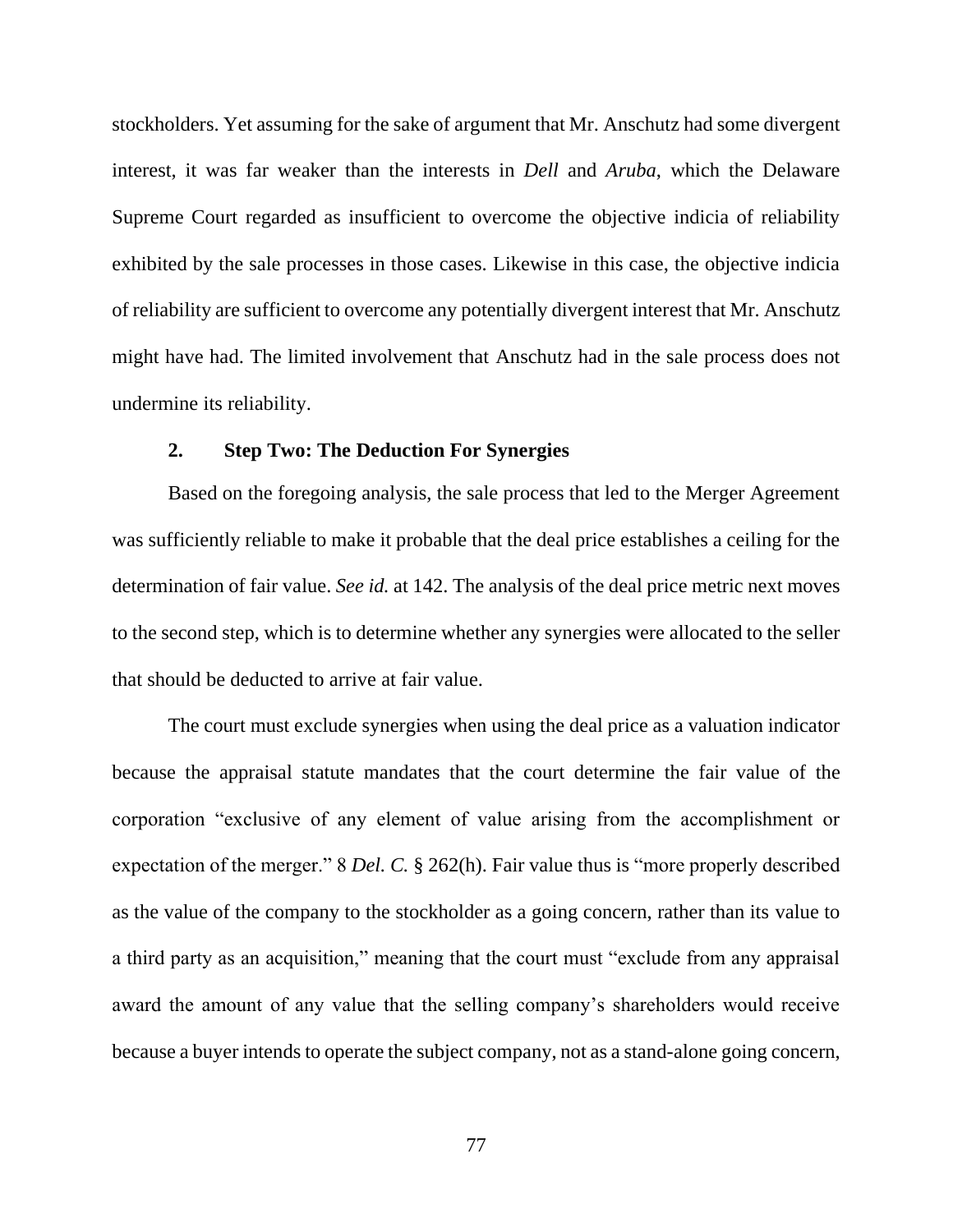but as part of a larger enterprise, from which synergistic gains can be extracted." *Aruba*, 210 A.3d at 133 (internal quotation marks omitted).

When deriving a synergy deduction, the court engages in two tasks. *BMC Software*, 2015 WL 6164771, at \*17. Initially, the court determines which categories of value arise from the accomplishment or expectation of the merger, and it strives to reach a "reasonable estimate" of those sources of value. *Aruba*, 210 A.3d at 133. Some sources of value may not qualify for exclusion under the Delaware appraisal statute, because those sources of value may already have been available to the seller. Other sources of value may qualify for exclusion.

Next, the court estimates the extent to which those sources of value were "captured by the sellers in the deal price." *BMC Software*, 2015 WL 6164771, at \*17. "[N]o bidder will rationally pay more than a 100% of the expected synergy value to a seller," because then the deal price would exceed the buyer's estimate of value. *Cinerama, Inc. v. Technicolor, Inc.*, 663 A.2d 1134, 1143 (Del. Ch. 1994), *aff'd*, 663 A.2d 1156 (Del. 1995). Moreover, a buyer has no reason to bestow value gratuitously on a seller; "[a] bidder's objective is to identify an underpriced corporation and . . . acquire it at the lowest price possible." *Dunkin' Donuts*, 1990 WL 189120, at \*9. Rather, the seller must bargain for a price that extracts a share of the value that the buyer expects to create. Some sellers will have greater success than others.

When identifying synergies, quantifying them, and determining the amount that was allocated to the seller, the court "may rely upon its expertise and upon whatever evidence is presented to determine fair value," using "whatever methodology [is] supportable by the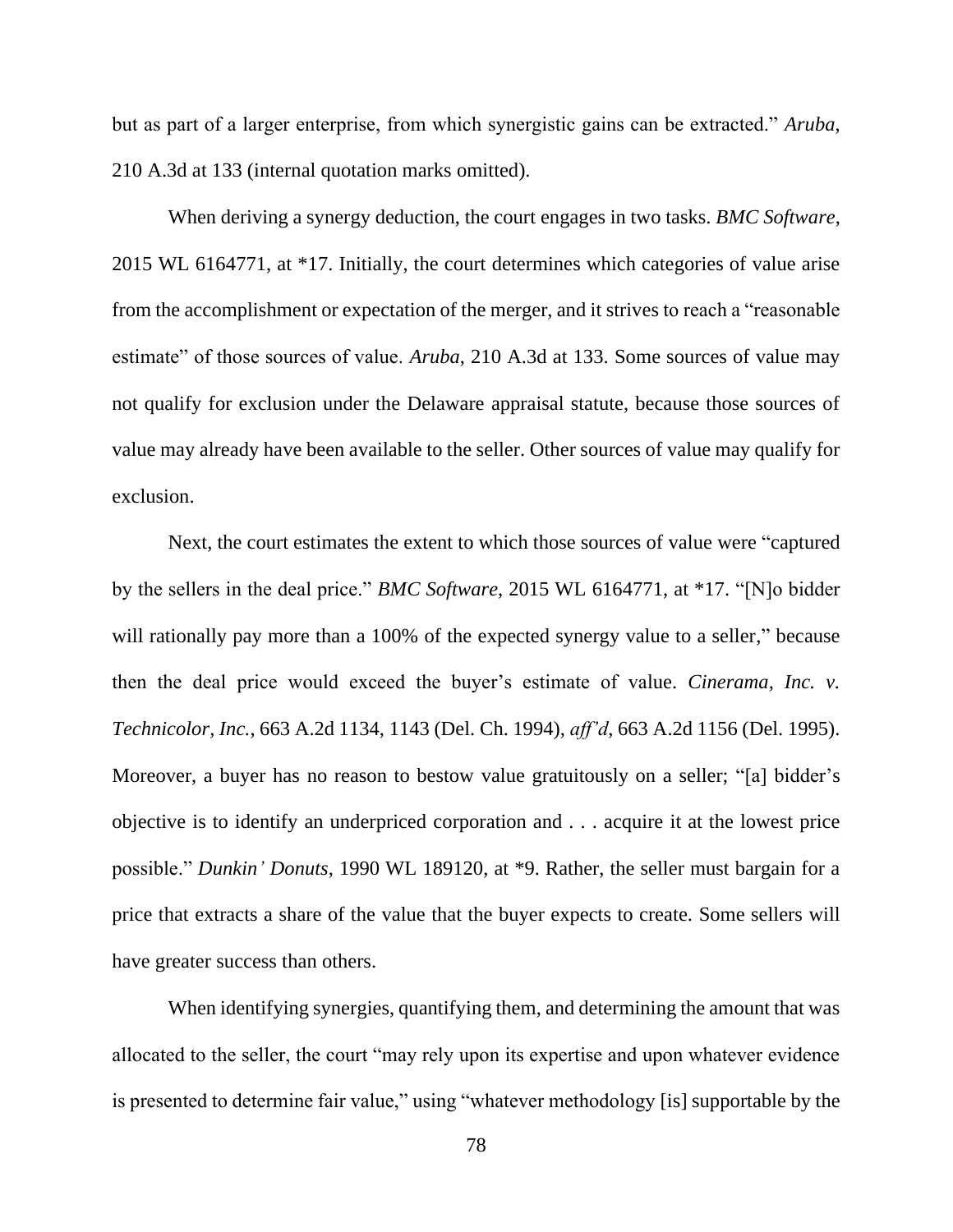record to reach a valuation result that exclude[s], to the extent reasonably possible, the synergies implicit in the . . . transaction being considered." *Montgomery Cellular*, 880 A.2d at 222. As part of its determinations, the court may consider evidence of the buyer's synergy expectations.<sup>39</sup> That evidence is relevant and potentially persuasive because the buyer logically incorporates some amount of its expected synergies into its offer, recognizing the sharing of synergies as part of the price that the buyer must pay to obtain control. <sup>40</sup> Under the appraisal statute, the amount that the buyer agrees to pay thus reflects

<sup>40</sup> *See DFC*, 172 A.3d at 371 ("[I]t is widely assumed that the sale price in many M&A deals includes a portion of the buyer's expected synergy gains, which is part of the premium the winning buyer must pay to prevail and obtain control."); *Dunmire v. Farmers & Merchs. Bancorp of W. Pa., Inc.*, 2016 WL 6651411, at \*8 & n.95 (Del. Ch. Nov. 10, 2016 (recognizing that target corporations generally extract a portion of synergy value and citing academic research in support of that proposition); *Olson v. ev3, Inc.*, 2011 WL 704409, at \*10 (Del. Ch. Feb. 21, 2011) ("In an arm's-length, synergistic transaction, the deal price generally will exceed fair value because target fiduciaries bargain for a premium that includes . . . a share of the anticipated synergies . . . ."); *Union Ill.*, 847 A.2d at 356 ("[A]cquirers typically share a portion of synergies with sellers in sales transactions and that portion is value that would be left wholly in the hands of the selling company's

<sup>39</sup> *See Panera*, 2020 WL 506684, at \*36–40 (excluding value of buyer's expected cost savings and tax benefits); *Solera*, 2018 WL 3625644, at \*29 (excluding value of buyer's expected "portfolio company revenue synergies, private company cost savings, and the tax benefits of incremental leverage"); *Ng v. Heng Sang Realty Corp.*, 2004 WL 1151980, at \*5 (Del. Ch. May 18, 2004) (excluding buyers' expected cost savings from post-merger tax status conversion); *see also Highfields Cap., Ltd. v. AXA Fin., Inc.*, 939 A.2d 34, 60–61 (Del. Ch. 2007) (finding it "appropriate to rely on" buyer's internal synergies estimate "after certain adjustments"); *Union Ill. 1995 Inv. Ltd. P'ship v. Union Fin. Gp., Ltd*., 847 A.2d 340, 353 & n.26 (Del. Ch. 2004) (finding buyer's synergy estimate "reasonable"). *But see DFC*, 172 A.3d at 374 n.145 (asserting that "it is in tension with the statute itself to argue that the subjective view of post-merger value of the acquirer can be used to value the respondent company in an appraisal").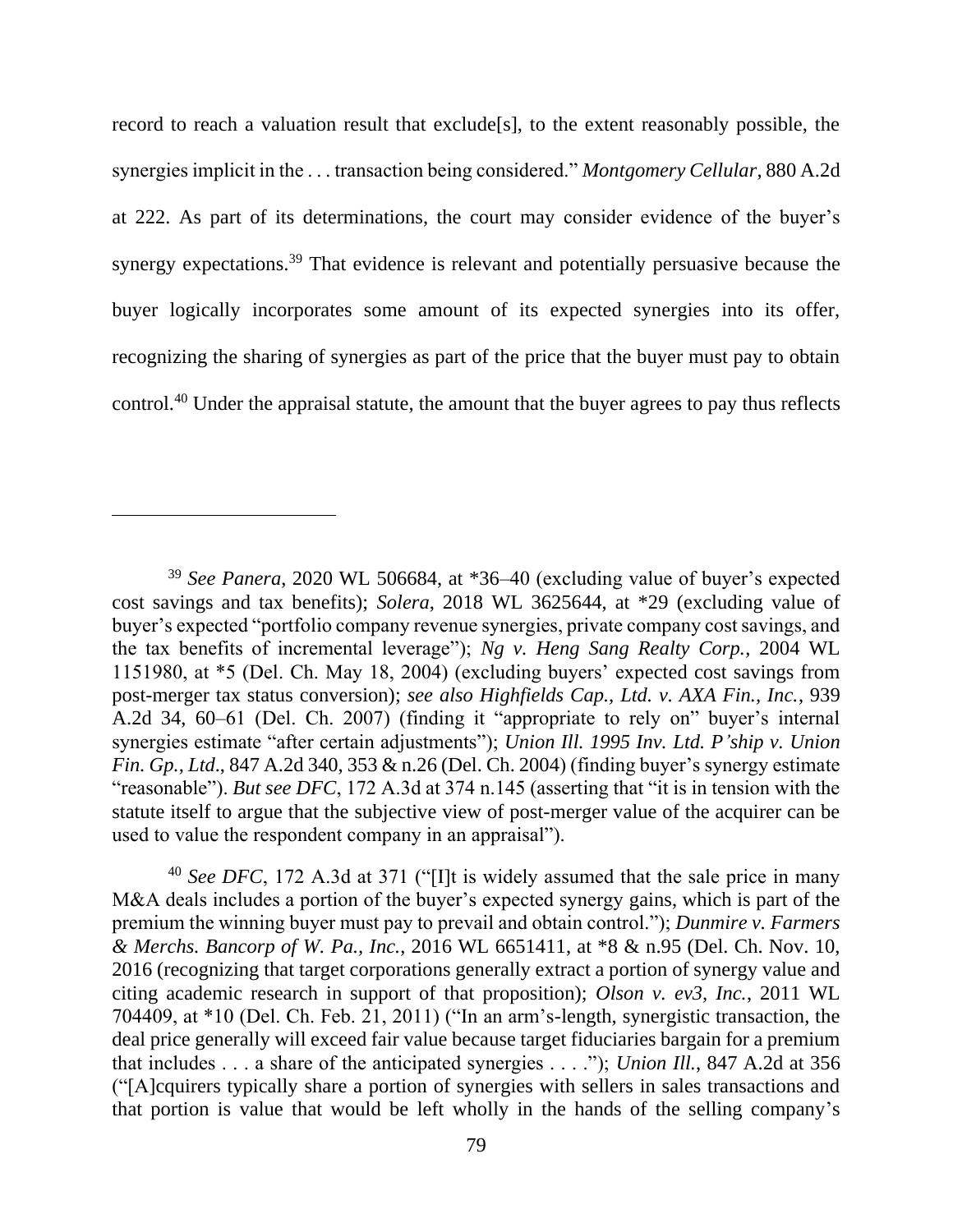value "arising from the accomplishment *or expectation* of the merger." 8 *Del. C.* § 262(h) (emphasis added). If a buyer overpays for a company based on the buyer's subjective yet unrealistic synergy expectations, then the deal price nevertheless reflects those synergy expectations. The price is based on the buyer's synergy expectations and the seller's success in extracting a portion of the anticipated value, not whether the synergy expectations ultimately are achieved.

Cineworld identified two types of synergies: operational synergies and financial savings. Cineworld analyzed the two categories of synergies separately. This decision does so as well.

## **a. Operational Synergies**

Cineworld asserts that it anticipated \$8.10 per share in operational synergies. Cineworld's expert, Kennedy, did not calculate this figure himself; he reviewed and deemed reasonable a valuation of the operational synergies prepared by Cineworld's financial advisors for a meeting of Cineworld's board of directors on November 16, 2017. Kennedy Report ¶¶ 18, 90, 103; *see* JX 1115 (the "Banker Presentation") at '788. The Banker Presentation estimated \$8.10 per share of operational synergies by calculating the present value of cost savings and revenue enhancements. JX 1115 at '788, '812. As the source of the cost savings and revenue enhancements, the Banker Presentation relied on

stockholders, as a price that the buyer was willing to pay to capture the selling company and the rest of the synergies.").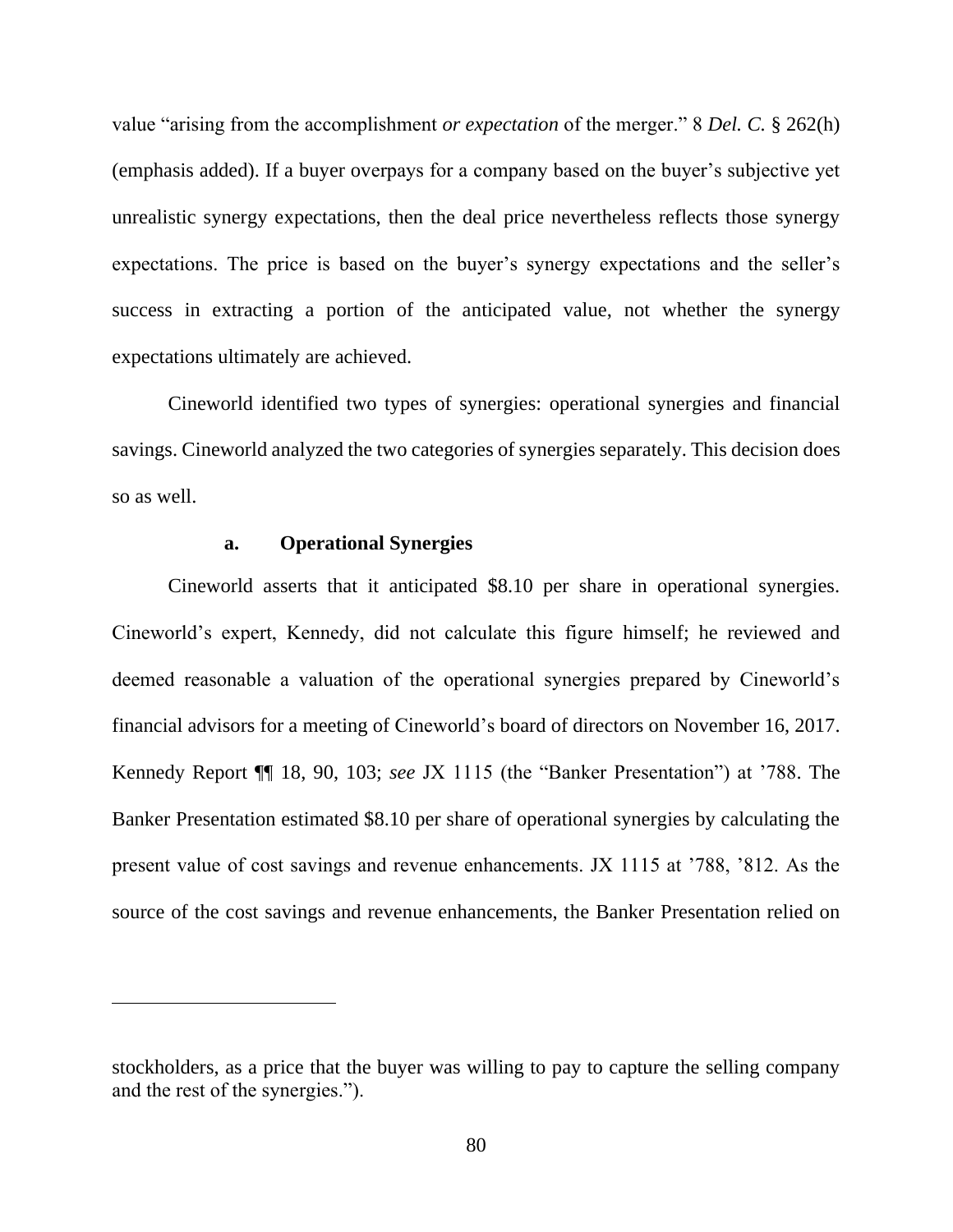work conducted by PwC. *See id.* at '797; JX 1094 (the "PwC Synergy Report"). The clearest evidence of the composition of the operational synergies appears in the PwC Synergy Report, and both sides analyzed the PwC Synergy Report when addressing the categories of operational synergies.<sup>41</sup>

The petitioners did not dispute that Cineworld anticipated \$8.10 per share in operational synergies. They instead questioned the reliability of the synergy estimates, and they argued that Regal already was pursuing many of the initiatives, meaning that they were not sources of value that arose from the accomplishment or expectation of the Merger.

## **i. The Qualifying Operational Synergies**

For a category of synergies to be excluded under the appraisal statute, it must "aris[e] from the accomplishment or expectation of the merger." 8 *Del. C.* § 262(h). This valuation principle "rul[es] out consideration of not just the gains that the particular merger will produce, but also the gains that might be produced from any other merger." *Aruba*, 210 A.3d at 133. The principle most obviously excludes value "resulting from economies of scale or increased market share," but it also excludes value that "derive[s] from the acquirer's plans to operate the post-merger enterprise more efficiently." Lawrence A. Hamermesh & Michael L. Wachter, *The Fair Value of Cornfields in Delaware Appraisal* 

<sup>41</sup> *See* Dkt. 255 at 51–57 (criticizing PwC Synergy Report); Dkt. 259 at 21–22 (citing later draft PwC Synergy Report). The petitioners objected to the PwC Synergy Report as hearsay, but it is admissible both as a business record and as the type of information on which an expert typically would rely. *See Aruba Trial*, 2018 WL 922139, at \*37 n.346.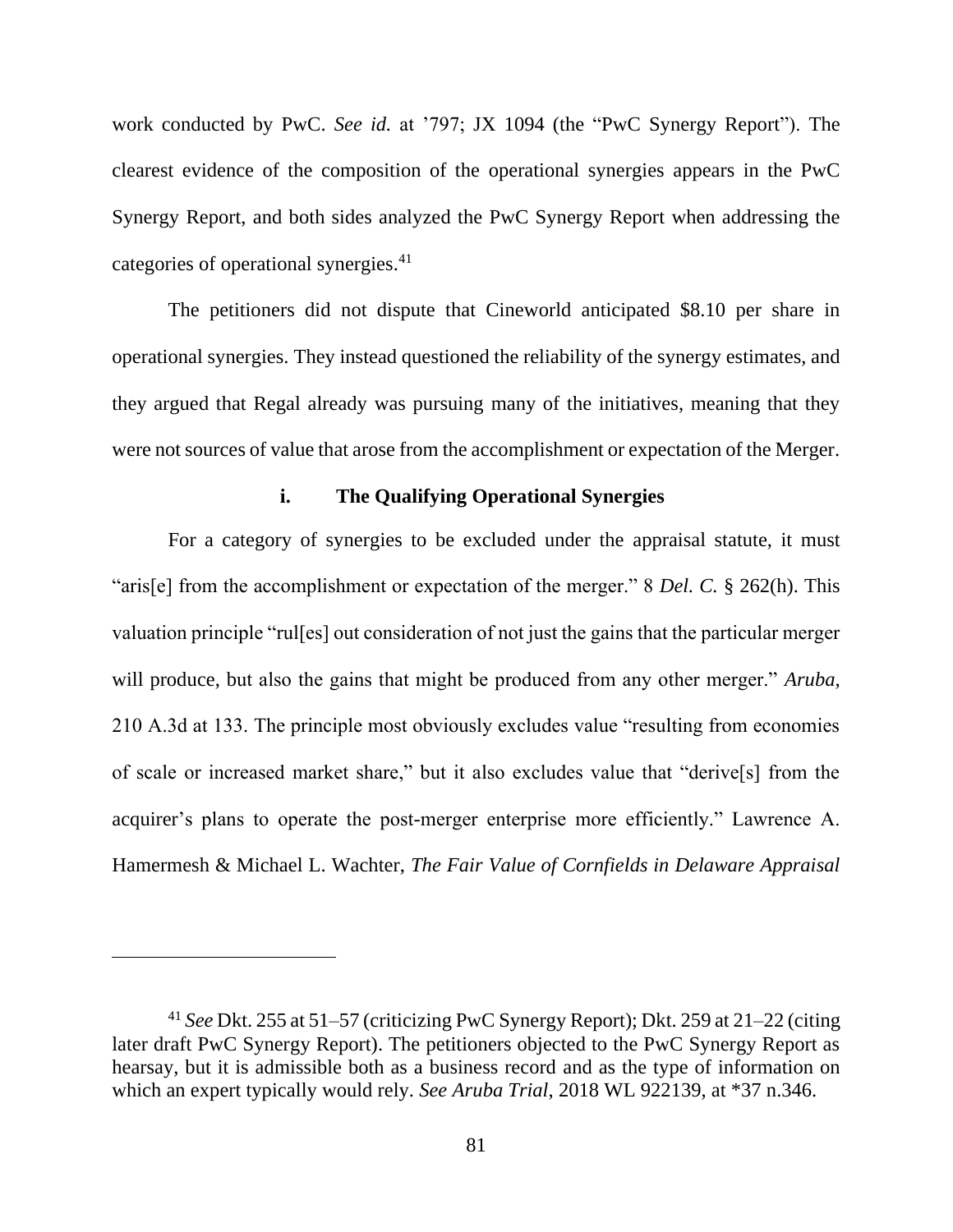*Law*, 31 J. Corp. L. 119, 148 (2005) [hereinafter *Cornfields*]. Stated conversely, the corporation's operative reality at the time of the merger "does not include the capitalized value of possible changes which may be made by new management."<sup>42</sup> Consequently, "the benefits of an alternative method of operation that is neither proposed before the merger nor implemented thereafter should not be taken into account in determining 'fair value.'" Hamermesh & Wachter, *Cornfields*, *supra*, at 161. By contrast, if the corporation was pursuing an initiative at the time of closing, then it is part of the corporation's operative reality and should not be excluded from the fair value calculation, even if the initiative was not fully implemented.<sup>43</sup>

The PwC Synergy Report divided the potential operational synergies into the following categories:

• Cost Reduction Opportunities

<sup>42</sup> *Gonsalves*, 701 A.2d at 362–63; *see Panera*, 2020 WL 506684, at \*37 (excluding value that serial acquirer that planned by create through financial optimization, including by extending the days payable in the company's cash collection cycle, because although incumbent management could have made that change, "Panera's management culture and priorities did not support the changes that JAB intended to make").

<sup>43</sup> *See, e.g.*, *Technicolor IV*, 684 A.2d at 299 (holding that because management implemented the "Perelman Plan" after a first-step tender offer and before a second-step merger, the trial court was obligated to value the company's operative reality at the time of the merger based on the Perelman Plan); *In re Emerging Commc'ns, Inc. S'holders' Litig.*, 2004 WL 1305745, at \*13 (Del. Ch. June 4, 2004) (including costs savings that the defendants attributed to the merger when calculating fair value "because they were contemplated well before the going private merger and could have been achieved without it"); *ONTI*, 751 A.2d at 906–07, 911 (including value of acquisition that had been planned and could have been effectuated without the merger).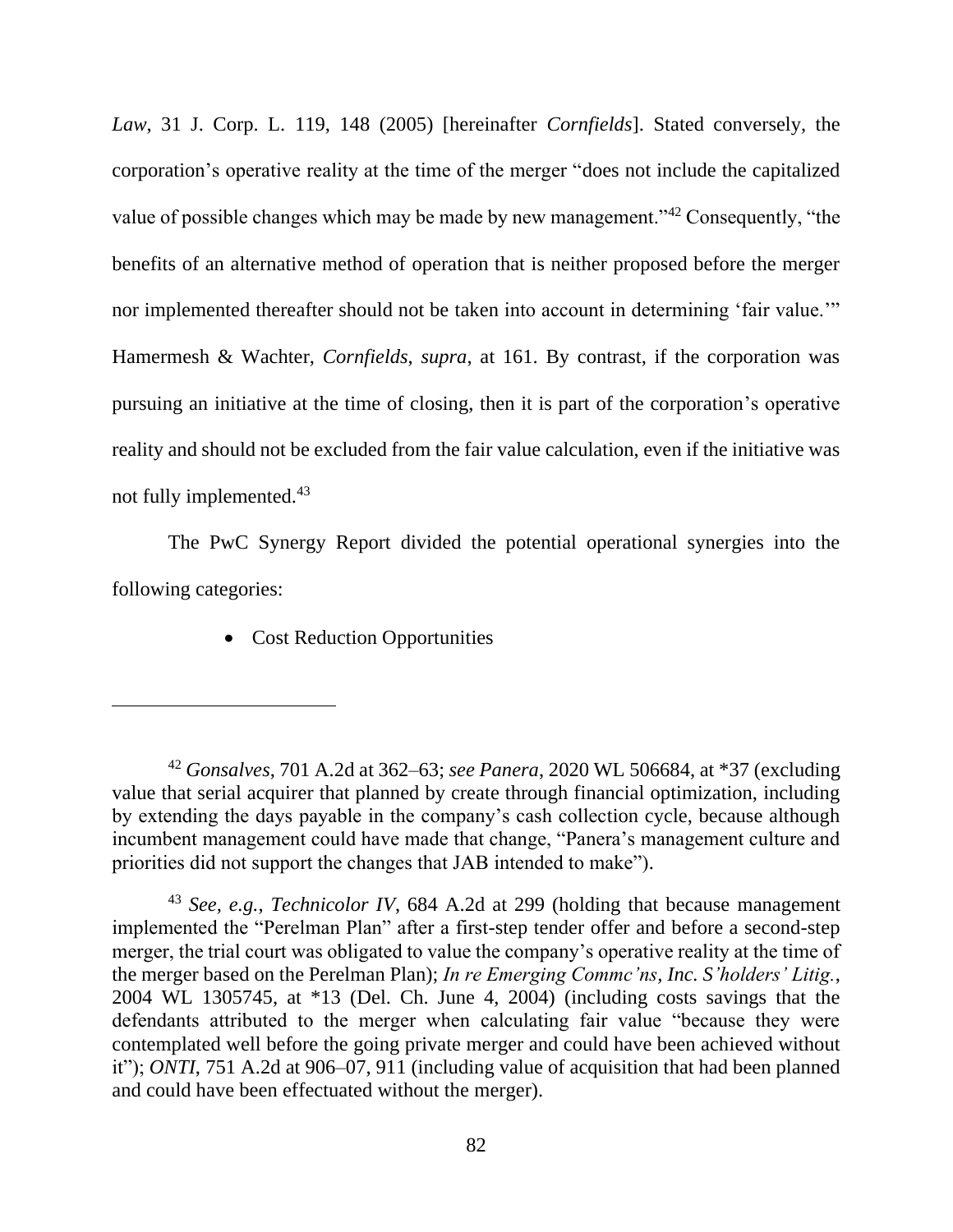- o Public To Private
- o Group Services
- o Strategy and Operations Re-Design
- o Economy Of Scale (Commercial)
- Leverage Of Know-How And Industry Best Practice
	- o Loyalty Programs
	- o Online Booking Increase Traffic
	- o Advertising
	- o Concession Spend Increase

JX 1094 at '025 (formatting added). Most of these categories of value must be excluded as arising from the accomplishment or expectation of the merger.

Under the heading "Public to Private," Cineworld anticipated achieving cost savings by "[d]e-listing Regal and transitioning it to an operational subsidiary." *Id.* at '027. The savings included the expenses associated with listing Regal's stock on the New York Stock Exchange, professional services costs associated with running a U.S. public company, and the compensation paid to Regal's directors and senior executives. Cohen Tr. 605–06. Offsetting costs included the lower compensation for a new senior management team and the expense to upgrade Cineworld's accounting team so it could oversee Regal's operations. JX 1094 at '027. Regal obviously could not achieve the net savings under its operative reality as a public company. The net savings therefore arose from the accomplishment or expectation of the Merger and must be excluded from the fair value determination.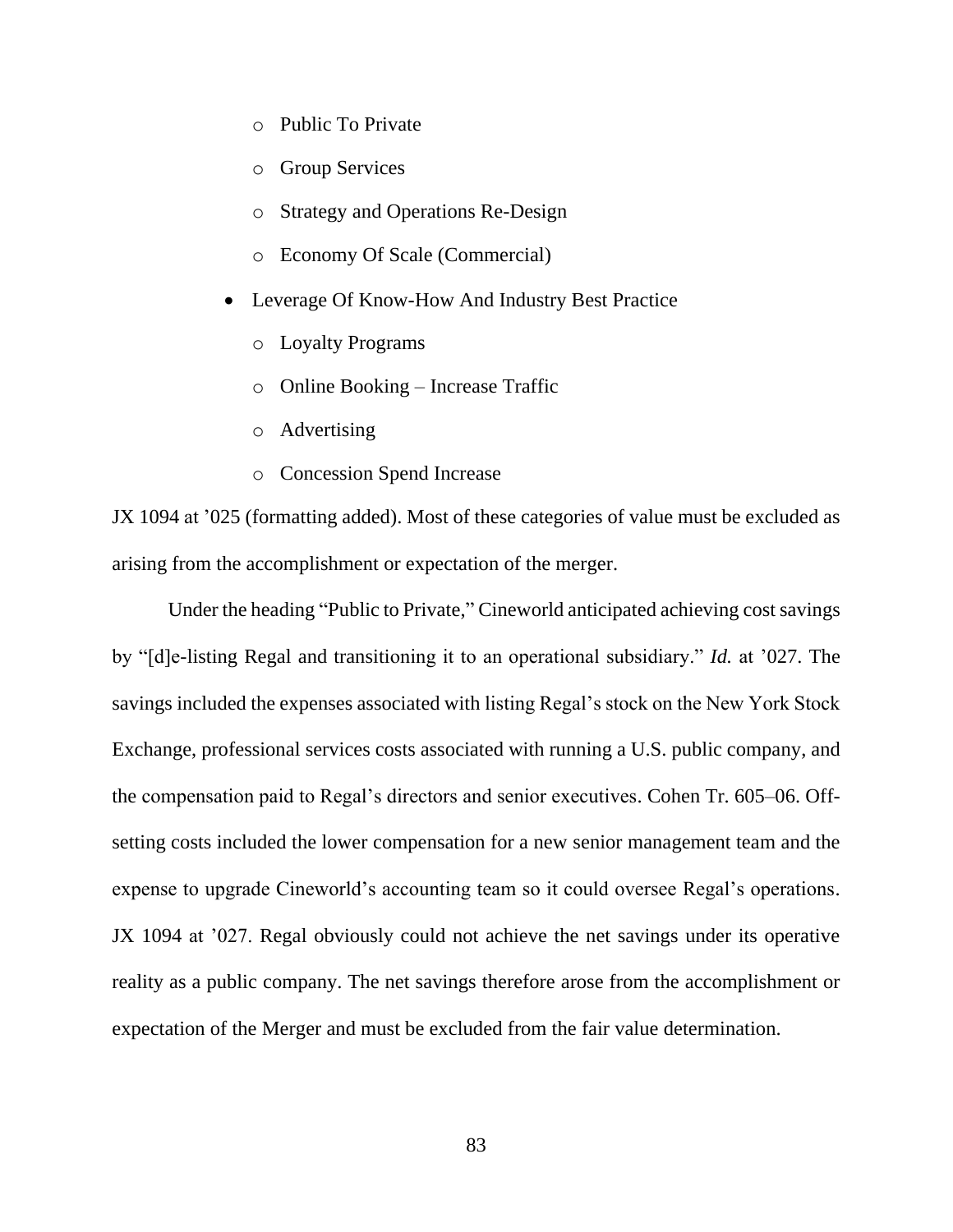Under the heading "Group Services," Cineworld anticipated achieving savings by eliminating redundant finance, information technology, and construction functions and relocating functions to jurisdictions with lower labor costs. *Id.* The savings associated with Group Services are a straightforward example of economies of scale that Regal could not achieve on its own, independent of the Merger. They arose from the accomplishment or expectation of the Merger and must be excluded from the fair value determination.

Under the heading "Strategy and Operations Re-Design," Cineworld anticipated achieving savings by implementing layoffs in areas such as marketing, film booking, retail, maintenance, human resources, risk management, security, and sales. *Id.* at '028; Cohen Tr. 607–08. This category also included Cineworld's plan to negotiate an increase in the fees that Regal received from online ticket sales. JX 1094 at '028; *see* Cohen Tr. 610. These cost savings reflect economies of scale arising from the combination of the two entities' operations, and Regal could not have achieved them on its own. Regal might have tried to renegotiate its fee-sharing arrangement, but management had no plan to do so, and Regal would not have had the bargaining power associated with the combined company's larger operations. The benefits associated with Strategy Operations and Re-Design arose from the accomplishment or expectation of the Merger and must be excluded from the fair value determination.

Under the heading "Economy of Scale (Commercial)," Cineworld expected to achieve cost savings on concessions and other consumables and on a large commercial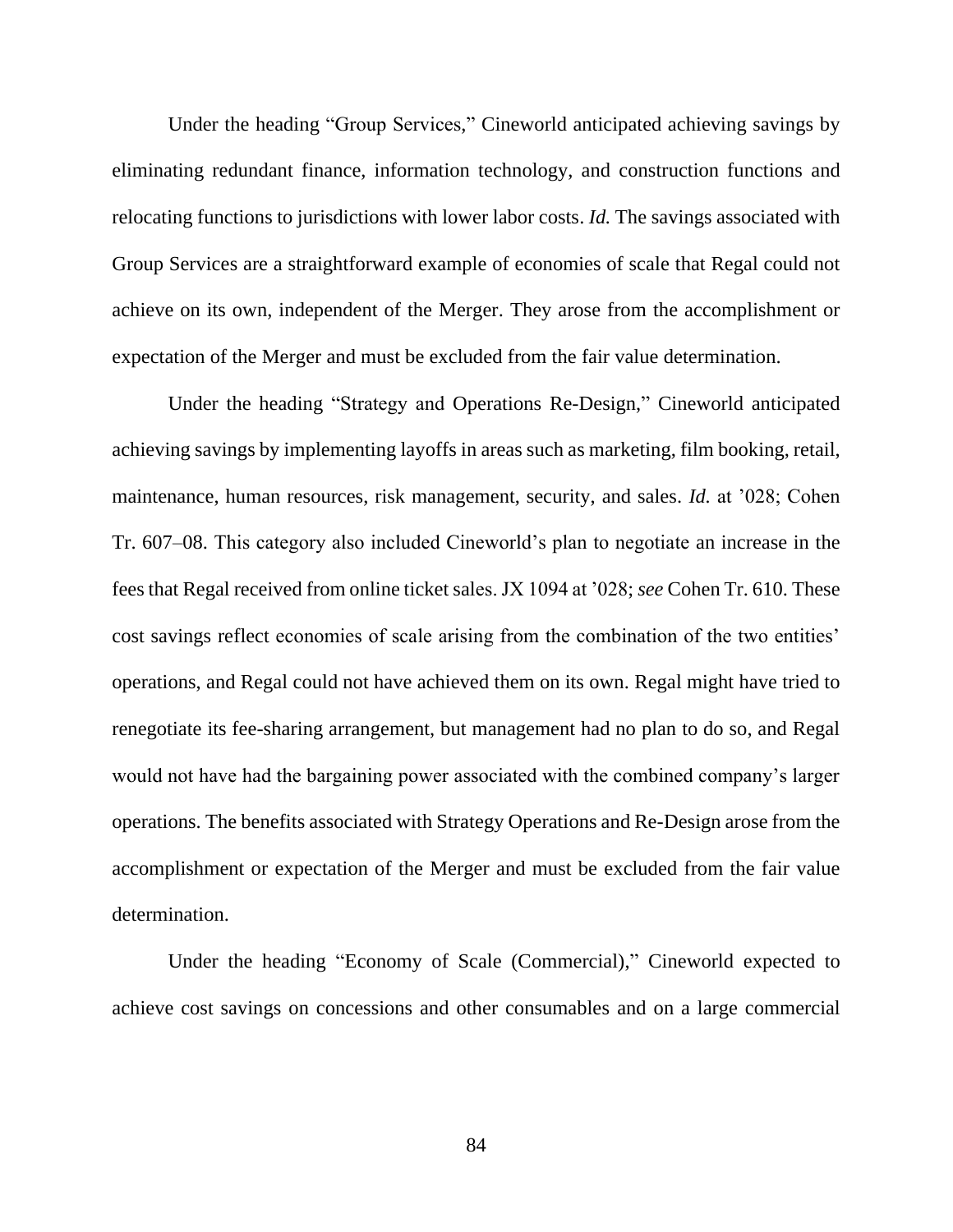insurance contract. JX 1094 at '025; *see* Cohen Tr. 608, 610. <sup>44</sup> The PwC Synergy Report estimated that the combined entity's purchasing power could improve Regal's gross margin on concessions by two percent. JX 1094 at '028; *see* Greidinger Tr. 347–48. Regal had not renegotiated its commercial insurance contract in ten years and did not have any plan to address it. Cohen Tr. 608. The savings in this category arose from the accomplishment or expectation of the Merger and must be excluded from the fair value determination.

Under the heading "Loyalty Programs," Cineworld expected it could increase revenue by bringing its own specialized loyalty programs to Regal. JX 1094 at '029; Greidinger Tr. 349–50. Cineworld offered its customers both a points-based program where users could generate "points" from purchases at Cineworld locations, as well as an "all-you-can-watch" subscription program that allowed moviegoers to pay a monthly fee for unlimited access to theaters. Greidinger Tr. 349–51; Cohen Tr. 612–14. Regal had the industry-leading loyalty program in the United States, but it was only a points-based program. Dunn Tr. 188–89; Greidinger Tr. 349–51. Cineworld's plan for a subscription program was novel and carried risk, because it depended on negotiating arrangements with the studios so that the film rents did not exceed the subscription fees. Greidinger Tr. 351.

<sup>44</sup> When testifying, Cohen mistakenly described the renegotiation of the commercial insurance contract as falling into the "Strategy Operations and Redesign" category, but the PwC Synergy Report listed it as a component of the "Economy of Scale (Commercial)" category. *Compare* Cohen Tr. 607–08 *with* JX 1094 at '028. This decision follows the PwC Synergy Report. Because this decision finds that both categories comprised value arising from the accomplishment or expectation of the Merger, the distinction is immaterial.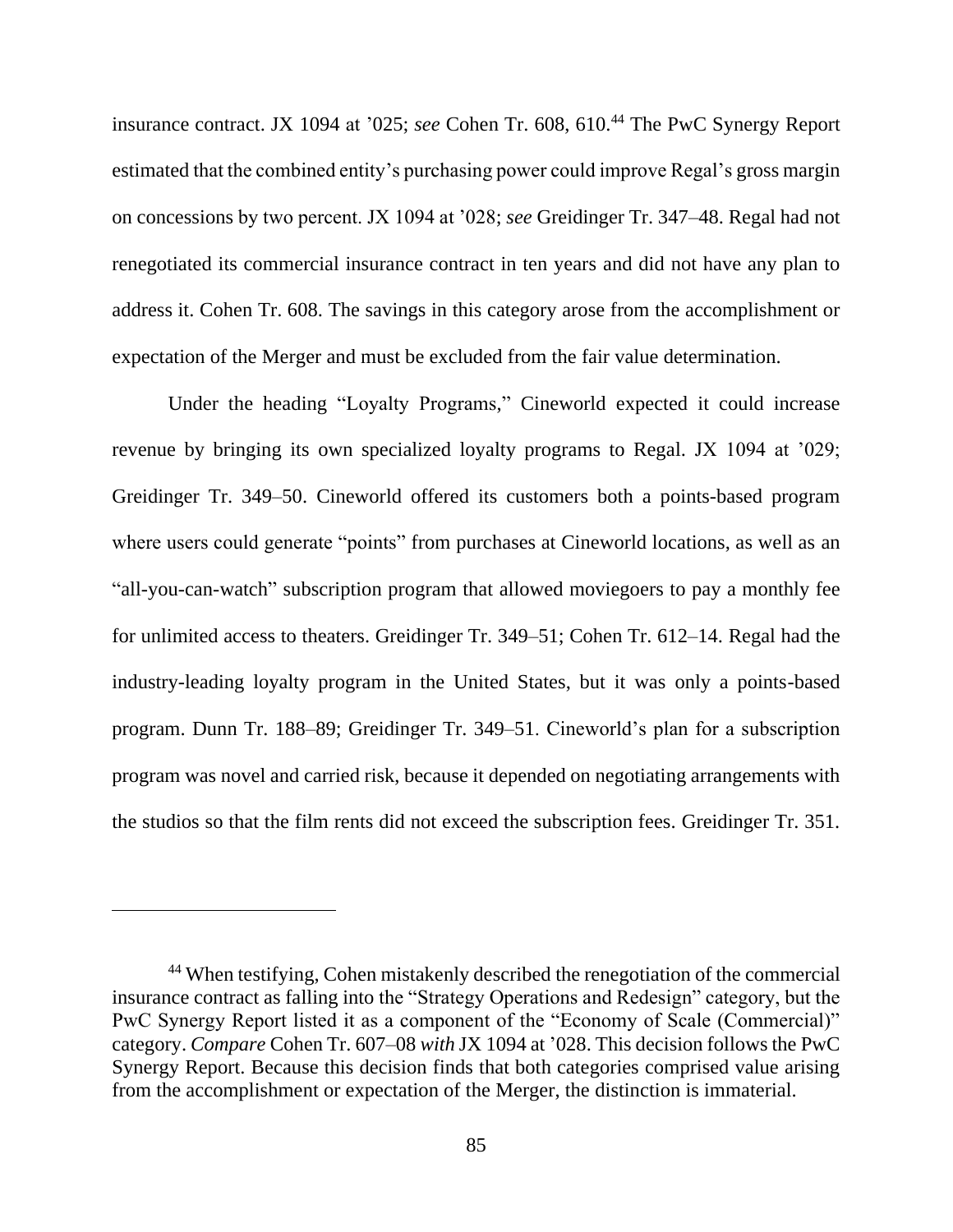No studio had agreed to a similar program in the United States, but Cineworld had experience developing and operating the program in Europe and believed it was feasible. *Id.* at 350–51, 411–12. Regal management had no plan to implement a subscription-based loyalty program, making this source of value one that arose from the accomplishment or expectation of the Merger.

Cineworld also believed that it could increase the volume of online ticket sales, and the PwC Synergy Report identified these benefits under the heading "Online Booking – Increase Traffic." JX 1094 at '029. The PwC Synergy Report observed that Regal's "current online ticket purchasing [percentage] out of total admission is low." *Id.* Cineworld planned to increase online bookings by expanding the availability of reserved seating from recliner seats to all available seats. Greidinger Tr. 351–53; Cohen Tr. 614. Cineworld also envisioned driving online booking traffic to Regal's website, avoiding the need to share online booking fees with a third-party provider. JX 1094 at '029. Regal management, however, already had implemented a program to promote online booking, which by November 2017 had increased by 66% year-to-date. JX 1084 at '075; *see* Miles Tr. 428; Ownby Tr. 259. Regal also already offered its own mobile application for online sales. *See* JX 1089 at 29–30. The evidence thus shows that the pursuit of these initiatives was part of Regal's operative reality at the time of the Merger, so value associated with this category will not be deducted from the appraisal award.

Under the heading "Advertising," Cineworld expected to increase Regal's average advertising revenue per patron by gradually shifting the timing of advertisements to play after the movie's scheduled showtime to maximize revenue from so-called "gold-spot"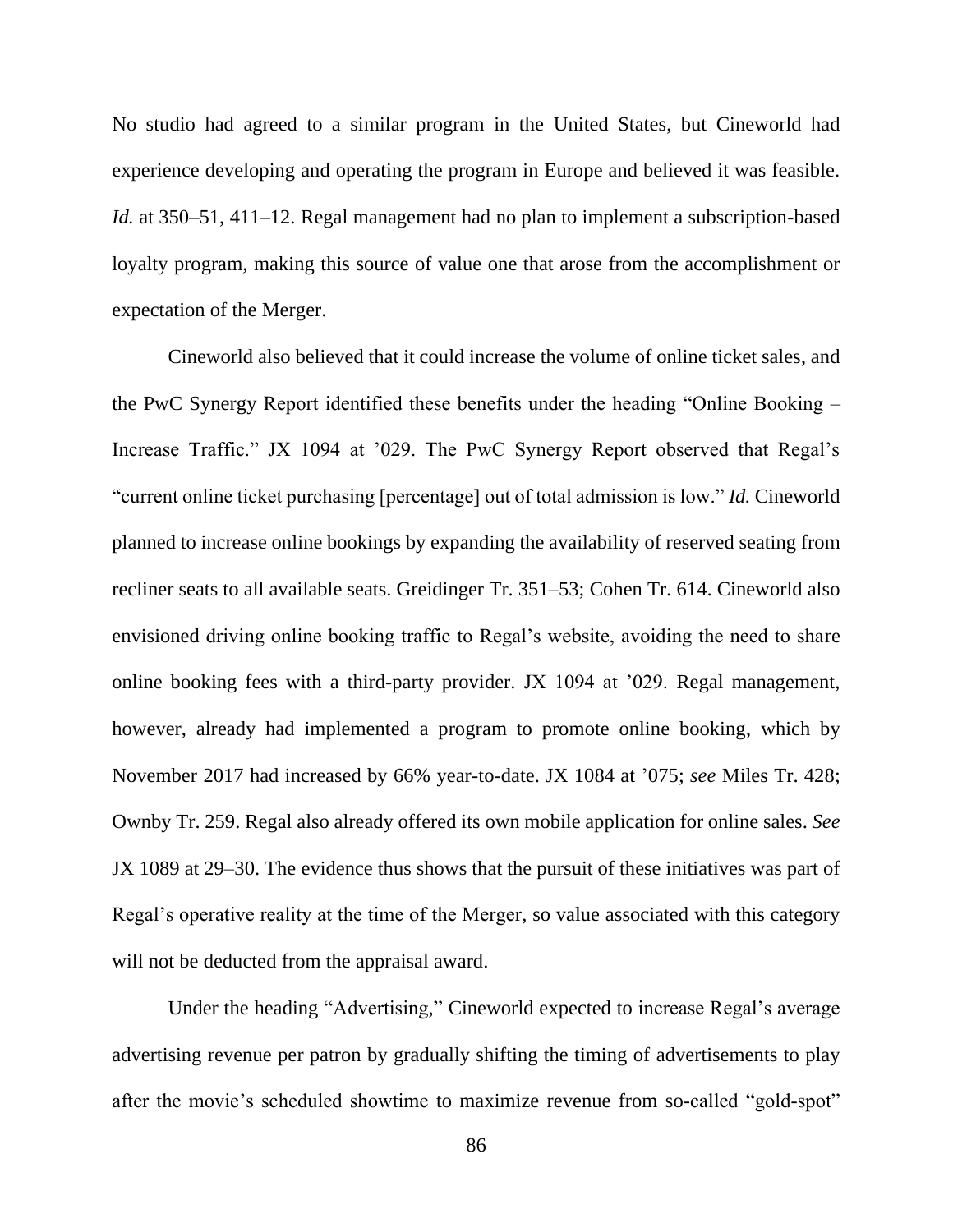advertising slots. Cohen Tr. 618–9; Greidinger Tr. 353–54. Regal management was not pursuing this strategy, making this source of value one that arose from the accomplishment or expectation of the Merger.

Under the heading "Concession Spend Increase," Cineworld planned to increase average concession spend per patron through the expansion of reserved seating. JX 1094 at '030. Cineworld believed that expanding reserved seating would mean that "people will have more patience to queue in the snack bar . . . because you don't need to run into the auditorium to grab the best seats because you know your seat is reserved." Greidinger Tr. 354–55. Regal already offered reserved seating via online and mobile ticketing, and Cineworld did not demonstrate that demand existed for more reserved seating in Regal's theaters. Regal already was pursuing initiatives to increase concessions spending per patron, which had resulted in high growth in that metric in the five years preceding the Merger.<sup>45</sup> The evidence thus shows that the pursuit of these initiatives was part of Regal's operative reality at the time of the Merger, so value associated with this category will not be deducted from the appraisal award.

# **ii. The Value Of The Qualifying Operational Synergies**

Having determined which categories of operational synergies qualify for exclusion under the appraisal statute, the next step is to value those synergies. Because this decision

<sup>45</sup> *See* Calkins Report ¶¶ 82–83, Fig. 5; Bell Tr. 501; JX 197 at 3; JX 250 at 3–4; JX 263 at 3–4; JX 296 at 2–3; JX 647 at 4–5; JX 730 at 3–4; JX 988 at 3–4, 9.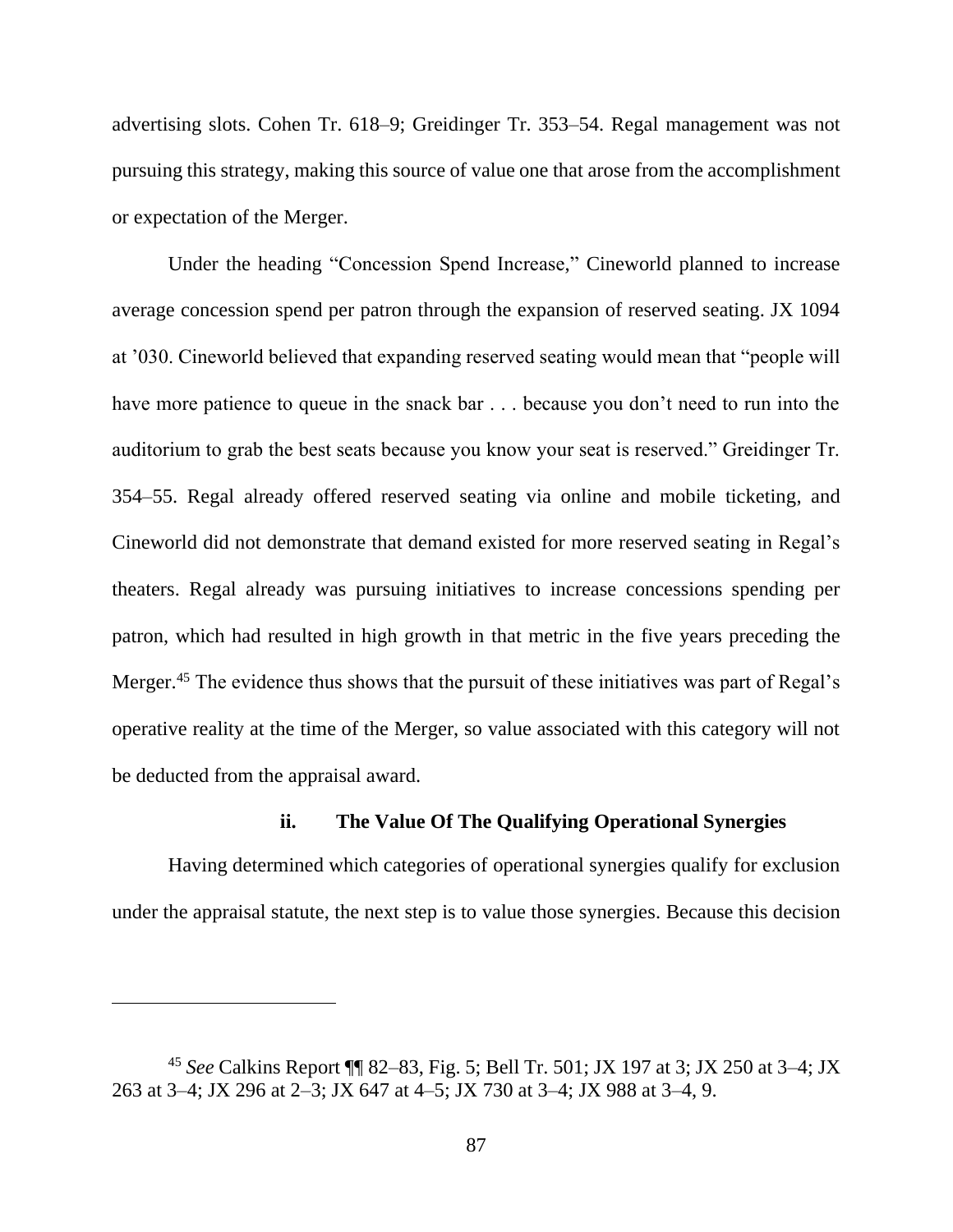has found that two categories of operational synergies did not qualify as value arising from the accomplishment or expectation of the Merger, the value associated with those categories will not be deducted from the deal price. A second issue presented by the evidence in this case is Cineworld's degree of confidence in its synergy expectations.

The total value of run-rate operational synergies in the PwC Synergy Report was \$141.3 million. JX 1094 at '025. Revenue from online booking and concessions accounted for \$18.2 million and \$16.9 million, respectively. Together, these categories comprised 24.84% of the total value of operational synergies. This means that excludable, mergerspecific synergies comprised 75.16% of the total value of operational synergies. Multiplying the \$8.10 per share estimate of operational synergies in the Banker Presentation by 75.16% yields a per-share value of \$6.09.

Although the court could use the value of \$6.09 per share as the value of the operational synergies, the evidence suggests that Cineworld was not fully confident in its ability to achieve that figure. Instead, Israel increased Cineworld's synergy expectations to satisfy the banks' demands for \$100 million in operational synergies. As discussed previously, PwC's original synergy model generated benefits of \$70 million. *See* JX 1052. After a meeting with Cineworld's bankers, Israel told Mooky that the bankers "expect us to reach a level of Non Capex Synergies . . . in 2019 of 100 million dollars." JX 1052. Israel then described "[t]he recommended changes after sitting with PWC," which consisted of line-by-line changes to PwC's model to bridge the \$30 million gap. JX 1052. PwC adjusted the inputs to its model to arrive at an estimate of 2019 operational synergies of \$99.9 million. JX 1039. Cineworld disclosed the \$100 million figure to the market, but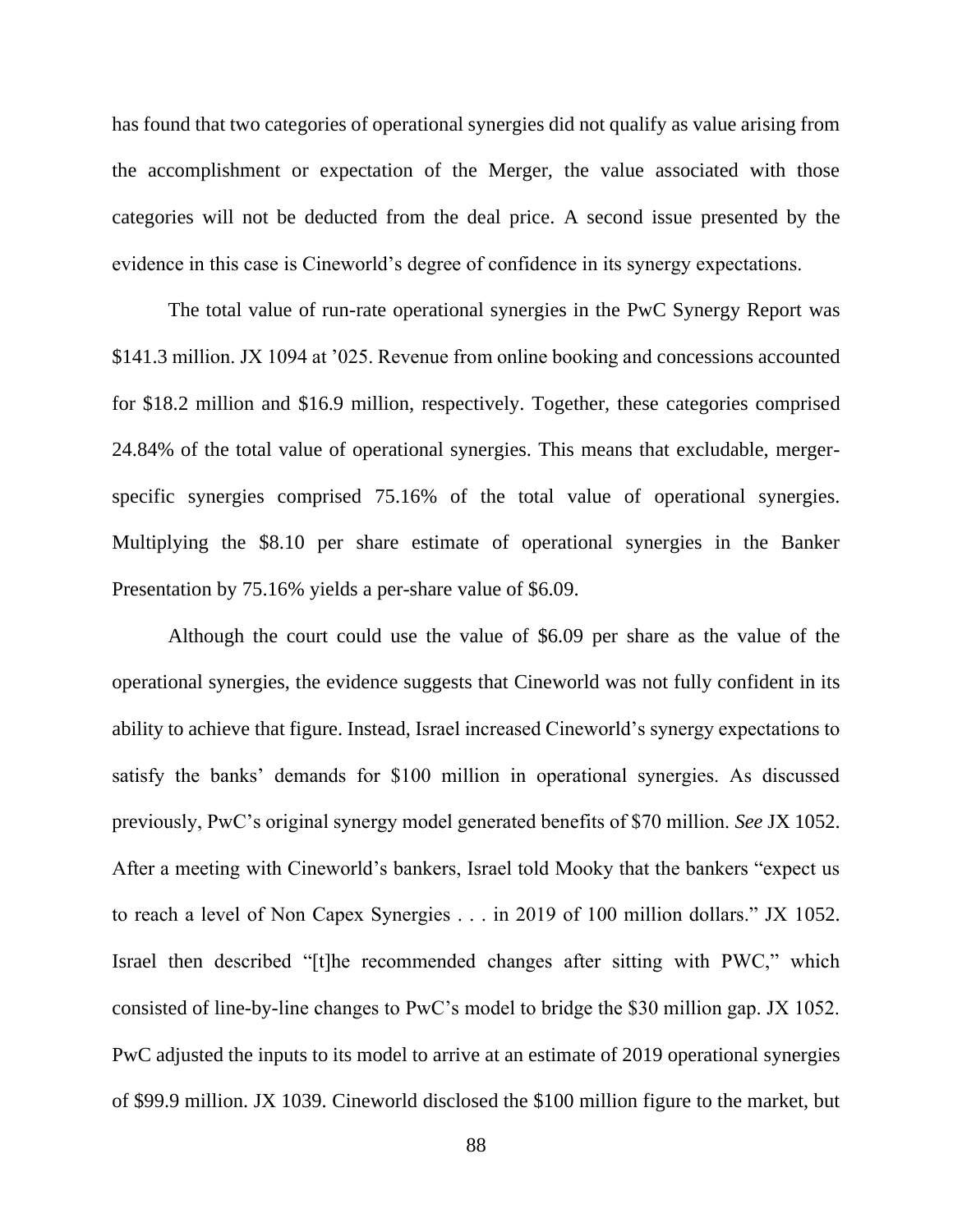Cineworld's directors remained skeptical about "the '[\$]100 million combination benefits' story." JX 1186.

This decision credits that Israel subjectively believed that Cineworld had the potential to achieve \$100 million in synergy benefits, but the evidence also suggests that Israel regarded the incremental \$30 million in benefits as more difficult to achieve. Those synergies appear to have been necessary to convince the lenders to finance the deal. Later, Cineworld stressed these synergies to reassure investors who believed Cineworld had overpaid. *See, e.g.*, Greidinger Tr. 357–59; JX 1298. Given the higher risk associated with the incremental synergies and the need for Cineworld to retain their value, it is unlikely that Cineworld would have shared those synergies with Regal. This decision therefore does not include the \$30 million in incremental synergies as part of the value that was available for inclusion in the purchase price. Instead, this decision uses the original, more conservative estimate of operational synergies that PwC prepared.

PwC originally estimated total synergies of \$70 million in 2019. *See* JX 1052. That amount is 70% of the \$100 million in synergies that Cineworld presented to its lenders and to the market. To derive the value of synergies that potentially will be deducted from the deal price, this decision uses 70% of the value of the operational synergies. Multiplying the \$6.09 per share estimate of qualifying operational synergies by 70% yields a per-share value for operational synergies of \$4.26 per share. Put differently, when negotiating the Merger, Cineworld expected to achieve operational synergies of \$4.26 per share that both qualified for potential exclusion from the deal price under the appraisal statute and which Cineworld was prepared to allocate to Regal as part of the price negotiations.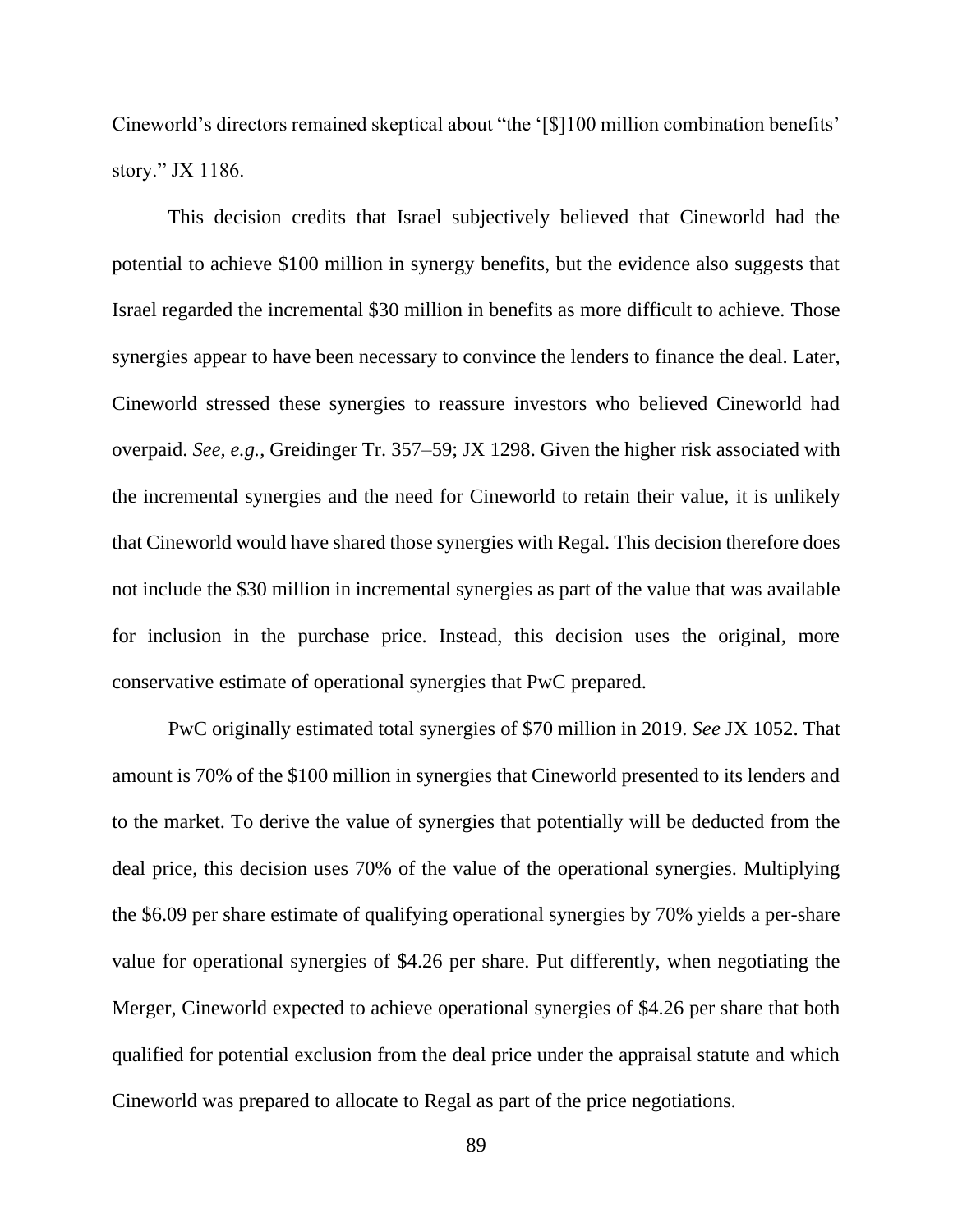### **b. The Financial Savings**

Cineworld also contends that the deal price included \$4.93 per share of financial savings. Dkt. 259 at 44–45. Both experts assumed the existence of financial savings. Neither provided a reliable valuation. This decision values the financial savings at \$2.73 per share.

As with the operational synergies, the process of quantifying the financial savings involves two steps. First, the court must determine which elements of the financial savings qualify as synergies under the appraisal statute. Second, the court must value the qualifying synergies. For the financial savings, the two elements are interrelated, because the passage of the Tax Act caused a portion of the financial savings that otherwise would have qualified as synergies to qualify no longer.

While the parties were negotiating the deal price, before the Tax Act became law, Cineworld anticipated being able to achieve significant financial savings by moving revenue out of the United States and into lower-tax jurisdictions. The quantum of savings that Cineworld could achieve depended in large part on the delta between Regal's higher tax rate in the United States and the lower rates in other jurisdictions. The passage of the Tax Act lowered Regal's tax rate in the United States, which reduced the quantum of financial savings that Cineworld could achieve.<sup>46</sup> For appraisal purposes, the reduced tax

<sup>46</sup> *See* Greidinger Tr. 415–17 (agreeing that Cineworld reduced its estimate of financial savings it could achieve after the Tax Act was passed); JX 1163 at '294–96 (E&Y noting that the Tax Act would "substantially limit" the benefits from shifting income to other jurisdictions and could eliminate the benefits of transfer pricing entirely); *see also*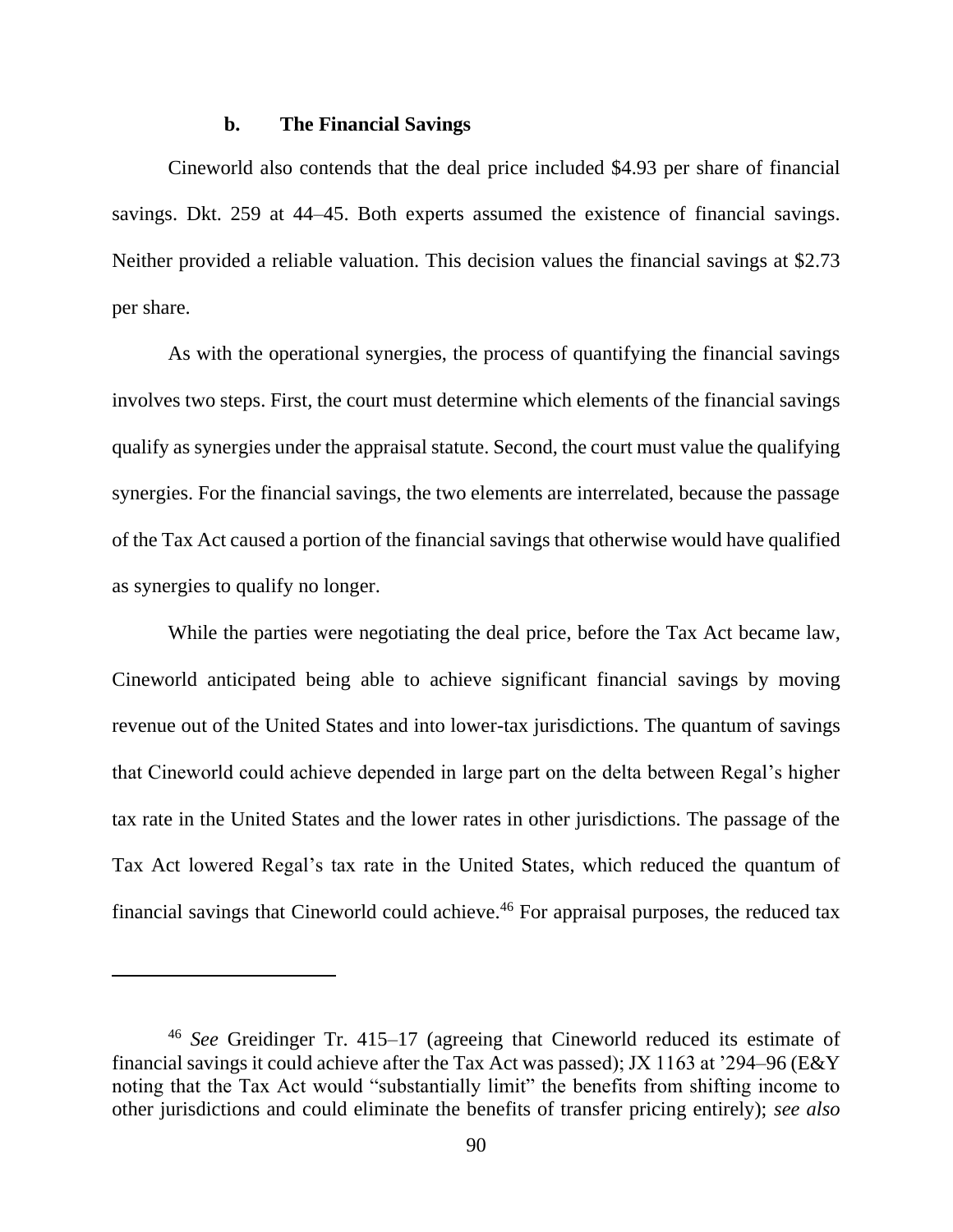rate also meant that the portion of financial savings attributable to those expectations no longer was a synergy arising from the accomplishment or expectation of the Merger. After the Tax Act, those financial savings were a component of value available to Regal in its operative reality as a stand-alone entity. The overall value of the financial savings achievable from the lowered corporate tax rate did not change. What changed was whether Regal could achieve them on its own.

Notably, the Tax Act also contained provisions that limited Cineworld's ability to reduce Regal's U.S.-based revenue using transfer pricing, and Cineworld reduced its expectations regarding financial savings in light of those provisions. The Tax Act's effect on transfer pricing did not transform any portion of that category of synergies into benefits that Regal could achieve on its own. The effect of that aspect of the Tax Act was to impair Cineworld's ability to achieve its expectations. When the parties were negotiating over the deal price, however, Cineworld expected to be able to achieve those benefits. Those expected benefits were attributable to the accomplishment or expectation of the Merger and therefore qualify for exclusion from the deal price.

Kennedy valued the financial savings by starting with the figure of \$7.10 per share that appeared in the Banker Presentation. JX 1115 at '788. The Banker Presentation reached that figure by estimating that the combined company could save \$54 million

Kennedy Tr. 1055 (noting that after the passage of the Tax Act, Cineworld "didn't need to go through some of the restructuring that might have shifted income from a high tax rate country like the U.S. to lower tax rate countries").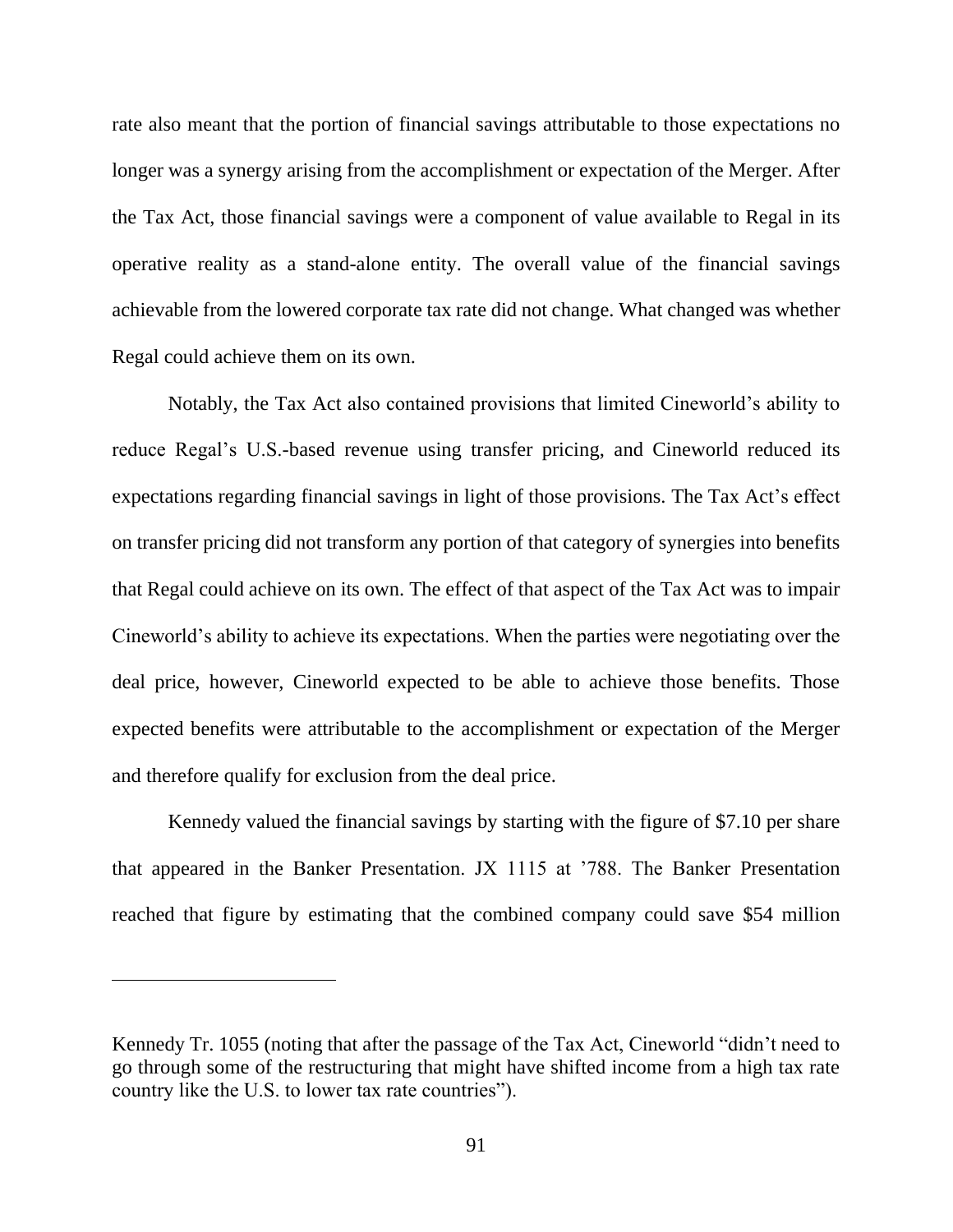annually through "[f]inancial structuring benefits" and \$18 million through the "[o]ptimization of transfer pricing," for a total of \$72 million in annual savings. *Id.* at '781. Those estimates seem to have been derived from analyses conducted by E&Y. Greidinger Dep. 185–86 (financial savings estimate in Banker Presentation was "copied from an E&Y analysis that . . . calculat[ed] this complicated structure"); *see* JX 1163 (E&Y analysis).

Kennedy next adjusted the calculation in the Banker Presentation to account for the Tax Act. He recognized that the figure of \$7.10 per share reflected value that Cineworld could have achieved by generating tax savings based on Regal's effective tax rate before the adoption of the Tax Act, and he acknowledged that Regal could achieve some of those benefits as a standalone company. He concluded correctly that those benefits no longer qualified as synergies under the appraisal statute.

To identify the value that no longer qualified for exclusion as a merger-related synergy, Kennedy consulted Cineworld's press release that announced the Merger on December 5, 2017. That press release stated that Cineworld anticipated "US\$50 million of group structuring benefits . . . through the adoption of an efficient financial structure." JX 1296 at '994. Because the Banker Presentation had estimated \$72 million in savings before the Tax Act, and because Cineworld still anticipated \$50 million in savings when the passage of the Tax Act was imminent, Kennedy concluded that the difference of \$22 million reflected savings that Regal could achieve on its own after the passage of the Tax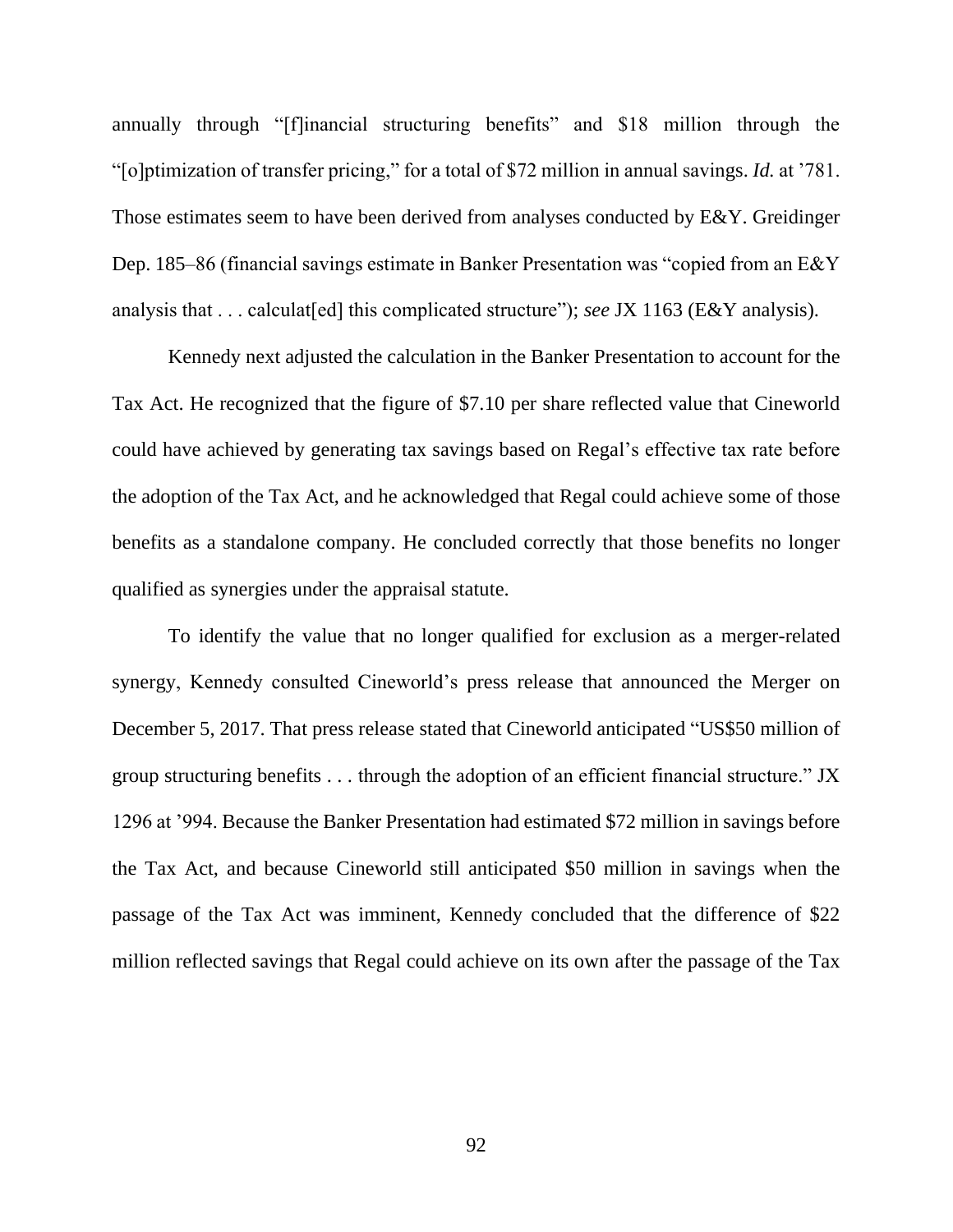Act. Kennedy Report ¶ 101. Kennedy excluded a proportionate amount from the per-share synergies figure, resulting in an adjusted savings of \$4.93 per share.<sup>47</sup>

Kennedy's approach was logical, but Cineworld provided a more credible estimate of the benefits it could achieve after the passage of the Tax Act. In January 2018, Cineworld reduced its estimate of the value of the financial structuring benefits to \$10 million annually in a letter to its stockholders and in two presentations to potential lenders. *See* JX 1416 (the "January Stockholder Letter") at 9–10; JX 1420 (the "January Lender Presentation") at 8, 27; JX 1425 at '435–36. Put differently, rather than still being able to achieve \$50 million in financial savings after the passage of the Tax Act, as Kennedy assumed, Cineworld thought it could achieve only \$10 million annually. Cineworld made no reference to benefits from transfer pricing in either document, suggesting that Cineworld no longer thought that it could achieve benefits through transfer pricing.

This decision uses Kennedy's method to calculate the per-share value of the financial savings, but it relies on the January Stockholder Letter and the January Lender Presentation to estimate the financial savings Cineworld could generate after the Tax Act. In other words, because the Banker Presentation had estimated  $$71.5$  million<sup>48</sup> in savings

<sup>&</sup>lt;sup>47</sup> To make the adjustment, Kennedy divided \$50 million, representing the amount of financial savings after the passage of the Tax Act, by the \$72 million estimate in the Banker Presentation. He then multiplied the resulting percentage (69.4%) times the estimate of financial savings in the Banker Presentation (\$7.10 per share). That calculation produced his figure of \$4.93 per share. Kennedy Report ¶ 101.

<sup>&</sup>lt;sup>48</sup> The spreadsheet that supported the Banker Presentation valued financial savings at \$71.5 million annually. *See* JX 1116, "Merger" tab, cells BM53:BQ53. The Banker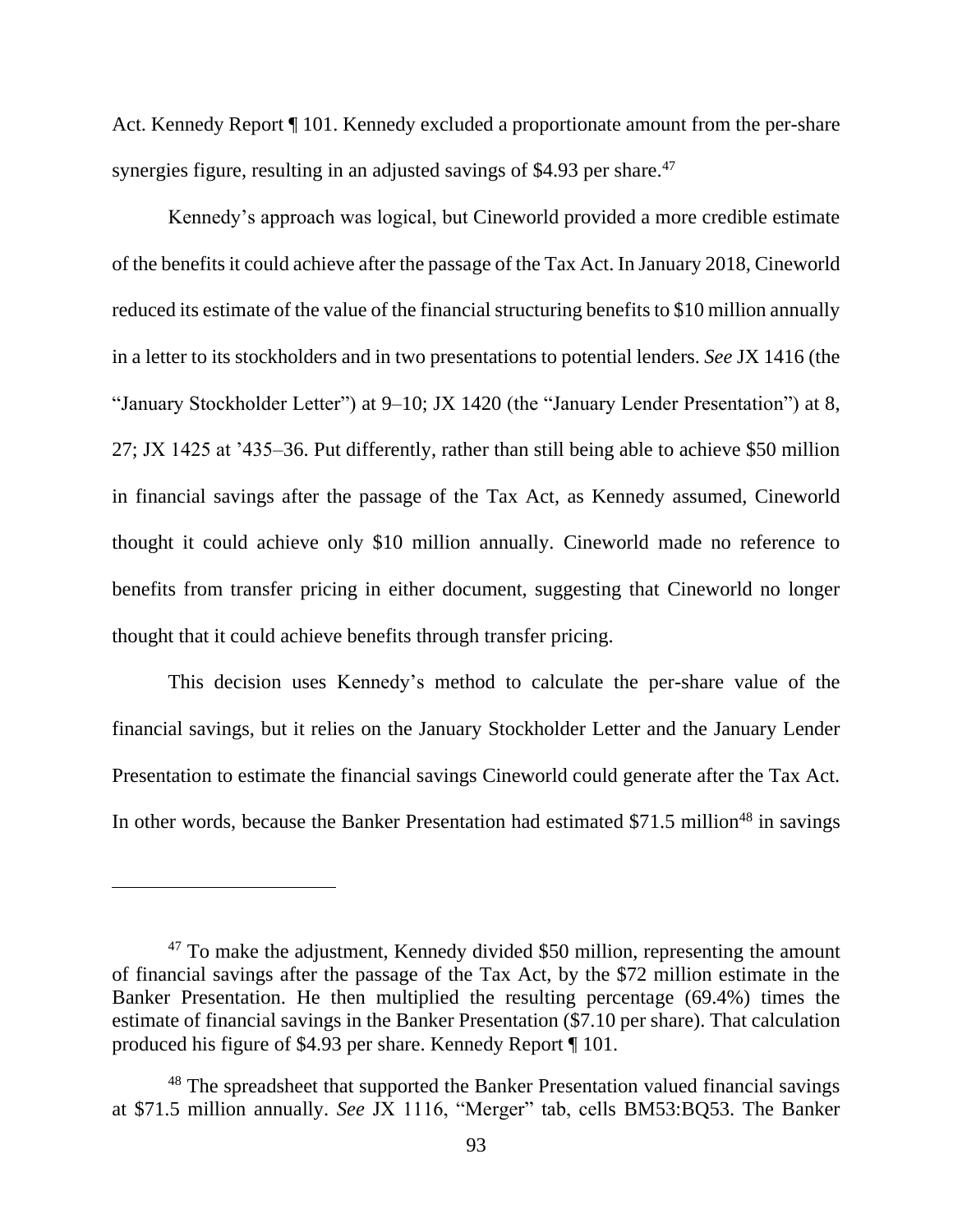before the Tax Act, of which \$17.5 million was due to transfer pricing, and because Cineworld still anticipated \$10 million in savings after the passage of the Tax Act, the difference of \$44 million reflected savings that Regal could achieve on its own after the passage of the Tax Act.

Yilmaz attempted to value the financial savings that no longer could be claimed as synergies by recreating Kennedy's calculation while using \$10 million for the value of the financial structuring benefits that Cineworld could achieve after the enactment of the Tax Act. His calculation resulted in financial savings of \$2.65 per share,<sup>49</sup> but it contained an error. He assumed that Kennedy valued annual financial structuring benefits of \$54 million at \$4.93 per share, when Kennedy actually valued annual financial structuring benefits of

Presentation appears to have rounded up to \$72 million for simplicity. To be more precise, this decision uses \$71.5 million as Cineworld's estimate of the financial savings.

<sup>&</sup>lt;sup>49</sup> To make the adjustment, Yilmaz broke the calculation into two components. For the first component, he divided \$10 million, representing his estimate of the amount of financial savings after the passage of the Tax Act, by the \$54 million that he believed Kennedy estimated. He then multiplied the resulting percentage (18.52%) times Kennedy's estimate of the financial savings attributable to that component (\$4.93 per share). That calculation produced a figure of \$0.91 per share for the first component. For the second component, Yilmaz divided \$17.5 million in transfer pricing benefits by the \$71.5 million of total financial savings that originally appeared in the Banker Presentation, then multiplied the resulting percentage (24.48%) times Kennedy's total estimate of financial savings (\$7.10 per share). That calculation produced a figure of \$1.74 per share for the second component. The sum the two components generated a value of \$2.65 per share. Yilmaz Rebuttal Report ¶ 39 & nn.45–46.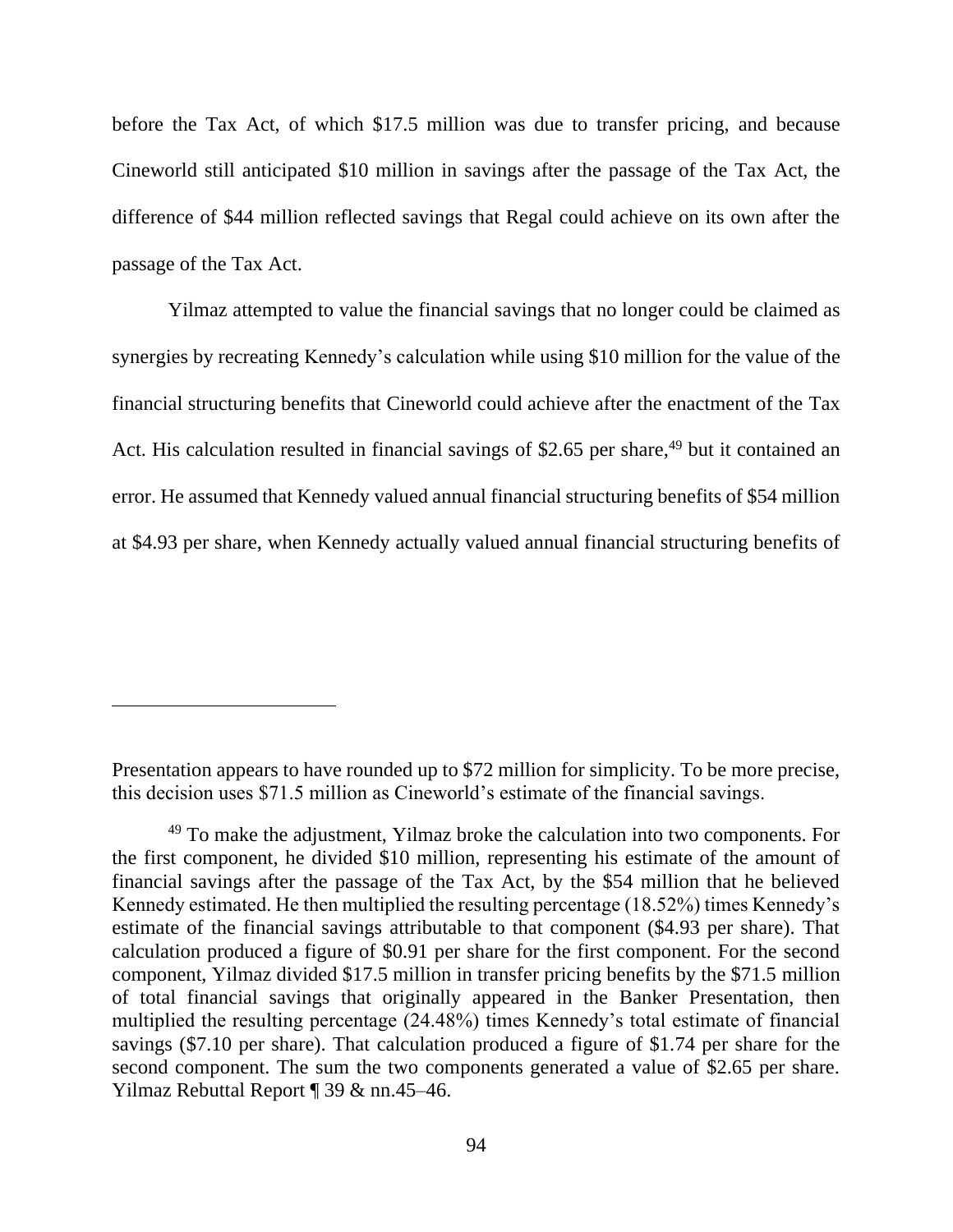\$50 million at \$4.93 per share.<sup>50</sup> Corrected for this error, Yilmaz's calculation shows that Cineworld expected to achieve financial savings of \$2.73 per share that Regal could not achieve as a standalone entity. <sup>51</sup> Put differently, Cineworld expected to achieve \$7.10 per share in financial savings when it negotiated the Merger, but \$4.37 of this amount reflected value that Regal could have achieved on its own under its operative reality at closing and which therefore cannot be deducted from a fair value determination under the appraisal statute. The calculation continues to include value attributable to Cineworld's expectation that it could achieve financial savings through transfer pricing. When Cineworld bargained with Regal over the deal price, Cineworld believed it could achieve those benefits, and they could not be achieved absent the Merger. The subsequent passage of the Tax Act interfered with Cineworld's ability to achieve those benefits, but it did not alter either Cineworld's expectations about them at the time Cineworld negotiated the deal price, or the fact that Regal never had the ability to achieve those benefits as a standalone entity.

This decision adopts the corrected version of Yilmaz's calculation. When negotiating the Merger, Cineworld anticipated financial savings of \$2.73 per share that

<sup>50</sup> *Compare* Yilmaz Rebuttal Report ¶ 39 & n. 45 (valuing financial structuring benefits of "\$54 million annually"), *with* Kennedy Report ¶ 101 (valuing financial structuring benefits of \$50 million annually).

<sup>51</sup> To calculate the value of \$10 million of financial structuring benefits and \$17.5 million of benefits from transfer pricing, Yilmaz should have divided the sum of both values (\$27.5) by \$71.5 million and multiplied the result (38.46%) by \$7.10 per share, for a total financial savings value of \$2.73 per share.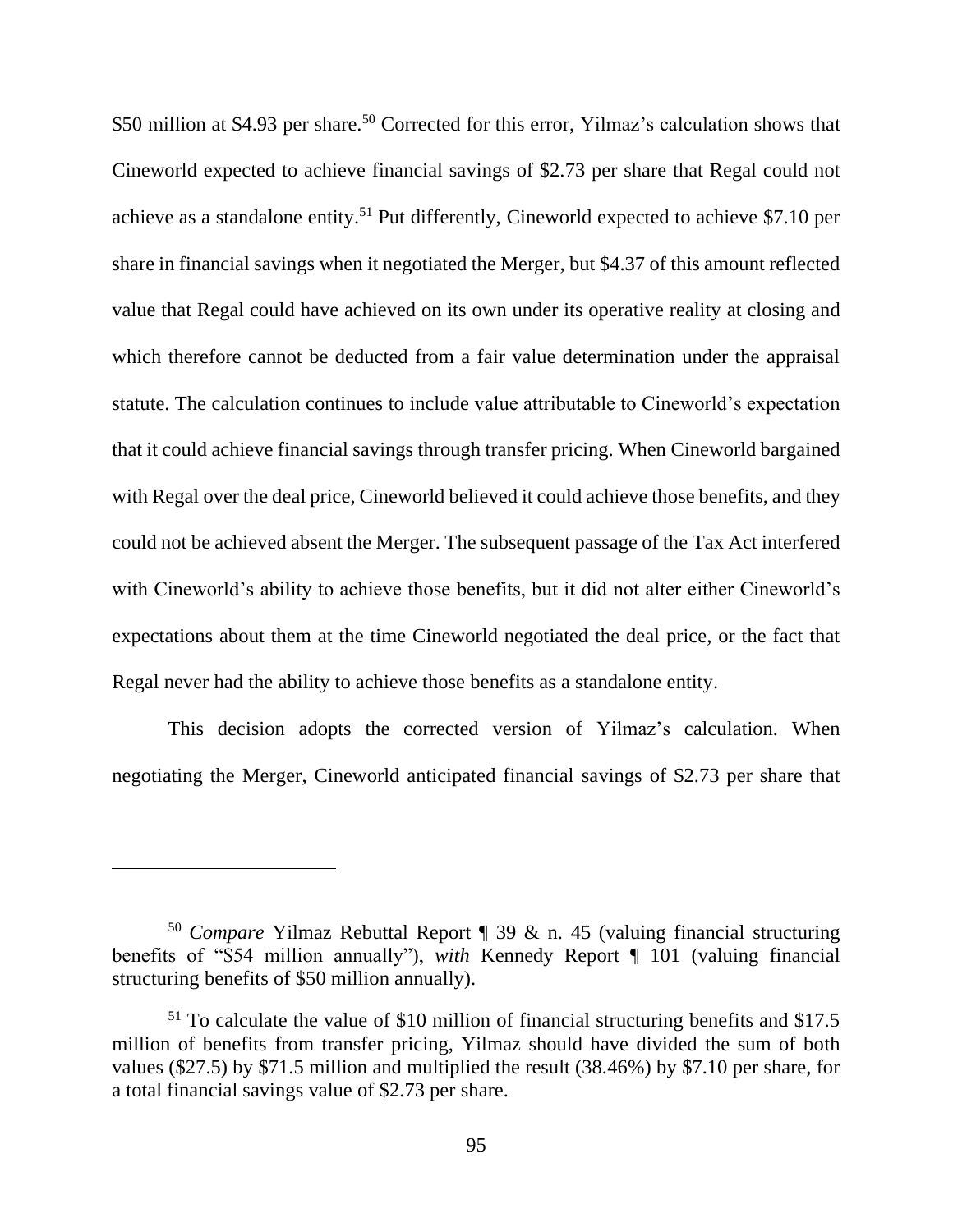both qualified for potential exclusion from the deal price under the appraisal statute and a portion of which Cineworld was prepared to allocate to Regal as part of the price negotiations.

## **c. The Sharing Of Synergies**

"[T]he proper way of applying a merger-price-less-synergies approach is to determine the value paid for a company and then subtract that portion of the purchase price representing synergies." *Ramtron*, 2015 WL 4540443, at \*25. This decision has concluded that the Merger generated operational synergies of \$4.26 per share and financial savings of \$2.73 per share that potentially were available for allocation to Regal's stockholders. The court's next task is to estimate how much of the \$6.99 in total synergies was in fact allocated to Regal's stockholders in the purchase price.

As noted previously, Delaware law recognizes that sell-side stockholders typically receive a share of synergies as part of the deal premium, and there is academic support for that proposition.<sup>52</sup> There also is evidence that sell-side stockholders receive, on average, a

<sup>52</sup> *See, e.g.*, Lawrence A. Hamermesh & Michael L. Wachter, *Finding the Right Balance in Appraisal Litigation: Deal Price, Deal Process, and Synergies*, 73 Bus. Law. 961, 1003 (2018) [hereinafter *Finding the Right Balance*] ("The question in any given appraisal proceeding . . . is to determine the extent to which estimated synergies were allocated in the deal to target stockholders and how much of that value was retained by the acquirer."); Kenneth R. Ahern, *Bargaining Power and Industry Dependence in Mergers*, 103 J. Fin. Econ. 530, 531, 547 (2012) (demonstrating that targets capture on average "modestly more" of the merger gains than buyers); Jens Kengelbach et al., *Divide and Conquer: How Successful M&A Deals Split the Synergies* 4, 9 (2013) [hereinafter *2013 M&A Report*] (explaining that a buyer may "demand a share of [synergies] in the form of a takeover price higher than the [company]'s standalone valuation" and that "[t]o arrive at a transaction price acceptable to the seller, in most cases, the acquirer must agree to share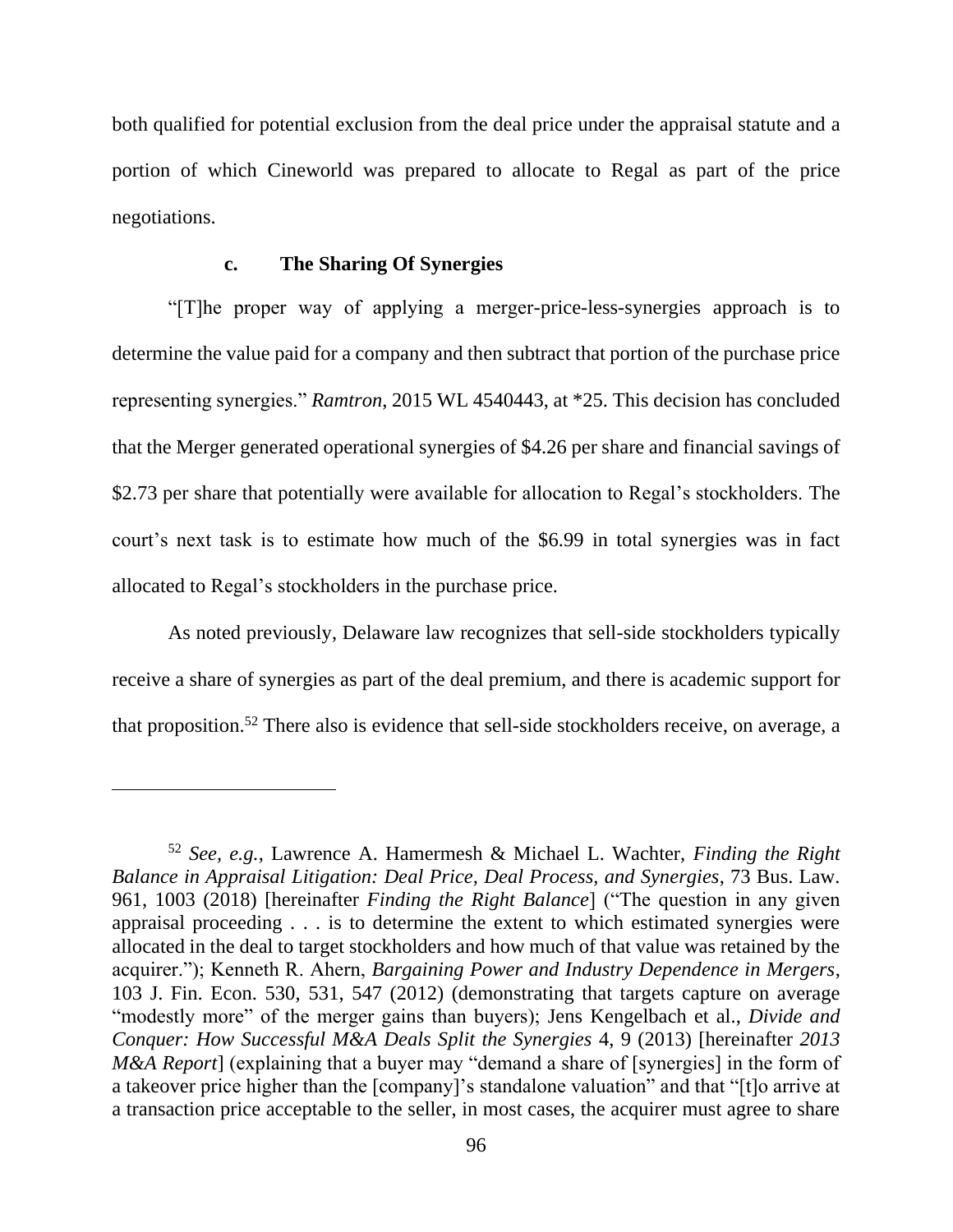majority of the synergies.<sup>53</sup> That observation, however, reflects a generalization across deals; the outcome in any individual deal may be different.<sup>54</sup>

To date, Delaware law has not recognized a presumption that the seller's stockholders capture synergies. Instead, the court must make a fair value determination "that is grounded in the record before it."<sup>55</sup> To obtain a synergy deduction, the seller "bears"

<sup>53</sup> *DFC*, 172 A.3d at 371 (collecting authorities); *see, e.g.*, Tim Koller et al., *Value* 169 (2011) ("[D]espite the fact that acquisitions overall create value, the distribution of any value they create tends to be lopsided, with the selling companies' shareholders capturing the bulk."); Gregor Andrade et al., *New Evidence and Perspectives on Mergers*, 15 J. Econ. Persp. 103, 110 (2001) ("Target firm shareholders are clearly winners in merger transactions."); Bruner, *supra*, at 775 ("Buyers give more (and targets take more) of the middle ground.").

<sup>54</sup> *See* Kengelbach et al., *2013 M&A Report*, *supra*, at 9 (explaining that the allocation of synergies "varies . . . according to factors such as the relative negotiating strengths of the buyer and seller and the amount of competition to acquire the target"); Hamermesh & Wachter, *Finding the Right Balance*, *supra*, at 1005–06 ("[A] perception that bargaining was relatively weak may imply that the target's stockholders received a relatively smaller share of overall synergies, and vice versa."); Carney & Sharfman, *supra*, at 104 ("The more competitive the market for the target, the greater its bargaining power, and the higher the acquisition price will rise, leaving fewer benefits from the bargain for the buyer  $\dots$ .").

<sup>55</sup> *Jarden*, 236 A.3d at 325 (internal quotation marks omitted); *see also Panera*, 2020 WL 2020 WL 506684, at \*18 ("Because the Court determines fair value based on an

expected synergies"); Richard A. Brealey et al., *Principles of Corporate Finance* 813–14 (10th ed. 2011) (explaining that "in mergers sellers generally do better than buyers"); Robert F. Bruner, *Applied Mergers and Acquisitions* 936 (2004) ("In efficient markets for securities, the stand-alone value of the firm should equal its market capitalization. If this assumption is reasonable . . . , then the test for value creation for the buyer reduces to: VSynergies > ΠBid."). *See generally* William J. Carney & Keith Sharfman, *The Death of Appraisal Arbitrage: Ending Windfalls for Deal Dissenters*, 43 Del. J. Corp. L. 61, 94–96 (2018) (summarizing research).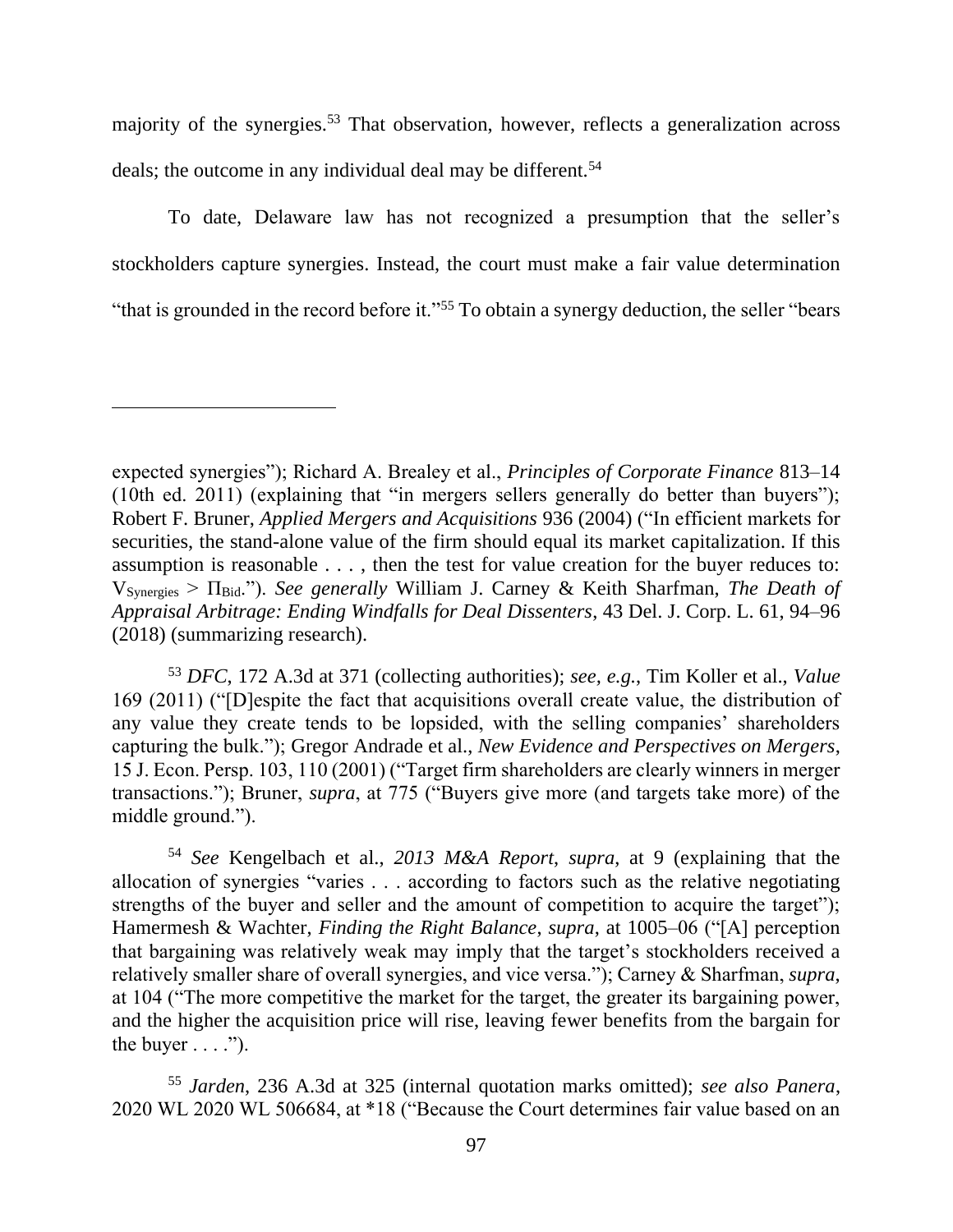the burden of demonstrating what, if any, portion of [the synergies] value was included in the price-per-share." *Jarden Trial*, 2019 WL 3244085, at \*26 (alteration in original) (internal quotations omitted).

The parties agree on these general principles, but they disagree about the evidentiary showing necessary to carry the burden. The petitioners argue that Cineworld must point to deal-specific evidence in the factual record that supports an allocation of synergies to the seller. Cineworld argues that in light of the substantial premium over the unaffected market price, the drop in Cineworld's stock price upon news of the deal, and the extensive evidence that Cineworld contemplated synergies, Regal's stockholders necessarily received some allocation. To quantify the allocation, Cineworld's expert relied on a 2018 version of a study by the Boston Consulting Group (the "2018 BCG Study") that sought to estimate how synergies are allocated across deals. *See* Jens Kengelbach et al., *The 2018 M&A Report: Synergies Take Center Stage* (2018) [hereinafter *2018 M&A Report*].

Each side has precedents that support its position. Decisions pre-dating *DFC* and *Dell* favor the petitioners. Decisions post-dating *DFC* and *Dell* favor Cineworld.

## **i. Synergy Allocations Before** *DFC* **and** *Dell*

Although the appraisal statute dates back to  $1899$ ,<sup>56</sup> the deal-price-less-synergies metric is a recent innovation. In 2003, then-Vice Chancellor Strine introduced the

adversarial presentation blending facts, opinions, and argument, the Court's conclusions in one appraisal proceeding may not squarely inform its conclusions in another.").

<sup>56</sup> *See* 21 *Del. Laws* 445, 462–63, ch. 273 § 56 (1899).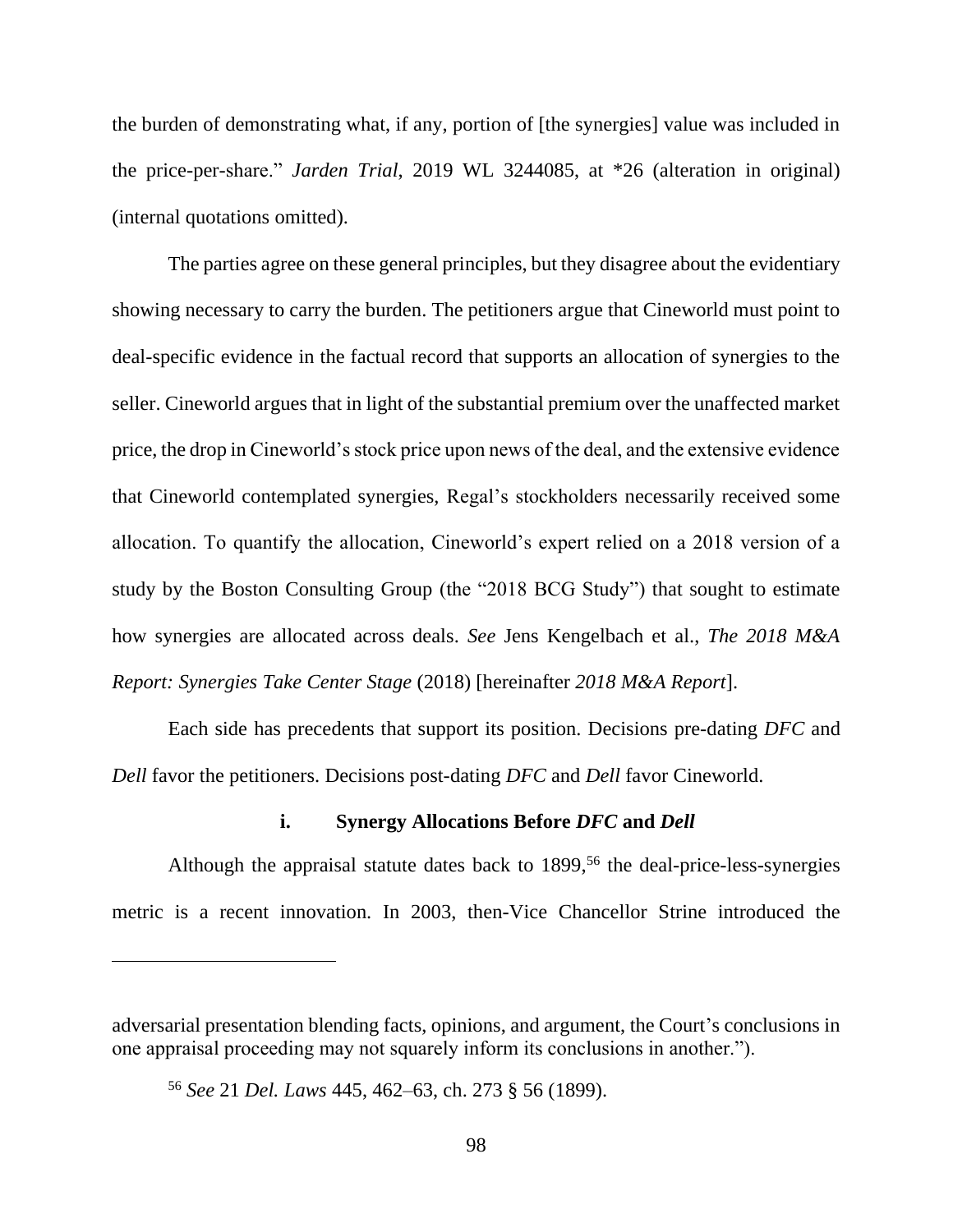methodology in his *Union Illinois* decision, using it as the exclusive metric for valuing a privately held company.<sup>57</sup> He started with the deal consideration of \$10.20 per share, then

<sup>57</sup> *See Union Ill.*, 847 A.2d at 364. As precedent for the deal-price-less-synergies metric, the *Union Illinois* decision cited three cases: *Gilbert*, *Cooper v. Pabst Brewing Co.*, 1993 WL 208763 (Del. Ch. June 8, 1993), and *Van de Walle v. Unimation, Inc*., 1991 WL 29303 (Del. Ch. Mar. 7, 1991). *See Union Illinois*, 847 A.2d at 357 & nn.36–37 (citing the three cases and stating that "our case law recognizes that when there is an open opportunity to buy a company, the resulting market price is reliable evidence of fair value").

The *Pabst* decision appears to be the first Delaware case to reference the pricing of the deal that gave rise to the appraisal proceeding, but the *Pabst* decision approached the question differently than *Union Illinois*. After a public auction involving competitive bidding by multiple suitors, G. Heileman Brewing Company acquired Pabst Brewing Company through a structurally coercive, two-tiered tender offer, in which Heileman paid \$32 per share in the first step and squeezed out the remaining stockholders in the back-end merger for a package of subordinated debentures with a face value of \$24 per share. *Pabst*, 1993 WL 208763, at \*2, \*8. The court rejected all of the parties' valuation methods, forcing the court to "make a determination based upon its own analysis." *Id.* at \*8. The court reached a fair value conclusion of \$27 per share by blending the front-end and back-end consideration to reach a value of \$29.50, and then deducting a control premium, which the court estimated "did not exceed \$2.50 per share." *Id.* at \*8–9. The court did not equate the control premium with a synergies-based deduction.

After *Pabst*, the concept of a deal price metric next surfaced in *Gilbert*. The petitioners were minority stockholders in privately held company that was sold to a thirdparty buyer. The trial court valued the company using a DCF analysis. The respondent appealed, asserting that the trial court erred by failing to give weight to the transaction price and relying heavily on *Van de Walle*, a breach of fiduciary duty action in which a controlled company was sold to a third party and all stockholders received consideration having the same value. As one of several reasons for entering judgment in favor of the defendants, the *Van de Walle* court cited the arm's-length negotiations between the seller and the buyer. Coining a phrase that has figured prominently in twenty-first century appraisal decisions, the *Van de Walle* court observed that "[t]he fact that a transaction price was forged in the crucible of objective market reality (as distinguished from the unavoidably subjective thought process of a valuation expert) is viewed as strong evidence that the price is fair." 1991 WL 29303, at \*17. In *Gilbert*, however, the Delaware Supreme Court distinguished *Van de Walle* as a breach of fiduciary duty case and observed that "[a] fair merger price in the context of a breach of fiduciary duty claim will not always be a fair value in the context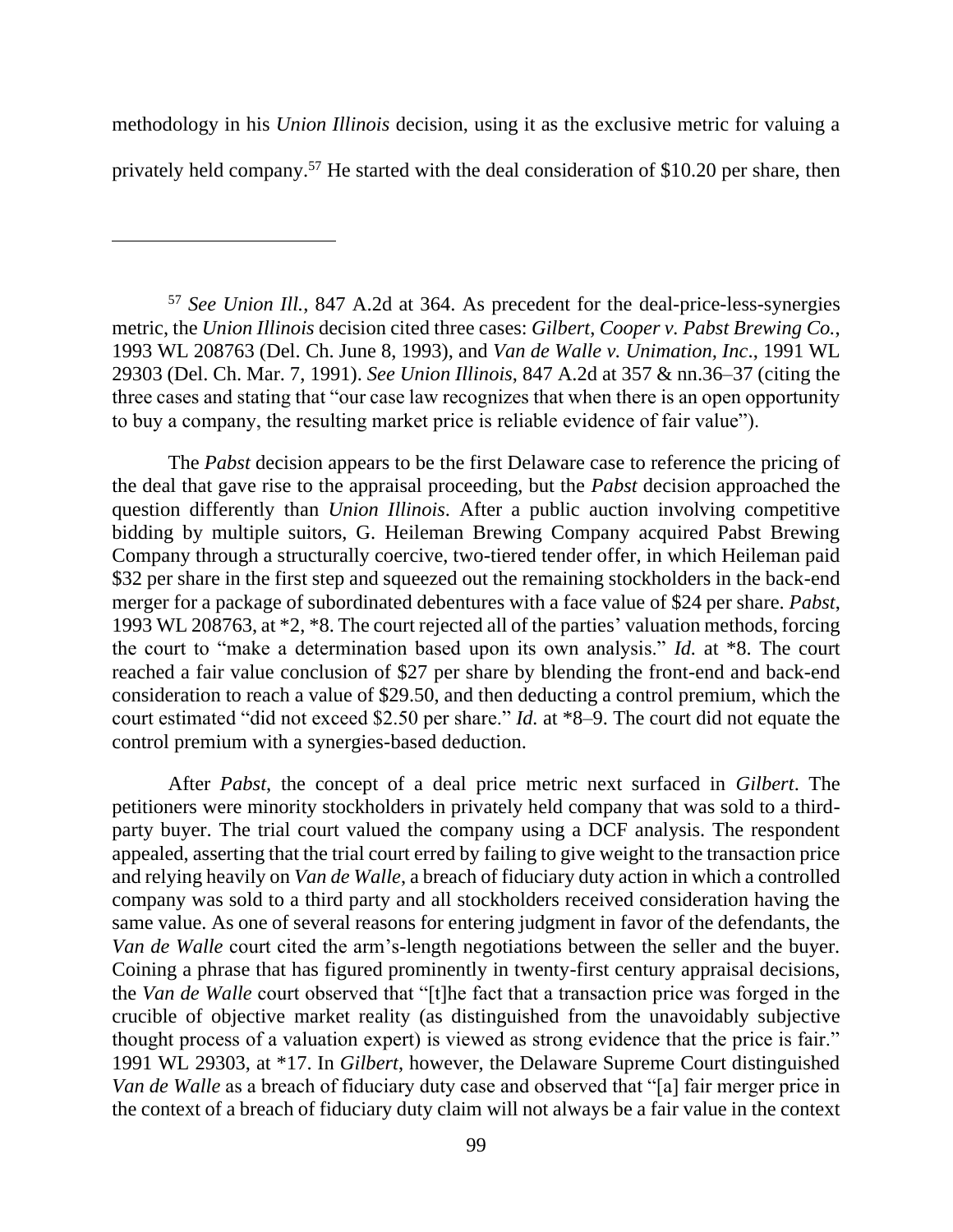discounted that figure by 13% to reflect the synergies he found to have been captured by the seller, basing that figure on the opinion of the respondent's valuation expert. *Id.* at 353– 54. Although the opinion does not describe the expert's method for allocating synergies, Vice Chancellor Strine characterized the figure as reasonable "given the nature of the purchasers who were interested in buying UFG. All of them were other, larger banks who expected synergistic gains." *Id.* at 353 n.26. He also cited the fairness opinion of the seller's financial advisor, which "had mid-range synergy assumptions of 15%–20% for the synergy value that would be shared" with the seller. *Id.* The *Union Illinois* decision thus relied on deal-specific evidence to support the synergy adjustment.

This court next deployed the deal-price-less-synergies metric in 2007, when Vice Chancellor Lamb gave 75% weight to that valuation methodology. *Highfields*, 939 A.2d at 61. The transaction price was \$31 per share, and the respondent's expert opined that the price incorporated shared synergies equal to 25% of the deal price, or \$7.75 per share. In

of determining going concern value." 731 A.2d at 797. The high court did express agreement with "the general statement made by the Court in *Van de Walle*" to the effect that "[a] merger price resulting from arms-length negotiations where there are no claims of collusion is a very strong indication of fair value." *Id.* But the high court again cautioned that "in an appraisal action, that merger price must be accompanied by evidence tending to show that it represents the going concern value of the company rather than just the value of the company to one specific buyer." *Id.* Citing the trial court's broad discretion when assessing fair value, the high court in *Gilbert* affirmed the trial court.

The decisions in *Pabst*, *Van de Walle*, and *Gilbert* do not provide direct support for the deal-price-less-synergies metric. The decision in *Union Illinois* stands as the wellspring of the approach.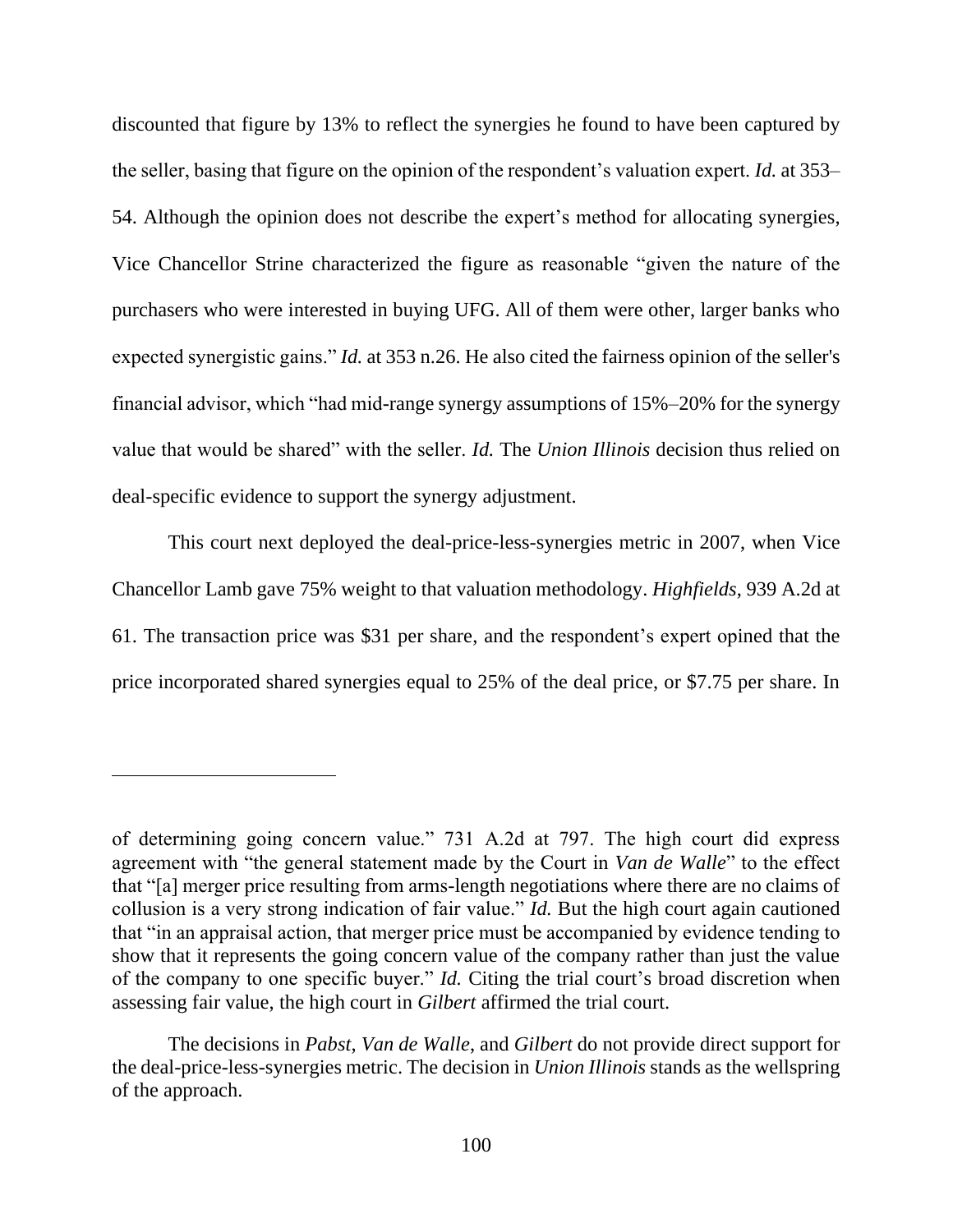reaching this estimate, the expert considered estimates from industry analysts, the seller's financial advisor, and the buyer's management team. *Id.* at 60. Vice Chancellor Lamb noted that in his other analyses, the expert had not relied on the work of the seller's financial advisor, and he rejected the expert's selective reliance on that source for a synergy deduction. *Id.* at 61. Vice Chancellor Lamb found more credible the expert's reliance on the synergy estimates of the acquirer's management team, which he noted were informed by a detailed actuarial analysis. After adjusting the acquirer's estimates for an updated actuarial study, Vice Chancellor Lamb concluded that the deal price incorporated synergies of \$4.12 per share. *Id.* at 60–61. That figure coincidentally worked out to a deduction of 13%, the same number used in *Union Illinois*. In reaching this figure, however, the *Highfields* decision relied on record evidence specific to the deal in question.

After *Union Illinois* and *Highfields*, the deal-price-less-synergies metric lay dormant, only to re-emerge and rise to prominence during 2015 and 2016, when this court considered the deal price as evidence of fair value in seven appraisal decisions. <sup>58</sup> The

<sup>58</sup> *See In re Appraisal of DFC Glob. Corp.* (*DFC Trial*), 2016 WL 3753123, at \*20– 21 (Del. Ch. July 8, 2016), *rev'd sub nom. DFC Glob. Cor. v. Muirfield Value P'rs, L.P.*, 172 A.3d 346 (Del. 2017); *Dell Trial*, 2016 WL 3186538, at \*29–44; *Lender Processing*, 2016 WL 7324170, at \*16–26; *BMC Software*, 2015 WL 6164771, at \*14–17; *Ramtron*, 2015 WL 4540443, at \*20–24; *Merlin P'rs LP v. AutoInfo, Inc.*, 2015 WL 2069417, at \*11–17 (Del. Ch. Apr. 30, 2015); *In re Appraisal of Ancestry.com, Inc.*, 2015 WL 399726 (Del. Ch. Jan. 30, 2015).

Two earlier decisions highlighted the deal price as evidence of fair value. In a 2010 opinion, then-Vice Chancellor Strine stated that "an arms-length merger price resulting from an effective market check is entitled to great weight in an appraisal." *Glob. GT LP v. Golden Telecom, Inc.*, 993 A.2d 497, 507 (Del. Ch. 2010), *aff'd*, 11 A.3d 214 (Del. 2010).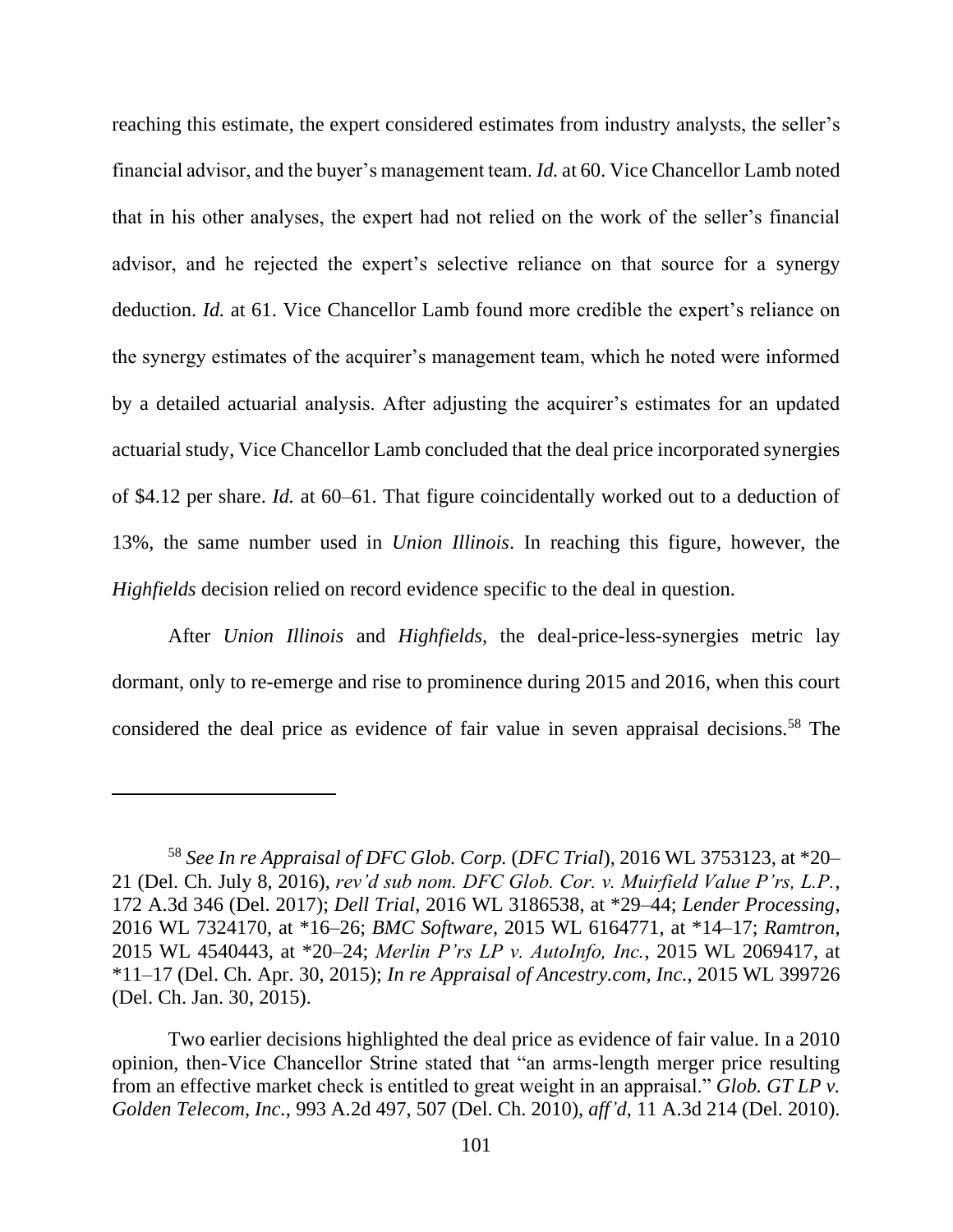following year, the Delaware Supreme Court elevated the deal-price-less-synergies metric to its current position as first among equals.

In the decisions that preceded the Delaware Supreme Court's powerful endorsement of the methodology, this court exhibited reluctance to apportion synergies to the seller without persuasive, deal-specific evidence. Of the seven decisions issued during this period, only one made a deduction for synergies, and that decision rejected the respondent's position and adopted the petitioner's much lower adjustment.<sup>59</sup> In three decisions, the court did not reach the issue.<sup>60</sup> In three other decisions, the court found that the respondent had

<sup>59</sup> *See Ramtron*, 2015 WL 4540443, at \*1, \*25–26 (rejecting respondent's estimate of \$0.34 per share and adopting petitioner's estimate of \$0.03 per share).

<sup>60</sup> In *Lender Processing*, the record contained extensive factual evidence about the existence of synergies, but the respondent waived its ability to seek a synergy adjustment by not raising the issue until post-trial briefing and its valuation expert had "declined to offer any opinion on the quantum of synergies or to propose an adjustment to the merger price" and "affirmed that he did not have any basis to opine regarding a specific quantum of synergies." 2016 WL 7324170, at \*33. In *Dell*, the trial court found that the deal price was a sufficiently reliable metric to exclude the petitioner's significantly higher valuation, but that it did not provide reliable evidence of fair value due to flaws in the sale process. *See Dell Trial*, 2016 WL 3186538, at \*44. Because the court did not use the deal price metric to derive fair value, it did not have to confront the synergy deduction. In *DFC*, the court found that the deal price was sufficiently reliable to use as one of three valuation

He declined to apply the deal-price-less-synergies metric on the facts of the case because two large stockholders under common ownership stood on both sides of the transaction and a special committee treated the deal as if the company had a controlling stockholder. *Id.* at 503, 508–09.

Subsequently, in 2013, Vice Chancellor Glasscock relied exclusively on a deal price metric to value a privately held company, and the Delaware Supreme Court summarily affirmed the decision. *See Huff Fund Inv. P'ship v. CKx, Inc.*, 2013 WL 5878807 (Del. Ch. Nov. 1, 2013), *aff'd*, 2015 WL 631568 (Del. Feb. 12, 2015) (ORDER). It seems likely that *Huff* provided the catalyst for the emphasis on the deal price in 2015 and 2016.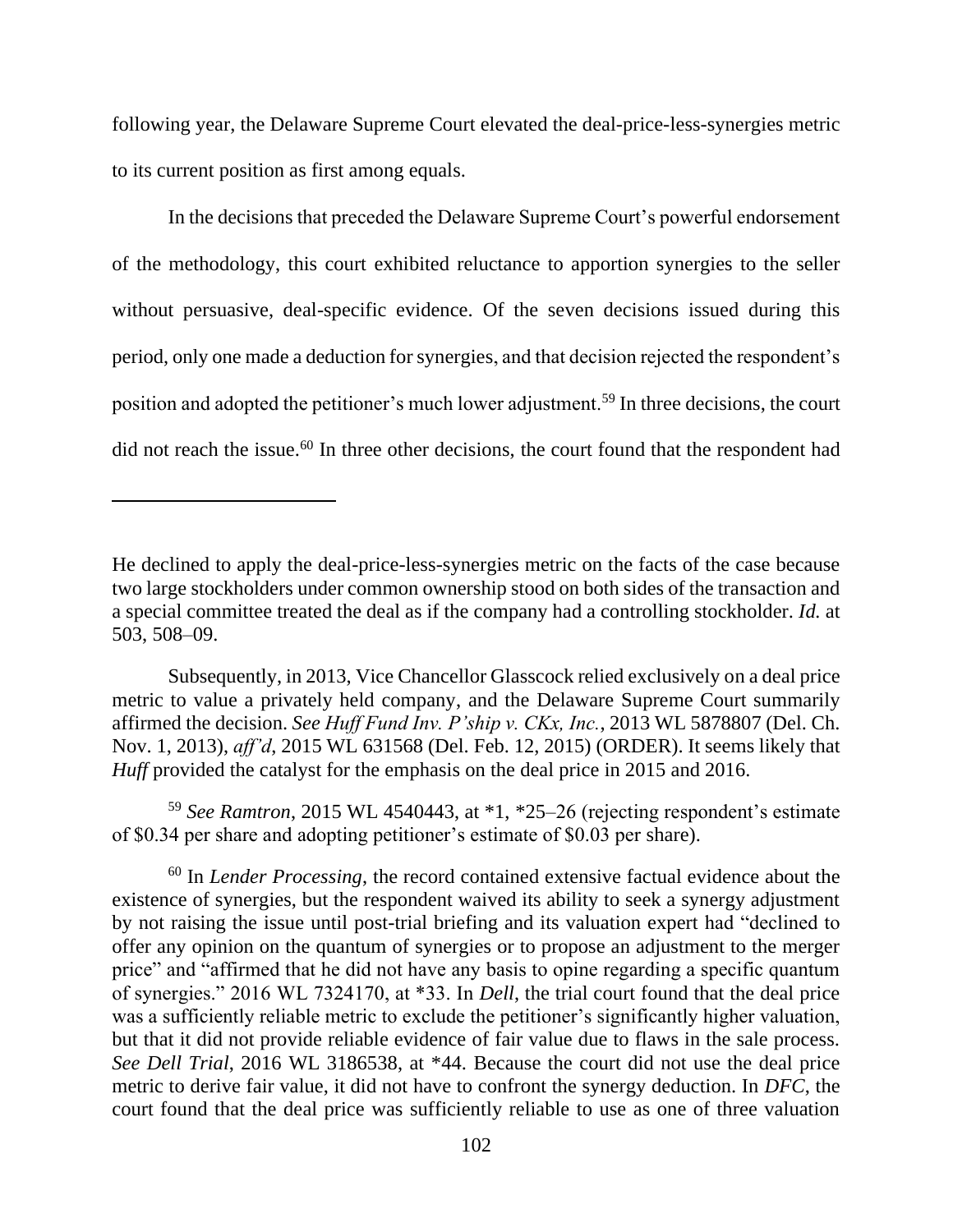not provided deal-specific evidence to support an allocation of synergies to the seller.<sup>61</sup>

The *AutoInfo*, *Ramtron*, and *BMC Software* decisions illustrate the deal-specific approach that prevailed during this period. In *AutoInfo*, the appraisal proceeding followed a sale to a financial buyer. The buyer introduced evidence that it anticipated cost savings from taking the company private, and its expert argued that the seller's stockholders likely captured 100% of that value. 2015 WL 2069417, at \*17. To support his opinion, the expert cited "academic literature that concludes that target firms capture virtually all of the value created by corporate combinations through the price paid by the acquirer." *Id.* This court refused to make a deduction for synergies, explaining that the evidence needed to be merger-specific. *Id.* The expert's method, by contrast, would call for "a near automatic reduction in price," which "would reverse the burden that is on the party arguing that

metrics but did not make a synergy adjustment because the acquirer "was a financial buyer rather than a strategic acquirer." 2016 WL 3753123, at \*20–21 & n.230. In the earlier *Huff*  decision from 2013, the synergy issue also arose too late. In its post-trial decision determining fair value to be \$5.50 per share based on deal price, the court noted that the record contained limited evidence on synergy value and authorized the parties to supplement the record on this issue. *Huff*, 2013 WL 5878807, at \*15. After a motion for reargument, the trial court found that the respondent had not provided an adequate evidentiary record to make a downward adjustment to the merger price. *See Huff Fund Inv. P'ship v. CKx, Inc.*, 2014 WL 2042797, at \*3 (Del. Ch. May 19, 2014), *aff'd*, 2015 WL 631586 (Del. Feb. 12, 2015) (ORDER).

<sup>61</sup> *See BMC Software*, 2015 WL 6164771 at \*17 (finding that respondent failed to prove a synergy deduction); *AutoInfo*, 2015 WL 2069417, at \*17 (same); *Ancestry*, 2015 WL 399726 at  $*16-17$ , 23 (declining to make a deduction for synergies where the buyer was a financial acquirer and the respondent's expert agreed that synergies were unlikely in a non-strategic acquisition).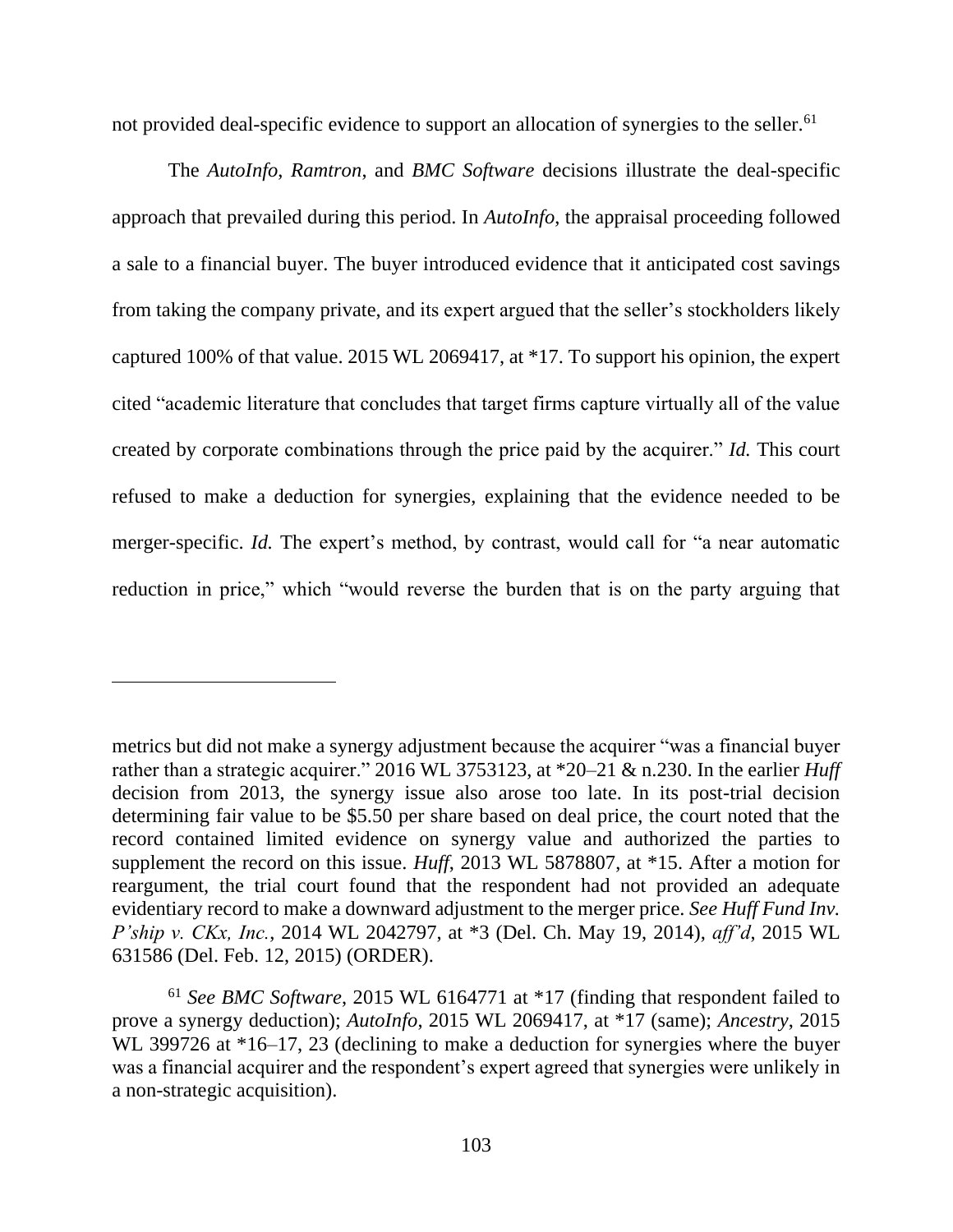adjustments are warranted." *Id*.

The court reasoned similarly in *Ramtron*, but ultimately adopted the petitioner's proposed synergy deduction. After a sale to a strategic buyer, the buyer's expert opined that synergies contributed to more than 10% of the transaction price, warranting a deduction of \$0.34 per share. 2015 WL 4540443, at \*25. To support that deduction, the buyer's expert prepared "a market-wide analysis of the premia paid by financial versus strategic buyers and . . . concluded that average synergies could be removed from the purchase price by applying the ratio of the average financial buyers' premium to the average strategic buyers' premium, *i.e.,* effectively multiplying the Merger price by [\$]0.73." *Id.* The court rejected the expert's reliance on "general data," explaining that it did not provide insight into "*this specific* transaction, which must be the focus in a Section 262 action." *Id.* As an alternative measure, the buyer's expert quantified the anticipated synergies, "then assumed that Ramtron's stockholders captured between 25% and 75% of these synergies and took the midpoint of those calculations." *Id.* The court rejected this calculation as insufficiently reliable, noting that it had a "back-of-the-envelope feel." *Id.*  Perhaps anticipating that some reduction was warranted, the petitioner's expert advocated for a far lower deduction of \$0.03 per share. The court adopted the petitioner's figure, stating simply that "it better conforms to the evidence adduced at trial." *Id.* at \*26.

In both *AutoInfo* and *Ramtron,* the buyer's expert testified about the appropriate synergy deduction. In *BMC Software*, a financial buyer claimed that it had anticipated financial savings from operating the target as a private company. 2015 WL 6164771, at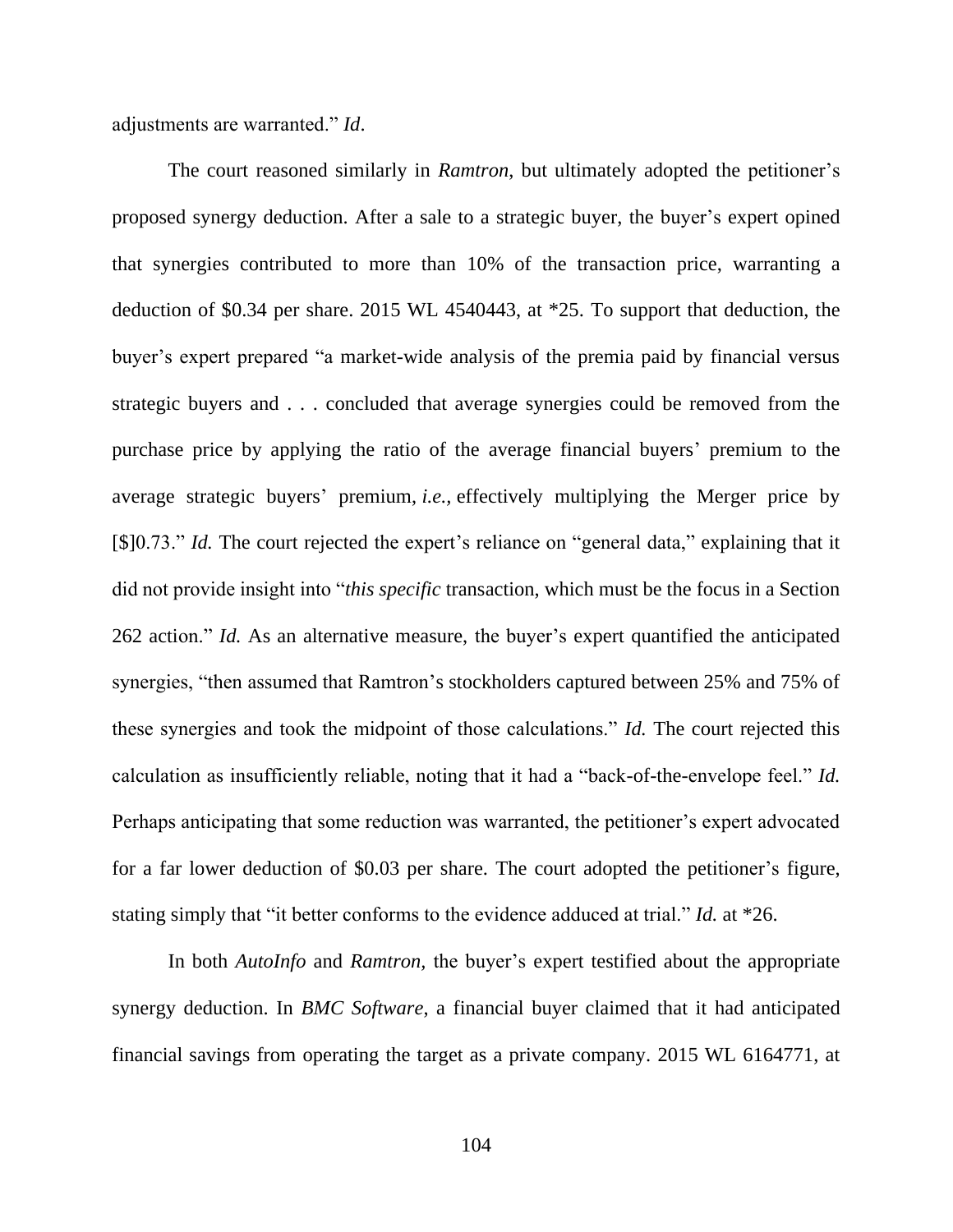\*17. But the buyer's expert "did not opine on the fair value of the Company using a dealprice-less-synergies approach." *Id*. Instead,

[d]uring trial and in post-trial briefing, [the buyer] offered the testimony of a Bain principal to show that the Buyer Group would have been unwilling to pay the Merger price had they not intended to receive the tax benefits and cost reductions associated with taking the Company private. In fact, had these savings not existed, the Buyer Group would have been willing to pay only \$36 per share, an amount that resembles the going-concern value posited by [the buyer's] expert.

*Id.* The court rejected this evidence, explaining that "demonstrating the acquirer's internal valuation is insufficient to demonstrate that such savings formed a part of the purchase price." *Id.* The court also noted that the buyer "required a 23% internal rate of return in their business model to justify the acquisition," suggesting that the buyer needed to retain the synergies to achieve the "rate of return that was required to justify the leverage presumably used to generate those savings." *Id.* The court ultimately found that

[n]either party has pointed to evidence, nor can I locate any in the record, sufficient to show what quantum of value should be ascribed to the acquisition, in addition to going-concern value; and if such value was available to the Buyer Group, what portion, if any, was shared with the stockholders.

*Id.* The court therefore held "that the Merger price does not require reduction for synergies to represent fair value." *Id.*

Taken together, these cases suggest that a buyer during this period faced a relatively heavy burden when seeking to establish a synergy deduction. The buyer needed to identify case-specific factual evidence that supported not only the existence of potential synergies, but also the allocation of a portion of the synergies to the seller. Expert testimony based on broad market studies was not sufficient.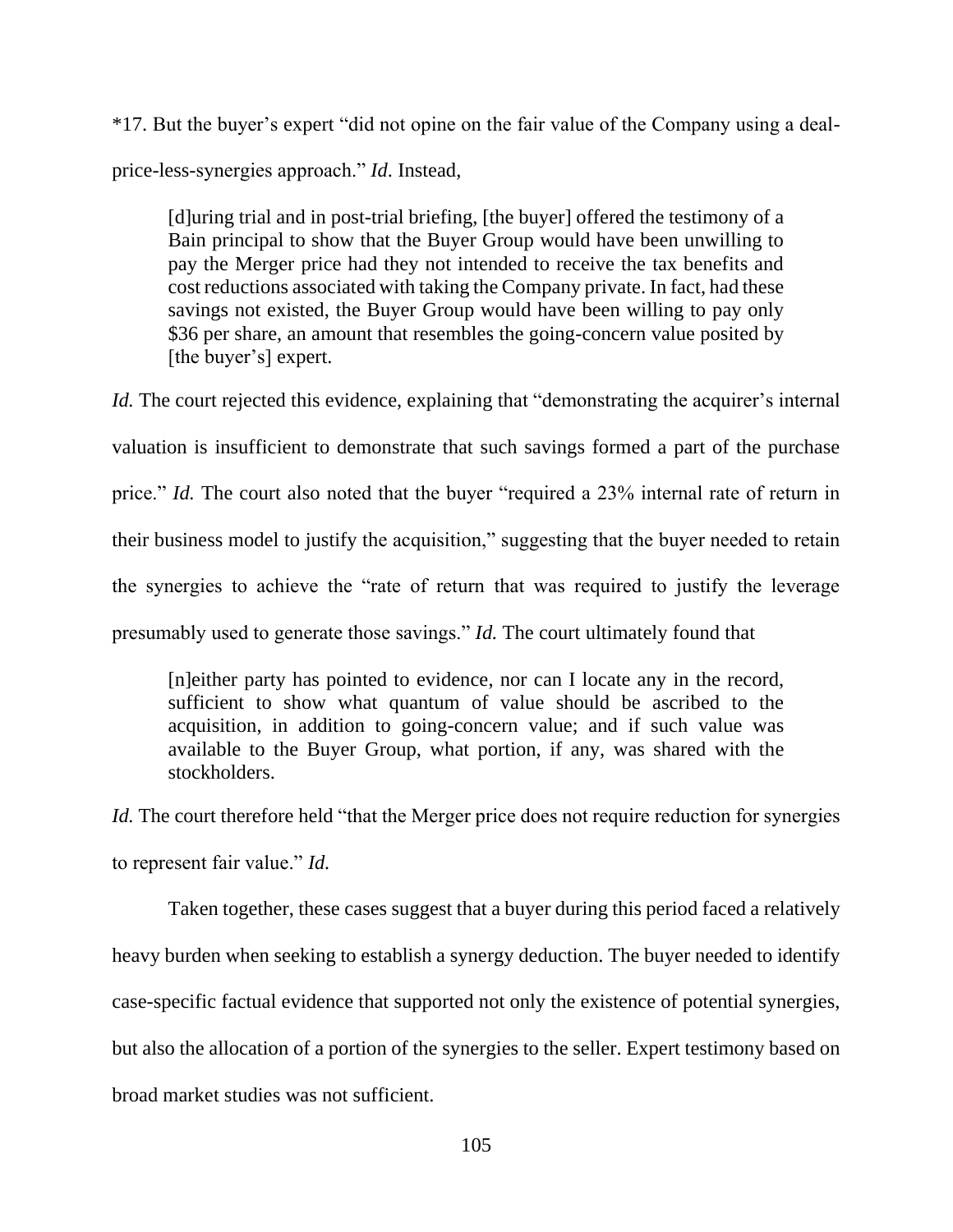### **ii. Synergy Allocations After** *DFC* **and** *Dell*

After the Delaware Supreme Court's decisions in *DFC* and *Dell*, this court's appraisal decisions took a different approach. In three cases, this court allocated synergies based on a 2013 study prepared by the Boston Consulting Group ("2013 BCG Study"), which is a predecessor to the 2018 BCG Study on which Cineworld relies in this case.<sup>62</sup> The 2013 BCG Study used stock price reactions to conclude that on average, sellers collect 31% of the capitalized value of synergies (the median allocation in the sample). Across deals, however, the study showed wide variation, with stock price reactions suggesting a range of synergy allocations from 6% to 51%. *See* Kengelbach et al., *2013 M&A Report*, *supra*, at 12.

In *Aruba Trial*, the respondent's expert opined that the standalone value of the target company was \$19.85 per share, the result of his DCF valuation. *See Aruba Trial*, 2018 WL 922139, at \*49. To support the reasonableness of his valuation, the respondent's expert noted that it fell within the same range as the DCF valuations prepared by the buyer and its

<sup>62</sup> *See Panera*, 2020 WL 506684, at \*38; *Solera*, 2018 WL 3625644, at \*28 n.364; *Aruba Trial*, 2018 WL 922139, at \*45. A fourth decision declined to allocate synergies to the seller based on a failure of proof. *See Columbia Pipeline*, 2019 WL 3778370, at \*44. A fact witness for the acquirer testified that the acquirer had allocated all of the synergies to the target, but the contemporaneous evidence did not support that claim. The acquirer's valuation materials identified synergies, but they also showed the deal price falling comfortably within the indicative range of fair value without any allocation of synergies. *Id.* The court held that the buyer had not carried its burden of proof on the synergy deduction it claimed, and that although the buyer "likely could have justified a smaller synergy deduction," the buyer "claimed a larger and unpersuasive one." *Id.* at \*45.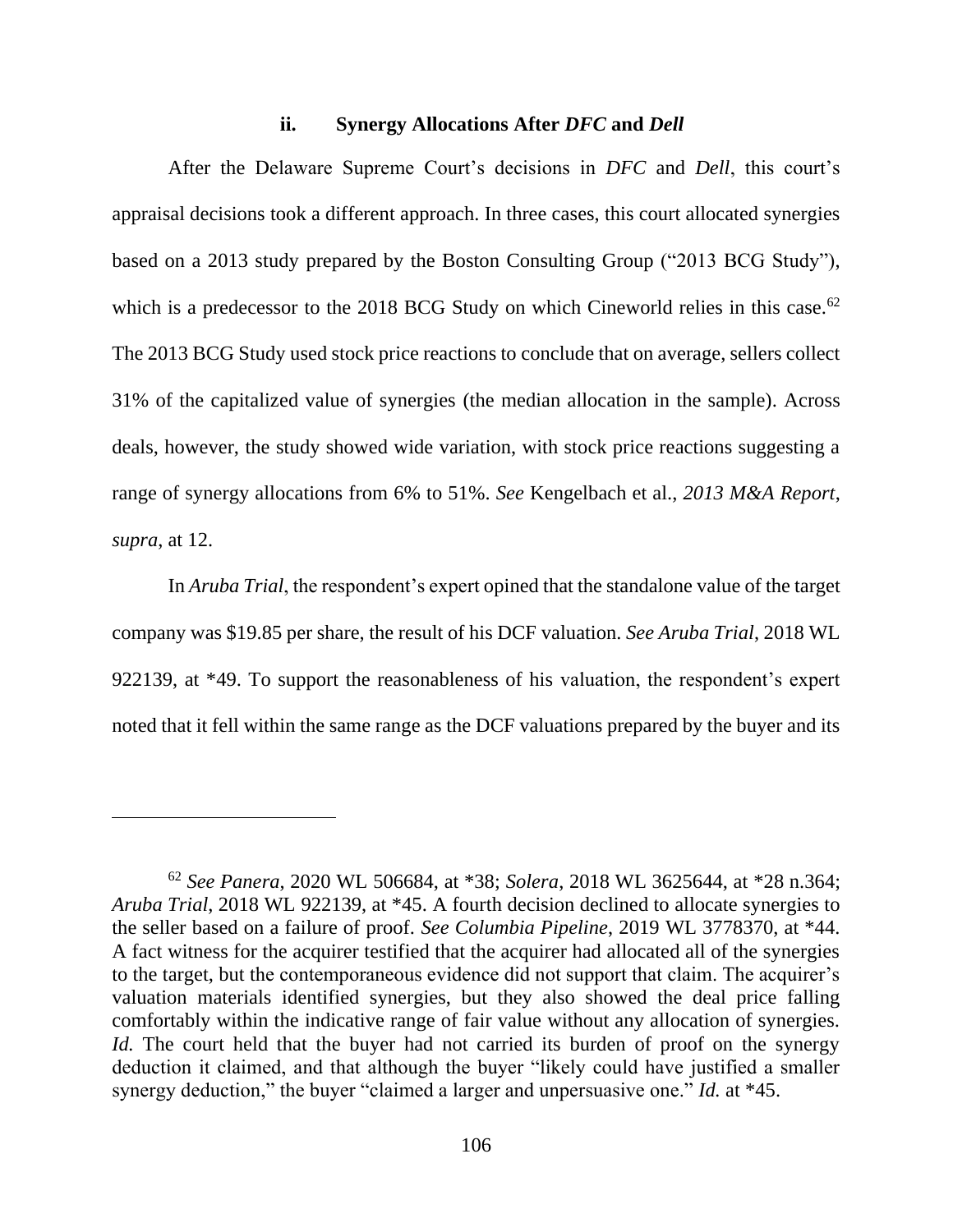financial advisor, and he placed particular emphasis on the buyer's internal DCF valuation of \$19.10 per share. *See id.* at \*53. As further support for his valuation opinion, the expert looked to the allocation of synergies implied by the difference between the deal price and the buyer's internal DCF valuation of \$19.10 per share. Assuming that the delta reflected synergies allocated to the seller, then the allocations fell within the range described in the 2013 BCG Study. *See id.* at \*45. The respondent's expert argued that his DCF-based valuation conclusion therefore was reasonable.

Attempting to follow the teachings of *DFC* and *Dell*, the trial court did not rely on a DCF methodology. *Id.* at \*52. Instead, the trial court looked to the unaffected trading price and the deal price as market-based indicators of value. *Id.* at \*51–55.

Using the deal price as a valuation indicator meant that the trial court needed to deduct the value of the synergies allocated to the seller as part of the purchase price. There was no direct evidence regarding the allocation, and the parties agreed that it was not possible to determine with precision what portion of the final deal price reflected synergy value. *Id.* at \*44. "The respondent's expert conceded that '[t]he percentage of synergies actually paid by HP to Aruba cannot be accurately measured.'" *Id.* (alteration in original).

The trial court nevertheless attempted to determine an appropriate synergy deduction. To quantify the amount of synergies, the trial court relied on a synergies estimate prepared by the buyer's outside consulting firm. *Id.* at \*45. Noting that the respondent's expert had relied on the 2013 BCG Study, the trial court estimated a valuation range for the deal-price-less-synergies metric using the range of percentage allocations in the study. *Id.* The mid-point of the range was \$18.20 per share. Based on the trial court's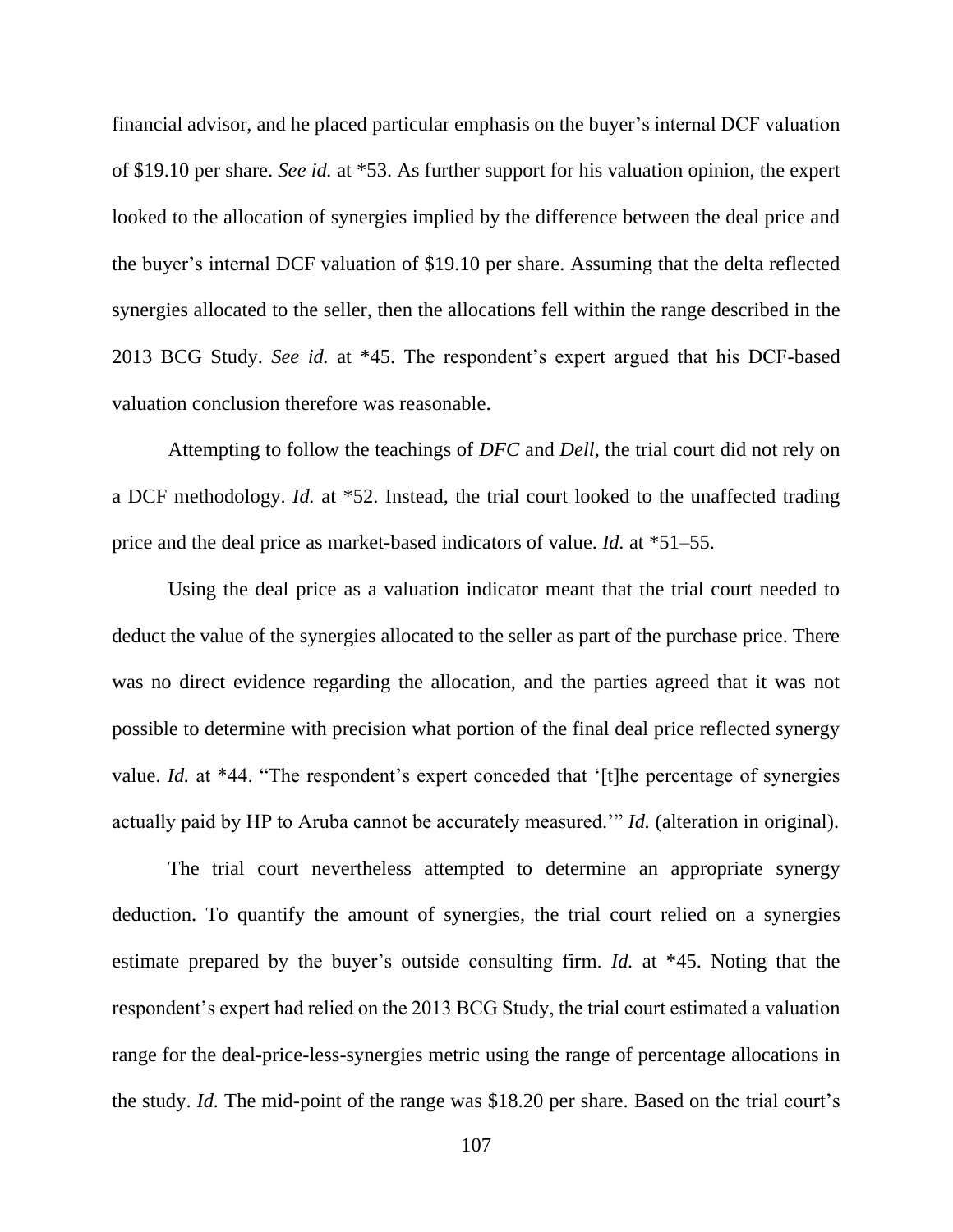review of the negotiation process, the trial court was "inclined to think that [the seller's] representatives bargained less effectively than they might have," which would have suggested that "they obtained a relatively low share of the synergies" and would have supported a valuation below the midpoint. *Id.* But "[h]aving no way to gauge the marginal impact of their ineffectiveness," the trial court used \$18.20 per share as the valuation indication for the deal-price-less-synergies methodology. *Id.*

Despite having reached this conclusion regarding synergies, the trial court regarded the deal-price-less-synergies indicator as resting on series of uncertain judgments.

My deal-price-less-synergies figure could have errors at multiple levels. To cite just a few, I may have erred when making my case-specific allocation of synergies to the sell-side. I might have misinterpreted the information that Aruba's expert cited, or that data itself could contain sampling and measurement errors. The size of the original synergy estimates might also be off, as could any number of individual estimates that added up to the overarching estimates. After all, they were necessarily predictions about complex matters. Perhaps errors at one level might counterbalance errors at another, but there is no way to know, and the smaller number of judgments involved (compared to the number of trades generating the market price) makes it more likely that the errors could skew the figure, just like a small and undiversified portfolio can produce extreme results. The Delaware Supreme Court's expressed preference in *Dell* and *DFC* for market indicators over discounted cash flow valuations counsels in favor of preferring market indicators over the output of a similarly judgment-laden exercise of backing out synergies.

*Id.* at \*53. Believing that the unaffected trading price was a more reliable indication of standalone value, the trial court used the unaffected trading price to determine fair value and did not rely on the deal-price-less-synergies metric. *Id.* at \*54–55.

In a *per curiam* decision, the Delaware Supreme Court reversed the trial court's fair value finding and remanded with instructions to enter judgment determining fair value to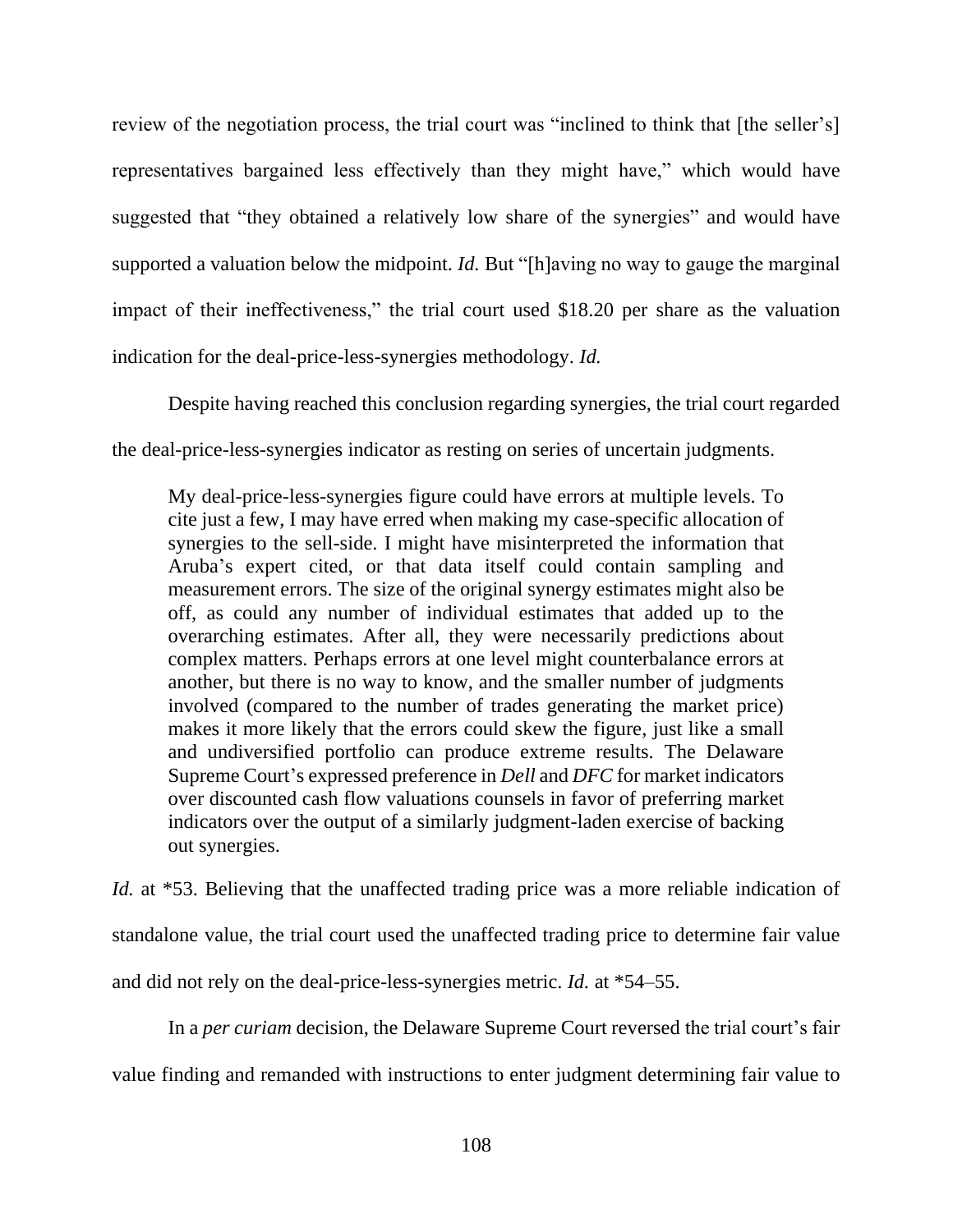be \$19.10 per share. *Aruba*, 210 A.3d at 142. In its opinion, the high court noted at several points that the respondent described the figure of \$19.10 per share as a deal-price-lesssynergies metric. *See id.* at 130, 131, 134, 141. The respondent described its figure in those terms, but it had not developed that valuation indicator by starting with the deal price and deducting a synergy allocation. The respondent had proceeded in the opposite direction by starting with the buyer's internal DCF valuation of \$19.10 per share, then arguing that by paying \$24.67 per share, the buyer necessarily gave the seller over half of the synergies. *See* C.A. No. 11448, Dkt. 163 at 1, 3, 30, 41. The respondent's deal-price-less-synergies indicator of \$19.10 per share thus was a plain vanilla DCF valuation, which the buyer used to argue that the court should adopt its expert's marginally higher DCF-based valuation indicator. *See id.* at 63.

The Delaware Supreme Court treated the figure of \$19.10 per share as a true dealprice-less-synergies metric, remarking that the trial court "failed to explain why [its] estimate of \$18.20 per share was more reliable than [the buyer's] own estimate of \$19.10 per share." *Aruba*, 210 A.3d at 132. The Delaware Supreme Court noted that the trial court had relied on the 2013 BCG Study in reaching its conclusion, but did not comment one way or the other on the propriety of its use. Instead, by adopting the buyer's internal DCF valuation, the high court implicitly endorsed a synergy allocation in which the seller's stockholders captured 49.12% of the buyer's synergies estimate.<sup>63</sup>

<sup>63</sup> Internally, the buyer estimated total merger synergies of \$11.34 per share. C.A. No. 11448, Dkt. 163 at 30. The difference between the merger price of \$24.67 per share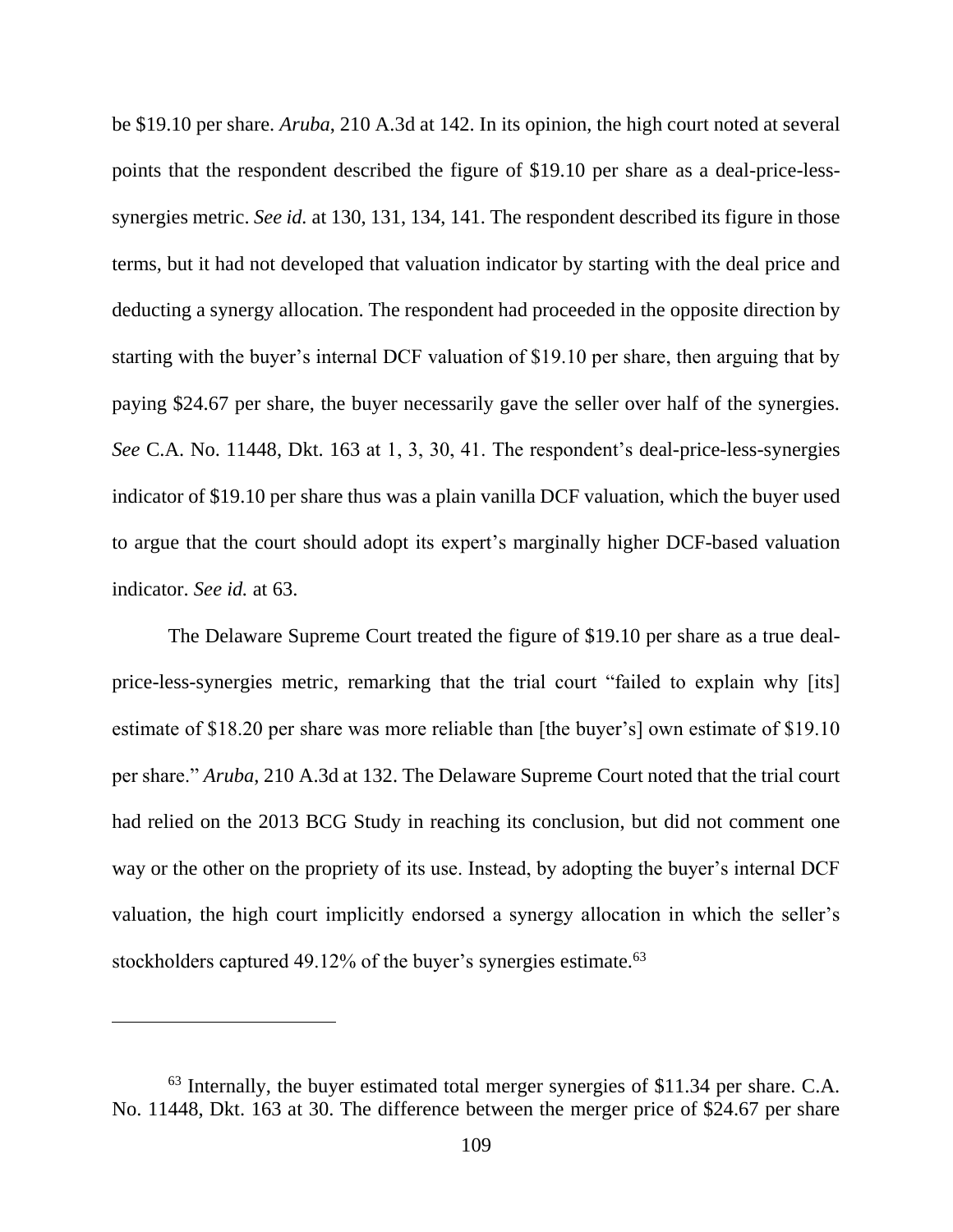The *Aruba* decision sent at least two strong messages. First, the Delaware Supreme Court directed the trial court to enter what the high court understood to be a deal-priceless-synergies valuation indicator, providing its most powerful endorsement yet of that methodology. Second, the high court discounted the trial court's concern about the difficulties involved in making a reliable synergy deduction. The Delaware Supreme Court instead admonished that "estimating synergies and allocating a reasonable portion to the seller certainly involves imprecision, but no more than other valuation methods, like a DCF analysis that involves estimating (i) future free cash flows; (ii) the weighted average cost of capital (including the stock's beta); and (iii) the perpetuity growth rate." *Aruba*, 210 A.3d at 141. One might debate the comparisons,<sup>64</sup> but the Delaware Supreme Court's

and the DCF valuation of \$19.10 per share was \$5.57. *See id.* Dividing \$5.57 per share by \$11.34 per share results in 49.12%, meaning the seller's stockholders captured 49.12% of the total merger synergies. The respondent had argued that this implied synergy allocation was reasonable because it fell within the range of outcomes in the 2013 BCG Study, albeit at the higher end of the range. *See Aruba Trial*, 2018 WL 922139, at \*49.

 $64$  The financial literature has established methods for projecting free cash flows, deriving the weighted average cost of capital, and estimating the perpetuity growth rate. By contrast, the finance literature "does not contain a reliable method for estimating the portion of a merger premium that results from expected synergy value." *Union Illinois*, 847 A.2d at 356 n.35. Like Kennedy in this case, experts in other cases have acknowledged that difficulty. *See, e.g., Aruba Trial*, 2018 WL 922139, at \*44 (respondent's expert conceding that "[t]he percentage of synergies actually paid by HP to Aruba cannot be accurately measured"); *Lender Processing*, 2016 WL 7324170, at \*33 ("At trial, Fischel affirmed that he did not have any basis to opine regarding a specific quantum of synergies."); *Ramtron*, 2015 WL 4540443, at \*25 (expert "assumed that Ramtron's stockholders captured between 25% and 75% of these synergies and took the midpoint of those calculations," which the court rejected in part due to its "back-of-the-envelope feel"); *Andaloro*, 2005 WL 2045640, at \*18 n.74 ("Puglisi candidly admitted that he cannot find reliable data supporting the inference that higher premiums are paid in deals that are expected to yield synergies for the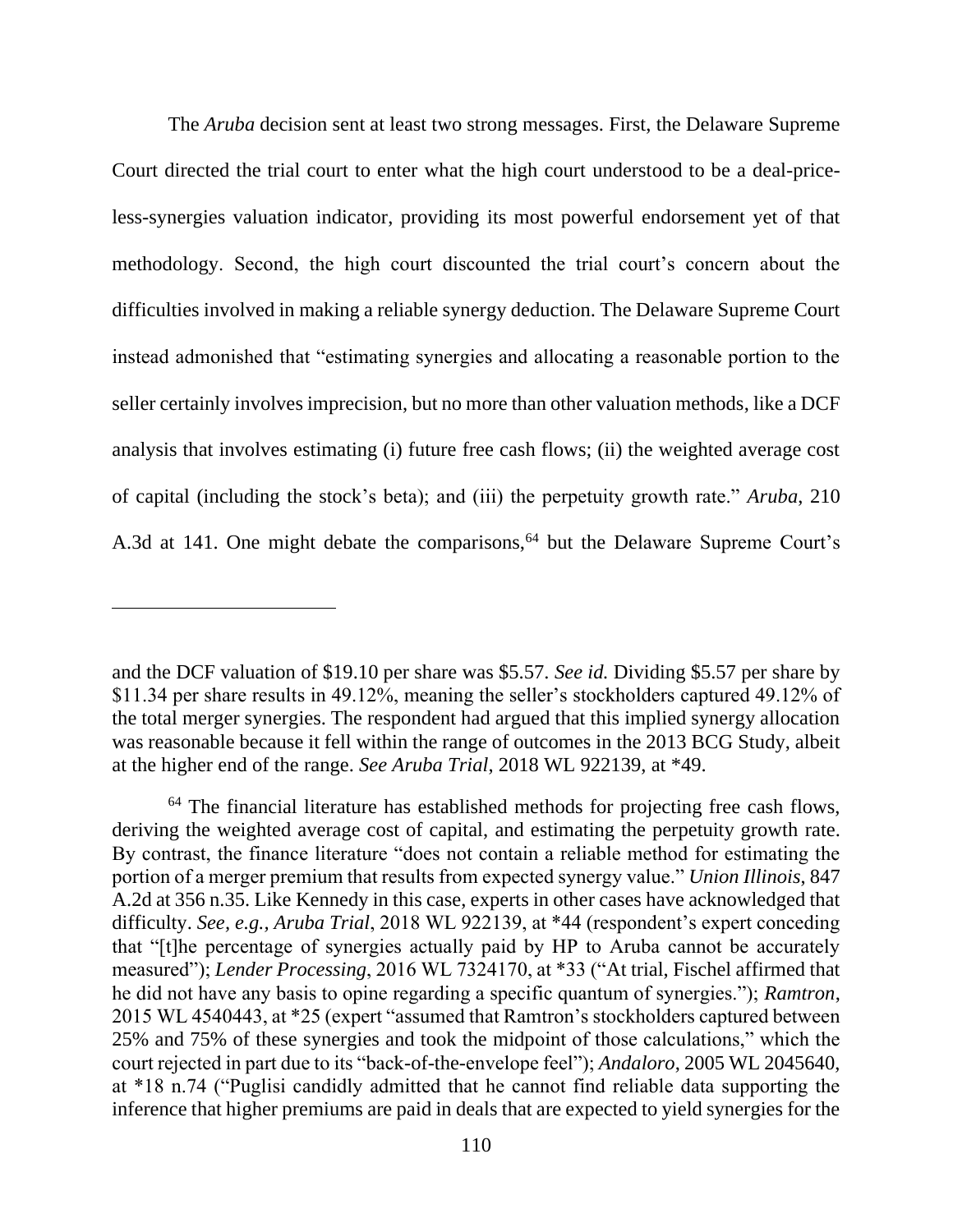statement provided forceful encouragement for trial judges to make synergy deductions using their best judgment.

And the judges of this court have made the attempt. In *Solera*, decided while *Aruba*  was on appeal, the respondent's expert reviewed three studies that examined the percentage of synergies generally allocated to the seller. 2018 WL 3625644, at \*28. The respondent's expert elected to allocate 31% of the synergy value to the seller, using the median percentage in the 2013 BCG Study. The court noted that the 31% deduction was the lowest supported by the three studies that the expert reviewed. *Id.* The *Solera* court recognized that "the appraisal statute mandates excision of synergies specific to the merger at issue," but noted that "this court has used general estimates of the percentage of synergies shared, as provided by experts, to derive appraisal value from deal price." *Id.* at \*28 n.364 (citing *Union Ill.*, 847 A.2d at 353 & n.26). The court adopted the resulting deal-price-lesssynergies metric as "the best evidence of the fair value of petitioners' shares of Solera at the time of the Merger." *Id.* at \*28.

In *Panera*, decided after the *Aruba* decision, the same expert who testified for the respondent in *Solera* allocated 31% of the synergy value to the seller based on the median percentage in the 2013 BCG Study. *Panera*, 2020 WL 506684, at \*38. In response to the petitioners' objection that the 2013 BCG Study did not constitute deal-specific evidence,

buyer than in deals that are not of this nature."). Scholars have described the "relatively sparse literature" on quantifying and allocating synergies as "inconsistent." Hamermesh & Wachter, *Finding the Right Balance*, supra, at 1003.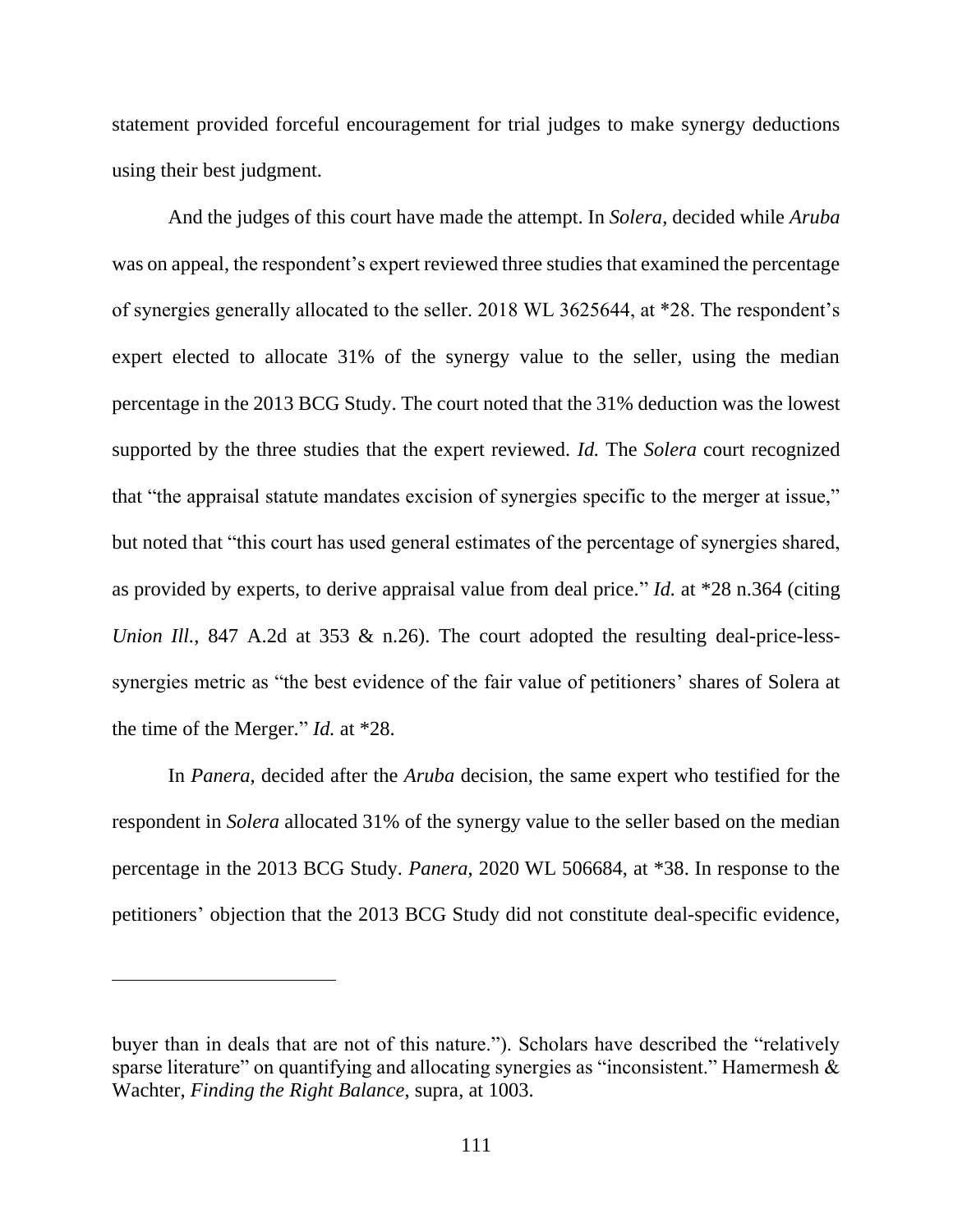the respondent relied on *Solera*. The court agreed that "the adoption of a methodology, expert opinion, or metric in one appraisal action does not mandate its adoption in a different appraisal action" and confirmed that the court's "previous acceptance of [the expert's] proffered study is not conclusive in this case." *Id.* The court instead noted that "Petitioners have not cast doubt on the reliability of this study, or put forward a more appropriate percentage" and concluded that the respondent therefore had proven its synergy allocation by a preponderance of the evidence. *Id.*

#### **iii. The Synergy Allocation In This Case**

With this jurisprudential history in mind, the court must determine whether to adjust the deal price for synergies in this case. The strongest evidence that Regal extracted a portion of the anticipated synergies comes from the fact that the deal price of \$23 per share reflected a premium of 46.1% over Regal's unaffected market price.<sup>65</sup> In addition, Cineworld's stock price declined after the merger talks leaked and Cineworld disclosed the anticipated transaction price,<sup>66</sup> suggesting that market participants initially perceived that Cineworld was paying a price greater than Regal's fair value. *See* Kennedy Report ¶ 108;

<sup>65</sup> *See DFC,* 172 A.3d at 371 ("[I]t is widely assumed that the sales price in many M & A deals includes a portion of the buyer's expected synergy gains, which is part of the premium the winning buyer must pay to prevail and obtain control."). *But see Agranoff v. Miller*, 791 A.2d 880, 897 (Del. Ch. 2001) (discussing possible grounds for paying a control premium and observing that "[a]s a practical matter, however, it is impossible to make precise determinations about what motivated an acquiror to pay a control premium.").

<sup>66</sup> Kim Tr. 823; JX 1190; Kennedy Report ¶ 108.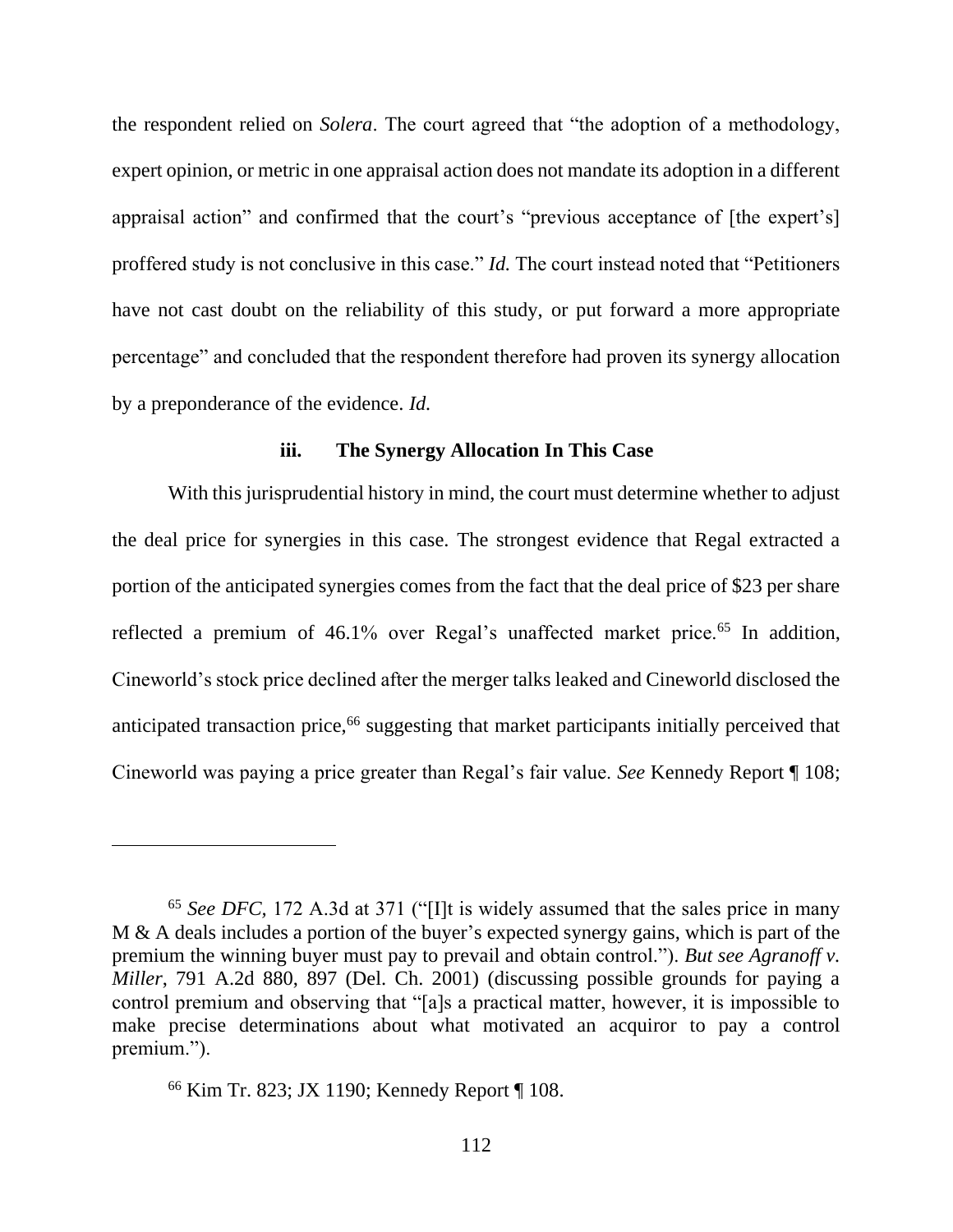JX 1645 ("Kennedy Rebuttal Report") ¶¶ 8, 40. Cineworld's share price recovered somewhat after Cineworld disclosed its synergy estimates. *See* JX 1400 at 3. This pattern suggests that once market participants understood the value of the combined company, they inferred that Cineworld had not overpaid but merely allocated some of the anticipated synergies to Regal.

By contrast, other case-specific evidence indicates that Regal did not extract any synergies in the transaction. When negotiating the Merger, the Board did not consider synergies. *See, e.g.*, Bell Dep. (JX 1591) 83–84. Bell, Miles, and Ownby testified that the parties never discussed them.<sup>67</sup> Ownby thought Cineworld's synergies estimates were unreliable. When he learned on December 4, 2017, that Cineworld planned to announce \$100 million in annual cost and revenue synergies, he derided the number as "bullshit." Ownby Tr. 256; JX 1258 at 1. The absence of any explicit attempt to bargain for synergies weighs against a case-specific finding that Regal extracted them. The contemporaneous valuations that Cineworld's financial advisors prepared also suggest that Regal did not extract any synergies. In the Banker Presentation, Cineworld's financial advisors commented that the \$23 per share offer price was "in line with [Regal's] standalone valuation." JX 1115 at '788; *accord* JX 1203 at '012 (lender presentation).

<sup>67</sup> *See* Ownby Tr. 256–61; Bell Tr. 502–03; Miles Dep. (JX 1589) 210–13; Bell Dep. (JX 1591) 83.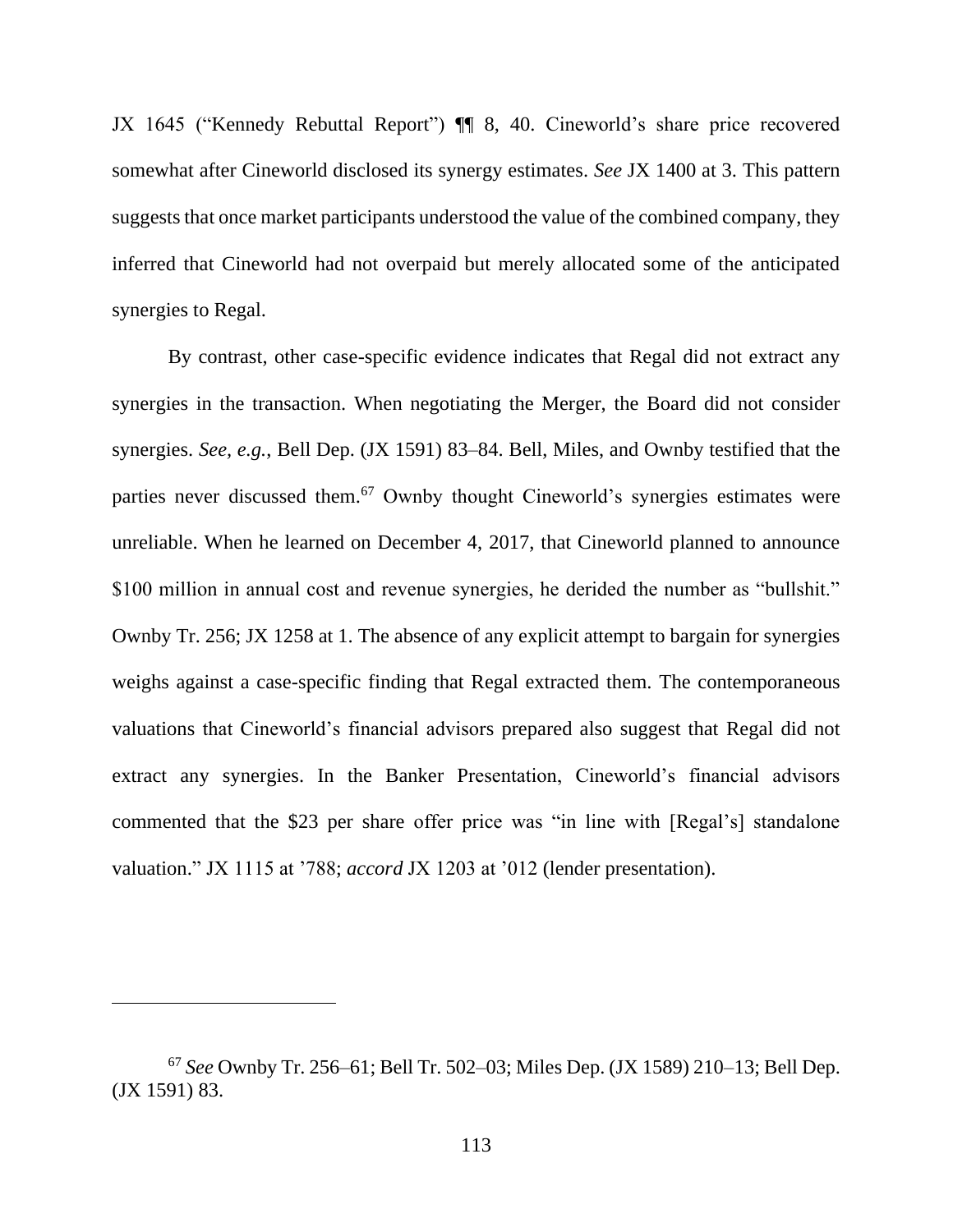Cineworld's expert, Kennedy, conceded that he could not ascertain with any certainty how the synergies were split without "being in the smoke-filled room where negotiations were taking place." Kennedy Tr. 1059–60. He instead relied on the 2018 BCG Study, which found that "since 2007, the shareholders of target companies have captured, on average, 54% of the value of synergies, thanks to share price increases near the announcement date." Kengelbach et al., *2018 M&A Report*, *supra*, at 18 (using "average" to refer to median in sample); *accord id.* Fig. 12. The 2018 BCG Study thus estimates that sell-side stockholders generally capture significantly more synergies than in the 2013 BCG Study (54% versus 31%).

The petitioners object to the court using the 2018 BCG Study. They argue that it uses stock price reactions following the announcement of mergers to estimate the synergy allocation, which has not been shown to provide persuasive evidence of the allocation of synergies. Although it is true that stock price reactions do not measure the allocation of synergies directly, that is not a sufficient reason to discard the study. As Cineworld points out, the academic literature contains support for the use of stock price reactions to measure synergies. <sup>68</sup> The 2018 BCG Study relied on short-window event studies. *See* Kengelbach

<sup>68</sup> *See* Gregor Andrade et al., *supra*, at 109 ("The most statistically reliable evidence on whether mergers create value for shareholders comes from traditional short-window event studies, where the average abnormal stock market reaction at merger announcement is used as a gauge of value creation or destruction."); *see also* Tim Koller et al., *Valuation: Measuring and Managing the Value of Companies* 569–72 (6th ed. 2015) (summarizing research and noting that "[t]hese studies typically examine the stock market reaction to an acquisition within a few days of its announcement").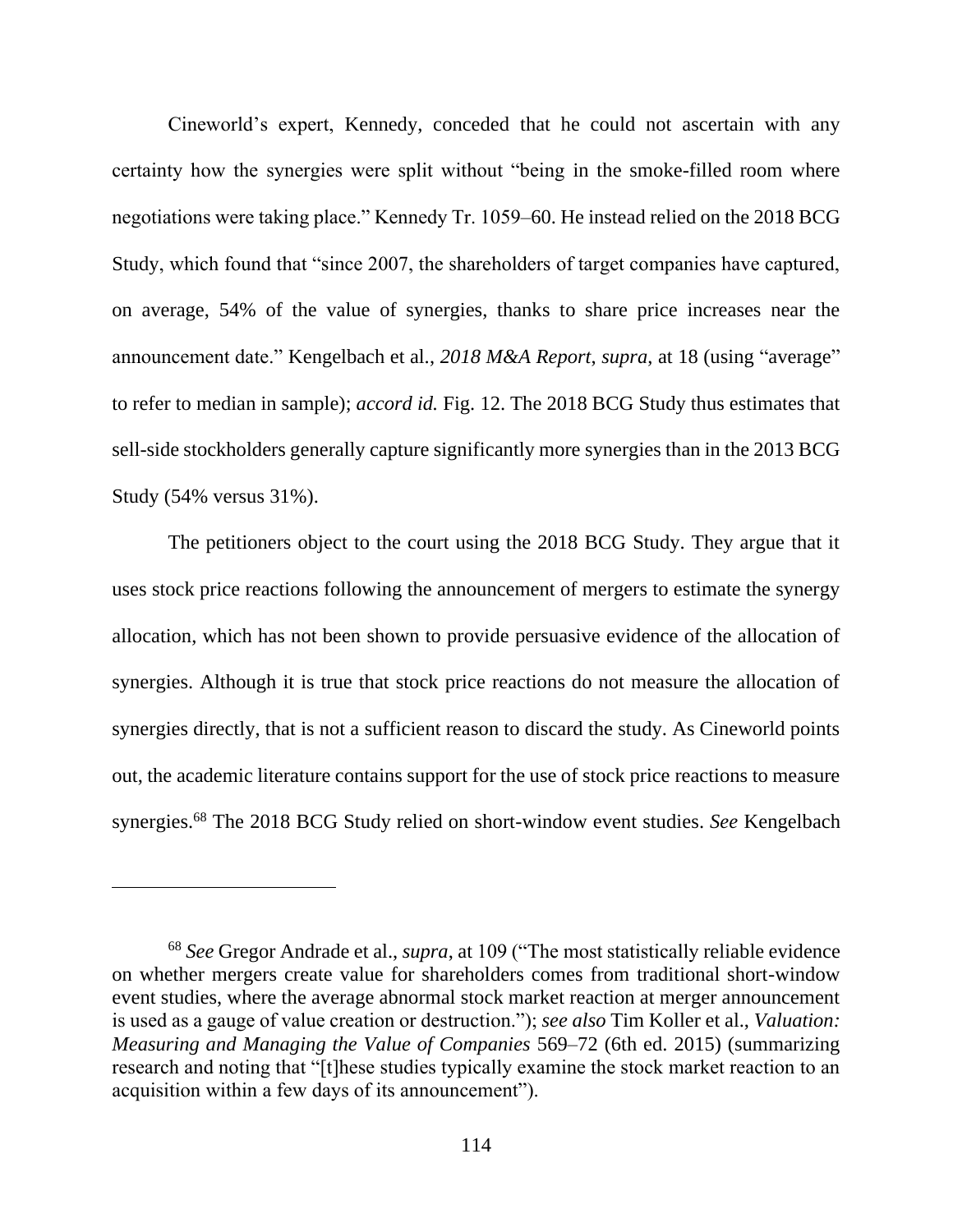et al., *2018 M&A Report*, *supra*, App'x A. The 2018 BCG Study examined "all reported M&A transactions from 1990 through the first half of 2018," and the median synergy allocation of 54% resulted from analyzing "1,000 public-to-public M&A transactions between 2008 and 2017." *Id.* Ex. 12, App'x A. The 2018 BCG Study therefore is a useful tool for assessing how synergies are allocated generally.

The petitioners also object to the study because it does not account for deal-specific or industry-specific factors. Dkt. 255 at 58–59. And they point out that Kennedy did not attempt to replicate the study's methodology and that Kennedy agreed that he could not have done so. Kennedy Tr. 1063–64. It is true that the 2018 BCG Study's synergy sharing estimates do not incorporate deal-specific or industry-specific factors, but by using the predecessor version of the study to allocate synergies, the *Solera* and *Panera* decisions showed that this was not a fatal defect. The fact that Kennedy did not and could not replicate the study's methodology also does not defeat its usefulness for making a "reasonable estimate" of the allocation of synergies. *Aruba*, 210 A.3d at 133.

In addition, as a case-specific argument against using the 2018 BCG Study, the petitioners maintain that Regal did not receive any synergies, because "Cineworld needed to keep all the 'synergies' to raise the debt needed to finance the transaction." Dkt. 255 at 57. The petitioners' case-specific argument does not obviate the potential need for a synergy deduction. This decision already has concluded that Cineworld likely increased its synergy estimates to satisfy its lenders and would have been unlikely to share the value represented by the increased estimates with Regal. To reflect Cineworld's retention of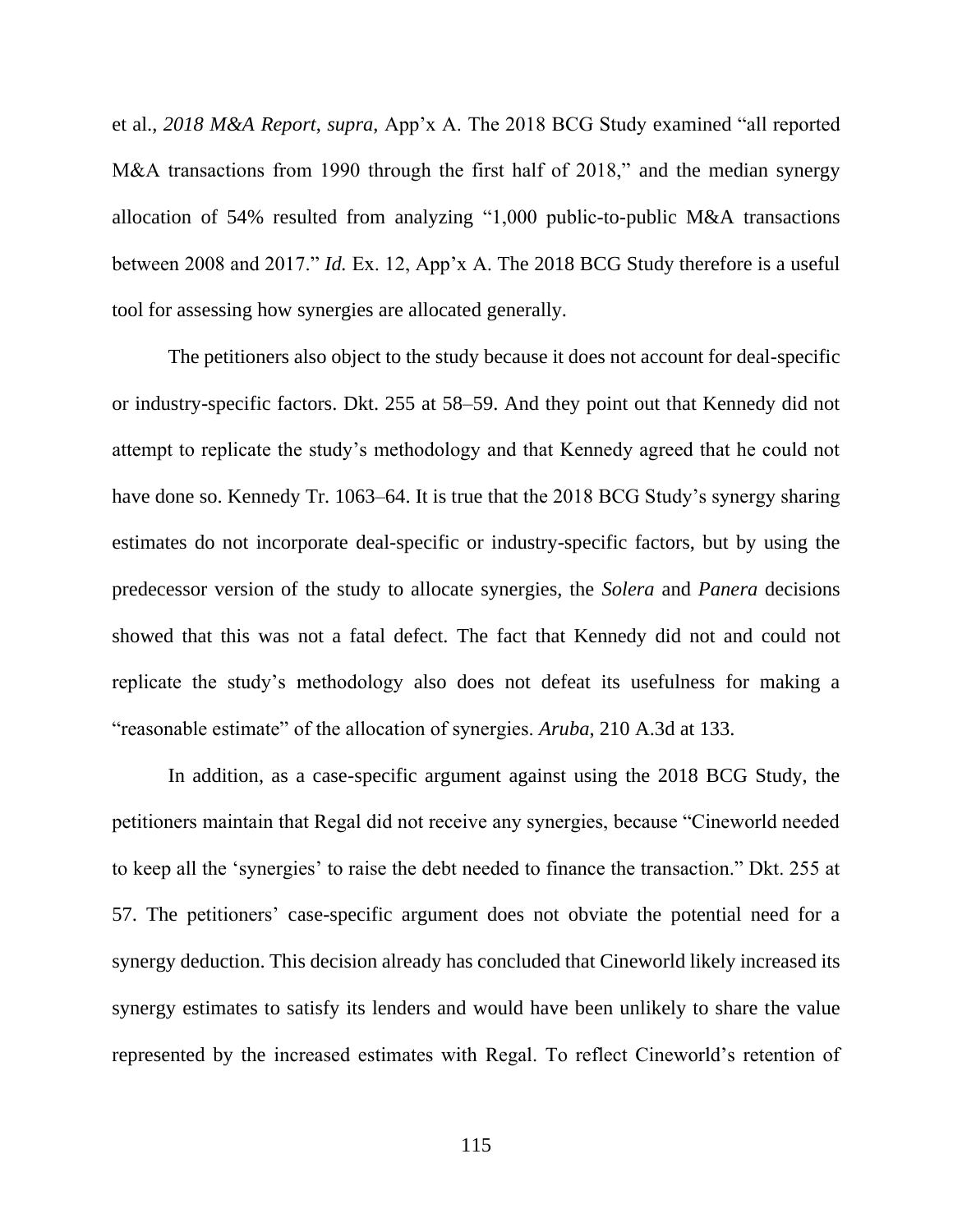those synergies, this decision already has discounted the total value of operational synergies by thirty percent. It does not follow that Cineworld kept *all* of the synergies.

The court's task under the appraisal statute is to value Regal, and the question remains how much of the synergies to allocate to Regal's stockholders. The court faces a less than optimal record and unsettled precedent as to what is necessary to prove a synergy allocation. In deciding how to proceed, the court heeds the Delaware Supreme Court's admonition in *Aruba*, which called on the trial court to use its best judgment in apportioning synergies despite the imprecision inherent in that exercise.

Nor is it unprecedented for the trial courts to deploy rough estimates in appraisal cases. During an earlier jurisprudential era, this court was unable to quantify the amount of synergies required to adjust a valuation metric derived using a comparable transactions methodology. The Delaware Supreme Court observed with approval that this court "account[ed] for the synergies in a different way, namely, by reducing the total weight accorded to the comparable transactions component of the overall valuation, from 80% to 65%." *Montgomery Cellular*, 880 A.2d at 221. The high court affirmed this approach, noting that "[a]lthough in a perfect world that may not have been the ideal solution, in this world it was the only one permitted by the record evidence." *Id.*<sup>69</sup> Likewise, during a period

<sup>&</sup>lt;sup>69</sup> It is unclear whether the Delaware Supreme Court would endorse a similar method today. In *DFC,* the Delaware Supreme Court reversed a decision by this court that weighted three valuation techniques, admonishing that when confronted with multiple valuation indications the Court of Chancery "may well feel tempted to turn its valuation decisions into a more improvisational variation of the old Delaware Block Method, but one in which the court takes every valuation method put in the record, gives each equal weight,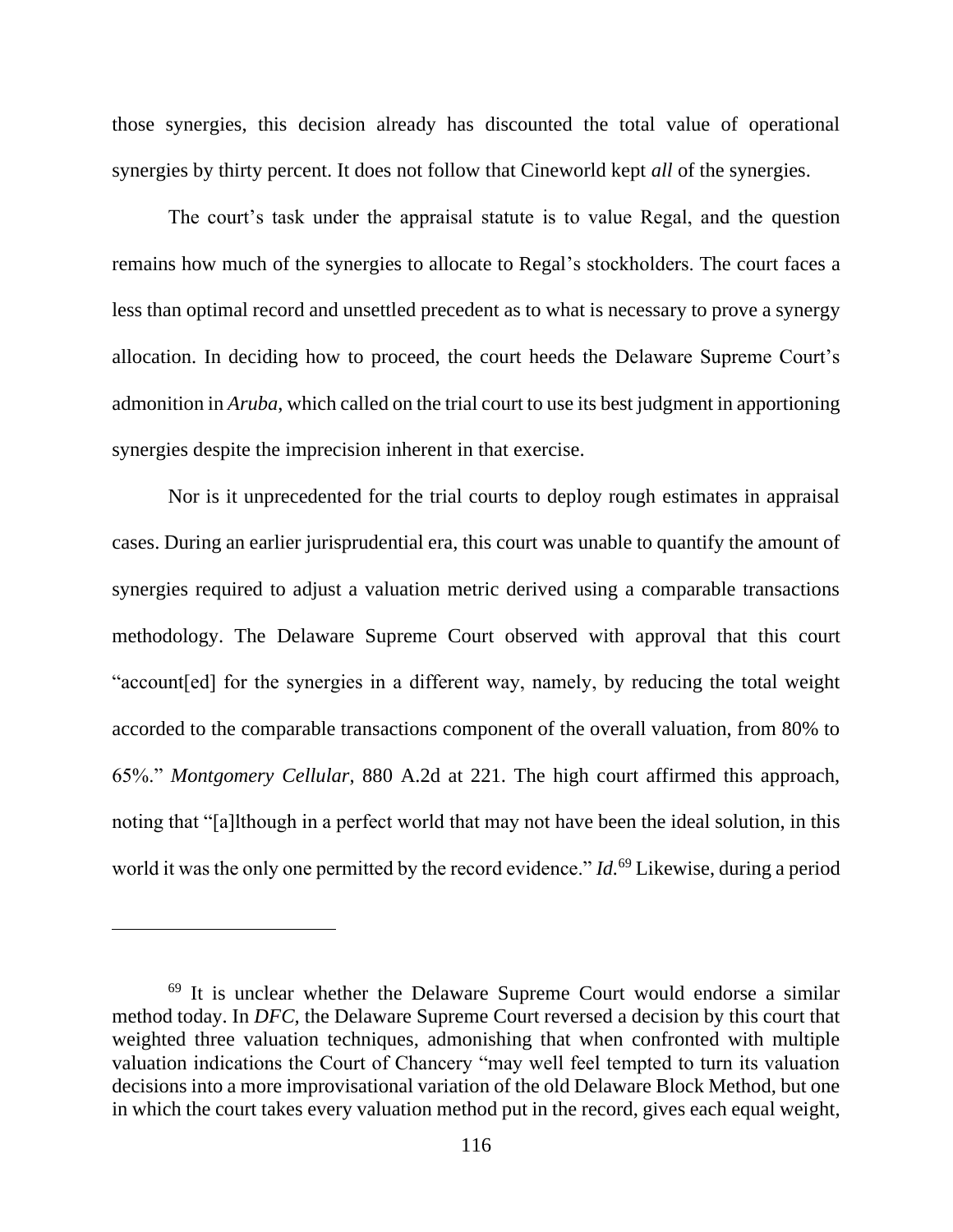when this court added a control premium to an appraisal valuation derived from a comparable company methodology to correct for the implicit minority discount that was understood to infect that method, this court relied on cross-deal studies and similar expert analyses to derive a rough estimate of the amount of the control premium.<sup>70</sup> Estimating a

<sup>70</sup> On the implicit minority discount generally, see Hamermesh & Wachter, *The Short and Puzzling Life of the "Implicit Minority Discount" in Delaware Appraisal Law*, *supra*. Because the comparable company method was understood to contain an implicit minority discount, decisions sought to correct for what was understood to be an impermissible stockholder-level discount when that valuation methodology was used in appraisal cases. To correct for the implicit minority discount, Delaware decisions added an estimate of a control premium derived from studies of acquisition premiums or the prices at which large blocks traded. The decisions recognized that the premium incorporated several factors, including synergies available to an acquirer and the value of control. The upward adjustment in the valuation to add control value thus was conceptually similar to, albeit the directional opposite of, the deduction from the deal price to exclude synergy value. The cases that sought to account for the implicit discount with an upward adjustment did not rely on company-specific or transaction-specific evidence. *See, e.g.*, *Agranoff*, 719 A.2d at 900 (applying a premium of 30% to correct for an implicit minority discount; basing adjustment on testimony by expert regarding aggregate control premiums paid in acquisitions of public companies during the valuation year); *Bomarko, Inc. v. Int'l Telecharge, Inc*., 794 A.2d 1161, 1186 (Del. Ch. 1999) (adding control premium of 30% to correct for implicit minority discount), *aff'd*, 766 A.2d 437 (Del. 2000) (per curiam);

and then divides by the number of them." 172 A.3d at 388. The high court mandated that if the Court of Chancery relies on multiple valuation methods, it "must exercise its considerable discretion while also explaining, with reference to the economic facts before it and corporate finance principles, why it is according a certain weight to a certain indicator of value." *Id.* Heeding this instruction, the trial court rejected a request by the petitioners in the *Dunmire* case to adjust for synergies in a manner resembling the *Montgomery Cellular* decision. The petitioners argued that the court should address synergies by either adjusting the weight given to their expert's comparable transactions valuation or, alternatively, asked the court to deduct 5% or 10% of the value to reflect synergies. The court "decline[d] to go down that road for lack of any principled basis by which to determine the amount of weight to give [the expert's] analysis or to determine the appropriate level of an adjustment for potential synergies." *Dunmire*, 2016 WL 6651411, at \*9 n.109.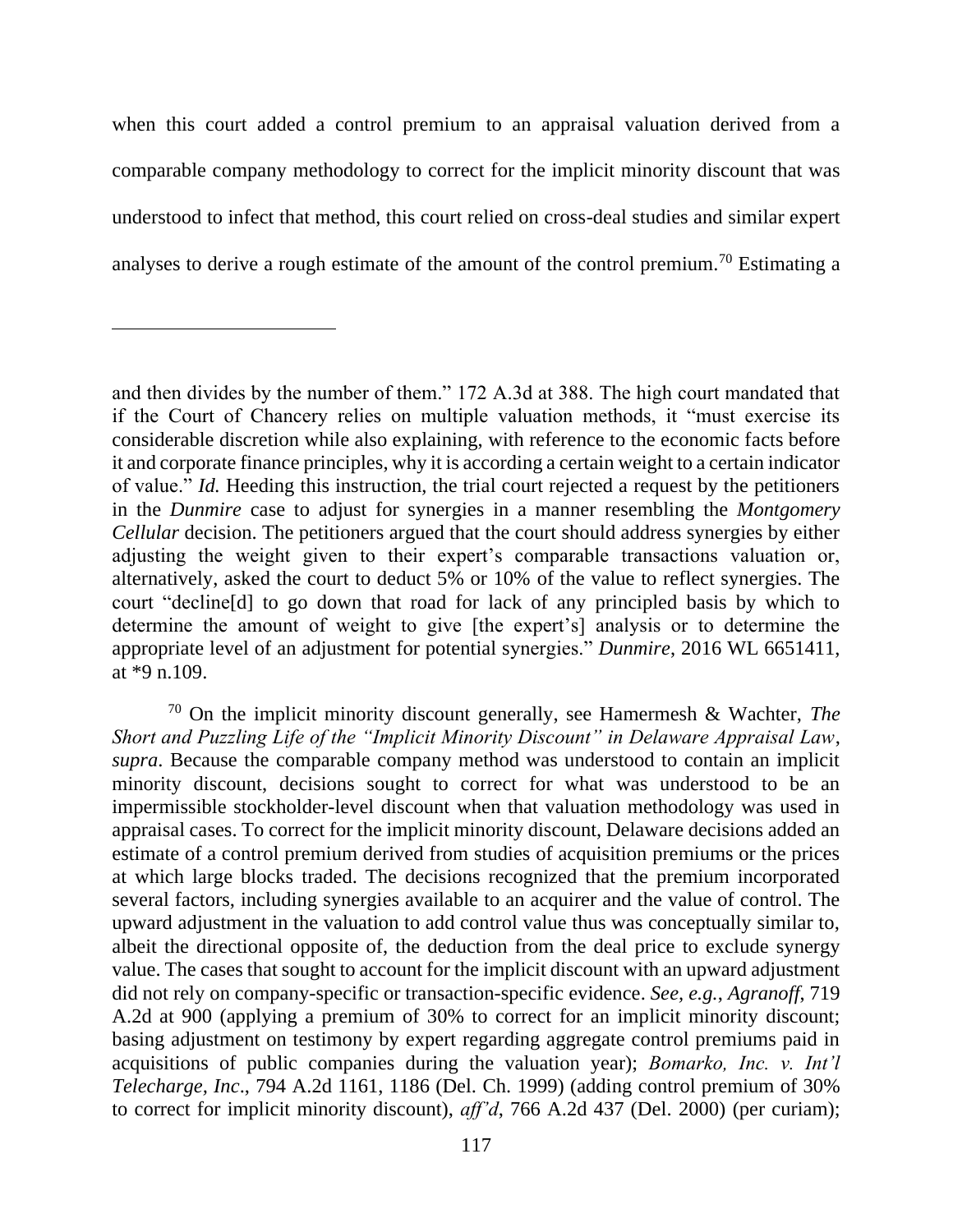synergy deduction based on the evidence available in this case is comparable to the exercises of judgment reflected in those precedents.

The record evidence establishes that the combination of Regal and Cineworld would create synergies. The premium reflected in the merger consideration and the associated stock price reactions are sufficient to establish by a preponderance of the evidence that Regal's stockholders received at least some of the synergistic value. The 2018 BCG Study is the best tool available for an imprecise task. It also results in an outcome close to the nearly equal synergy allocation implied by the Delaware Supreme Court's decision in *Aruba*, another case in which the trial record did not clearly demonstrate how synergies were allocated.

This decision has found that the amount of synergies available for sharing was \$6.99 per share; 54% of that figure equals \$3.77 per share. The deal price thus included \$3.77 of synergies.

*Borruso v. Commc'ns Telesystems Int'l,* 753 A.2d 451, 459 (Del. Ch. 1999) (electing to apply 40% premium to compensate for implicit minority discount in comparable company analysis, but reducing 40% premium to 30% to reflect potential synergistic value from merger); *Hintmann v. Fred Weber, Inc.*, 1998 WL 83052, at \*8 (Del. Ch. Feb. 17, 1998) (adopting expert's comparable company valuation in which expert corrected for the implicit minority discount by "analyz[ing] the control premia paid for publicly-held companies between July 1, 1991 and June 30, 1992," finding that "the mean premium was approximately 45% and that the median premium was approximately 55%," and then applying an adjusted premium of 20% "[b]ecause a portion of those premia reflected postmerger values expected from synergies").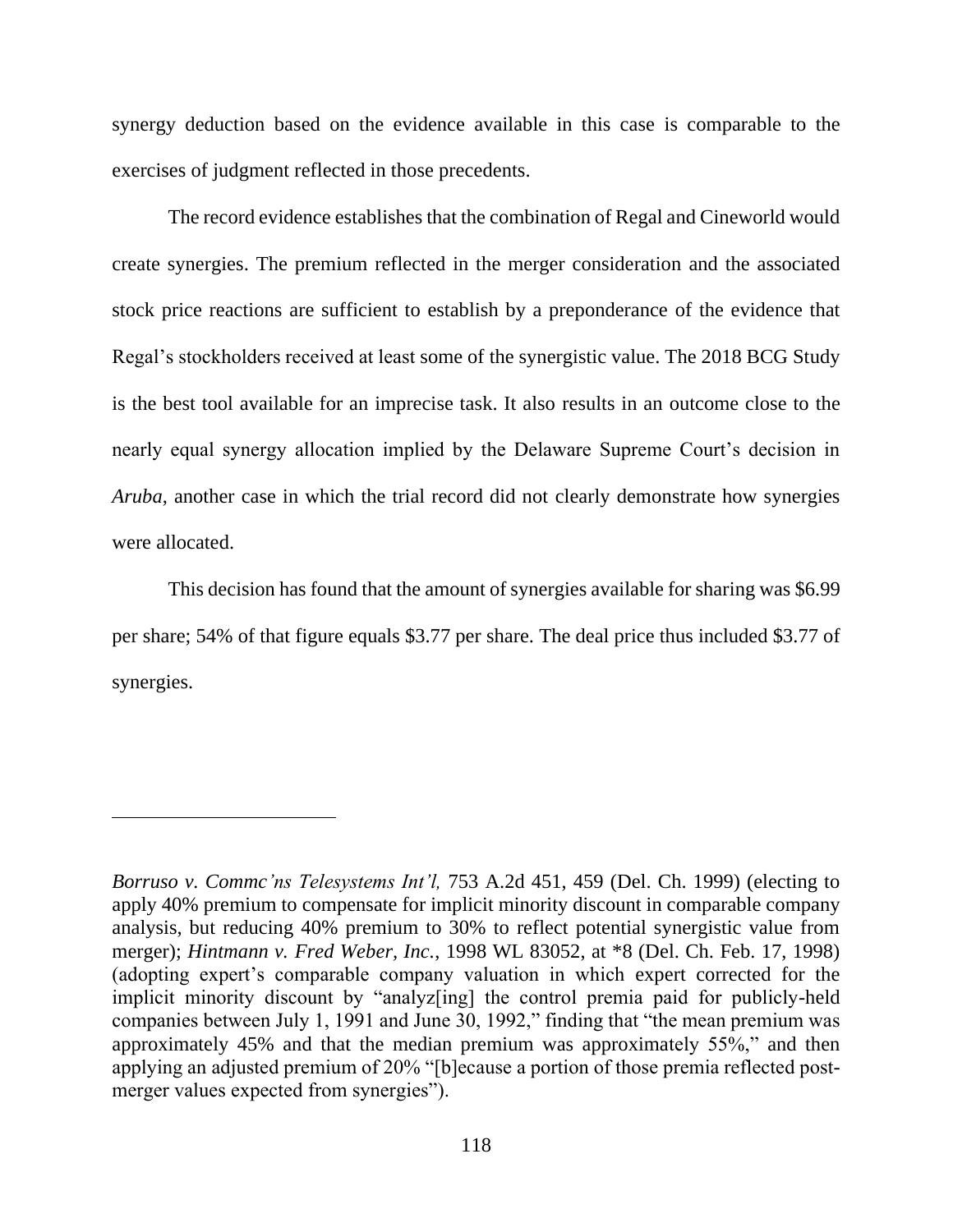### **d. Deal Price As Reliable Indicator Of Fair Value At Signing**

Because the sale process bore multiple objective indicia of reliability and compared favorably to the facts of other appraisal cases in which the Delaware Supreme Court has endorsed the deal price as a reliable valuation indicator, the deal price provides reliable evidence of Regal's fair value as of signing. This decision has evaluated the parties' competing arguments about synergies and ultimately made its own estimate of the portion of synergies that must be excluded from the deal price. The Merger produced \$6.99 of excludable synergies, and a reasonable estimate of the amount of synergies that Regal's stockholders captured is \$3.77 per share. Subtracting \$3.77 from the deal price of \$23 per share yields a deal-price-less-synergies value of \$19.23 per share.

### **3. Step Three: The Change In Value Between Signing And Closing**

After the court has concluded that the deal price is a reliable valuation indicator, and after the court has deducted an appropriate synergy allocation, then the analysis proceeds to the third step: determining whether the value of the corporation changed between signing and closing. In an appraisal proceeding, the court must determine the fair value of the dissenter's shares as of the date on which the merger closes. *Stillwater*, 240 A.3d at 17. The valuation date is "not the date the merger agreement is executed." *In re Solera Ins. Coverage Appeals*, 240 A.3d 1121, 1135 (Del. 2020). "Thus, if the value of the corporation changes between the signing of the merger agreement and the closing, then the fair value determination must be measured by the 'operative reality' of the corporation at the time of the merger." *Stillwater*, 240 A.3d at 17.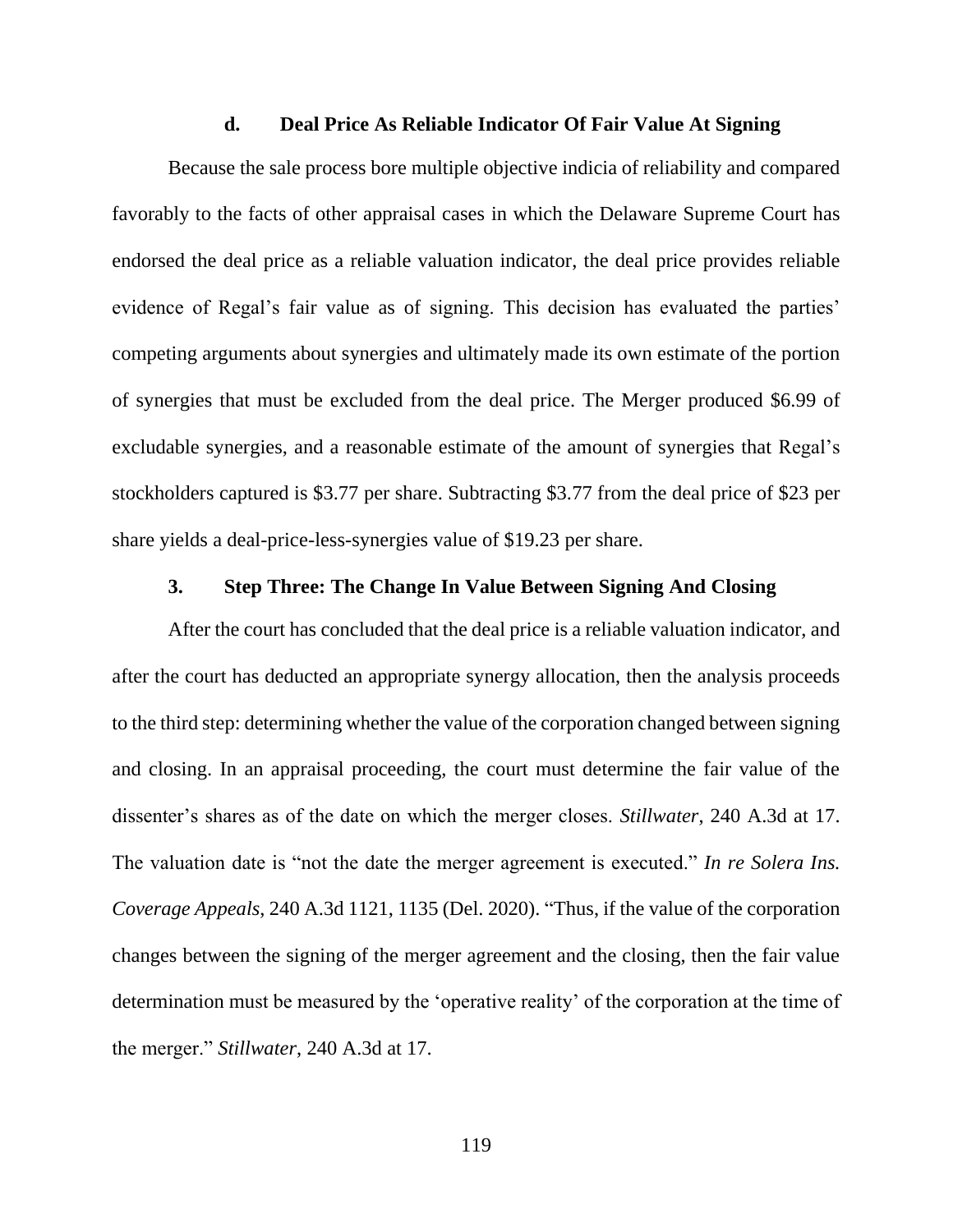Ordinarily, "the party seeking an adjustment to the deal price reflecting a valuation change between signing and closing bears the burden to identify that change and prove the amount to be adjusted." *Id.* In this case, both sides agree that Regal's operative reality changed between signing and closing when the Tax Act became law on December 22, 2017. Both sides agree that this event necessitates an upward adjustment to the deal-priceless-synergies metric. The only question is the amount.

#### **a. The Implications Of The Go-Shop Phase**

Despite agreeing that an adjustment to the deal-price-less-synergies metric is warranted to reflect a post-signing, pre-closing change in value, Cineworld contends that the adjustment should be minimal because no one bid for Regal during the go-shop phase. Dkt. 259 at 6, 25–26. At a superficial level, this argument makes sense: If parties have agreed on a price for an asset, and if the value of that asset has increased such that the asset is now underpriced, then other bidders should compete for the asset. *See Dell*, 177 A.3d at 32–33. But depending on the facts of a specific case, the intuition may not hold.

One reason why the absence of a higher bid might not convincingly negate the existence of a change in value is if the parties to the deal created meaningful barriers to an overbid. At trial, the petitioners sought to show that Regal was generally hostile to a competing bid by pointing to contemporaneous documents that described a topping bidder as an "interloper." *See* JX 1215 at 1; JX 1085 at 7. That term has a pejorative connotation and suggests someone who is not wanted. *See* Kim Tr. 854–56. But in an M&A deal, the term generally has a pejorative connotation only from the perspective of an incumbent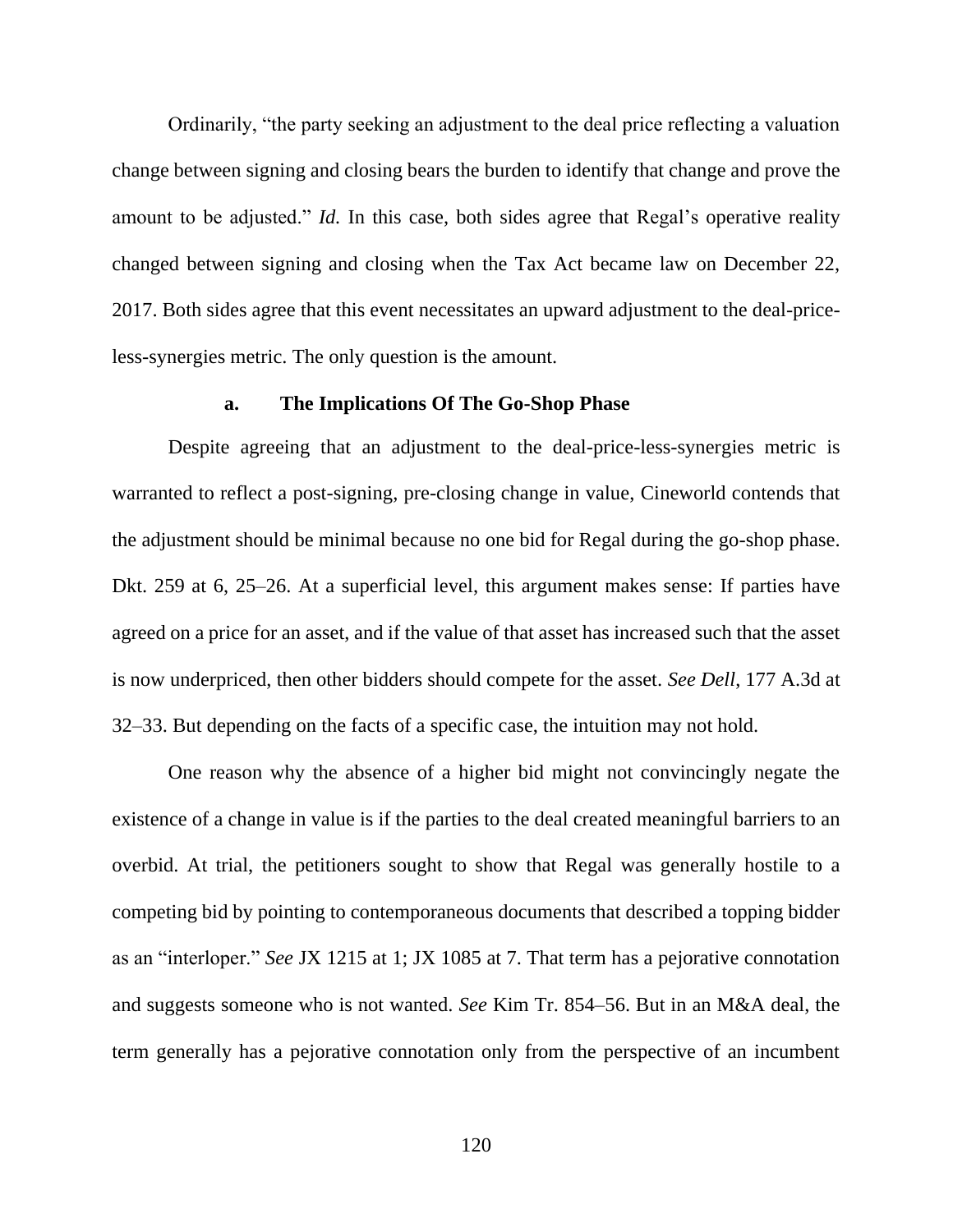bidder, if at all.<sup>71</sup> The term commonly is used to refer to a topping bidder without any negative connotations from the perspective of the target company, $^{72}$  so it does not signal anything exceptional about Regal's sale process. The more important factor was whether the Merger Agreement established meaningful barriers to a competing bidder's participation. As this decision has explained, it did not. *See* Part II.D.1, *supra*.

Another reason why the absence of a higher bid might not convincingly negate the existence of a change in value is if there were a limited number of potential bidders who realistically could challenge the incumbent, yet those bidders were unable to engage for

<sup>72</sup> *See, e.g.*, *Panera*, 2020 WL 506684, at \*13 ("Morgan Stanley also identified and ranked 'Potential Interlopers' by their strategic rationale and ability to pay."); *In re Synthes*, *Inc. S'holder Litig.*, 50 A.3d 1022, 1037 (Del. Ch. 2012) ("[T]he deal protections were, by traditional standards, not of a size that would have prevented a serious topping bid by a genuine, motivated interloper."); Scott M. Freeman et al., *"Don't Ask, Don't Waive": Standstill Provisions in Light of Recent Delaware Cases*, 17 M & A Law. 14 (2013) ("The stalking horse has the benefit of reasonable deal protections, such as matching rights and a break-up fee, but otherwise recognizes that the deal is open to being topped by an interloper."); Stephen I. Glover, *Designing Termination Fee Payment Triggers*, 6 M & A Law. 14 (2002) ("[T]he target stockholders will choose not to approve a transaction only if an interloper has made a better offer.").

<sup>71</sup> *See, e.g.*, *Ramtron*, 2015 WL 4540443, at \*21 ("Cypress began preparing for its hostile bid well in advance. Part of that diligence involved predicting potential interlopers."); *In re Dollar Thrifty S'holder Litig.*, 14 A.3d 573, 582 (Del. Ch. 2010) ("JP Morgan viewed Goldman Sachs as an interloper trying to angle into JP Morgan's deal."); Arthur Fleischer, Jr. et al., *Takeover Defense: Mergers and Acquisitions* § 16.04 (8th ed. 2018) ("[I]f the confidentiality agreement has a standstill, the initial bidder will generally insist that any interloper be subject to the same restrictions."); Steven J. Brams & Joshua R. Mitts, *Mechanism Design in M&A Auctions*, 38 Del. J. Corp. L. 873, 878 (2014) ("[E]ven if the board announces an agreement with a winning bidder at the highest price among participants in the auction, the transaction is always vulnerable to subsequent interlopers who might make a topping bid.").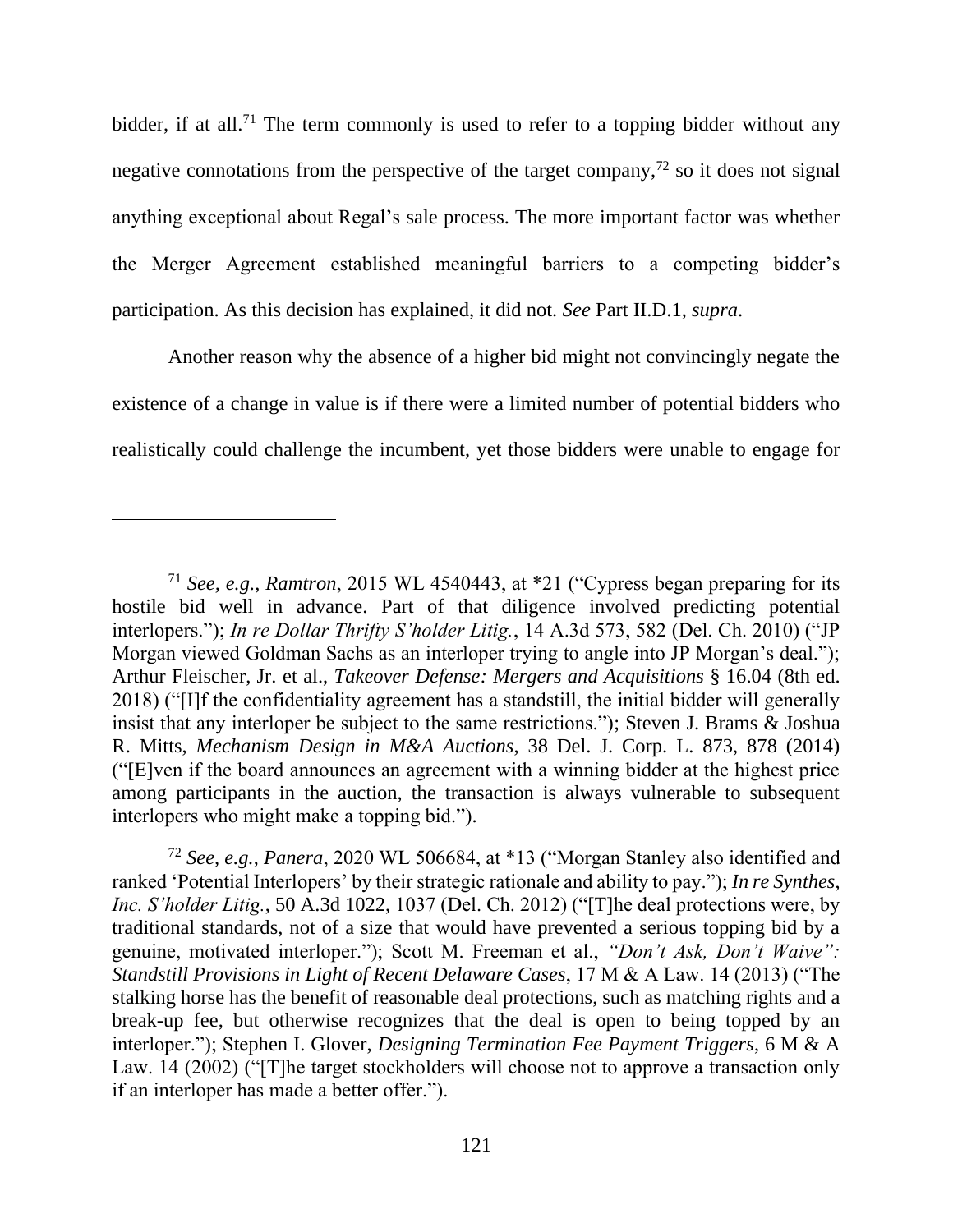reasons unrelated to price. The Merger was a synergistic transaction, making it likely that only trade bidders with access to synergies could compete with Cineworld. In this case, the two logical trade bidders were AMC and Cinemark. The petitioners assert that Regal drove away AMC, but this decision already has rejected that argument. *See* Part II.D.1.a.i, *supra*. Nevertheless, the evidence indicates that AMC and Cinemark elected not to engage for reasons other than price. AMC faced likely insuperable antitrust issues and was struggling financially at the time, and Cinemark was focused on its standalone business rather than on M&A. *See* Kim Tr. 825–26.

Yet another reason why the absence of a higher bid might not convincingly negate the existence of a change in value is if the valuation increase would be available to the incumbent and the competitors alike. Under those circumstances, the competition for the incremental value would operate as a common value auction, "defined as an auction in which 'every bidder has the same value for the auctioned object.'" *Stillwater Trial*, 2019 WL 3943851, at \*49 (quoting Peter Cramton & Alan Schwartz, *Using Auction Theory to Inform Takeover Speculation*, 75 L. Econ. & Org. 27, 28–29 (1991)).

In a competition for that incremental value, the incumbent bidder's matching right would loom large. To make it worthwhile to bid, a potential deal jumper would not only have to perceive that the value of the target had increased above the level set by the deal price plus the termination fee and fee reimbursement plus the deal jumper's likely transaction costs, but also perceive a pathway to success that was sufficiently realistic to warrant becoming involved, taking into account the potential reputational damage that could result from being unsuccessful.

*Id*; *see* Brian JM Quinn, *Normalizing Matching Rights*, 1 Harv. Bus. L. Rev. Online 7, 9 (2010) ("Matching rights work to deter subsequent bids when held by an initial bidder. In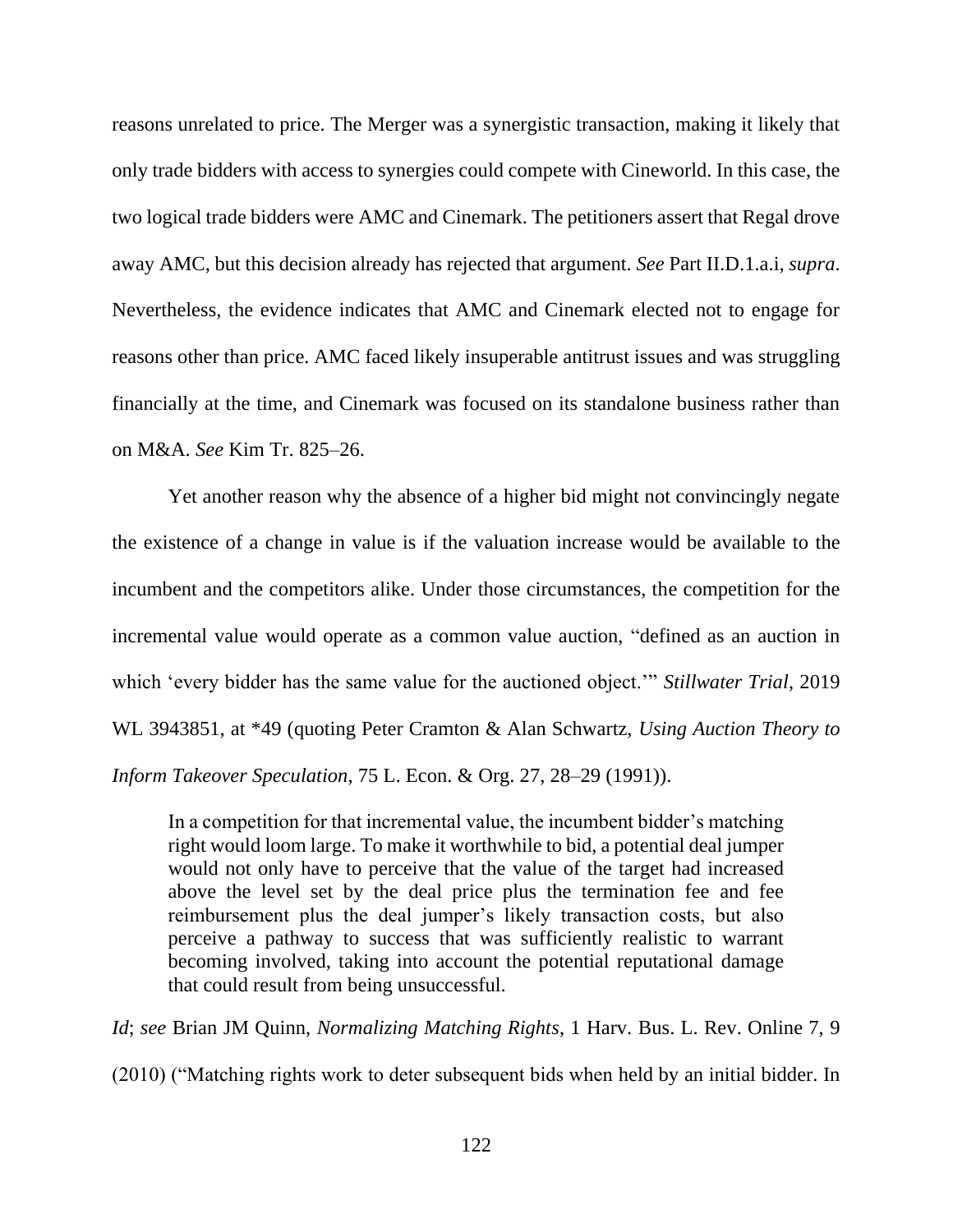the context of common value auctions  $\dots$ , the effect of a matching right is to deter subsequent bidders and appropriate rents to the initial bidder."). The Tax Act increased the value of Regal's future free cash flows by reducing Regal's future tax payments. That value likely would have been available to any competing bidder, including Cineworld, eliminating any pathway for a competitor to capture the common value created by the Tax Act.

The fact that no one bid during the go-shop period does not provide persuasive evidence that the Tax Act had a minimal effect on Regal's value. It is possible that the Tax Act could have caused Regal's value to increase materially, despite the absence of any bids.

#### **b. The Implications Of Anschutz's Approval Of The Deal**

Cineworld next contends that because Anschutz approved the Merger, any incremental value from the Tax Act must have been minimal. Anschutz's approval of the Merger lacks probative value because Anschutz executed a voting agreement that bound Anschutz to vote for the Merger without any meaningful outs. *See* JX 1289 § 3(b); *accord* JX 1346 at '875. As it was obligated to do, Anschutz approved the Merger by written consent. JX 1290 at 78–80; JX 1346 at '107–09. Anschutz's approval reflected its compliance with a contractual obligation, not its view regarding the incremental value created by the Tax Act.

Assuming for the sake of argument that Anschutz had a choice, then the evidence would not support Cineworld's position. In *Stillwater*, the court rejected a similar argument, noting that stockholders only would vote down the deal if they preferred to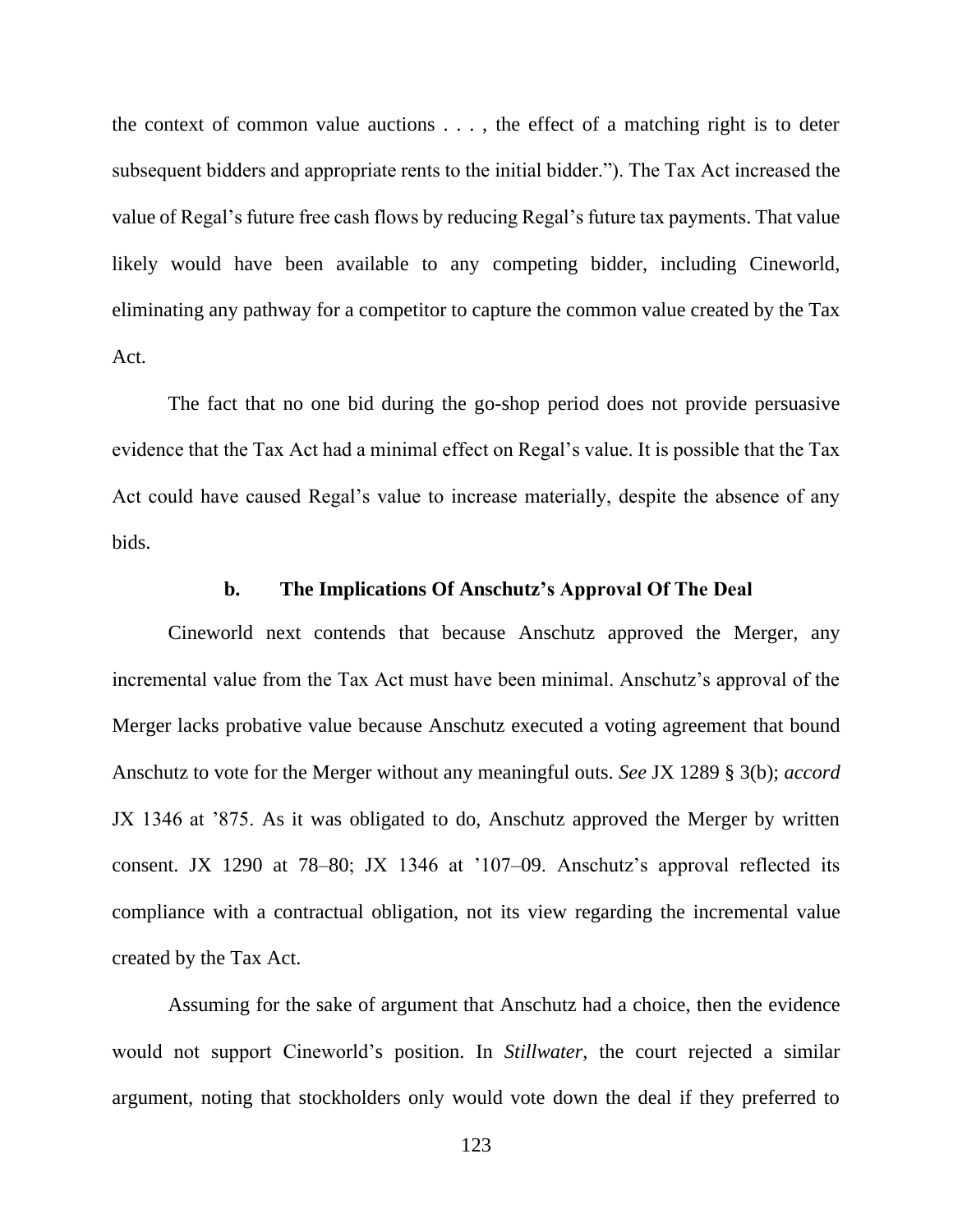return to the Company's operative reality as a standalone firm. *Stillwater Trial*, 2019 WL 3943851, at \*50. Stockholders might well prefer "the surer option of the deal price, even if they believed that the Company's value had increased between signing and closing such that the deal price no longer reflected fair value." *Id.* Anschutz's large holdings and its status as Regal's controlling stockholder constrained its ability to sell. If Anschutz wanted liquidity, then it likely would have had to engage in further block sales at a discount to the market price, and its sales could have created a further overhang on the stock. In fact, the evidence suggests that Anschutz was sufficiently happy with the deal price that it never evaluated the implications of the Tax Act for Regal's value. *See* Anschutz Dep. 86–87.

The fact that Anschutz approved the Merger does not provide persuasive evidence that the Tax Act had a minimal effect on Regal's value. It is possible that the Tax Act could have caused Regal's value to increase materially, despite approval from Anschutz.

#### **c. The Double-Counting Issue**

In addition to arguing that the go-shop phase and Anschutz's vote meant that any post-signing change in value was minimal, Cineworld maintains that the deal price at signing already included a measure of value resulting from the expectation that the corporate tax rate would fall. Cineworld failed to prove that the deal price included a quantifiable amount of value from this source.

Kennedy sought to establish that the deal price included value from an anticipated lowering of tax rates by citing market commentary which claimed that traders were considering this issue. *See* Kennedy Tr. 994–99; Kennedy Report ¶¶ 151–56. To quantify the impact, Kenney relied on a J.P. Morgan report, issued in November 22, 2017, in which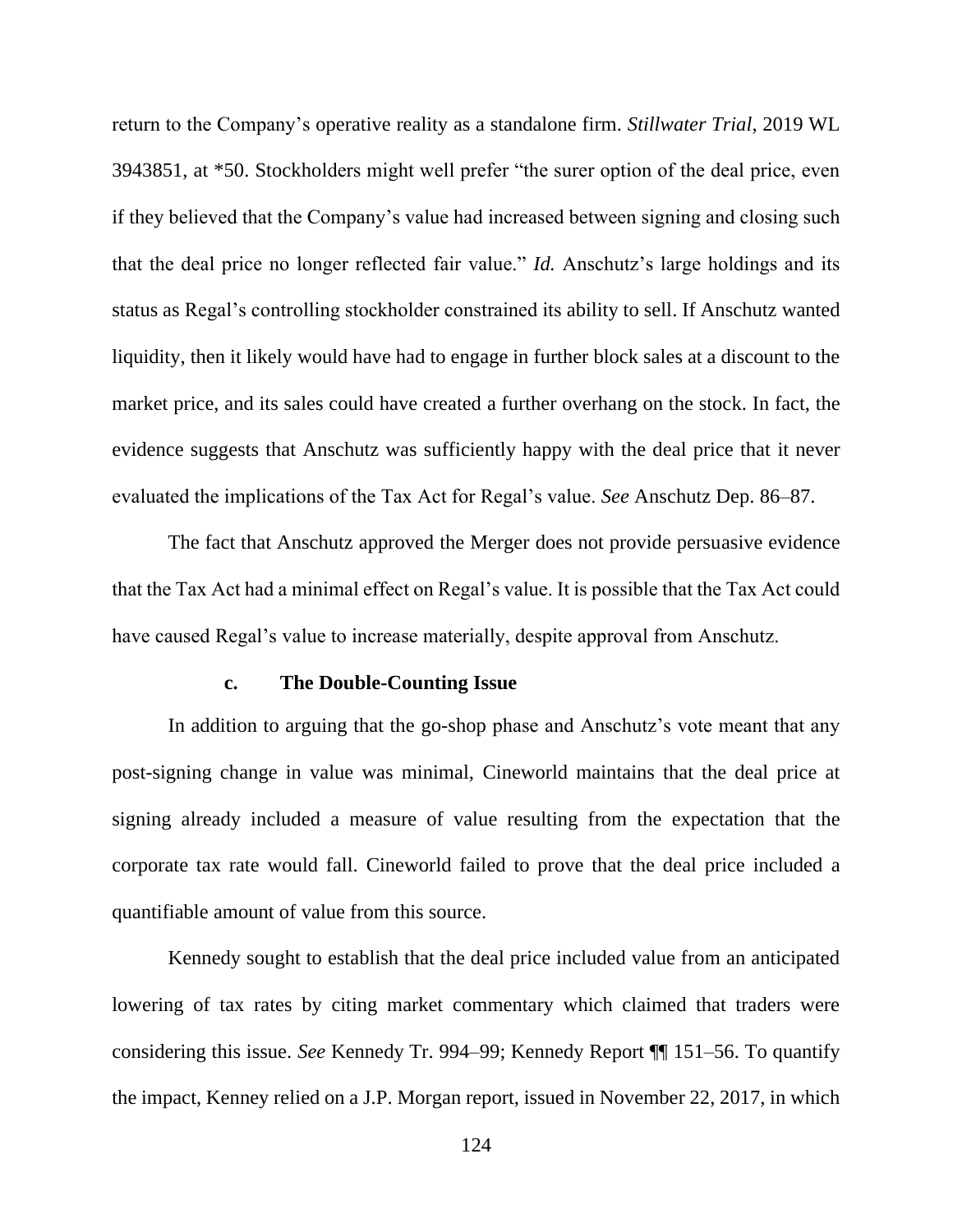the bank predicted that the Tax Act "would translate to  $\sim 8\%$  of S&P 500 price appreciation" and estimated that "about  $\sim$ 3% is priced in." JX 1148 at 2. In a later report issued on December 4, 2017, J.P. Morgan estimated that the effect of reducing the corporate tax rate was "currently ~50% priced-in." JX 1252 at 1. Kennedy also determined that market multiples did not react materially when the Tax Act became law. *See* Kennedy Report ¶ 21; Kennedy Rebuttal Report ¶ 56.

Kennedy's market evidence was not persuasive. Analysts had been writing about the possibility of lower tax rates since the 2016 election, so the existence of market commentary on the issue was trivial. The J.P. Morgan reports sought to quantify the effect, but the firm's conclusions were speculative and unsupported. The fact that market multiples did not react significantly upon the passage of the Tax Act indicates that by that point, the effects of a lower corporate tax rate were priced in, but it does not provide evidence of when the changes were priced in—an occurrence that likely took place over time and to different degrees for different companies.

More importantly, Cineworld failed to translate its generic evidence about market prices into specific evidence about Regal. Cineworld failed to provide any persuasive evidence regarding the degree to which Regal's stock price incorporated value from a lowered tax rate. Cineworld also did not point to any channel by which value theoretically imbued in the stock price would have percolated into the deal price. Cineworld did not prove that the parties anchored the deal price off of the market price or any metric based on the market price.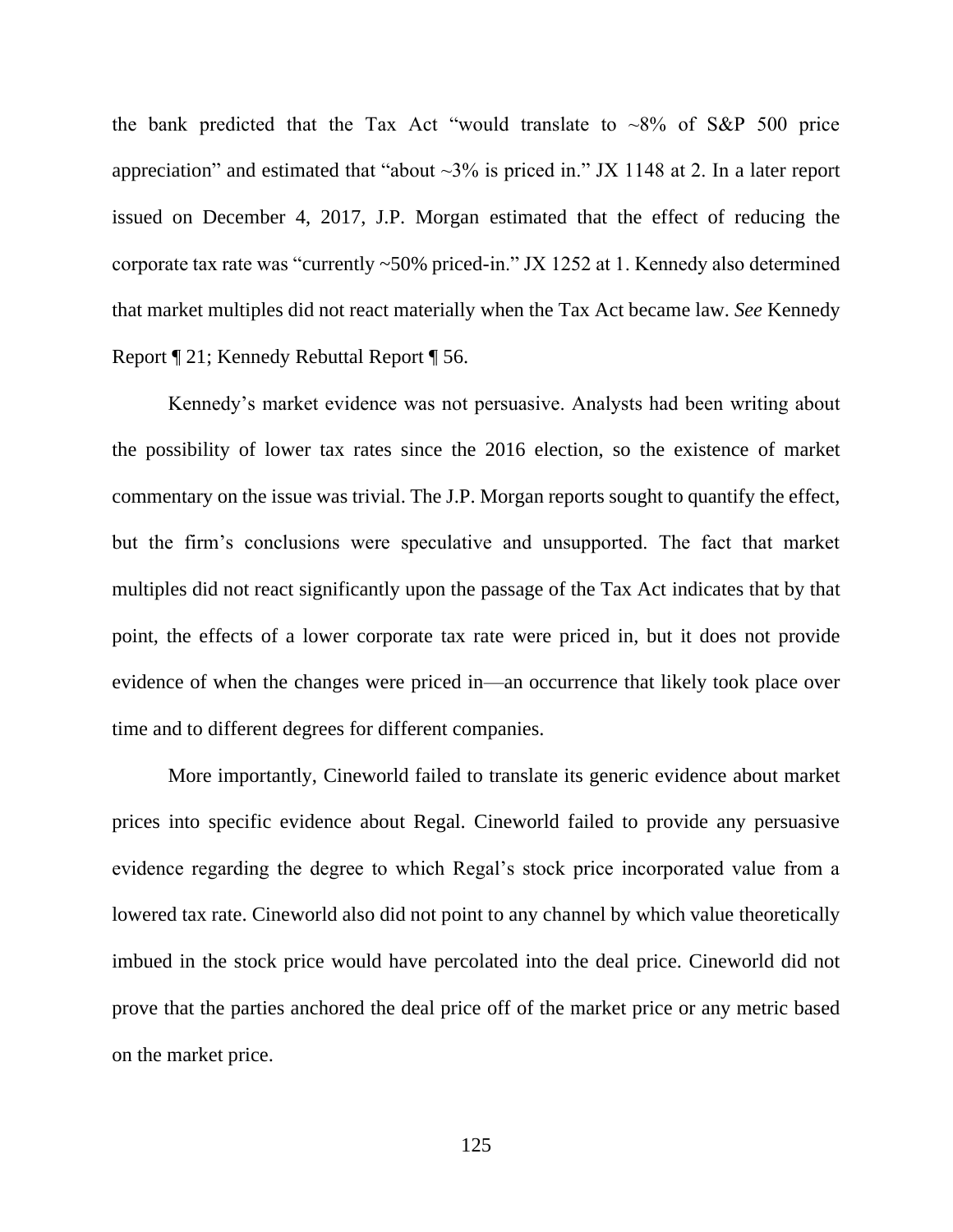There also was a timing disconnect. The Tax Act became law on December 22, 2017. The negotiations that led to the deal price began in October 2017, and the parties reached agreement on price on November 3, 2017, seven weeks before the Tax Act passed and almost three weeks before J.P. Morgan estimated that 3% of the value of the Tax Act was priced in to the S&P 500. The Board ultimately approved the Merger Agreement on December 4, three weeks before the Tax Act became law, but the parties had reached agreement on pricing weeks before that.

Notably, Cineworld did *not* argue that a double-counting problem arises because Cineworld had expected to generate cost savings by moving income from the United States into lower jurisdictions, only to have a significant portion of that value become part of Regal's operative reality as a standalone entity as a result of the Tax Act. Kennedy accepted that Cineworld could not claim a portion of that value as synergies, warranting a lower synergy deduction from the deal price, and he agreed that an adjustment was necessary to account for the change in Regal's value between signing and closing. This decision has made different findings regarding the amount of the synergy deduction and the subsequent increase in value between signing and closing, but it otherwise agrees with Kennedy's approach and does not treat the passage of the Tax Act as creating a double-counting problem. The former step in the analysis is necessary to derive the standalone value of the Company at signing as implied by the deal price; the latter step is necessary to adjust the standalone value of the Company to reflect the change in value between signing and closing.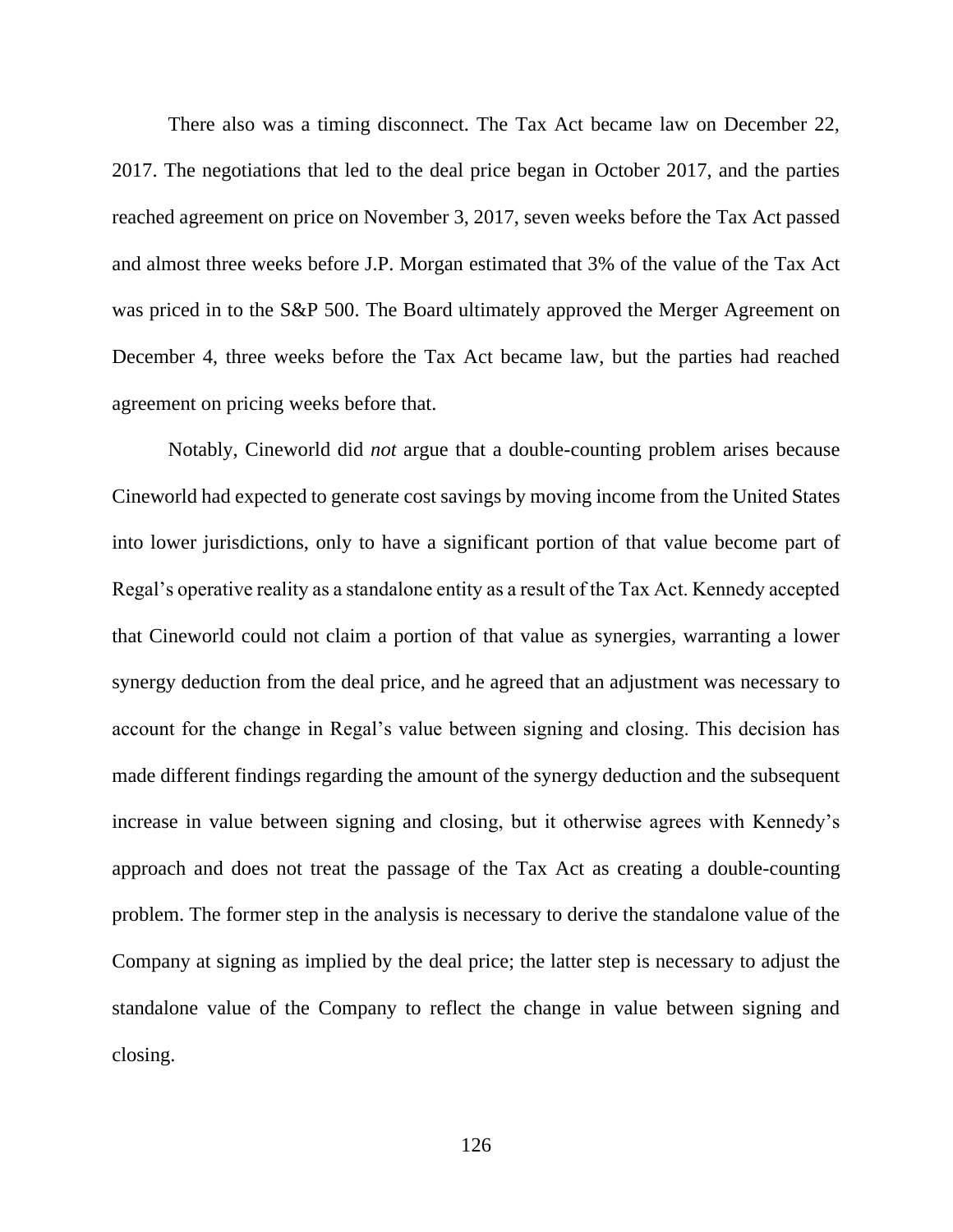Cineworld thus did not carry its burden of proving that a double-counting problem existed.

## **d. The Estimates Of The Change In Value**

The record contains various estimates of the change in Regal's value between signing and closing. This decision ultimately adopts a value of \$4.37 per share, which is the value implied by Cineworld's disclosures about the amount of financial savings it could achieve before and after the passage of the Tax Act. That figure is the same value that this decision deducted from Cineworld's expectation of financial savings to account for the passage of the Tax Act. The two are not necessarily equivalent: Cineworld's estimate of the financial savings it no longer could achieve might be higher or lower than the actual value of a lower corporate tax rate to Regal as a standalone entity. For purposes of this case, however, Cineworld's estimate is the most reliable indicator. First, unlike the experts in this case, Cineworld had actual dollars at risk. Second, when making its disclosures regarding financial savings, Cineworld was attempting to portray the deal in a positive light to the markets, its investors, and its lenders, meaning that Cineworld had an incentive to identify any financial savings that its management team believed the Merger could generate. A valuation based on the reduced amount of benefits that Cineworld thought it could generate therefore is likely to be conservative.

Notwithstanding Cineworld's arguments that sought to minimize the change in value between signing and closing, Kennedy opined that Regal's value increased by \$0.92 due to the passage of the Tax Act. As noted, Kennedy derived this figure using the two J.P. Morgan reports. *See* Kennedy Tr. 1074; Kennedy Report ¶¶ 116, 154. He relied blindly on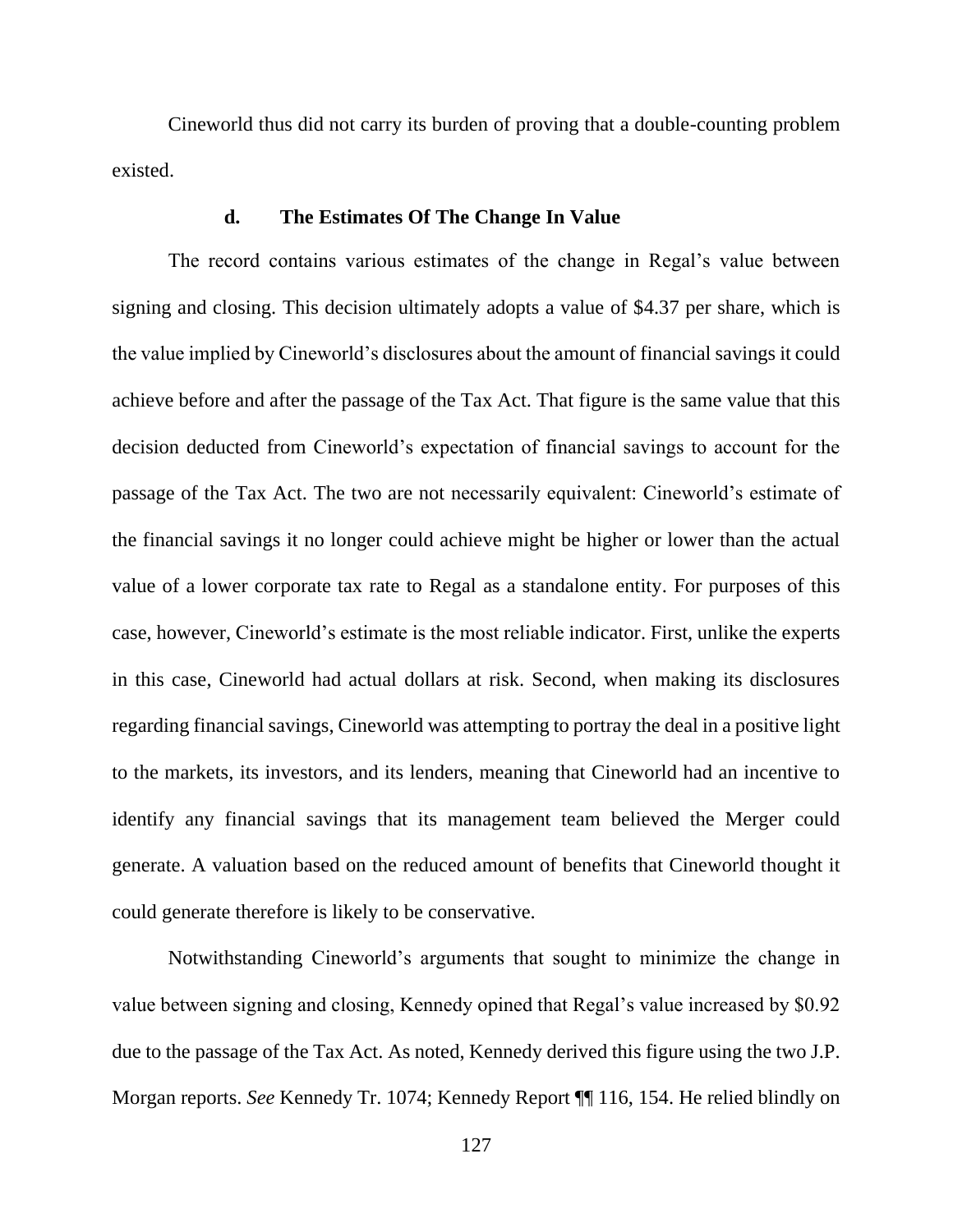J.P. Morgan's estimates, and he did not test or attempt to replicate J.P. Morgan's methodology. Kennedy Tr. 1075. His valuation therefore is unpersuasive.

Yilmaz opined that Regal's value increased by \$7.32 between signing and closing. To derive this figure, Yilmaz prepared a DCF valuation of Regal using its effective tax rate before the passage of the Tax Act, then conducted a DCF valuation of Regal using its effective tax rate after the Tax Act passed. *See* Yilmaz Rebuttal Report ¶ 46. Both valuations used the 2017 Projections. This decision has explained that there are sufficient questions surrounding the 2017 Projections to eschew using them for valuation purposes. This decision therefore will not use Yilmaz's methodology to determine the change in value between signing and closing.

The record contains two contemporaneous estimates of the value of a lower tax rate to Regal. One estimate was prepared on December 2, 2017, by Christopher Frye, Regal's Vice President of Tax, who used the 2017 Projections to estimate Regal's tax savings in 2017, 2018, and 2019. *See* JX 1235. Using Frye's calculations, the court estimates that the reduction in tax rates had a value of \$4.66 per share.<sup>73</sup> That result, however, depends ultimately on the reliability of the 2017 Projections and other debatable inputs.

 $73$  To derive this figure, the court first adjusted Frye's estimates to reflect the tax rate of 21% in the Tax Act, rather than the 20% rate that Frye anticipated. Making this change causes Frye's model to predict savings of \$33.65 million in 2017, \$42.26 million in 2018, and \$47.25 million in 2019. To calculate the present value of the these cash flows, the court used the formula  $PV = C / (1 + r)^n$ , where PV is the present value of the future cash flow, *C* is the amount of the future cash flow, *r* is the discount rate, and *n* is the number of years in the future. To value the tax savings into perpetuity, the court derived a terminal value by treating the 2019 savings as the final year of the projection period in a DCF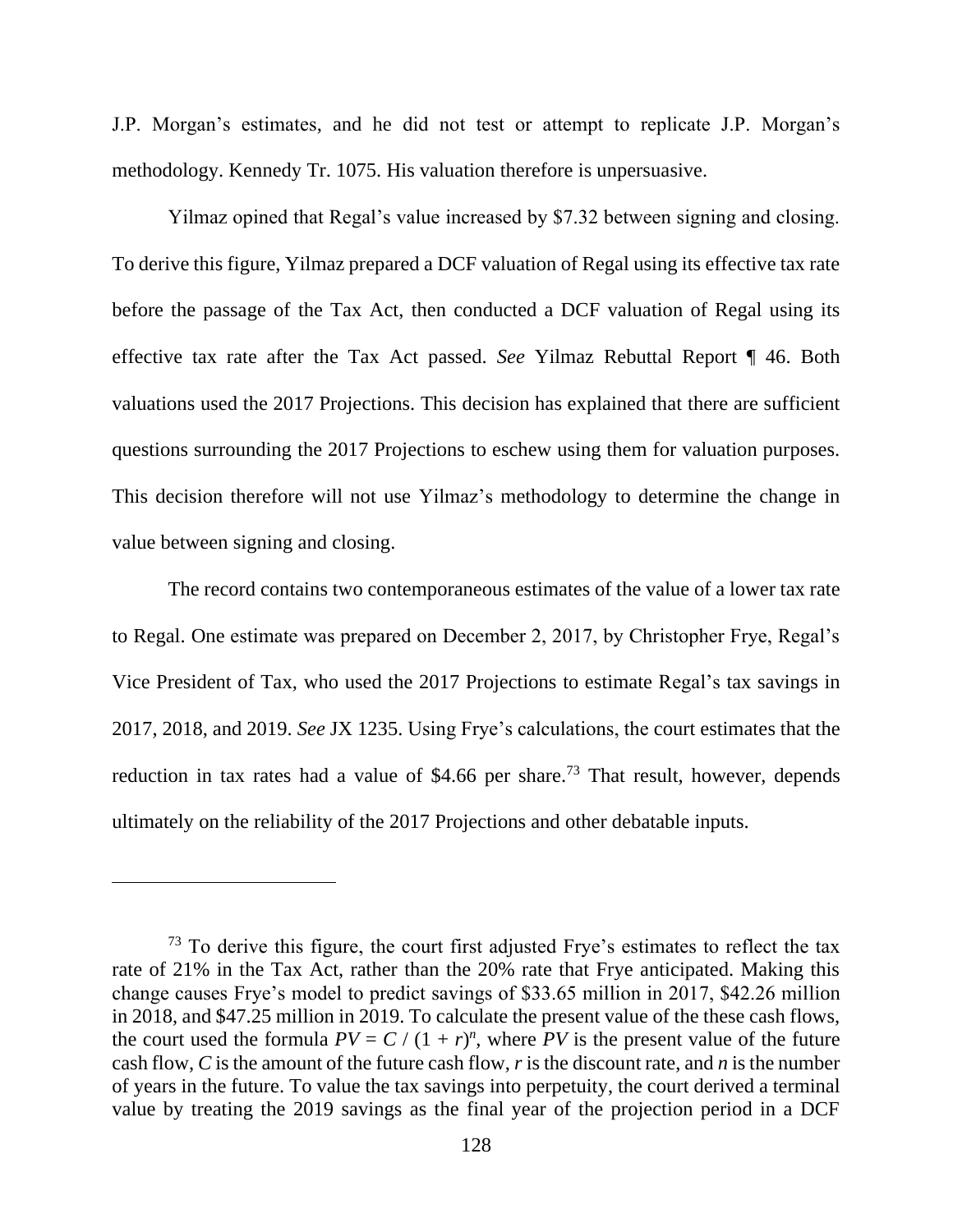A second contemporaneous estimate of the value of the tax rate reduction appears in the January Stockholder Letter and the January Lender Presentation, in which Cineworld estimated that it would receive \$50 million in tax savings as a result of the Tax Act. JX 1416 at 10; JX 1420 at 5. Using Kennedy's method for calculating the value of financial savings, \$50 million of annual tax benefits would equal \$4.97 per share.<sup>74</sup> That estimate is not sufficiently supported by the record evidence. It appears to have been derived by adding the \$17.5 million of savings from transfer pricing to the \$31 million of projected savings from financial structuring under the "base case" scenario in a draft of an E&Y tax synergies report, and rounding up. *See* JX 1163 at '290, '292. In any event, because this decision already has excluded the value of \$44 million of expected financial savings from the calculation of synergies, using a higher number risks double-counting.

This decision uses \$4.37 per share as its estimate of the change in value between signing and closing due to the Tax Act. This decision has found that the deal price included \$2.73 per share that was attributable to Cineworld's expectations of financial savings.

valuation and using the formula  $TV = C_{Steady \text{ State}} / (r - g)$ , where TV is the steady-state expected free cash flow for the year after the final year of the cash flow forecast, *r* is the discount rate, and *g* is the perpetuity growth rate. Using a perpetuity growth rate of 1.5% (drawn from Yilmaz's DCF) and a discount rate of 7.66% (drawn from Kennedy's critique of Yilmaz's DCF), this calculation yields a present value of \$734.65 million. Dividing this number by the 157.7 million outstanding shares of Regal stock results in tax savings valued at \$4.66 per share.

<sup>&</sup>lt;sup>74</sup> If \$71.5 million of financial savings translates to \$7.10 per share, then \$50 million divided \$71.5 million (69.93%) times \$7.10 per share equals \$4.97 per share.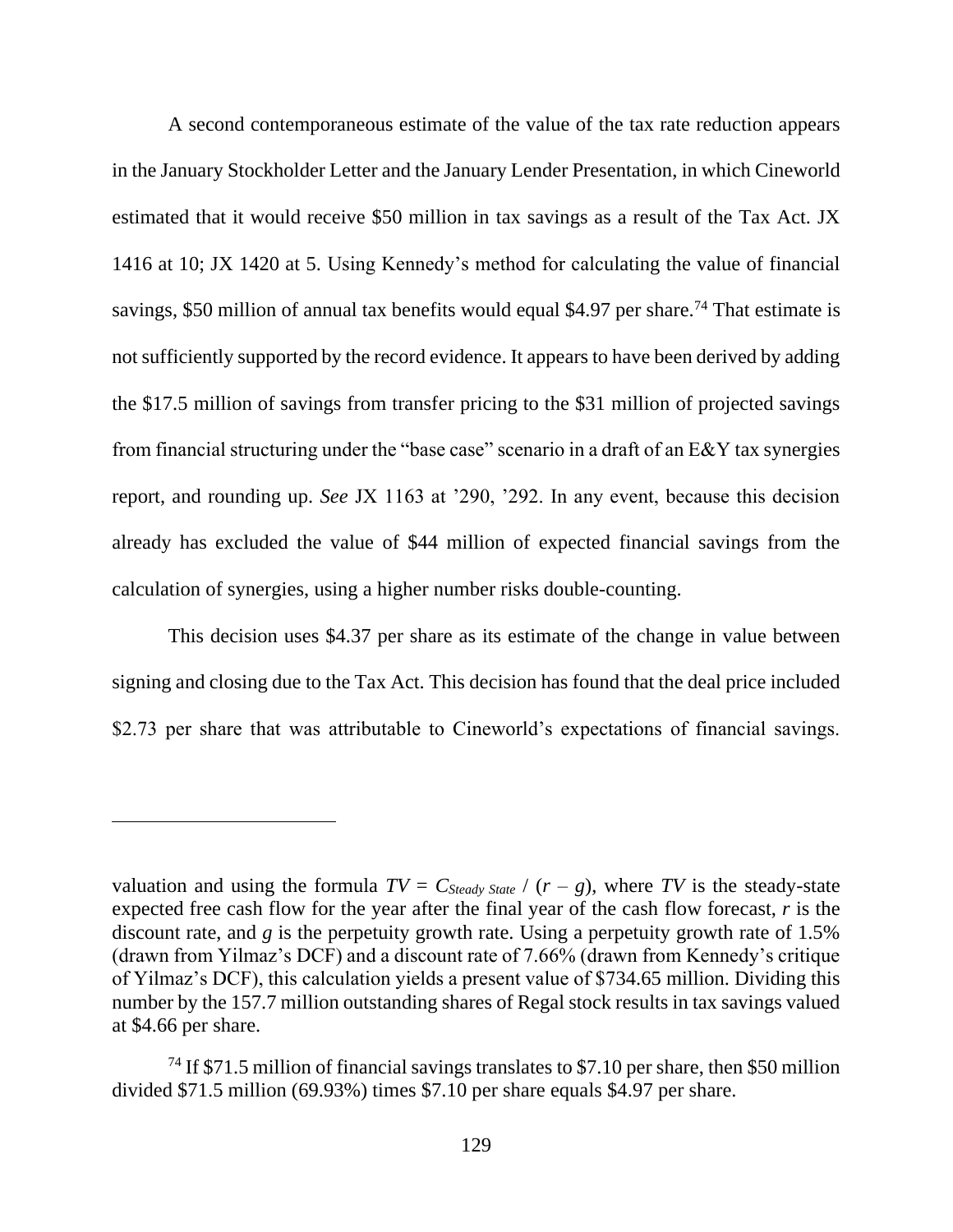Cineworld originally had anticipated financial savings of \$7.10 per share, but the remaining \$4.37 per share represented value that became part of Regal's operative reality at the time of the Merger after the enactment of the Tax Act.

The \$4.37 per share represents the value of Cineworld's original estimate of \$71.5 million in 2019 run rate tax savings, reduced to account for (i) the \$17.5 million of savings from transfer pricing that Cineworld expected to achieve before the passage of the Tax Act and (ii) the \$10 million of group structuring benefits that Cineworld continued to believe it could achieve after the passage of the Tax Act. The resulting \$44 million of annual tax savings is more conservative than Morgan Stanley's estimate of \$85 million to \$100 million in annual tax savings that would result from the Tax Act.<sup>75</sup> The per-share value of \$4.37 implied by the \$44 million in annual tax savings also is lower than Yilmaz's estimate of \$7.32 per share.

The court's calculation based on Frye's estimates, the values disclosed by Cineworld in the January Stockholder Letter and the January Lender Presentation, and the value implied by Cineworld's expectation of financial savings before and after the passage of the Tax Act cluster in a range between \$4.37 and \$4.97 per share. The congruence among

<sup>75</sup> *See* JX 1232. That said, valuing the tax savings at \$4.37 per share admittedly is higher than a Morgan Stanley sensitivity analysis, prepared in early December 2017, which implied that Regal's value using a DCF methodology would increase by \$1.52 to \$1.62 if the federal tax rate was reduced. *See* JX 1256 at 15.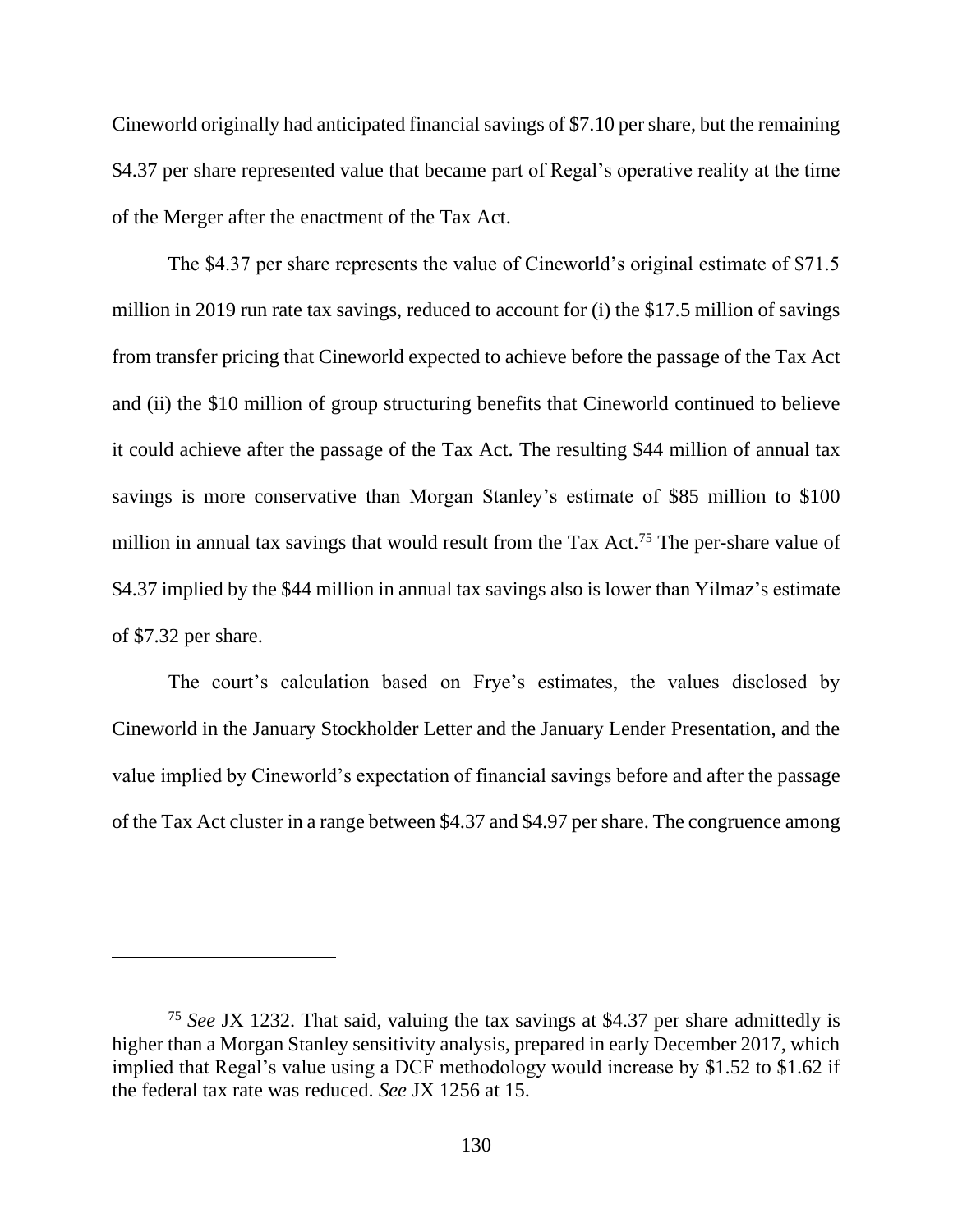these estimates suggests that the resulting calculation is a reasonable one.<sup>76</sup> Ultimately, the court adopts the most conservative of the three—the \$4.37 implied by Cineworld's expectation of financial savings.

# **e. Adjusted Deal Price As Reliable Indicator Of Fair Value At Closing**

This decision has concluded that the deal price provided a reliable indicator of the fair value of Regal at signing. This decision has determined that the Merger price included \$4.26 per share of operational synergies and \$2.73 per share of financial savings, for total synergies value of \$6.99 per share. This decision has concluded that Cineworld shared 54% of the synergies with Regal's stockholders, necessitating a synergy deduction of \$3.77 per share. After the deduction, the adjusted deal price points to a fair value at signing of \$19.23

<sup>76</sup> *See, e.g., Aruba*, 210 A.3d at 142 (adopting deal-price-minus-synergies estimate that "was corroborated by HP's and Aruba's real-time considerations and Aruba's DCF, comparable companies, and comparable transactions analyses" (footnotes omitted)); *Jarden Trial*, 2019 WL 3244085, at \*50 (adopting unaffected market price and noting that the valuation conclusion was corroborated by the results of a DCF methodology); *S. Muoio & Co. LLC v. Hallmark Ent. Invs. Co.*, 2011 WL 863007, at \*20 (Del. Ch. Mar. 9, 2011) ("[I]t is preferable to take a more robust approach involving multiple techniques . . . to triangulate a value range . . . ."); *In re Hanover Direct, Inc. S'holders Litig.*, 2010 WL 3959399, at \*3 (Del. Ch. Sept. 24, 2010) (citing use of "multiple valuation techniques that support one another's conclusions" as supporting adoption of respondent's expert valuation); James M. Wahlen et al., *Financial Reporting, Financial Statement Analysis, and Valuation* 995 (8th ed. 2015) ("Our experience with valuation suggests that using several valuation approaches yields more useful insights than using just one approach in all circumstances."); Joshua Rosenbaum & Joshua Pearl, *Investment Banking: Valuation, Leveraged Buyouts, and Mergers & Acquisitions* 138 (2009) ("[O]nce a . . . valuation range is determined, it should be compared to the valuation ranges derived from other methodologies."); *cf. DFC,* 172 A.3d at 388 (admonishing Court of Chancery against using a weighted average of multiple valuation indicators).